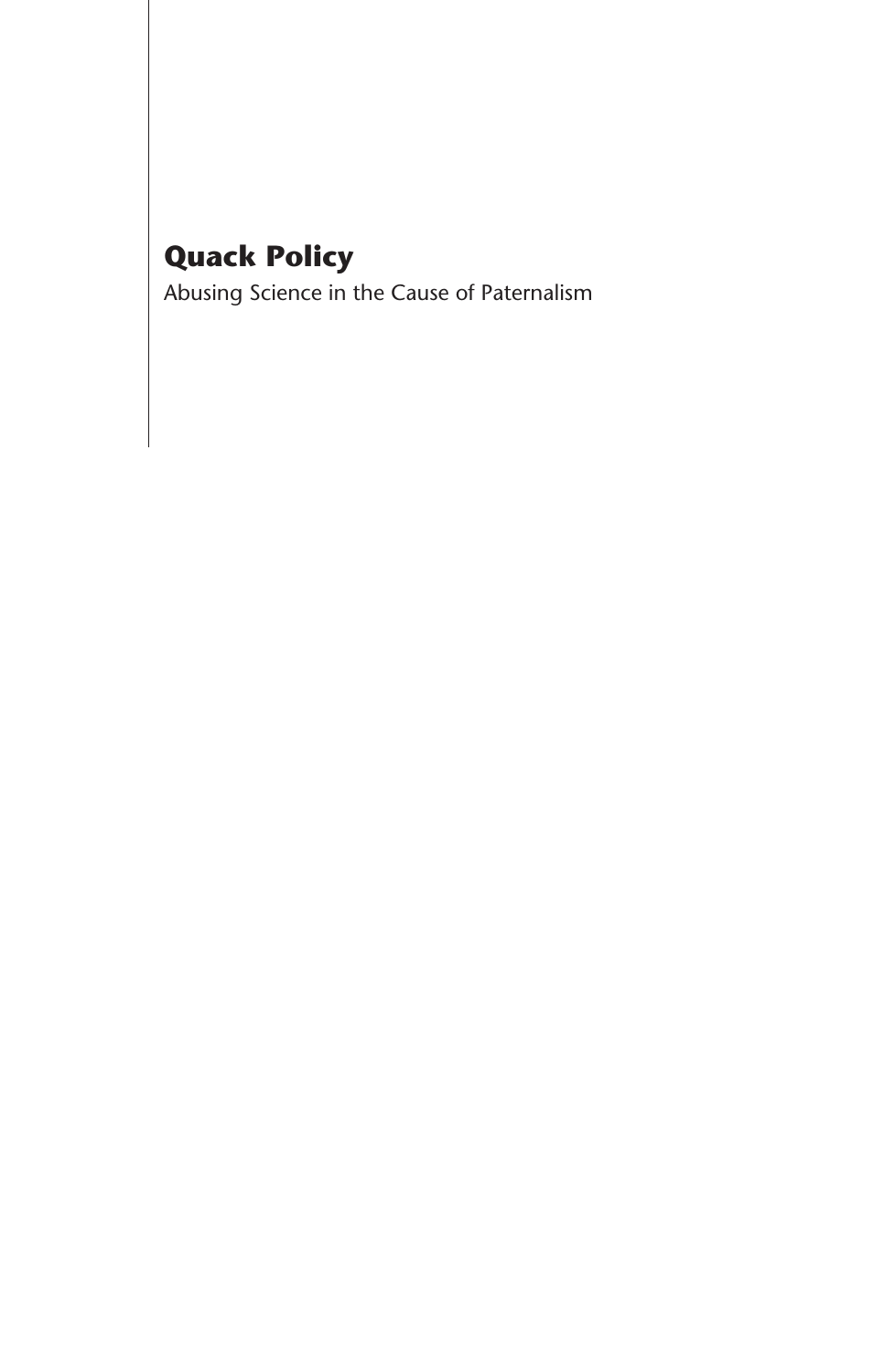# **Quack Policy**

Abusing Science in the Cause of Paternalism

JAMIE WHYTE

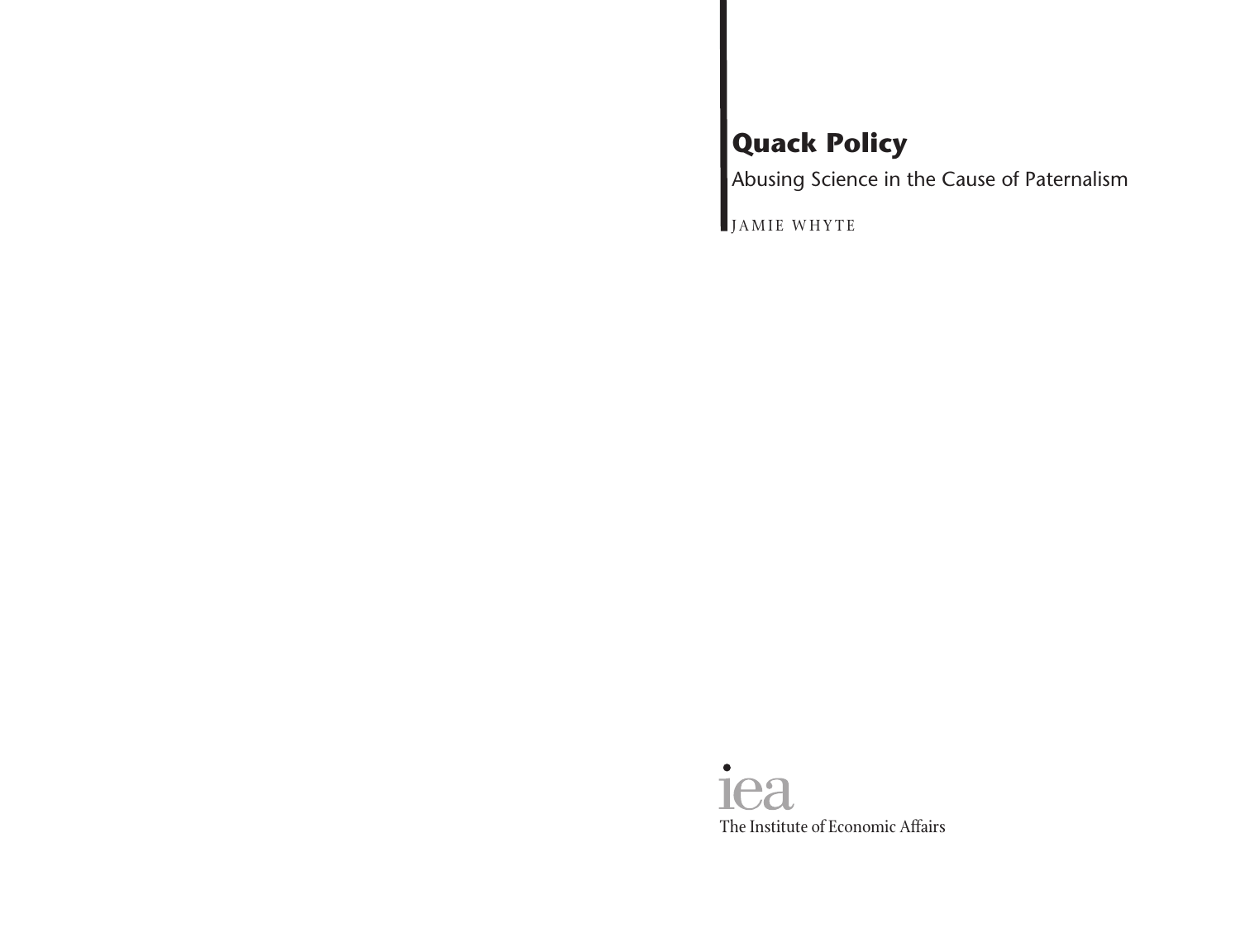First published in Great Britain in 2013 by [The Institute of Economic Affairs](http://www.iea.org.uk/) 2 Lord North Street Westminster London sw1P 3LB in association with Profile Books Ltd

The mission of the **Institute of Economic Affairs** is to improve public understanding of the fundamental institutions of a free society, with particular reference to the role of markets in solving economic and social problems.

Copyright © [The Institute of Economic Affairs](http://www.iea.org.uk/) 2013

The moral right of the author has been asserted.

All rights reserved. Without limiting the rights under copyright reserved above, no part of this publication may be reproduced, stored or introduced into a retrieval system, or transmitted, in any form or by any means (electronic, mechanical, photocopying, recording or otherwise), without the prior written permission of both the copyright owner and the publisher of this book.

A CIP catalogue record for this book is available from the British Library.

ISBN 978 0 255 36673 1 eISBN 978 0 255 36689 2

Many **IEA** publications are translated into languages other than English or are reprinted. Permission to translate or to reprint should be sought from the Director General at the address above.

> Typeset in Stone by MacGuru Ltd info@macguru.org.uk

Printed and bound in Britain by Hobbs the Printers

## **contents**

| The author                                         | 7  |
|----------------------------------------------------|----|
| Foreword                                           | 8  |
| Summary                                            | 11 |
| List of tables and figures                         | 14 |
| Introduction                                       | 17 |
| The price of alcohol                               | 20 |
| Ignoring substitution effects                      | 21 |
| A digression on the patina of mathematical rigour  | 27 |
| Ignoring costs                                     | 31 |
| <b>External costs</b>                              | 37 |
| <b>Passive smoking</b>                             | 42 |
| Testing the hypothesis that passive smoking causes |    |
| cancer                                             | 43 |
| Good science is bad science                        | 49 |
| A relatively large ant is still small              | 55 |
| Voluntary passive smoking                          | 59 |
| Bigotry-based policy                               | 64 |
| <b>Global warming</b>                              | 66 |
| <b>AGW</b> and Pigouvian taxes                     | 68 |
|                                                    |    |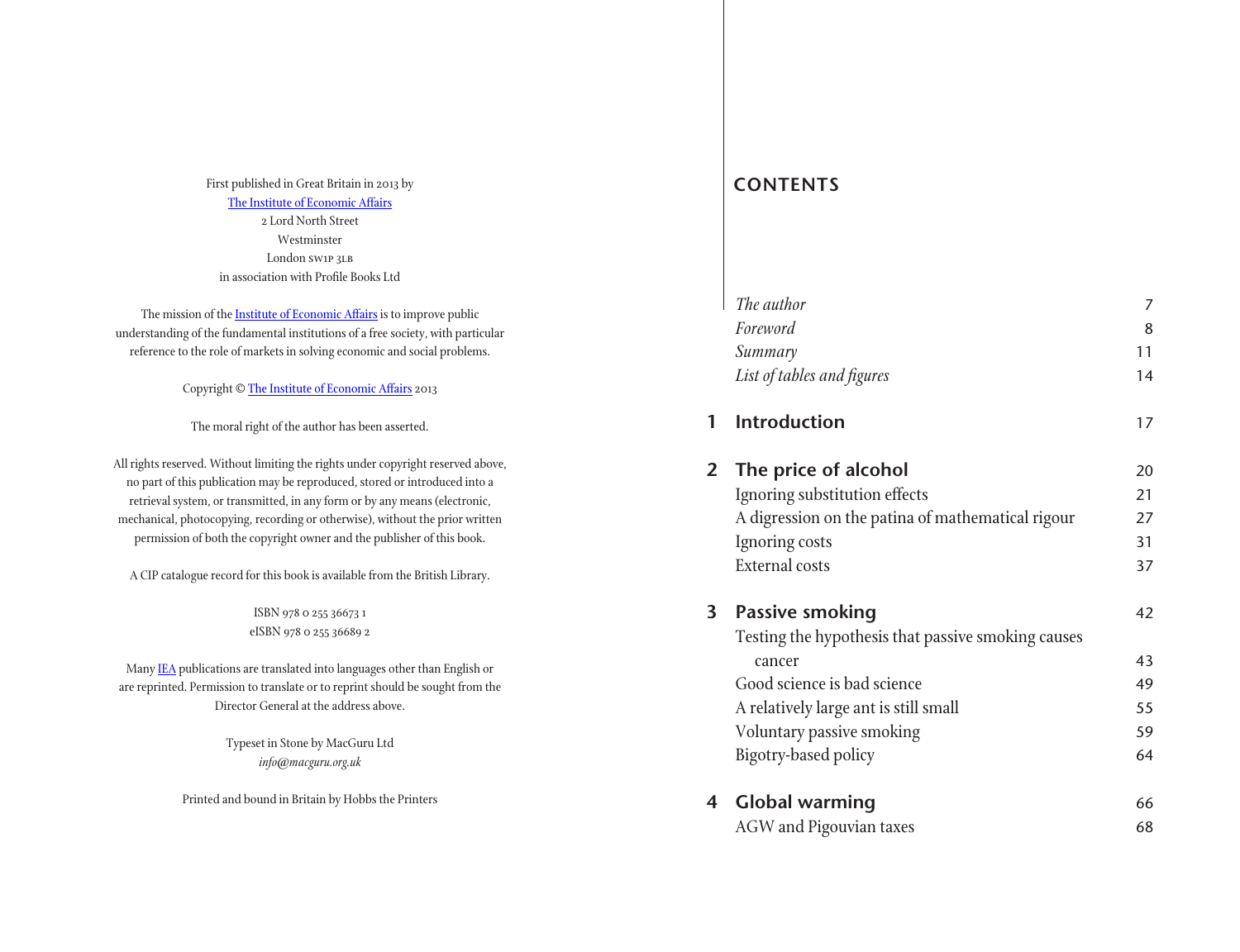|   | Discounting calamity                        | 71  |
|---|---------------------------------------------|-----|
|   | Risk and uncertainty                        | 77  |
|   | The science is not settled                  | 80  |
|   | Uncertainty and climate policy              | 91  |
| 5 | <b>Happiness engineering</b>                | 96  |
|   | <b>Measuring happiness</b>                  | 98  |
|   | The ONS measure is not empirically robust   | 102 |
|   | Preferences and happiness                   | 112 |
| 6 | <b>Scientific authority</b>                 | 120 |
|   | Reliability and degrees of belief           | 122 |
|   | Deference and certification                 | 125 |
|   | Concealed doubt                             | 127 |
|   | Certification is not additional evidence    | 133 |
|   | Expertise slippage                          | 134 |
|   | Scientists are interested parties           | 136 |
|   | The issue in perfect miniature: Kahneman on |     |
|   | anthropogenic global warming                | 138 |
|   | Concluding remarks                          | 141 |
|   | References                                  | 143 |
|   | <b>About the IEA</b>                        | 146 |

## **the author**

Jamie Whyte is a management consultant, a fellow of the Institute of Economic Affairs and a senior fellow of the Adam Smith Institute. He has previously worked as a management consultant, as a foreign currency trader and as a philosophy lecturer at Cambridge University.

He is the author of Crimes Against Logic (McGraw Hill, Chicago, 2004), A Load of Blair (Corvo, London, 2005) and Free Thoughts (ASI, London, 2012). He is a frequent contributor of comment articles to newspapers, including the Wall Street Journal, The Times, the Financial Times and City AM. In 2006 he won the Bastiat Prize for Journalism and in 2010 he was runner-up.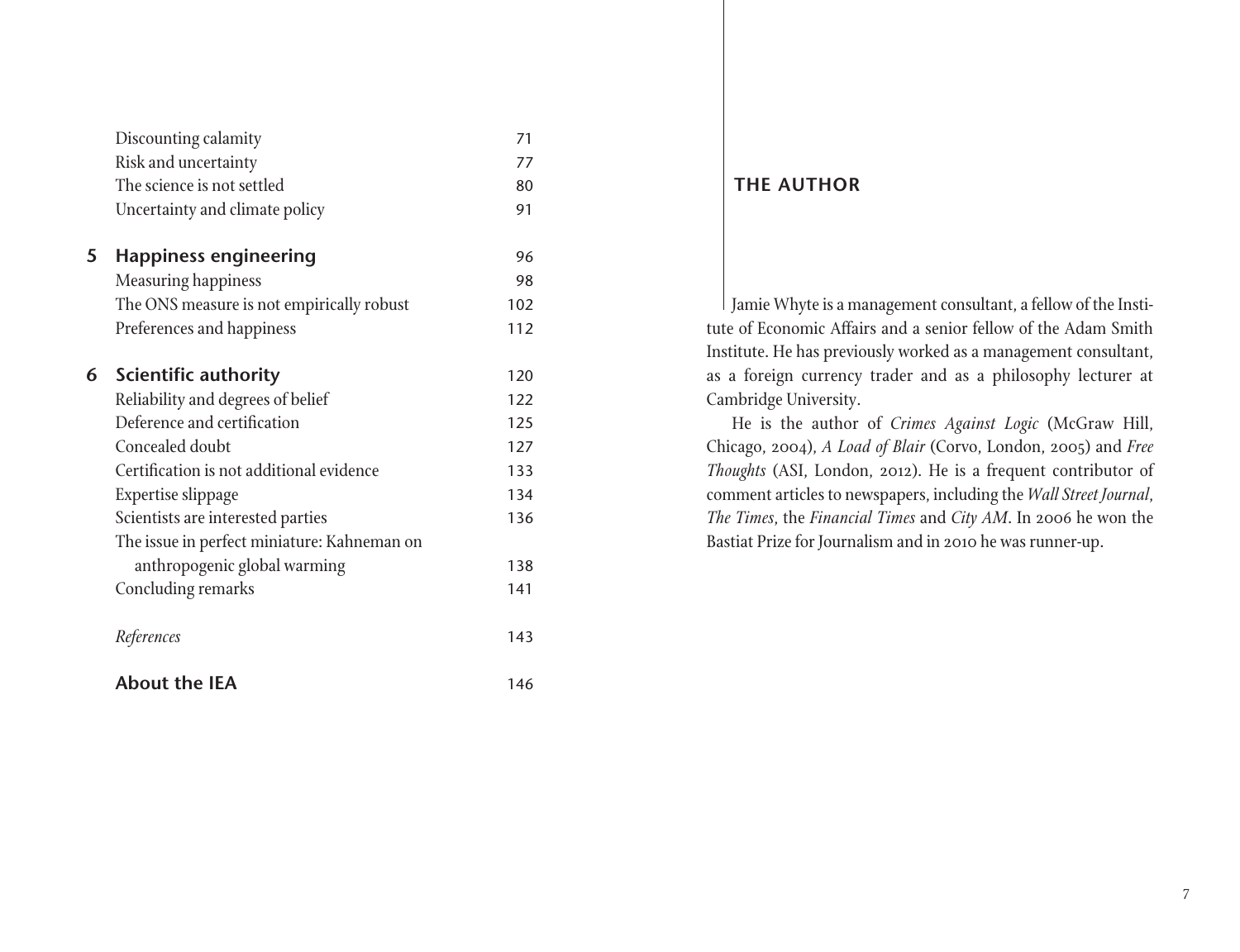## **FOREWORD**

State regulation has become pervasive in Western economies. Across different sectors, economic activity is tightly constrained by government rules. The scope for entrepreneurship and innovation is severely limited, with negative implications for both liberty and the creation of wealth.

The rapid growth of regulation has arguably received far less attention than the long-term rise in taxation and public spending, perhaps because the effects are often less obvious and more difficult to quantify. Nevertheless, it is conceivable that the economic impact has been even more pernicious. While 'nanny state' restrictions on lifestyle freedoms are generally well known, the vast amount of often technical legislation imposed on different sectors is rarely discussed in major policy debates. Indeed, the sheer volume and complexity of regulation mean that in many instances only specialists in a particular industry are aware of its cost implications.

For a researcher in the field of environmental policy, the expansion of state intervention is most apparent through the implementation of the green agenda. By raising the cost of energy, transport, housing and numerous other goods and services, environmental taxes and regulations are now imposing immense burdens on households and businesses.

Policymakers argue, however, that such interventions are

beneficial. The overall benefits are said to outweigh the costs, and scientific evidence is provided to support this assertion. Comprehensive studies, written by renowned academic authorities and peer-reviewed by their esteemed colleagues, are deployed to demonstrate the merits of new restrictions. Laymen must defer to scientific authority and accept greater state control over their lives.

This monograph exposes the deficiencies of this 'evidencebased' approach to public policy. Four policy areas are examined: minimum alcohol pricing, passive smoking, global warming and happiness. In each case, the use of scientific evidence is shown to be deeply flawed.

The author, philosopher Jamie Whyte, identifies numerous fundamental problems with the 'evidence-based' policymaking process, ranging from basic errors to more complex methodological issues. And he exposes the self-interested behaviour of scientists who stand to improve their reputations and finances if governments engage their services in policy development. Experts may also have strong personal preferences for particular policies and indeed strong views on how they think other people should live. 'Evidence-based' policymaking thus provides a mechanism for academic elites to impose their own values on society as a whole.

The case for such intervention is shown to stand on very shaky foundations. As such, it is scandalous that politicians have been so willing to introduce draconian restrictions despite all the reasons to be distrustful of the evidence presented in support of new controls. If ignorance is the excuse, then this monograph is essential reading for those involved in the development of public policy.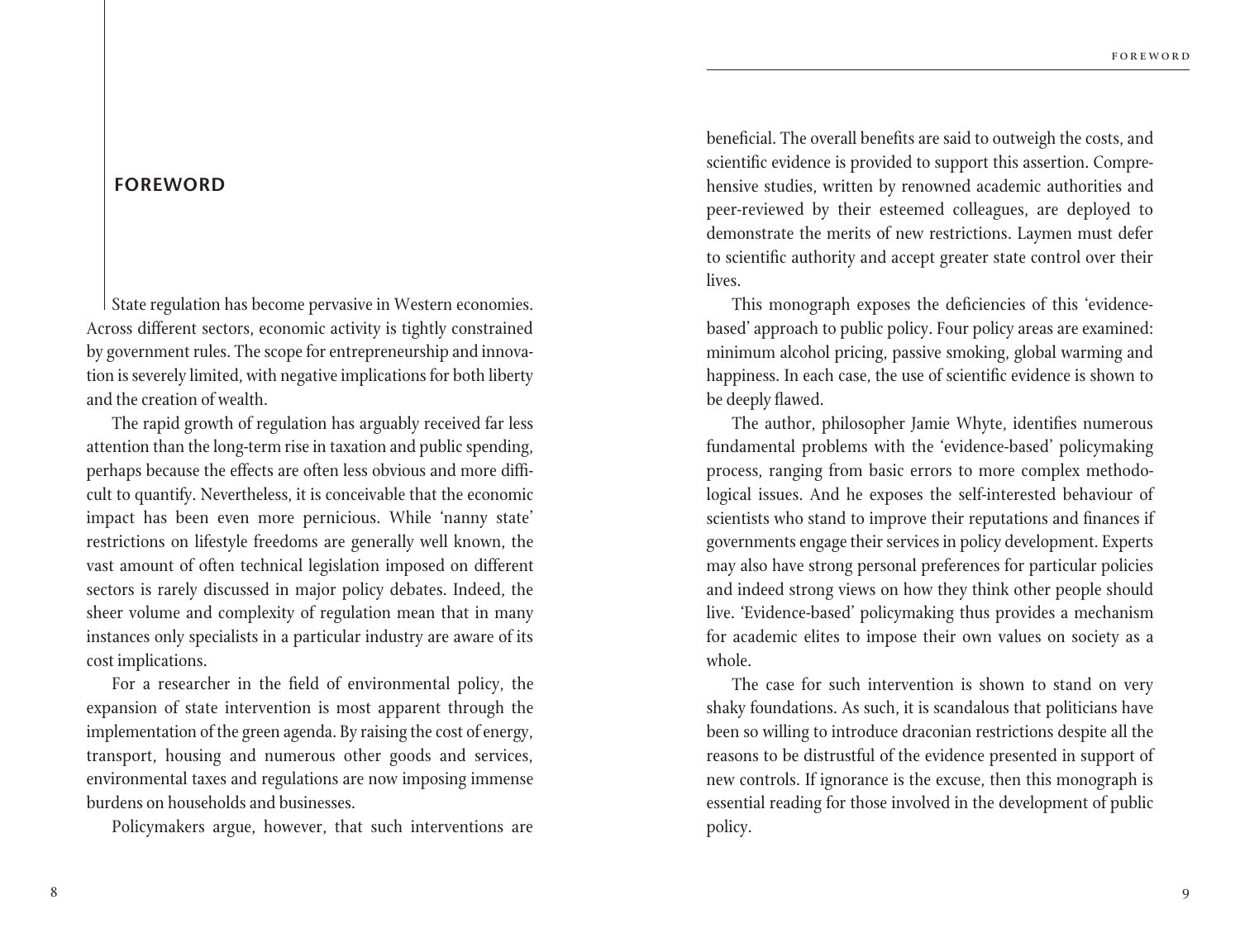Clearly a much higher degree of scepticism about 'scientific evidence' is desirable, not just among policymakers, but also among the general public and those who promote state regulation in the media. Empirical evidence must of course have an important role in policy formation, but there needs to be much greater awareness of its limitations.

> richard wellings Deputy Editorial Director, Institute of Economic Affairs May 2013

The views expressed in this monograph are, as in all IEA publications, those of the author and not those of the Institute (which has no corporate view), its managing trustees, Academic Advisory Council members or senior staff. With some exceptions, such as with the publication of lectures, all IEA monographs are blindpeer-reviewed by at least two academics or researchers who are experts in the field.

#### **summary**

- Politicians and lobbyists who promote new regulations and taxes typically claim to have science on their side. Scientific evidence shows that the actions they wish to discourage are harmful and that government intervention would reduce this harm. Yet much 'evidence-based policy' is grounded on poor scientific reasoning and even worse economics.
- Recent examples of flawed evidence-based policy include the proposal to introduce a minimum alcohol price, the ban on smoking in enclosed public spaces, measures to reduce greenhouse gas emissions and attempts to increase gross national happiness.
- A frequent error is to ignore the costs resulting from the policy. For example, minimum alcohol price plans do not consider the welfare losses associated with reduced consumption among recreational drinkers. The benefits of alcohol consumption, and hence the cost of reducing it, are simply ignored in the analysis.
- Evidence-based policy typically also fails to account for substitution effects, such as the way a minimum alcohol price would encourage consumers to purchase drinks in the shadow economy or adopt intoxicating alternatives to alcohol.
- The external costs of harmful activities are central to the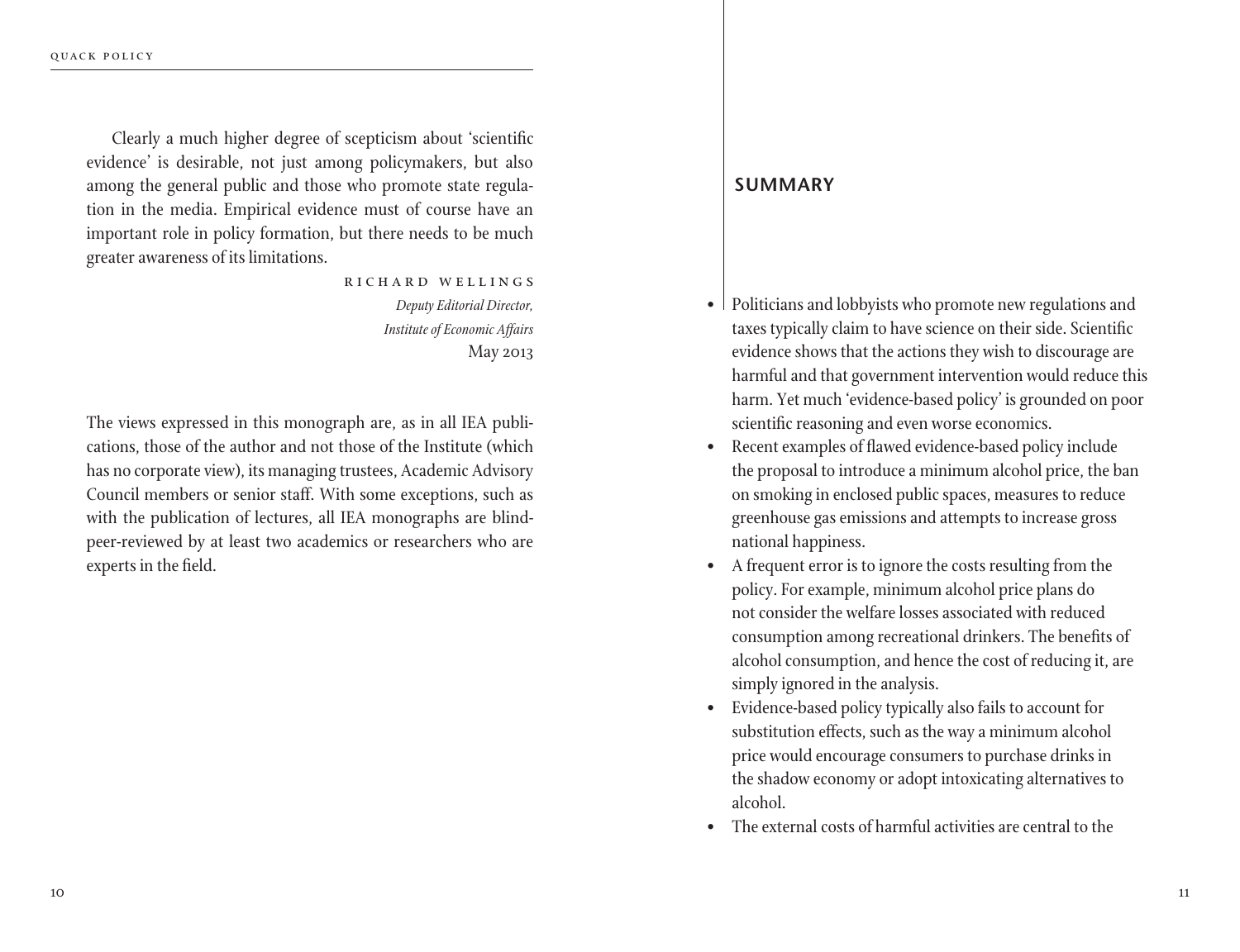arguments for state intervention but often cannot be calculated with any certainty. To estimate the external cost of carbon emissions, for example, we would need to know the subjective preferences of people around the world, and somehow weigh them against each other. We would also need to make assumptions about the preferences of people living many decades in the future.

- The predictions of theories that have not been tested, and are not entailed by well-known facts, do not warrant high levels of certainty. Those who insist on this are not 'anti-science', as they are often claimed to be. On the contrary, it is those who are willing to be convinced in the absence of predictive success who display an unscientific cast of mind.
- High levels of scientific doubt are often concealed as a result of 'noble-cause corruption'. Scientists may exaggerate levels of confidence in their findings if it promotes actions they happen to support. This problem is particularly acute in fields that have long been policy battlegrounds, such as climate, health and education. Many scientists entered such fields because they were already committed to a particular policy agenda.
- Scientists are also interested parties. They stand to gain from policy taking one direction rather than another and will be tempted to support the personally profitable policy direction. Public policy can create demand for their skills and hence drive up the rewards accruing to them. Scientists are natural supporters of policies that draw on their expertise and thus inclined to overstate the credibility and importance of their ideas.
- Expert practitioners in one field may be quite ignorant

of other fields, knowing little about either their theory or methods. 'Expertise slippage' is the tendency to defer to experts on matters which fall outside their area of expertise. Climate scientists, for example, are experts on hardly any of the issues that determine which climate polices are best. They have no special knowledge of how businesses will respond to taxes or the relative welfare costs of reduced growth.

• Paternalist policies promoted by experts and politicians show contempt for the actual preferences of the general public. People are forced to live according to values that they reject. For example, supporters of 'happiness policy' believe the state should coerce people to act against their preferences in ways that policymakers think will increase their wellbeing.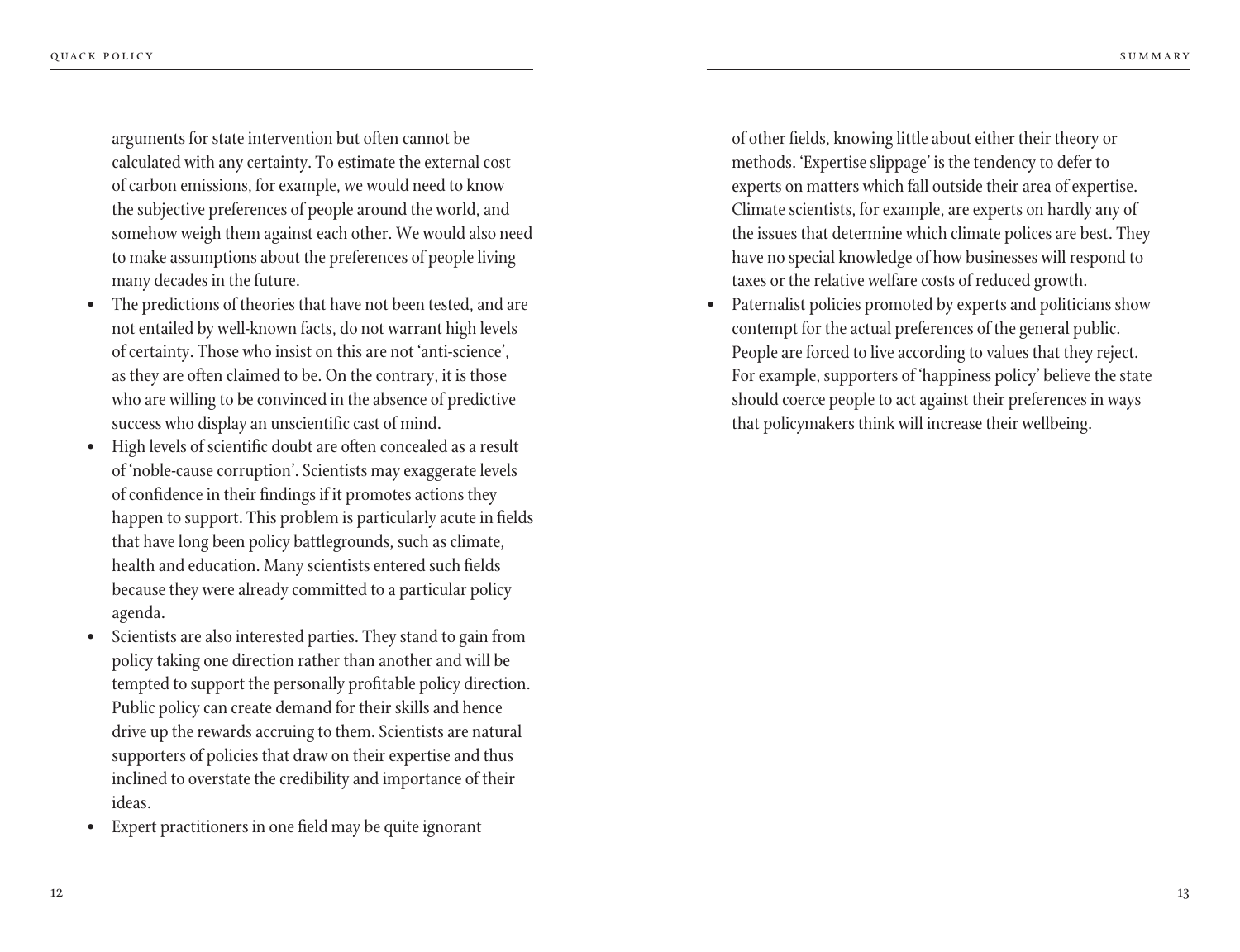## **tables and figures**

## **Quack Policy** Abusing Science in the Cause of Paternalism

| Table 1  | Cumulative discounted value of harm reduction        |     |  |
|----------|------------------------------------------------------|-----|--|
|          | over ten years                                       | 22  |  |
|          |                                                      |     |  |
|          | Figure 1 From alcohol prices to alcohol harm         | 23  |  |
|          | Figure 2 Happiness adapts to consumption             | 106 |  |
|          | Figure 3 Self-reported happiness adapts to happiness | 107 |  |
| Figure 4 | Reported happiness versus real happiness             | 109 |  |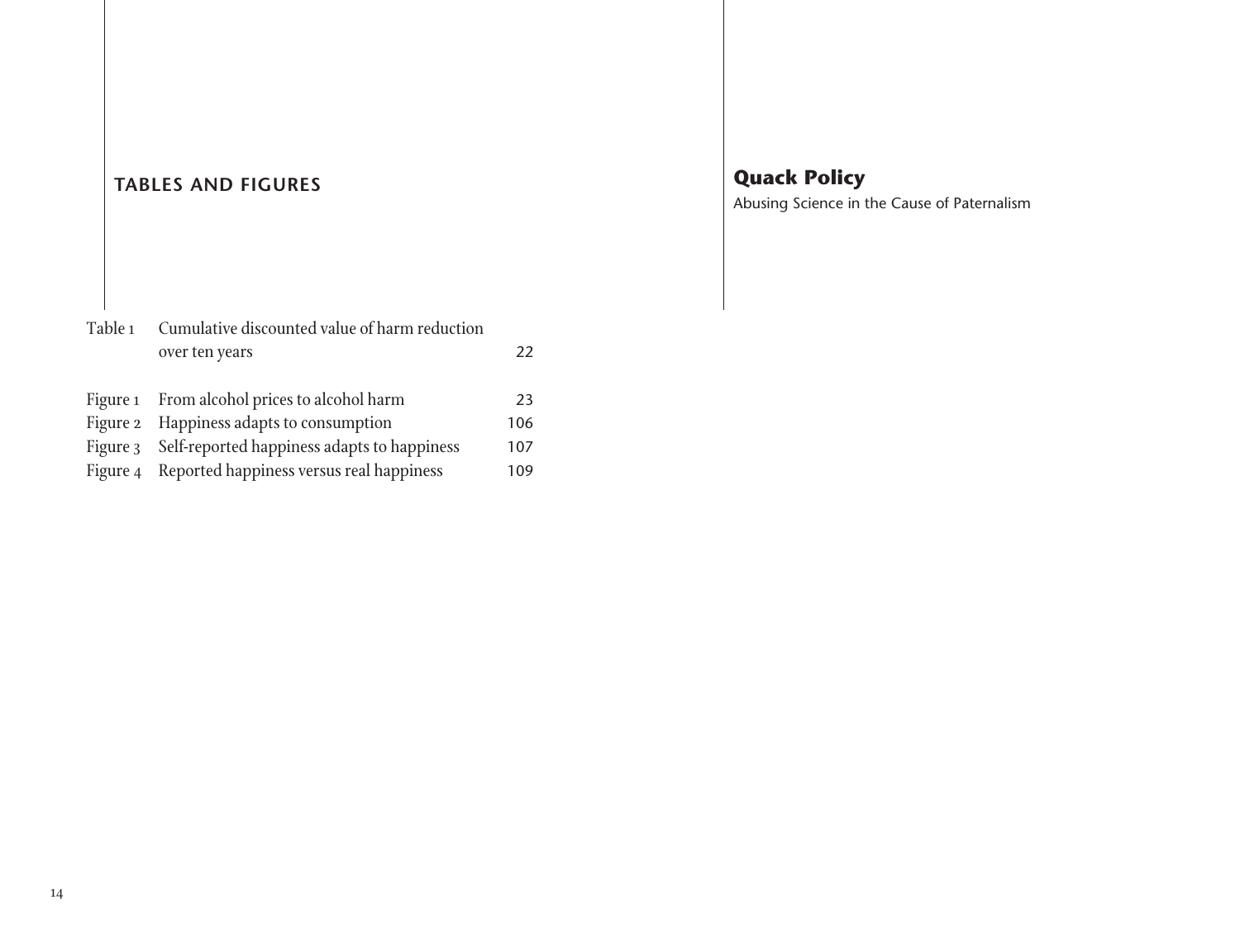#### 1 **iNTRODUCTION**

Should the law stop shops from selling cheap alcohol? Should it prevent smoking in pubs? Should emitting carbon be taxed? Should people be discouraged from working 'too much' by punitive income taxes?

Those who answer yes to these questions, and who promote other paternalistic policies, typically claim to have science on their side. Science tells us that the actions they wish to discourage are harmful and that their recommended prohibition or tax or compulsion would reduce this harm. They are doing no more than promoting 'evidence-based policy'.

Yet much of the policy that wears this honorific badge is based on poor scientific reasoning and even worse economics. The appeal to science is little more than rhetorical bluster. The slightest scrutiny of the alleged scientific case for the recommended prohibition, tax or compulsion exposes its intellectual bankruptcy.

Alas, even the slightest scrutiny of evidence-based policy recommendations is too irksome for most journalists and politicians. So the mere declaration that a policy is evidence-based suffices to convince them of its wisdom. Especially when the declaration is made by a professor or the head of some august body, such as the British Medical Association.

And from this first rhetorical victory, a second is easily earned.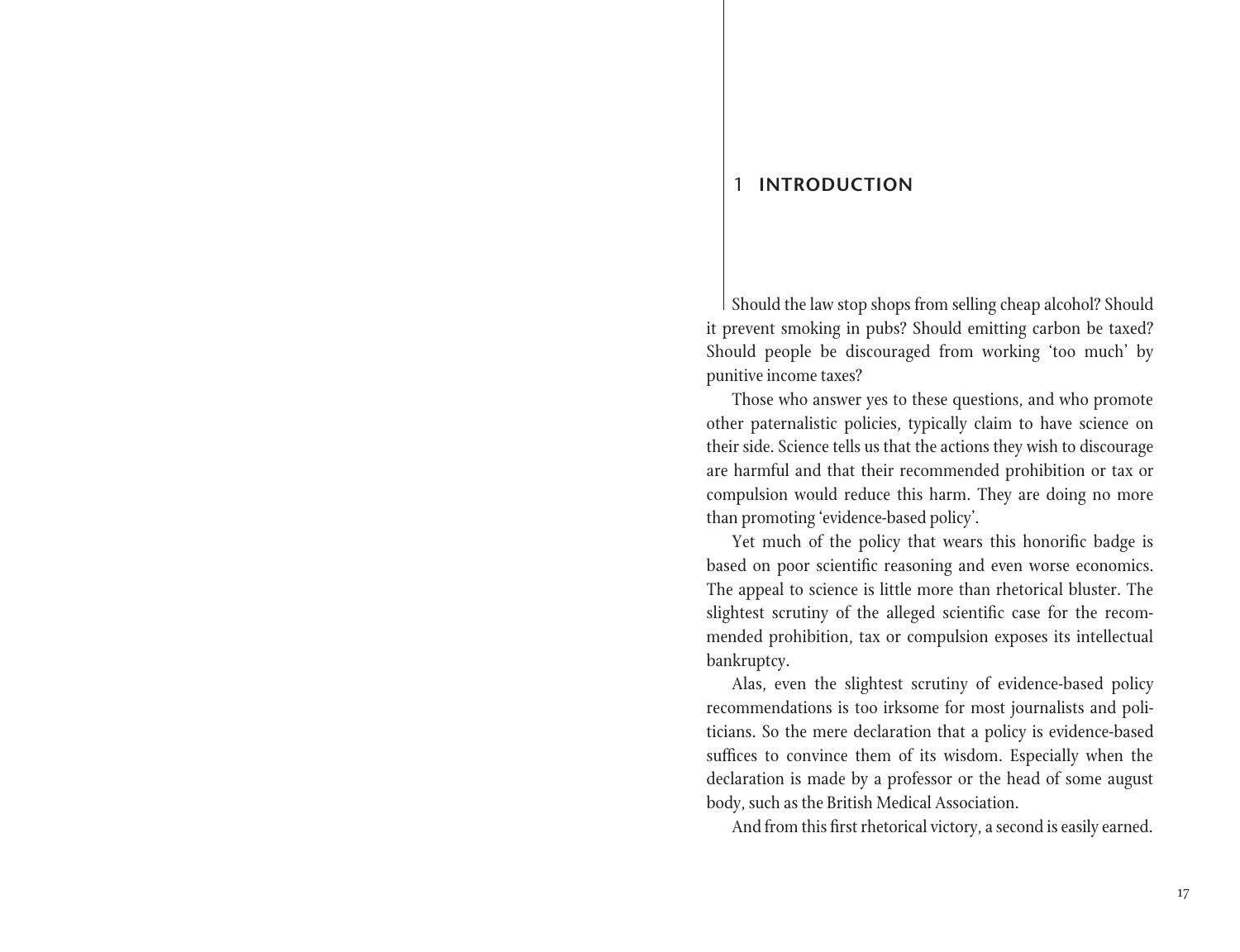Those who oppose the prohibitions, taxes or compulsions can be characterised as anti-science, as people whose laissez-faire policies are so misguided that they can be sustained only by denying scientifically established facts.

This monograph aims to make this rhetorical bluster less effective by exposing the characteristic errors that pollute the arguments of those who declare their favoured policies to be evidence-based. They are partial in their accounting for costs and benefits; they ignore substitution effects; they pretend that mathematical precision is evidence; they confound risk and uncertainty; and they exaggerate the certainty warranted by the available evidence. Having committed such errors, they obscure them with grandiose irrelevancies about peer-reviewed publication, consensus among scientists and the proclamations of official scientific committees.

'Evidence-based policy' is so typically ill judged that the term should become ironically pejorative, as 'sincere' has become after decades of hypocrisy from those who make a show of their sincerity. For this reason, and because inverted commas soon become tiresome, I shall not use them when talking about evidence-based policy. Readers will soon come to see that I do not mean anything laudatory by the expression, and that no one should.

I proceed by considering four examples of evidence-based policy in some detail. I examine the British government's new policy of imposing a minimum retail price on a unit of alcohol, the laws against smoking in enclosed public spaces, policies aimed at avoiding global warming and the new move towards making happiness the goal of public policy.

There are many more examples of wonky evidence-based

policy than these four. But their mistakes are remarkably similar. Once you see how things have gone wrong in these four cases, you will be able to see the errors involved in most evidence-based policy.

The monograph ends with a chapter on popular confusions about the notion of 'scientific authority'. Deference to those who know more than you do is perfectly sensible. But policy advocates try to get far too much mileage out of this fact. By exposing the systemic biases of experts and the common rhetorical trickery of those who appeal to expert opinion, I hope to encourage a healthy scepticism towards scientific authority in policy debates.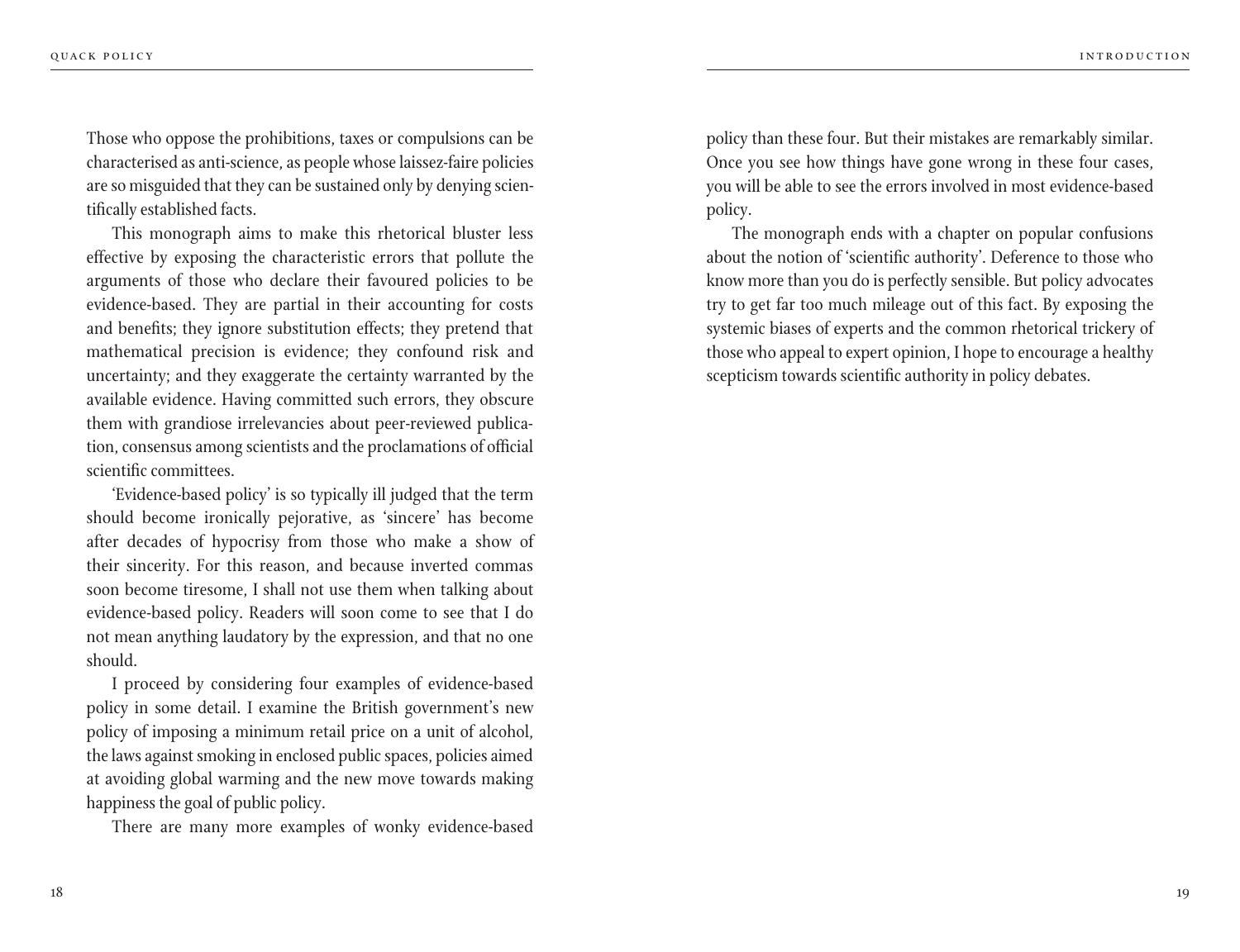## 2 **THE PRICE OF ALCOHOL**

Many British people drink alcohol. Some of them sometimes get drunk and behave badly. And some drink so much alcohol over an extended period that their health suffers. They become fat and have heart problems or get cirrhosis of the liver or something similarly nasty. Some die before they otherwise would.

This makes some Britons wish others would drink less. And not just wish. Some lobby the government to do things that will stop people. Advocacy groups such as Alcohol Concern have for several years recommended an evidence-based policy that they believe would reduce alcohol consumption and thereby improve the welfare of society. They think the government should set a legal minimum price for a unit of alcohol – a unit being 10 millilitres. A typical glass of wine contains two units. The minimum price favoured by Alcohol Concern and many other advocates is 50 pence, so that a drink containing two units could not legally be sold for less than £1.

In 2010 the House of Lords Science and Technology Committee lamented the government's failure to adopt this exemplar of evidence-based policy.<sup>1</sup> And in February 2011, Professor Ian Gilmore, president of the Royal College of Physicians and chair of the Alcohol Health Alliance UK, pleaded with

the government to adopt this policy, which was also described as evidence-based<sup>2</sup>

In April 2012 the government finally relented, except that it planned to set the minimum price for a unit of alcohol at 45 pence instead of 50 pence.3

This is indeed an exemplar of evidence-based policy. It displays two of its characteristic errors. The evidence relied upon fails to account for substitution effects: that is, for the way the minimum price will cause people to adopt intoxicating alternatives to regulated alcohol. And, more importantly, even if all the claims made about reduced health and behavioural problems were properly established, they would not suffice to justify the policy. For they are partial: the benefits of alcohol consumption and, hence, the cost of reducing it are simply ignored in the analysis.

Most evidence-based policies depend on these mistakes, which is why I start with this exemplar of them. By seeing where the minimum alcohol price goes wrong, readers will be able to identify the mistakes that motivate most policies of the same sort, such as banning cigarette advertising (most Western countries), banning the sale of sugary drinks in portions greater than 16 ounces (New York City) and taxing fatty food (Denmark).

#### **Ignoring substitution effects**

A thorough investigation of the minimum price policy was conducted by a research group at the University of Sheffield in 2008 (University of Sheffield, 2008). This is the research

See House of Lords Science and Technology Committee (2010: ch. 4).

<sup>2</sup> See, for example, Hawkey et al. (2011).

At the time of writing, it is not clear whether the proposal will be implemented, owing to opposition within the Cabinet and possible conflict with EU law.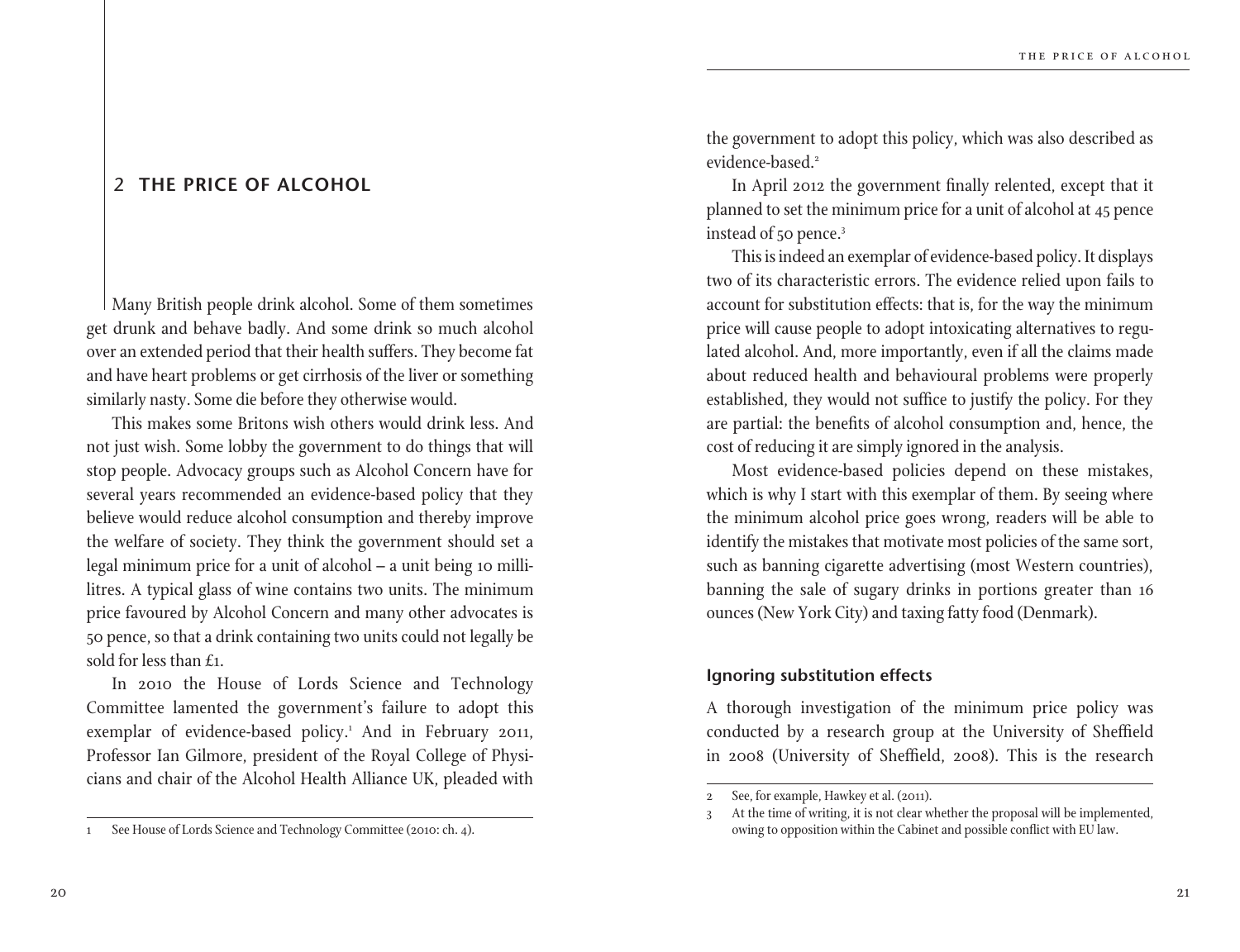that Alcohol Concern often cites as the basis for its support of minimum alcohol prices and which many of its other advocates ultimately rely upon. It is, if unwittingly, the basis of the government's proposals.

The results of the study are estimates of the reduction in alcohol-related harms that would result from various minimum prices for a unit of alcohol, ranging from 15p to 70p. A selection of these findings is shown in Table 1.

#### Table 1 **Cumulative discounted value of harm reduction over ten years**

| Cost type    | Value (£m)<br>(50p) | Value (£m)<br>(45p) | Percentage | Percentage<br>change $(50p)$ change $(45p)$ |
|--------------|---------------------|---------------------|------------|---------------------------------------------|
| Healthcare   | $-1,373$            | $-915$              | $-9.0$     | $-6.0$                                      |
| Crime        | $-413$              | $-257$              | $-2.4$     | $-1.5$                                      |
| Absence      | $-238$              | $-147$              | $-3.3$     | $-2.0$                                      |
| Unemployment | $-5,402$            | $-3,840$            | $-25.3$    | $-18.0$                                     |
| Total        | $-7,426$            | $-5,159$            | $-12.1$    | $-8.4$                                      |

These figures are derived by modelling the relationship between alcohol prices and alcohol consumption and the relationship between alcohol consumption and the harms in question (see Figure 1).

The monetary values in Table 1 are derived by multiplying the estimated reduction in the incidence of various harms, such as assault, by the cost of those harms, such as £27,000 for an assault with serious wounding. (I will not here explain how the cost of such harms is estimated, since it is not relevant to the argument below.)

To understand the mistake of this approach, imagine that instead we were trying to predict the effect of increasing the price



#### Figure 1 **From alcohol prices to alcohol harm**

Source: University of Sheffield (2008: 30)

of air travel on public health. Aeroplanes sometimes crash and their exhaust fumes pollute the air, which contributes to respiratory disease and, perhaps, to a dangerous rise in temperatures (global warming). If air travel were more expensive, demand would fall and the number of flights would also fall. This would reduce the number of plane crashes and the amount of pollution from planes and, thus, reduce the harm they cause.

Suppose the *aeroplane-caused* harm avoided by a 5 per cent increase in airfares was worth £10 billion. It does not follow that a 5 per cent increase in fares would reduce harm by £10 billion. Because if people travel less by plane they will travel more by other kinds of transport, such as cars and trains. And cars and trains also sometimes crash and also pollute the air. To understand the public health effects of increasing airfares, we would need to understand such substitution effects. We get not only a decrease in plane crashes and pollution but an increase in car and train crashes and in car and train pollution. It is the net effect that should interest us.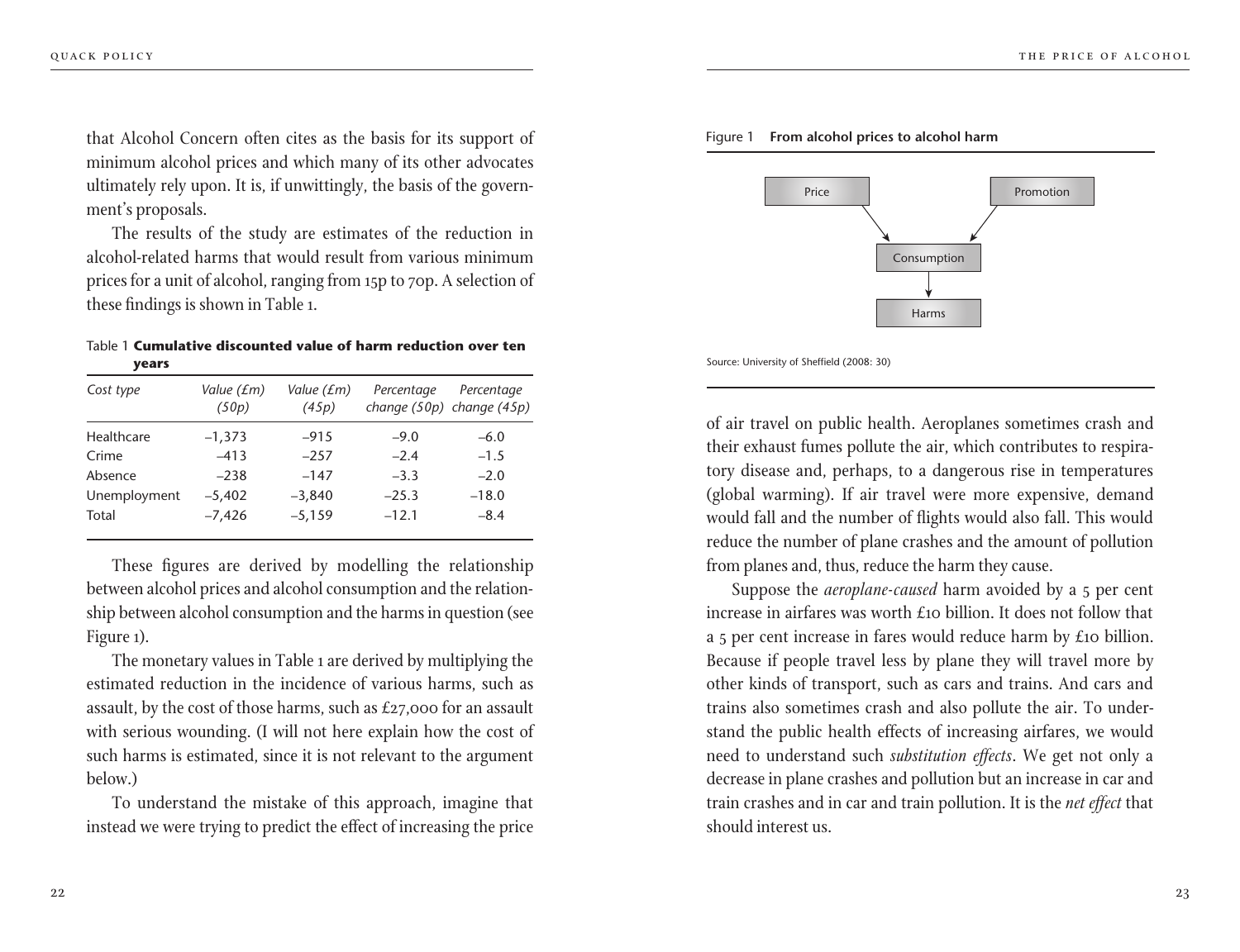The same goes for a study of the effects of minimum alcohol prices. People who respond to a minimum alcohol price by drinking less alcohol sold at regulated outlets are unlikely to change their behaviour in this respect alone. They are likely to substitute other kinds of consumption for the consumption that the minimum price makes them forgo.

One common response to increased prices is a shift to do-ityourself (DIY). Just as minimum-wage laws mean that people perform much labour that they would otherwise buy from professionals, such as cooking and window cleaning, a minimum price for alcohol is likely to increase the amount of brewing, fermenting and distilling done at home. In Scandinavian countries where alcohol taxes are high, many more people make their own alcoholic drinks than in countries with lower alcohol taxes.

Other obvious alternatives to regulated alcohol include contraband alcohol and non-alcoholic intoxicants, such as cannabis, ecstasy, cocaine and the fumes of glue and petrol. There are also ways of getting more intoxication from any given amount of alcohol, which enthusiastic but cash-strapped young 'binge drinkers' may adopt, such as drinking on an empty stomach. Like drinking alcohol bought from regulated outlets, these substitute activities have health, crime and other costs, which we can therefore expect to increase if a minimum price for alcohol is introduced.

A study of the public health or other effects of a minimum price for alcohol that ignored these substitution effects would be worthless. We would have no idea if the net effect of the policy was to increase or decrease the harms considered.

Yet the Sheffield University study does ignore such substitution effects. It considers the way consumers will respond to a minimum price for alcohol by shifting consumption between beer, wine, spirits and alcopops bought from regulated outlets. This is included in its analysis of the price elasticity of alcohol consumption. But their model takes no account of how a minimum price would affect the consumption of substitutes acquired outside the regulated outlets.

So it is a mystery how the researchers felt able to draw their conclusions about the effects of a minimum alcohol price on health, crime, absentee rates and so on. If they do not know by how much a minimum alcohol price will increase the consumption of DIY alcohol, illegal drugs, glue fumes and the rest, they cannot know its effects on public health, crime and employment.

Publicly available data concerning substitute activities for drinking regulated alcohol are poor, if only because many of the substitutes are illegal. Even if the Sheffield University researchers had made a genuine attempt to capture the cost of the likely substitution effects, they would have lacked the data with which to do the job properly. Any number they came up with would effectively have been a guess.

The 'total' figure of Table 1, specifying a  $\pounds$ 7.5 billion reduction in harm caused by a 50p minimum price for alcohol, is correct in the sense that it is indeed the sum of the four numbers above it. But it carries no serious information. If a man takes two steps forward and two steps back every day for a week and then tells you that he has taken fourteen steps forward, he is not strictly lying but you are likely to be misled about how much progress he has made. That is no less true when he knows he has made some backward steps but has no idea how many. Having no knowledge of a number is different from knowing it is zero.

Ignoring or underestimating substitution effects is a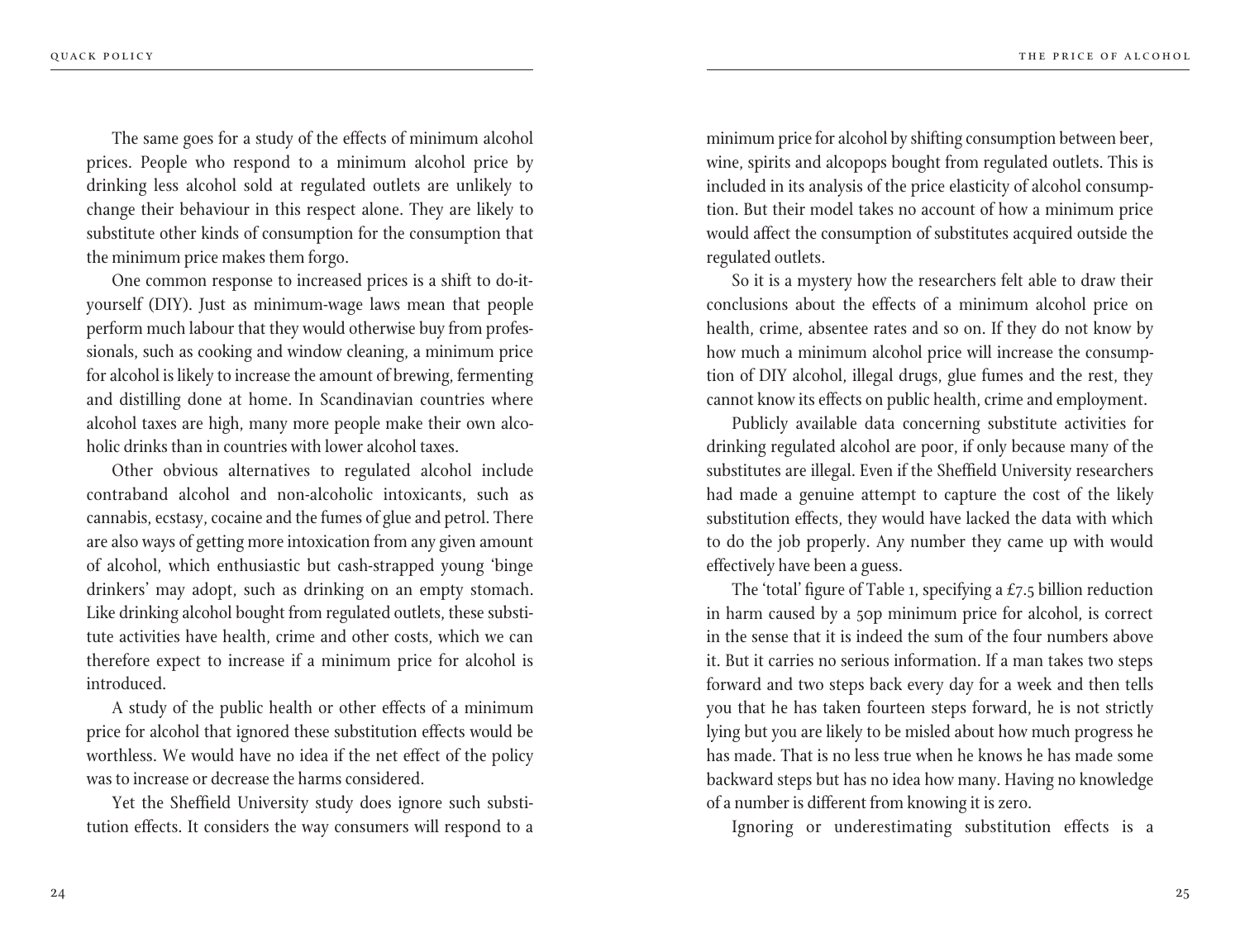remarkably common failing of policies aimed at helping us with prohibitions or taxes – so common that it would probably be easier to list the exceptions than the examples. Nevertheless, it may be useful to give a few more examples of the mistake, if only to help readers anticipate where it is likely to arise.

After the Hatfield train crash of 2000, Railtrack, the firm that owned Britain's network of railway tracks, took the safety precaution of drastically lowering the speed at which trains were permitted to travel on large parts of the network. The increased journey times that this entailed caused many rail passengers to switch to travelling by car. Given that travelling by car is more dangerous than travelling by train, even at the non-reduced speed on the tracks of the time, this safety measure almost certainly caused a net increase in injury and death. Of course, the managers of Railtrack and of the Strategic Rail Authority, who supported the speed limits, were concerned not to save lives in general but to avoid deaths on trains. So the policy may have been a sensible means to their ends. But it did not improve travel safety, which was its advertised purpose.

Seeking to improve the diets of its pupils, a school in Northamptonshire banished vending machines in 2006. William Guntrip, an enterprising thirteen-year-old pupil of the school, spotted the profit opportunity this created. He started buying large quantities of sweets and soft drinks and resold them in the playground, making a profit of  $f_5$ o a day.<sup>4</sup> Banishing vending machines probably led to a net reduction in the pupils' consumption of junk food. But given young Guntrip's unanticipated response, the reduction was smaller than the headmaster might have anticipated and not among the target pupils. Those who were keenest on junk food and ate the most were also most likely to use the alternative source.

This is a nice illustration of 'irrepressible markets'.5 Prohibitions typically cause unregulated or 'black' markets to emerge. The black markets in recreational drugs and prostitution that arise wherever they are banned are the most obvious examples. But taxes and other kinds of price manipulation also give rise to black markets. For example, the taxes on cigarettes in the United Kingdom (about 80 per cent of the retail price) have led to a large black market in cigarettes. By various estimates, between 10 and 25 per cent of cigarettes smoked in the UK are bought in the black market.<sup>6</sup>

#### **A digression on the patina of mathematical rigour**

The Sheffield University study ignores the substitution effects of a minimum alcohol price. Insofar as its findings are taken to give estimates of the policy's net effects on health costs, employment costs and the rest, they are almost certainly wrong.

Even the estimates of the direct effects – that is, the reduction in harms caused by reduced consumption of regulated alcohol – are uncertain because, as the report admits, the data relied upon are partial or unreliable in various respects. For example, much of the data is self-reported, coming from the General Household Survey and Expenditure Food Survey. And self-reported data

<sup>&#</sup>x27;School bans boy's snack empire', Metro, 4 July 2006.

<sup>5</sup> This expression was coined by Mancur Olson (2000).

<sup>6</sup> For obvious reasons, statistics concerning illegal activities are unreliable. Estimates are made by HM Excise and Duty and by the tobacco industry. The former's estimates tend to be at the lower end of the range and the latter's at the higher.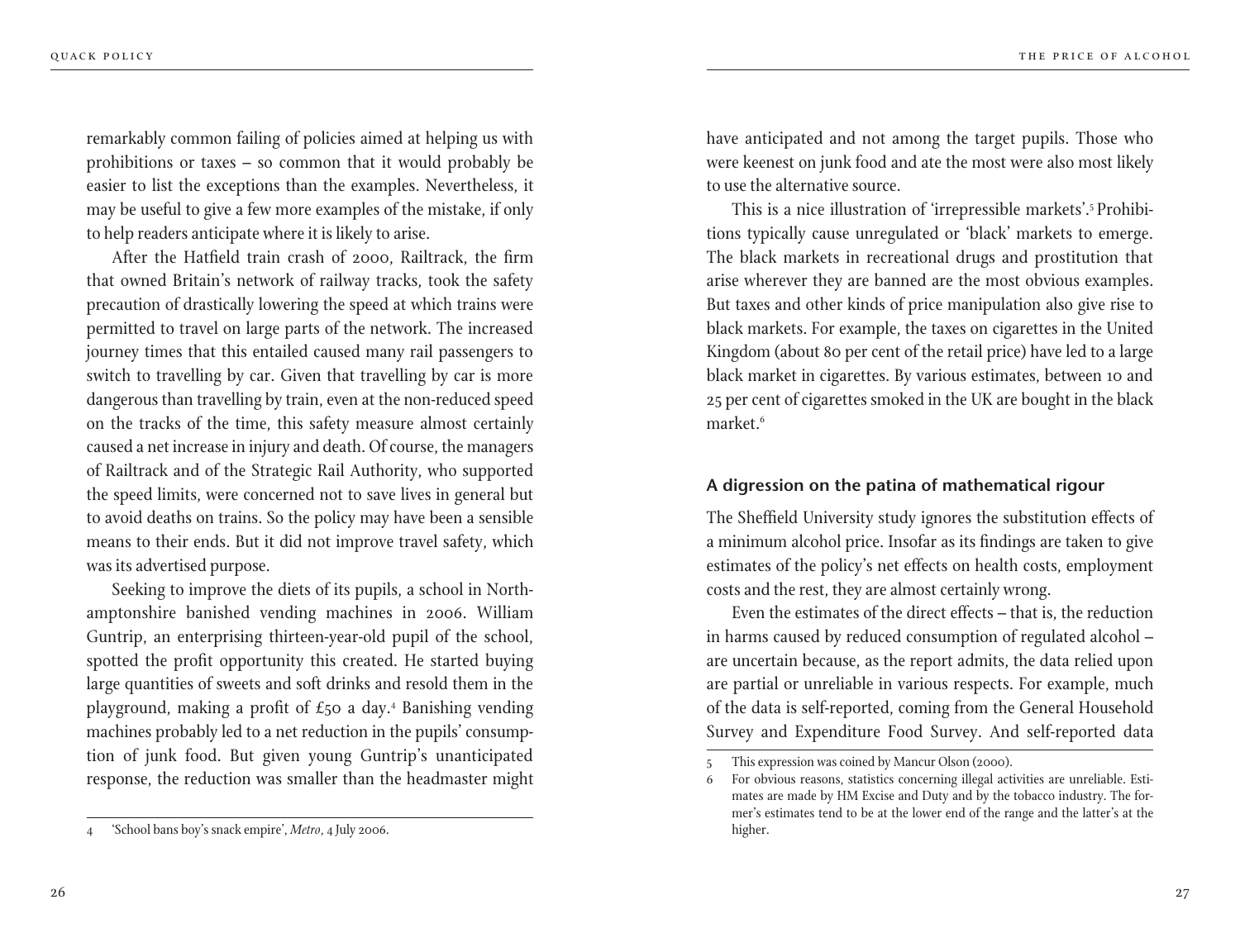about 'personal' conduct, such as alcohol consumption, is notoriously unreliable. Moreover, the various data sets relied upon, concerning purchase prices paid and alcohol consumption levels, for example, do not overlap: that is, the samples do not include the same people surveyed over the same periods of time.

Yet someone reading the report might soon forget that the study followed a method and relied on data that rendered it incapable of producing numbers that should be taken seriously. For the data is analysed using the techniques of advanced statistics and the findings are listed in large tables and often expressed to four decimal places. For example, we are told that, for lowpriced wine bought 'off-trade', the price elasticity is –0.4127: that is, a 1 per cent increase in the price of such wine will cause a 0.4127 per cent reduction in the demand for it.

Politicians and lobbyists at Alcohol Concern might be inclined to take these displays of mathematical rigour as evidence that the findings are reliable, that the study involves no gross methodological errors and that  $\pounds$ 7.5 billion really is the value of the reduction in harm that could be expected from establishing a 50p minimum unit price for alcohol. Yet they are nothing of the sort. Mathematically rigorous methods can be applied to any data, however poor, and can be displayed in work that makes profound methodological errors.

There need be nothing culpable in it. Researchers should always apply the proper maths to their data, if only to make the best of what little is available. And showing off advanced statistical methods need not be a conscious ploy to distract readers from more basic mistakes, such as ignoring substitution effects. But, intended or not, a patina of mathematical rigour does distract lay audiences from the errors that lie beneath.

This occurred at banks during the period leading up to the financial crisis of 2008. The board of a bank is responsible, among other things, for making sure that the bank is not taking unacceptable risks. To help them to perform this duty, they receive risk reports from their bank's risk division or finance division. These reports provide various measures of the quantity of risk being taken and the bank's capacity for absorbing losses arising from these risks without going out of business.

These figures are calculated by applying advanced statistical techniques to masses of data about price changes in tradable securities (such as stocks and bonds), borrower defaults and other threats to the bank's capital. Prior to the crisis, banks' board members knew that such 'rocket science' was used to prepare the risk reports they read. This not only deterred them from challenging the reports, since they had neither the time nor the mathematical ability to scrutinise the calculations, but also created a false sense of security. Few could have imagined that measurements derived in such mathematically sophisticated ways were in large part based on guesses.

This may also surprise readers, so I will give a simple and important example of a guess that underlies the quantities of risk calculated by the rocket scientists at banks.

Banks can suffer losses from many sources. Among other causes, borrowers might fail to repay their loans, interest rates or other market prices may move against the bank's position or a 'rogue' member of staff might make illicit trades that lose the bank hundreds of millions. Worse still, some of these losses may be correlated, so that the chance of one occurring increases if the other occurs. To know how much capital they must hold as a buffer against such losses, bankers need to know how risks are correlated.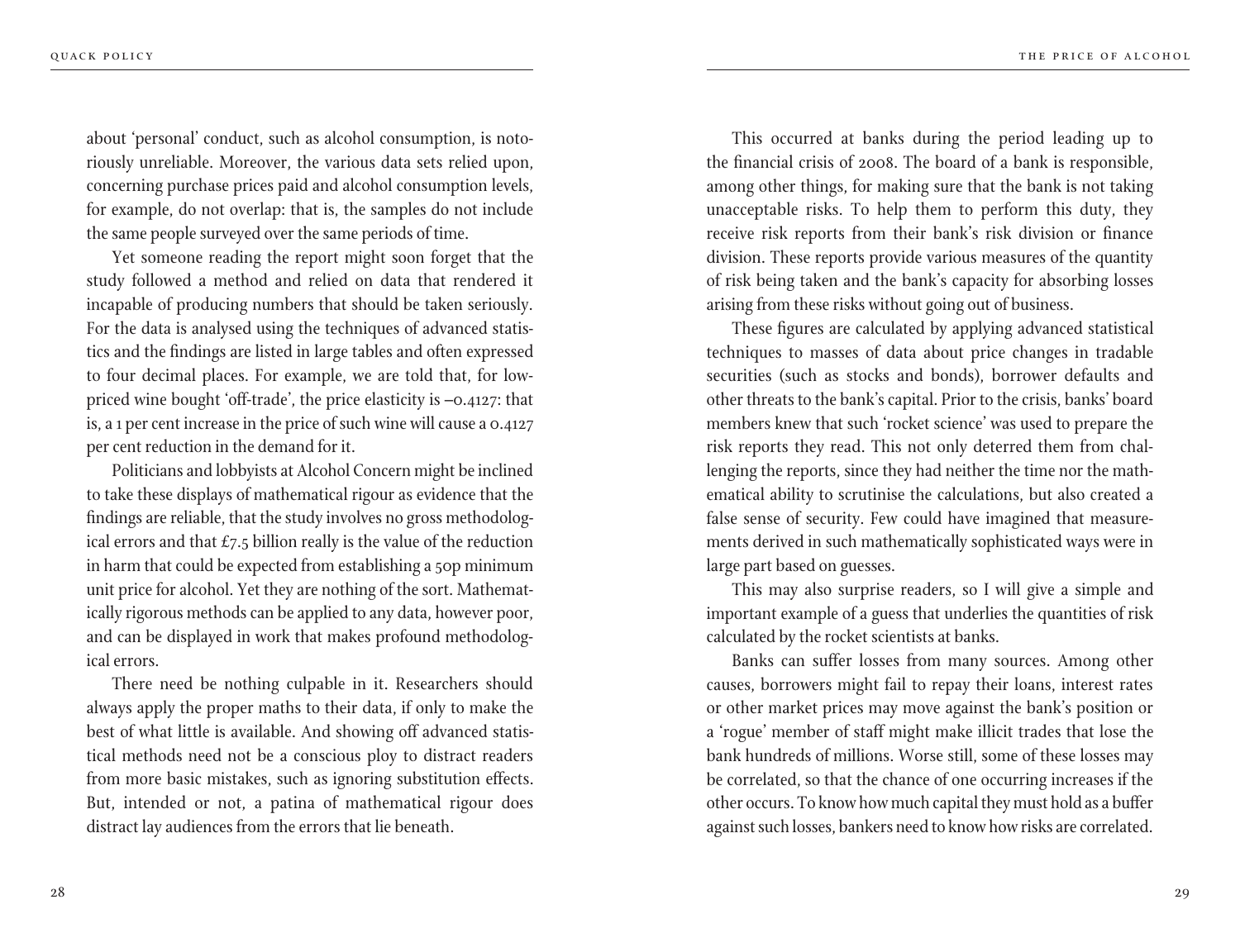For most risk factors – such as interest rates, borrower default rates and depositor withdrawals – there are plenty of data about correlations during normal conditions: that is, during non-crisis conditions. But this data is irrelevant. Banks need to know how these risk factors will simultaneously move during a period of extreme financial stress. That is when large, solvency-threatening losses are likely to occur. And risk factors that are uncorrelated during normal periods can be highly correlated during stress periods.

Alas, 'stressed correlations' cannot be observed in the available data because there have been too few periods of extreme stress. Whatever correlations are used in the rocket scientists' models, they will be based either on mere guesses or on irrelevant data (which is no better than guessing). Yet they have a material effect on the model's output: that is, on the quantity of capital it says the bank needs to hold. For example, shifting the correlation estimate for major risk factors from 0.10 to 0.25<sup>7</sup> could easily increase the capital requirement by 33 per cent, which, for large banks, amounts to several billion pounds. Despite all the mathematical rigour, the risk figures depend on guesswork. How many board members would have guessed?

This combination of guesses and mathematics told board members at every British and American bank that ended up getting bailed out in 2008 that their bank was massively overcapitalised. All of them had between 50 and 100 per cent more capital than the amount their risk divisions told them they needed to cover the risks they were taking. Given that most of these banks were leveraged over 35 times, meaning that a mere 3 per cent

devaluation in their assets would render them insolvent, this was extraordinarily implausible. Without the patina of mathematical rigour, the implausibility of the risk figures being presented to board members would surely have been more obvious to them.

Mathematical precision is a virtue in enquiry. But it is not the only virtue and it cannot compensate for other failings. There is no mathematical substitute for evidence. And, as we will see in the next section, knowing how to count is of little help when you do not know what to count.

#### **Ignoring costs**

Anyone reading Table 1 above or the Sheffield University report on minimum alcohol prices ought to be struck by an obvious question. If increasing the minimum price of alcohol has such large benefits –  $£5.2$  billion at 45p and  $£7.5$  billion at 50p – why stop there? According to the Sheffield University report, increasing the minimum price to 70p would be worth £16.2 billion. Why not press on, make the minimum price of alcohol £100 a unit and reap a benefit that will surely exceed £50 billion?

This evidence-based policy makes the same mistake as those who argue that the speed limit for cars should be reduced from 70 mph on motorways to, say, 60 mph, on the grounds that this would reduce accidents and save lives. Suppose it would. Why stop at 60 mph? Surely lowering the speed limit to 50 mph would save even more lives. Indeed, why not lower the limit to 5 mph, which might eliminate all road deaths?

The answer is that speed limits have costs as well as benefits. Lowering the speed limit to 5 mph on motorways would massively increase journey times. Travelling would cost more in time: that

Correlation ranges from 1 (perfectly correlated) to  $-1$  (perfectly inversely correlated). If two things are completely uncorrelated, the correlation is 0.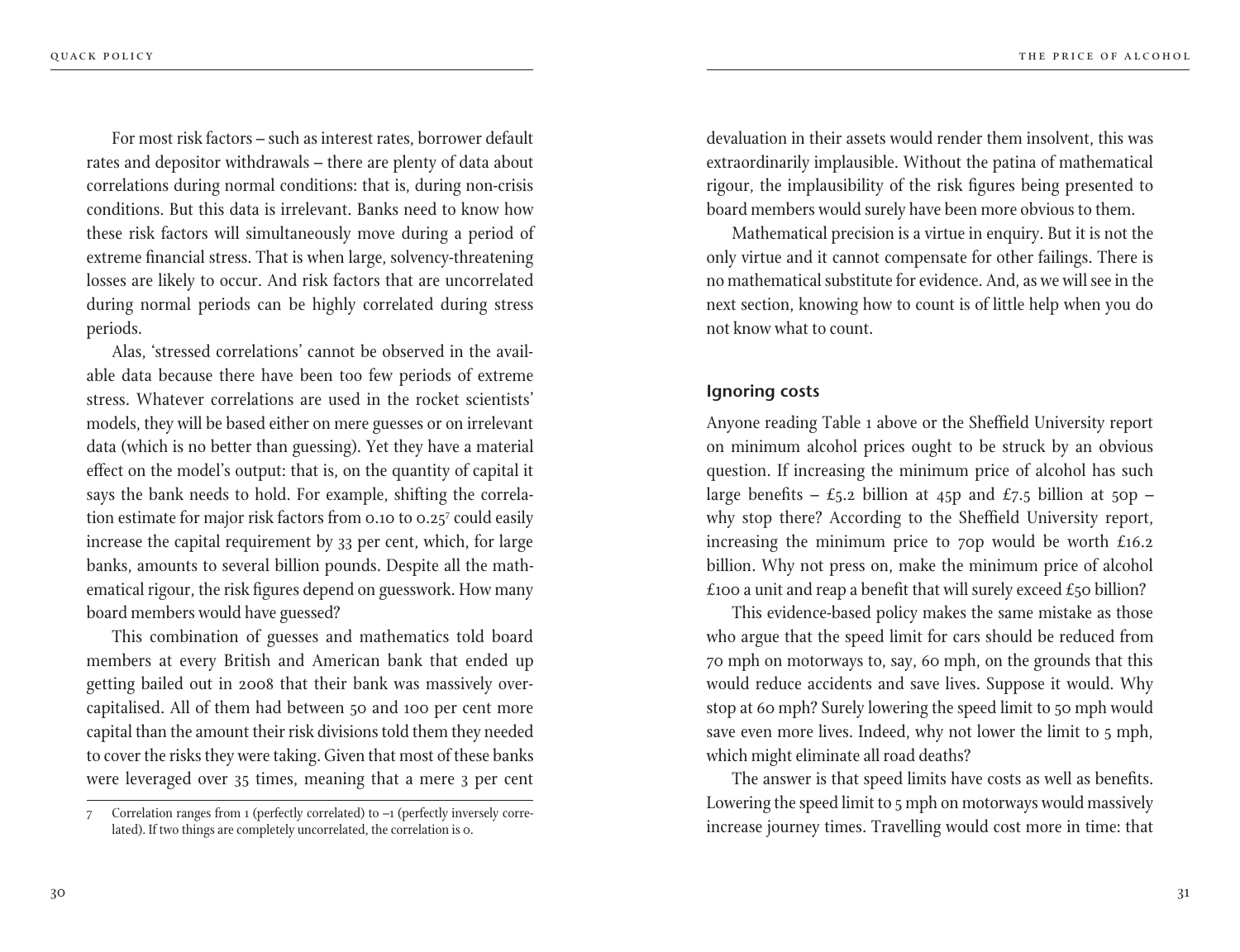is, in lost opportunities to do other valuable things. People would travel less, and so interact with others less, both for business and pleasure. These costs would surely exceed the benefits of reducing the speed limit to 5 mph. This, presumably, is why the government allows people to drive, and occasionally to die, at higher speeds.

The same goes for the benefits that come from a minimum price for alcohol. They come at a cost: namely, the lost benefits that would have come from the drinking that no longer occurs on account of the minimum price.

As far as you can tell from reading the literature of Alcohol Concern or the Sheffield University report, there are no such costs to the policy. None are estimated and set against the supposed benefits. Yet the authors of these works must, somewhere in the backs of their minds, know that such costs exist. Why else do the Sheffield researchers restrict their analysis to a maximum minimum price of 70p? And why has the government proposed a minimum price of only 45p rather than 70p or  $\pounds$ 1 or  $\pounds$ 100? And, more obviously, if it had no upside, why do these politicians, lobbyists and researchers suppose people now do the drinking that their policy is intended to stop?

People enjoy drinking alcohol. They like the taste and they enjoy being drunk. You can tell they do because they are willing to bear the costs of it, such as the price, the hangovers, the ill-health, and the risk of alcoholism and its related problems. By reducing alcohol consumption, a minimum price will cause these benefits to be reduced. This is a cost of the policy. The size of this cost, when caused by a £100 minimum price for a unit of alcohol, will almost certainly exceed the benefits from reduced alcohol-related harm at that price. That, presumably, explains the government's

failure to adopt this price. But how do they know the same is not true of their favoured 45p minimum price? Since the costs of the policy have simply been ignored in the research they depend on, they have no way of knowing.

The absurdity of this evidence-based policy can hardly be overstated. Imagine you were the chief executive of a furnitureretailing company. Your Head of Strategy comes to you recommending an expansion into Japan, claiming to have a brilliant piece of research to back it up. This is evidence-based strategy! You read the report to find that it consists of a mathematically elaborate prediction of the likely revenues to be earned from expanding into Japan (though it ignores revenues that will be lost from Japanese customers who now buy through your website).<sup>8</sup> You wonder what it will all cost. Will these probably overstated revenues more than cover the cost of the expansion? Alas, your Head of Strategy has failed to include costs in his reasoning. He is making his recommendation on the basis of the predicted revenues alone.

You would not only reject the proposal; you would fire your Head of Strategy for incompetence. Put in the same position with regard to alcohol policy, Britain's government hailed the proposal as brilliant thinking and adopted it.

Nor is this failing peculiar to the argument for a minimum alcohol price. Many lobbyists propose similar measures aimed at improving our health by reducing the number of calories we consume or cigarettes we smoke. For example, the Australian government has banned cigarette packaging that shows any image

Many business strategies go wrong by failing to anticipate such 'cannibalisation'. This is a similar mistake to failing to consider substitution effects when prohibiting or taxing something.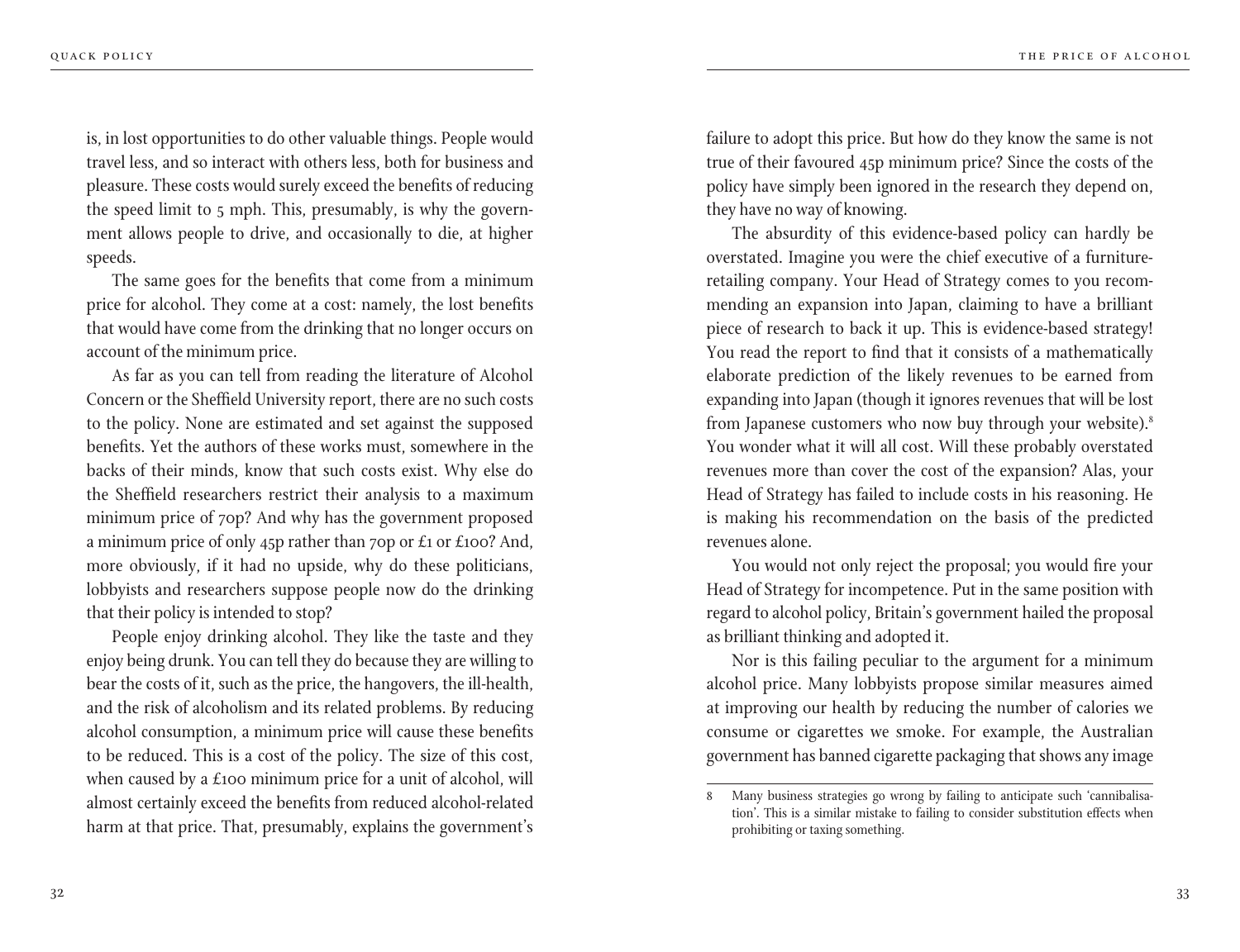except a gangrenous foot, throat tumour or some other disease that smoking makes more probable. Branding is prohibited. As I write, the British government plans to adopt the same policy. It hopes this will reduce cigarette smoking.

Suppose it will. And suppose even that people's health will improve. How does the government know that the cost of losing the pleasures of smoking – the relaxation, the taste, looking cool or whatever it may be – does not exceed the health benefits? How do they know, in other words, that their measure will deliver a net benefit?

The short answer is that they do not. They have conducted no research into the matter. They have no serious argument but rely instead on a common tendency to confound what is good for you with what is good for your health. By showing (or claiming to show) that their policy will improve people's health, they assume themselves to have shown the policy to be good for people, as if health were the only good at stake.

But no one can seriously believe that health is the only good or that policies that drive up the cost of pleasurable but unhealthy activities generally benefit people. Many people trade off some health or risk serious injuries for the sake of pleasure. They eat foie gras, climb mountains, play rugby, have sex with strangers and so on. Increasing the cost of these activities, with minimum prices, taxes or prohibitions, cannot help those who now judge the benefits to be worth the cost.

Suppose Jack is willing to pay up to £80 for a certain pair of Nike trainers, and buys them because their price is  $£70$ . That gives him a 'consumer surplus' of £10. If the government applies a special 20 per cent tax to those trainers, so that their price rises to £84, Jack will no longer buy them, since he is willing to pay no

more than £80. And his £10 consumer surplus will be lost. The tax will have made him  $f_1$ 0 worse off.

The same goes when some of the price is paid with damaged health. Suppose Jack is willing to pay  $f_3$ , plus a slight increase in his chance of ill-health, for the pleasure of drinking an alcopop. If he can get an alcopop for  $\mathcal{L}_2$ , he will buy it and receive a consumer surplus of  $\pounds$ 1. If the government sets a minimum price for the alcopop of  $\mathfrak{L}_3$ , so and Jack does not buy it, it makes him  $\mathfrak{L}_1$  worse off. The tax has caused him to forgo a £1 net benefit.

NICE is the UK's National Institute for Clinical Excellence.<sup>9</sup> A Report to the NICE Public Health Programme Development Group (University of Sheffield, 2009) explains that, although they understand that a minimum price policy entails such losses, they simply choose to ignore them:

The public sector focus of NICE economic evaluations also excludes consideration of welfare losses (typically defined by consumer surplus – an economic measure of consumer satisfaction that is based on the difference between the price of a product and the price a consumer is willing to pay) arising from reduced consumption of alcohol. Hence consumer welfare analysis has not been undertaken as part of this study. (Ibid.: 57)

Suppose a university drinking society had conducted a cost– benefit study of the effects of subsidising alcoholic drinks, and reported that it would benefit society by £10 billion. Upon reading their report you discover that they have chosen to ignore the increased health costs. Why? Because they have a 'student party focus' that makes other matters irrelevant to them. No one would

Among other things, NICE makes recommendations to the government about what treatments should be available through the NHS.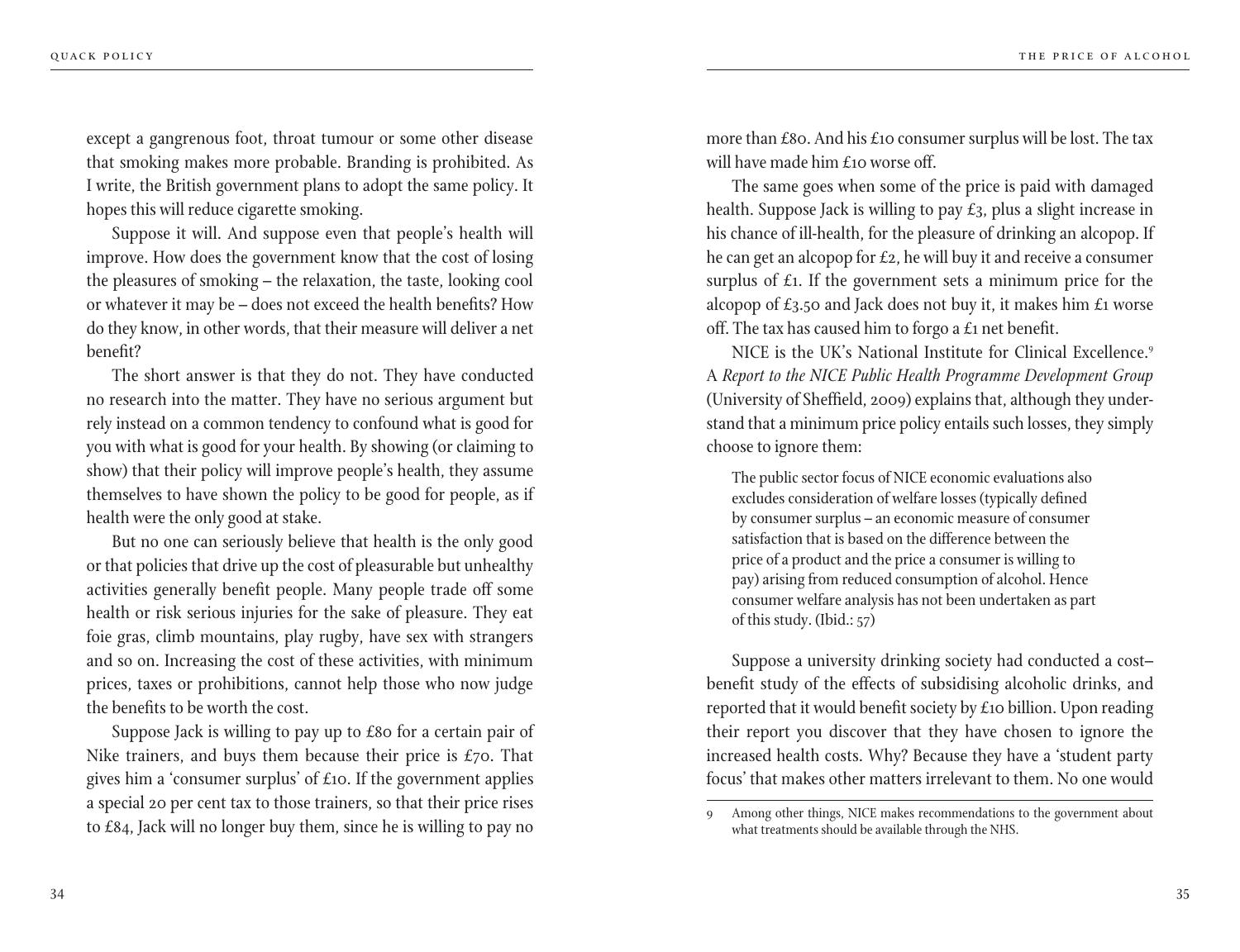for a moment think that adopting this 'focus' meant that there were, in fact, no health costs or that it justified ignoring them in a cost–benefit analysis. Yet we are supposed to believe that 'the public sector focus' of NICE either makes the consumer costs of taxing alcohol disappear or makes them irrelevant to a proper cost–benefit analysis.

It is nonsensical. Yet it is unavoidable for anyone who tries to estimate the net benefit of a policy aimed at reducing voluntary consumption. Unless you ignore at least some of the benefits of the consumption, you cannot 'discover' that reducing consumption would benefit people. For, as already noted, if someone is willing to bear the cost of consuming something, including the monetary price and any non-monetary costs, it must give him some benefit that exceeds this cost.

Of course, it is possible that a voluntary consumer has underestimated the cost or overestimated the benefits and that his consumption is net harmful. But it is difficult for a third party to judge when a consumer is making such mistakes. What appears to be over-consumption based on underestimation of the costs may in fact be optimal consumption based on an unusually strong liking for the consumption in question. Equally, what appears to a lobbyist to be optimally low consumption could be under-consumption based on ignorance of the upside. Someone who has never tasted red wine or experienced the intense physicality of a rugby scrum may be harming himself by living an excessively safe and healthy life. In other words, since consumers can make mistakes in both directions, the possibility of error is of no help to those who wish to push consumption either up or down.

Voluntary consumption may not deliver a net benefit to the

consumer in every case. But because third parties cannot know when consumers are making a mistake, nor in which direction, the default assumption must be that voluntary consumption delivers a net benefit, and that anyone who would systematically reduce or increase it is doing consumers harm.

This is why those embarking on research aimed at justifying policies that reduce voluntary consumption must ignore the benefits of that consumption and forget the general principle that voluntary consumption is beneficial to the consumer. If they did not, there would be no point even starting their research. Look at the research behind the policies aimed at improving our lives by reducing our voluntary consumption – be it of alcohol, fatty food or tobacco – and you will be sure to find this mistake.

But, once this mistake is made, the science employed in the analysis is redundant. All consumption has both costs and benefits. Provided consumers are not completely price-inelastic, consumption will decline if prices increase and the costs resulting from consumption will also decrease. We know this in advance of any research. So, if we choose to ignore the loss of benefits that also comes from reduced consumption, we know in advance the result we will get; we know the policy will appear to produce a benefit. There is no need to invest energy in working out precise price elasticities, the sensitivity of disease and crime to alcohol consumption, and so on. It is all a bluff. The moment researchers decided to ignore the lost benefits of alcohol consumption, their 'result' was assured.

#### **External costs**

Even if voluntary consumption benefits the consumer, it may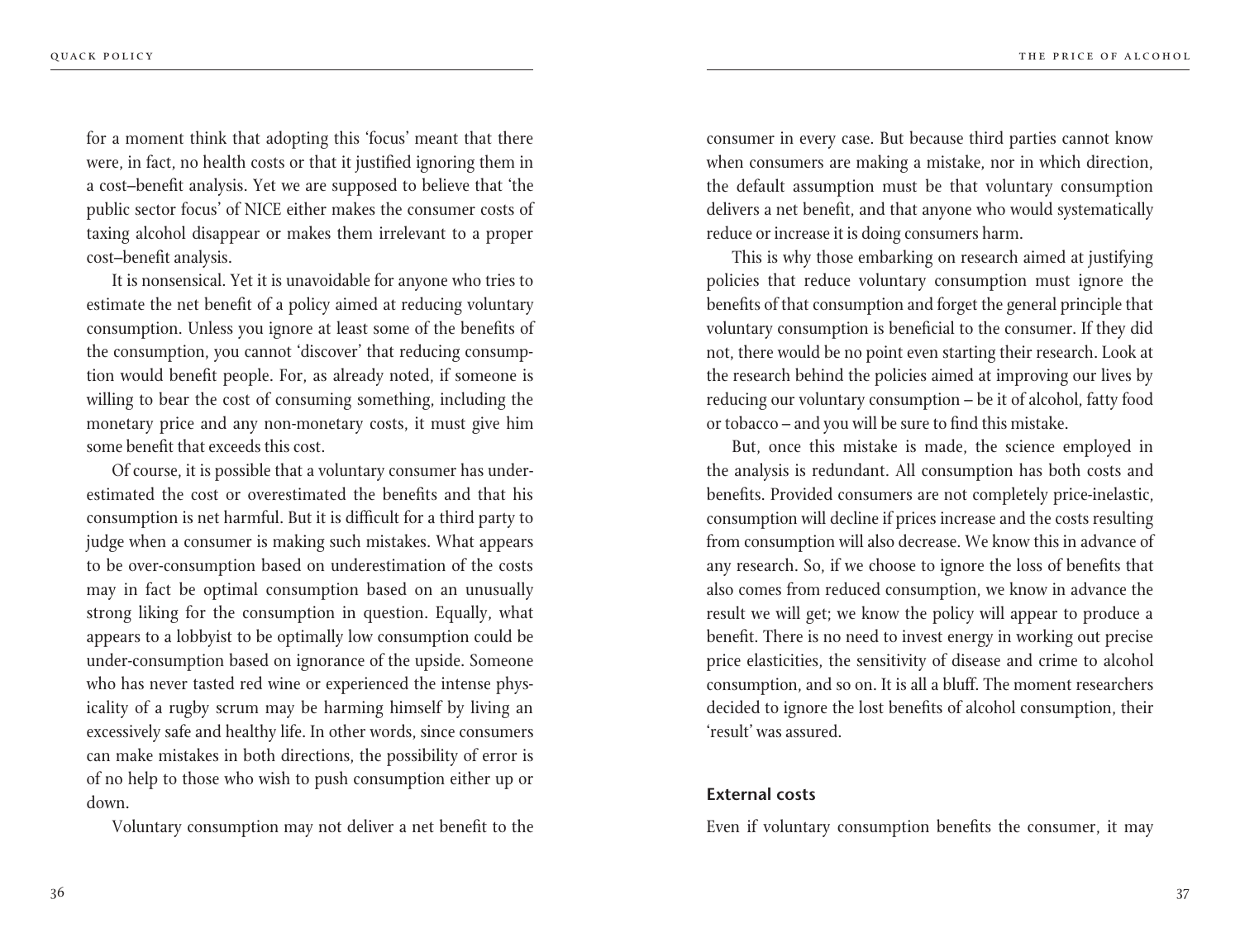not benefit society because not all the costs of most consumption are borne by the consumer. In other words, some of the costs may be external. Consider kimchee, the Korean staple of garlicky fermented cabbage. I find it delicious and well worth its price, including the slightly elevated risk of bowel cancer that comes from eating spicy food. But there is another cost, borne not by me but by those around me: namely, my 'kimchee breath'. If we are adding up all of the costs and benefits of my eating kimchee, we need to include this 'external cost'. If this exceeds my consumer surplus from eating kimchee, then society – that is, everyone altogether, including me – would benefit if I refrained. A policy that pushed up the price of kimchee to the point where I refrained would make the world a better place.

The sum of voluntary consumption's internal costs and benefits – that is, the costs and benefits borne by the consumer – must deliver a net benefit (error aside: see above). So an evaluation of the benefit of reducing consumption must focus on the external costs. The internal costs have already been accounted for in the simple fact that the consumption occurs; we already know that they are less than the internal benefits. To know if the consumption should be made more expensive and hence less likely to occur, we need to know its external costs.

For example, just how much would people be willing to pay not to smell my kimchee breath? (Or, to put it the other way around, how much would I have to pay them to accept the smell without complaint?) Suppose it were 50p each for the four people who are likely to smell it. Then society benefits when I eat kimchee only if my consumer surplus exceeds £2. Imagine a bad breath tax of £2 were applied to the price of kimchee. Then I would buy and eat it only if doing so benefited society, only if I got more out of it

than it cost everyone. The tax 'internalises' the external cost of my had breath<sup>10</sup>

Policy analysis might quite rightly examine the external costs of some voluntary consumption, perhaps with a view to setting a 'Pigouvian tax' that will internalise them.11 In Chapter 3 we will look at an evidence-based policy that aims at reducing the external costs of smoking. But what matters here is that the evidence base for the minimum unit price for alcohol does not conform to this logic.

Many of the costs of drinking alcohol considered in the analysis of Sheffield University and NICE are internal, such as the reduction in 'quality adjusted life years' (QALYs). But, as already noted, these internal costs are already covered or offset by the internal benefits. So they should not be counted. Some costs considered are external but still not properly included in the analysis.

Consider, for example, the cost of crimes committed by the drunken, which are included in the calculation. These crimes impose external costs, whether they are committed by a drunk or a sober person. So, quite rightly, they are criminal offences even

<sup>10</sup> This is not intended as an argument for taxing kimchee. Those who smell my breath are quite capable of returning the cost of my bad breath to me (and thus internalising it) by complaining or shunning me, neither of which I care for. The likely result is that I will brush my teeth after eating kimchee, as millions of Koreans do several times a day. This increases the cost of eating kimchee, but the cost is imposed directly by my concern for my fellows' welfare and their opinion of me, not by a government-imposed tax. As we will see in Chapter 3, external costs can often be internalised by such mechanisms, with no need for any 'policy', evidence-based or otherwise. And such spontaneous social mechanisms are usually more likely to impose the optimal 'tax' on externally costly consumption than a government is.

<sup>11</sup> 'Pigouvian tax' is named after the English economist Arthur Pigou (1877–1959), who advocated this method of internalising external costs.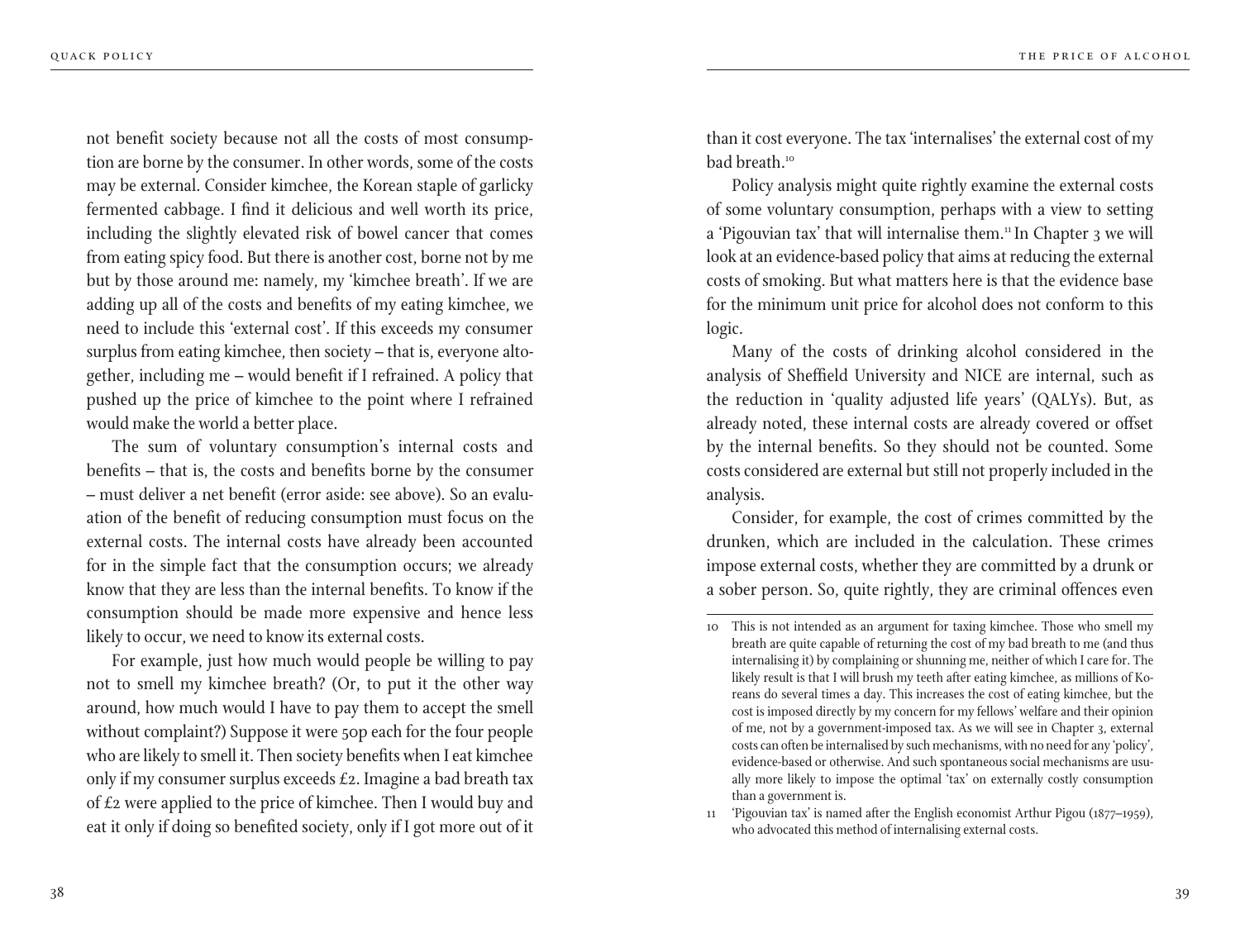when you are sober. Suppose now that the penalties for committing these crimes, multiplied by the probability of being caught and convicted, are sufficient to internalise this external cost.12 For simplicity, assume the crime is grievous bodily harm (smashing a pint glass in someone's face, for example) and that the cost of the penalty is  $\text{\pounds}_{50,000}$  – say, a 50 per cent chance of being convicted and suffering a penalty that you would pay £100,000 to avoid.

Now suppose that you are a bad drunk, the kind who gets violent, and that your chance of committing such an assault during an hour in company increases from 0.001 per cent when you are sober to 2 per cent when you are drunk. Then your chance of suffering the £50,000 cost of committing assault increases by 2 percentage points. This means that getting drunk costs you an extra £1,000. And the worse your disposition to violence when drunk, the greater this Pigouvian tax on your drinking. If your chance of smashing a glass in someone's face rose to 50 per cent, the tax would be  $£25,000$ , which would make drinking an even more expensive recreation than skiing.

In other words, the external cost of crime caused by alcohol is already internalised by the penalties for the crimes themselves. So the current level of alcohol-caused crime provides no reason to believe that the quantity of drinking now exceeds the social optimum. Just as the internal costs of drinking, such as ill-health, are already 'covered' by the internal benefits, so the crime-related external costs of drinking are already covered by the penalties for breaking the law.

The same goes for the cost of medical treatments that drinkers

receive from the National Health Service. According to an NHS Confederation report (2010), alcohol costs the NHS about  $£5$  billion a year.<sup>13</sup> Since the NHS is funded by taxpayers, this amounts to an external cost of drinking, borne by taxpayers. But this external cost has already been (more than) internalised by special taxes on alcohol which, according to HM Treasury (2010), raise £9 billion a year.

Internalising external costs can provide a rationale for taxing or otherwise pushing up the price of something. But that is not the reasoning behind the minimum unit alcohol price policy. Rather, it justifies the policy by calculating a benefit that counts the reduction in drinking's internal costs and external costs (some of which are already internalised) while ignoring the reduction in drinking's benefits.

Of course, many think people ought not to enjoy alcohol, and so ought not to feel any loss when something makes them drink less. But that is irrelevant. A businessman may think that the price of retail space in Tokyo ought not to be as high as it is. But if he ignores its real price when making his business plans, he is still making a mistake. And his business strategy, based on pretending the cost is zero, is certainly not the result of good, scientific reasoning.

The case for a minimum alcohol price policy really does depend on simply ignoring its costs. It is an ignorance-based policy.

<sup>12</sup> By this logic, since the chance of conviction is always less than 1, the penalty for a crime should be worse than the suffering of the crime's victim. The Old Testament rule of 'an eye for an eye, a tooth for a tooth' was too lenient.

<sup>13</sup> The latest figures given were for 2006/07, when the cost was  $£2.7$  billion. My figure of  $\pounds$ 5 billion was arrived at by applying the 85 per cent growth in this cost (in cash or nominal terms) that occurred in the five-year period prior to 2006/07.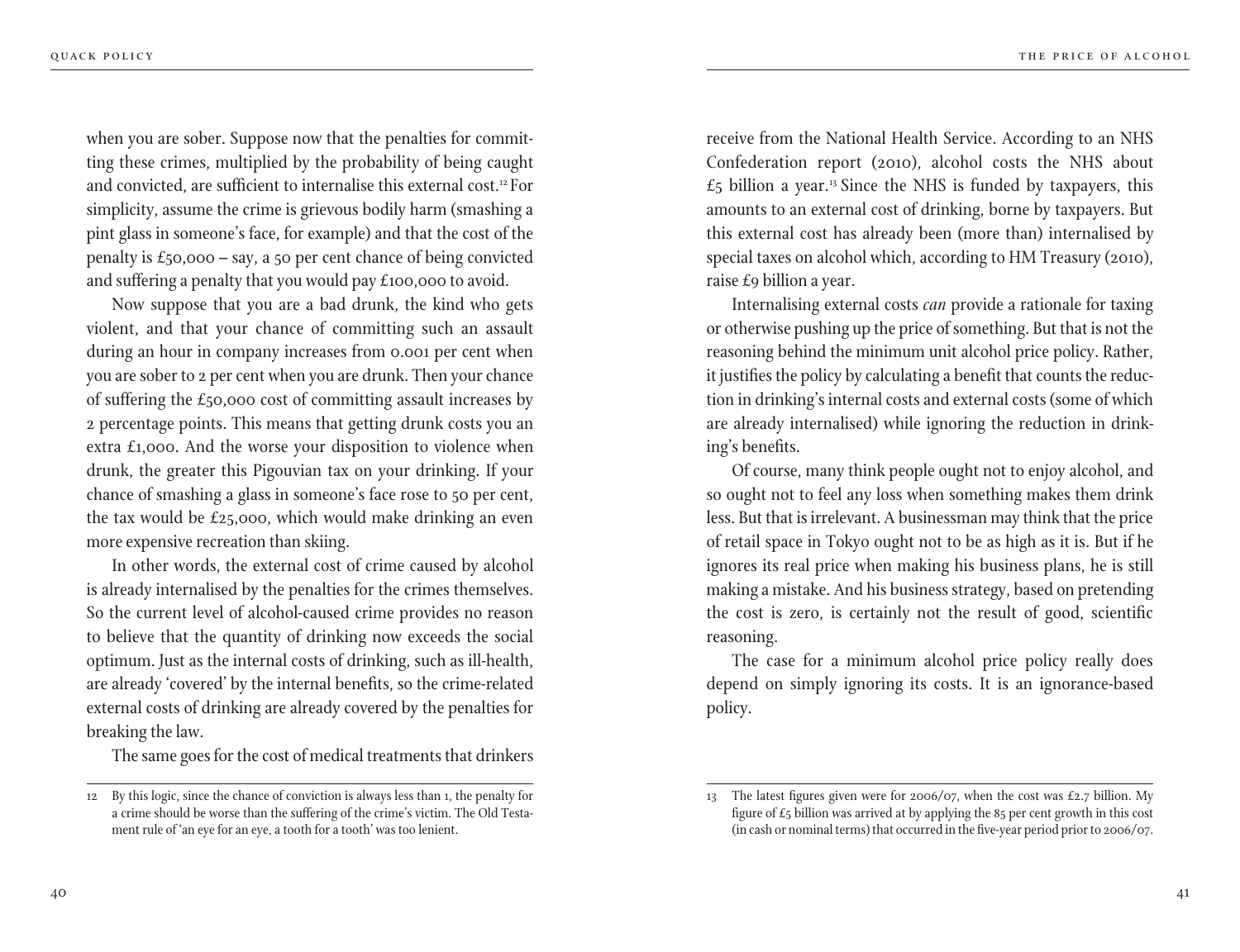#### 3 **PASSIVE SMOKING**

You are allowed to smoke in England. Since July 2007, however, it has been illegal to allow people to smoke in your office, restaurant, bar or any other enclosed 'public' space.<sup>1</sup> The owner of an enclosed public space who allows someone to smoke in it may be fined up to  $£2,500$ . Similar laws have been introduced in many countries around the world.

This legal arrangement apparently takes proper account of the difference between internal and external costs (as discussed in Chapter 2). When you smoke, you harm yourself. That is properly your choice. You know better than anyone else whether the benefits of smoking are worth the costs, such as their price and the ill-effects on your health. But when you smoke in confined spaces where others are present, those others also inhale the smoke that comes from the end of your burning cigarette. And this 'passive smoking', as it is commonly known, harms them. In other words, smoking has external costs. These external costs are used to justify the ban on smoking in enclosed public spaces.

Like the minimum unit price for alcohol, this is considered an example of evidence-based policy. Many think it is justified by the science that shows passive smoking to be unhealthy. And those who dislike the policy often dispute the science.

This is a mistake. Even if the science is correct – even if passive smoking really is bad for your health – this does not suffice to justify a ban on smoking in enclosed public spaces. Better outcomes would be achieved by leaving market mechanisms to determine where people do and do not smoke. The fact that an activity has external costs or unwelcome 'spillover effects' does not alone suffice to justify its regulation.

That is the central point of this chapter. However, I will begin with a brief discussion of the science of passive smoking – or, at least, of its presentation. For it displays two defects that sometimes occur in the arguments of those promoting evidence-based policy. They make the supposed virtue of their policy goal part of the argument about the science itself, and they fail to take proper account of the size of the effects they allege to require their recommended policy. But first, some preliminaries about testing hypotheses about cause and effect.

## **Testing the hypothesis that passive smoking causes cancer**

How could you find out if passive smoking causes health problems? Ideally, you would take two large groups of people with the same characteristics (same mix of ages, sexes, races, health conditions and so on), get one of them to passively smoke and the other not, and then observe their health. If the group that passively smoked (the 'test group') had a higher rate of cancer than the group that did not (the 'control group'), then we could conclude that passive smoking causes cancer. Since there is no other difference between the groups, it must be passive smoking that explains the difference in their rates of lung cancer, heart disease and so on.

<sup>1</sup> Policymakers term offices, restaurants and bars 'public' spaces even when they are privately owned.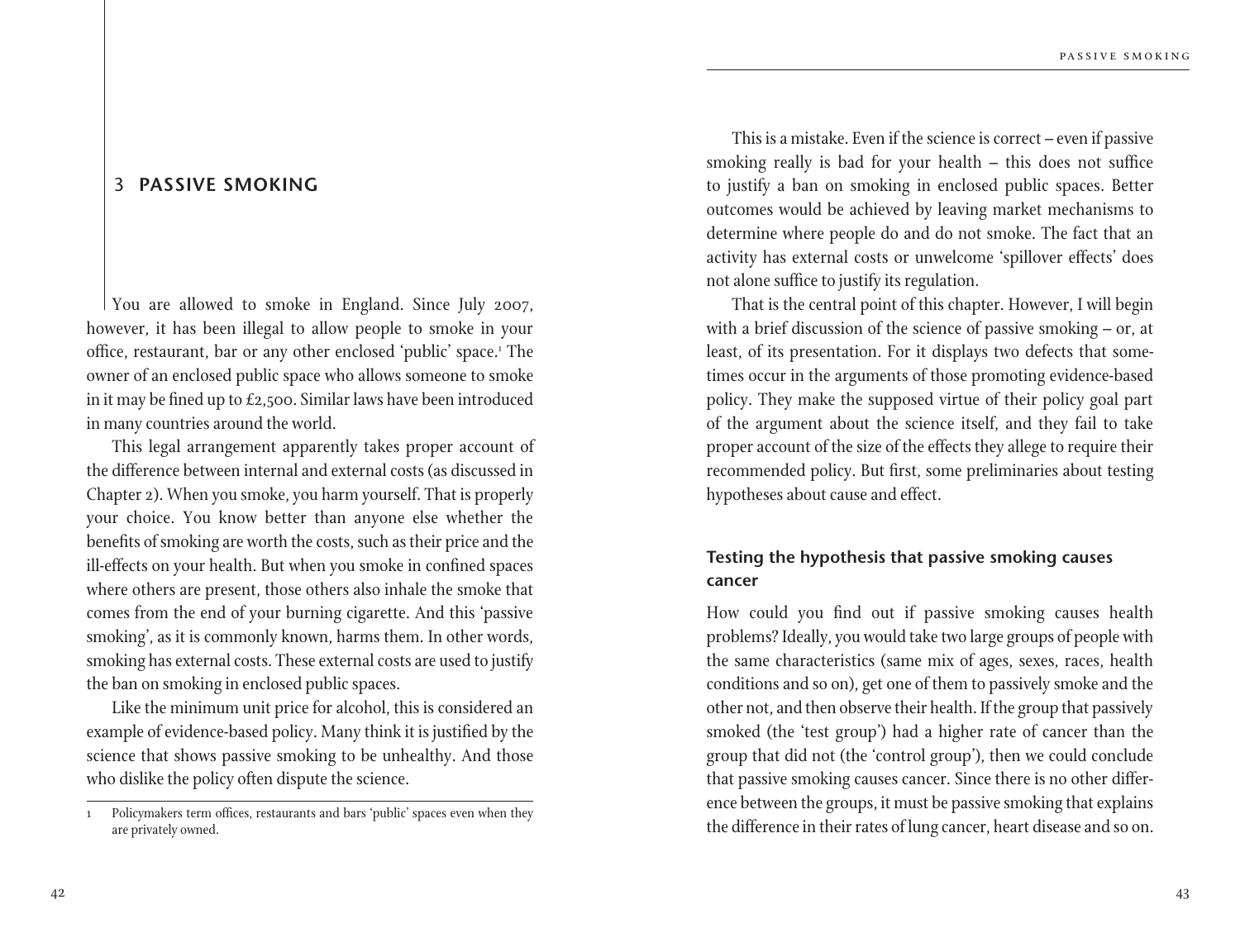That's a simplification. It is possible that passive smoking does not cause cancer but that the passive smoking group still gets more cancer. Cancer could be to some extent random in whom it strikes and the passive smoking group could just have been unlucky. Or there could be predispositions to cancer that are unrelated to the characteristics in respect of which the groups are identical. And, by chance, the passive smoking group could have had more of these. So a positive result does not necessarily mean that passive smoking causes cancer; it does not prove it, by which I mean that it does not reduce the chance of error to zero.

But it does make it more believable. Such a positive result should increase our confidence in the hypothesis. Put roughly, our confidence should increase with the size of the samples and the size of the observed difference between their outcomes. Suppose that the experiment described above contained a control and test sample of a million people, that every passive smoker got lung cancer and that no non-passive smoker did. Then we should be very confident that passive smoking causes cancer. Now suppose that the samples contain only 10,000 people each and that the rate of cancer in the test sample (the passive smokers) is only 10 per cent higher than in the control group. Then we should be far less confident about the hypothesis. In these circumstances, the observed difference between the groups could well be the result of random differences between the samples.

Ten thousand may strike some readers as a large sample. We often read in the newspapers about the 'findings' of studies that have used samples with only a few dozen members. This is sometimes just a matter of shoddy science and shoddy journalism. But the required size of the samples also depends on the frequency of the relevant outcome in the relevant population. Lung cancer is

very rare among non-smokers; about 0.3 per cent of non-smokers get lung cancer during their lives (0.2 per cent for men and 0.4 per cent for women). We should expect 30 people in a control sample of 10,000 to get lung cancer. A 10 per cent increased rate in the test sample would mean that 33 members get lung cancer. The difference between 30 cases and 33 could easily be the result of random factors. Imagine, instead, that the rate of cancer among non-smokers were 30 per cent and that the test sample showed a 10 per cent higher rate of cancer than the control sample: that is, 3,000 cases in the control sample and 3,300 in the test group. It is hard to believe that 300 extra cases in a population of only 10,000 is a random outcome.

A standard way of giving numeric expression to these ideas is to state the 'confidence interval' at which the null hypothesis – that is, the hypothesis that the suggested relationship does not exist – can be ruled out. The higher this confidence interval, the better the experiment supports the hypothesis.<sup>2</sup> As a matter of convention (following the work of the statistician Ronald Fisher (1890–1962)), experiments are taken to confirm hypotheses when they rule out the null hypothesis at the 95 per cent confidence interval: that is, when the probability that the result was a matter of chance is 5 per cent or less.

Alas, in the medical and social sciences, the kind of controlled experiment described above is often practically impossible. If a scientist suspects something is lethal, he will find it difficult – for reasons of law, commerce and, perhaps, conscience – to recruit experimental subjects to join the test group of his experiment. So social and medical scientists instead rely on 'natural experiments'.

A natural experiment can be performed when a population

<sup>2</sup> Readers who would like to know how these confidence intervals are calculated can consult almost any textbook for statistics undergraduates.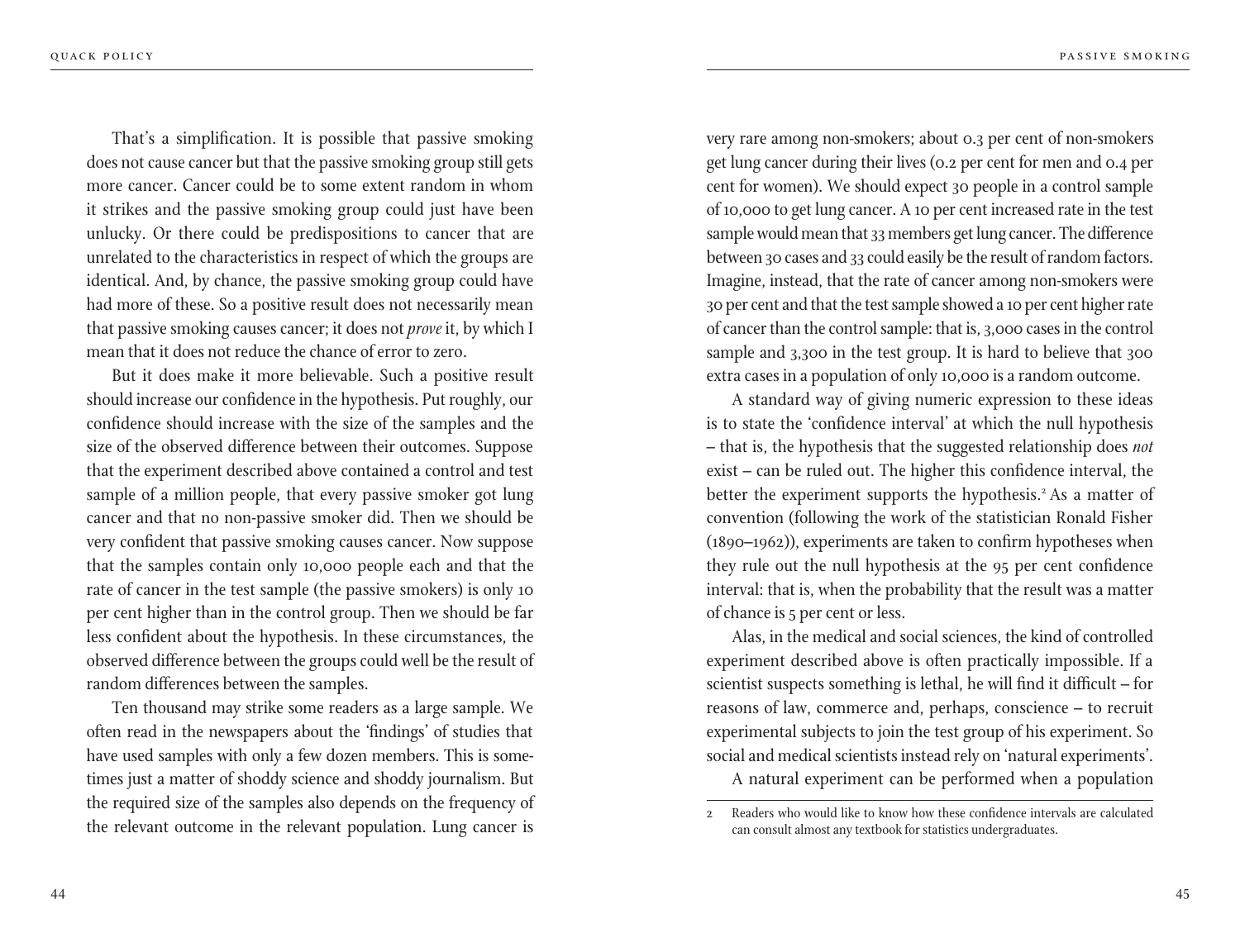'naturally' divides itself into a test group and a control group: that is, when the division is not the contrivance of the experimenters but has already occurred for some reason.

Consider, for example, the hypothesis that certain levels of exposure to ultra-violet light (UV) cause malignant melanomas (an often fatal kind of skin cancer). An ethical medical researcher is unlikely to perform a controlled experiment in which he exposes members of the test group to what he takes to be carcinogenic quantities of UV. But this does not prevent the hypothesis from being tested, because people naturally divide themselves into test and control groups.

For example, many white New Zealanders are of Scottish descent. Yet they are exposed to much higher levels of UV than Scots who live in Scotland. If Scots in New Zealand suffer higher rates of skin cancer than Scots in Scotland, as they do, this supports the hypothesis that UV causes skin cancer.

Of course, differing exposure to UV is unlikely to be the only difference between New Zealand Scots and Scottish Scots. For example, their diets may also differ, some Scots may use sunbeds and some New Zealanders may avoid sunburn by wearing hats and sunblock.

But it is not beyond the wit of natural experimenters to 'control for' such variations. That is, they can identify groups of New Zealand Scots and Scottish Scots with sufficiently similar diets and use of sunbeds and sunblock to construct proper test and control groups for the hypothesis in question. In this case, the easiest solution is to look at skin cancer rates from before 1980, when the diets of white New Zealanders and Scots were very similar, when almost no one, anywhere in the world, used sunbeds and when few New Zealanders used sunblock.

As with skin cancer and UV, evidence about the health effects of passive smoking is derived from natural rather than contrived experiments. Some non-smokers live with smokers and some do not. This provides the basis for a natural experiment. Is the health of non-smokers who live with smokers (the test group) worse than the health of those who do not (the control group)?

Of course, these passive smokers and complete non-smokers are unlikely to differ in this respect alone. For example, the passive smokers may be more inclined than the non-passive smokers to do other things, such as disregard supposed health risks, which accounts for their ill-health. For example, passive smokers may also drink heavily, eat lots of sweet food or take little exercise. And it may be one or more of these things, rather than the passive smoking, that accounts for any discovered difference in the health of the test and control groups.

But, as with the differences in diet between New Zealand Scots and Scottish Scots, this need not be an insuperable problem. The differing habits of passive smokers and passive non-smokers can be observed – or, at least, they can be reported by those who have them.3 And this makes it possible to 'control for' such differences in behaviour: that is, to construct sufficiently similar test and control groups.

Several such natural experiments have been conducted over

<sup>3</sup> Such reports are not wholly reliable because they involve behaviour that the selfreporter may wish to misrepresent. And, as a matter of fact, most of the natural experiments into the effects of passive smoking have not attempted to observe the other habits of the control and test groups to ensure that it is not one of these, rather than passive smoking, that may have caused any observed health differences. Or, in the terminology of statistical testing, they have not done enough to rule out the potential effects of confounding factors. But if we make no allowances for the science of passive smoking, it will be difficult to get to the really big mistakes in the evidence-based policy it is imagined to support.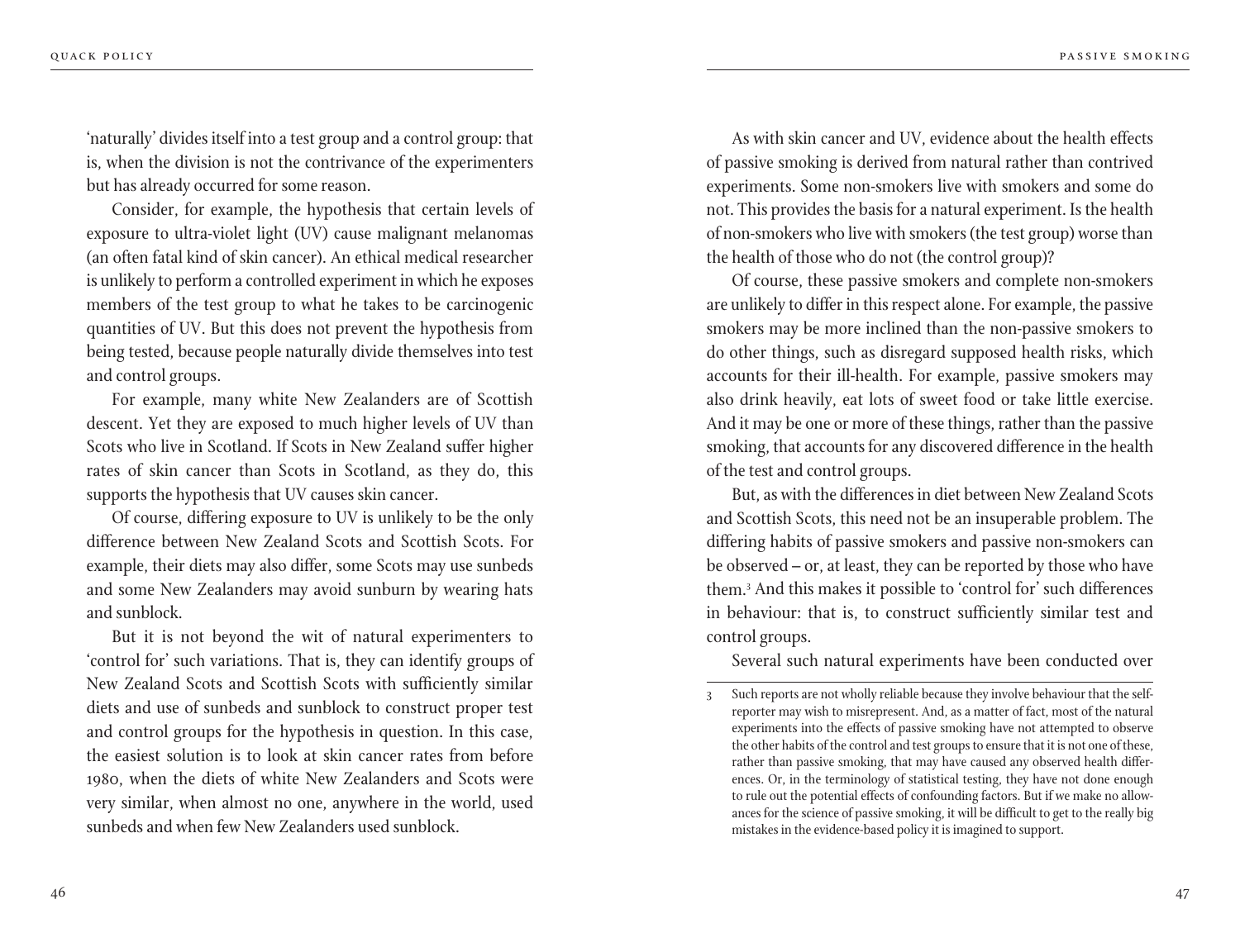recent decades. They have delivered different results. Some have failed to place the null hypothesis below the 5 per cent confidence interval. In other words, they have failed to provide the hypothesis that passive smoking causes lung cancer (and the rest of the alleged health problems) with the conventionally accepted degree of certainty. Others have confirmed the hypothesis. They have suggested that passive smoking increases the chance of contracting lung cancer by between 10 per cent and 50 per cent.

Because the results of individual studies vary so widely, with several indicating that passive smoking has no effect on health, the official opinion on the matter is typically based on 'metaanalyses'. A meta-analysis considers the findings of all the studies whose method is deemed to pass a threshold standard. Usually the methodological standard concerns data collection and the way in which the test and control samples were constructed. In the case of passive smoking, the difficulty lies in ensuring that people are properly allocated to the passive smoking and complete non-smoking groups. The non-smoking spouse of a smoker who is assigned to the test group may not in fact do much passive smoking, perhaps because his wife always smokes on the balcony. Or a non-smoker assigned to the control group, because he is married to a non-smoker, may in fact spend most nights of the week playing poker with his smoking friends. Studies vary in how strenuously they have attempted to ensure that such misclassifications do not occur.

Studies that pass the threshold for inclusion are then weighted according to their quality, which is primarily a matter of their method of data collection (see above) and their sample sizes. The result of a meta-analysis is the weighted average finding of the studies considered. A meta-analysis thus attempts to take account

of all the reliable evidence that has been made available by the studies conducted.

Since the individual studies disagree in their findings, at best all but one of them are wrong. Alas, we do not know which of the studies included in the meta-analysis went wrong. If we did, they would not be included in the meta-analysis. This means it is more rational to believe the result of the meta-analysis than to believe the result of any one of its constituent studies.

#### **Good science is bad science**

In 1992, the US Environmental Protection Agency (EPA) published the results of such a meta-analysis (EPA, 1992). It declared that passive smoking or Environmental Tobacco Smoke (ETS), as the EPA calls it, increases your chance of getting lung cancer by 19 per cent, which entails 3,000 extra deaths a year in the USA.

The EPA arrived at this conclusion by considering 30 studies of passive smoking. Of these, only five found a statistically significant risk at the 95 per cent confidence interval. One study showed a protective effect of passive smoking and 24 found no effect either way. Under such circumstances, the discovery of a 19 per cent increased chance of cancer may seem surprising, even allowing for the increased sample size created by the metaanalysis. So it should. This result was achieved by eliminating all but eleven of the available studies from the meta-analysis and by using a 90 per cent rather than a 95 per cent confidence level for stating the result. At the 95 per cent confidence interval, the null hypothesis could not be ruled out – that is, the probability that the result was a matter of chance exceeded 5 per cent. But it did not exceed 10 per cent. So the EPA parted with scientific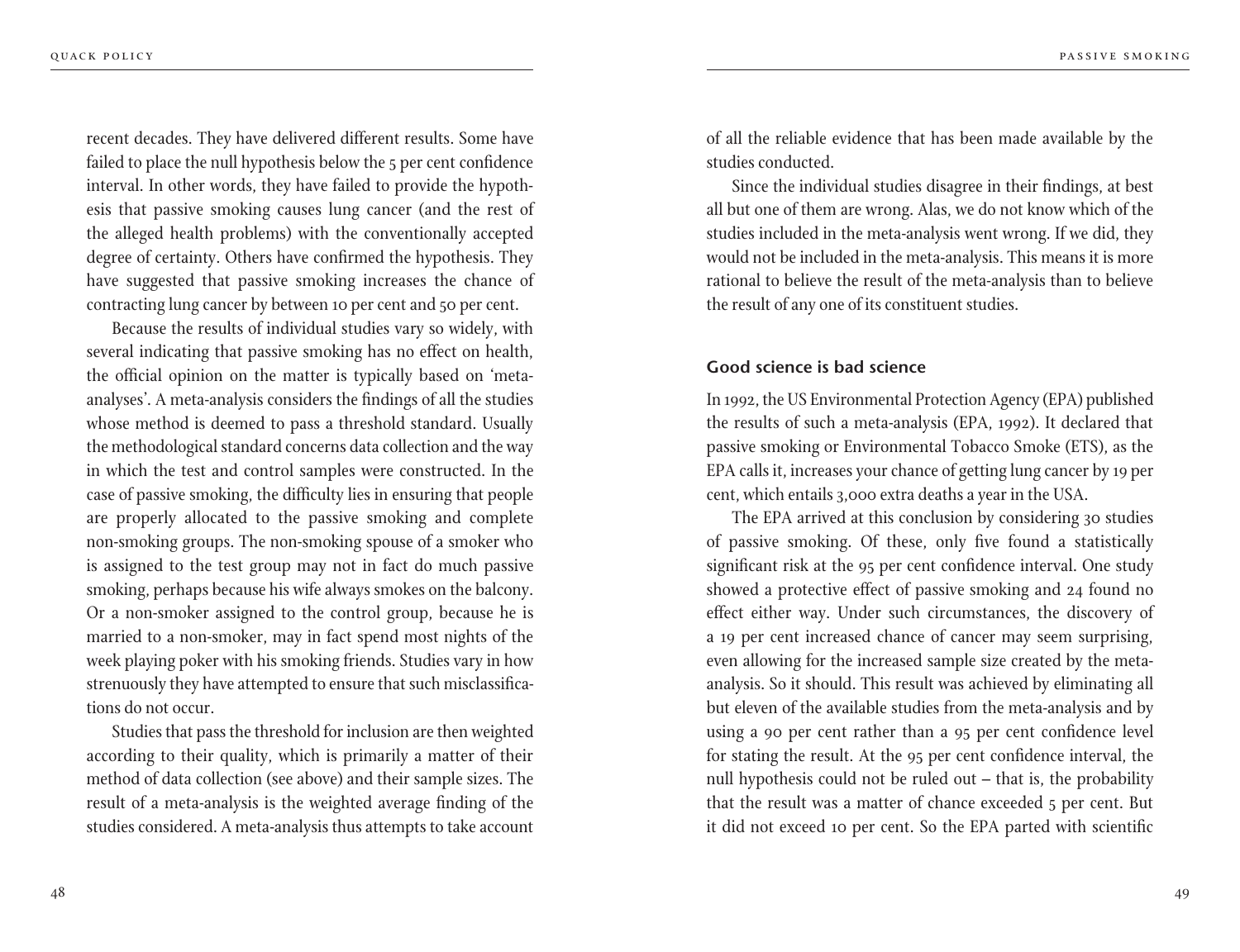convention and used the lower 90 per cent standard to announce a positive finding.

Why did the EPA do this? Below is a passage from a 1993 Wall Street Journal article on the topic, which quotes the EPA's statistical consultant, Dr Wood:

The EPA believes it is inconceivable that breathing in smoke containing known cancer-causing substances could be healthy and any hint in the report that it might be would be meaningless and confusing, he explains. 'I could have presented any level of confidence interval you wanted and it still wouldn't change the conclusion' that passive smoking boosts the risk of lung cancer an average of 19%, he says. 'The confidence interval isn't a substantive issue,' Mr. Wood says. The 90% confidence interval used in the report was added for the convenience of scientifically oriented readers. The tobacco industry's harping on it, he says, 'is just to confuse the public.'4

This passage suggests that the meta-analysis performed by EPA was not intended to test the hypothesis that passive smoking causes cancer. They were already convinced that it did – or, as Wood put it, the idea that it did not was 'inconceivable'. The purpose was to get the public to believe what the EPA already believed. And if this required lowering the conventional standards for statistical confirmation by doubling the margin of error (from 5 per cent to 10 per cent), then they were happy to do so. After all, they were simply trying to avoid saying things that would have been 'meaningless and confusing'. Under these circumstances, it is those who insist on applying the conventional standard of confirmation who were 'just trying to confuse the public'.

This is a perfect example of 'noble-cause corruption', an expression initially coined to describe the illegal police practice of fabricating evidence to convict people who they believe to be guilty. More broadly, it means engaging in intellectual shenanigans for the sake of promoting a good cause, such as not 'confusing the public' about the dangers of passive smoking.

It is popular among politicians, who often misrepresent the strength of the evidence for the alleged facts they use to justify their policies. For example, Clare Short, the former International Development Secretary, accused Tony Blair of it when she described his exaggerated claims about the military threat posed by Iraq as an 'honourable deception'. And, as Dr Wood reminds us, scientists sometimes do it too.

I will not enter the debate about whether such lying is honourable or genuinely corrupt. It is not the ethics that should concern us but the absurdity. The case for evidence-based policies is supposed to depend on the strength of the evidence for the relevant hypothesis: for example, that passive smoking causes cancer. If you take the policy consequences of belief in the hypothesis to be part of the case for the hypothesis, then your reasoning is hopelessly circular. We should support the policy because it is based on evidence. And what is that evidence? That if we believe in the hypothesis, we will support the policy.

Scientists' intentions are irrelevant to standards of confirmation by evidence. A desire to improve people's health or otherwise 'do good' does not mean that your judgements about cause and effect are more likely to be true and hence in need of a less stringent evidential standard. There is no moral substitute for evidence. Equally, selfish or otherwise unsavoury motives do not increase the amount of evidence required by your hypotheses.

<sup>&#</sup>x27;Statisticians occupy front lines in battle over passive smoking', Wall Street Journal, 28 July 1993, p. B1.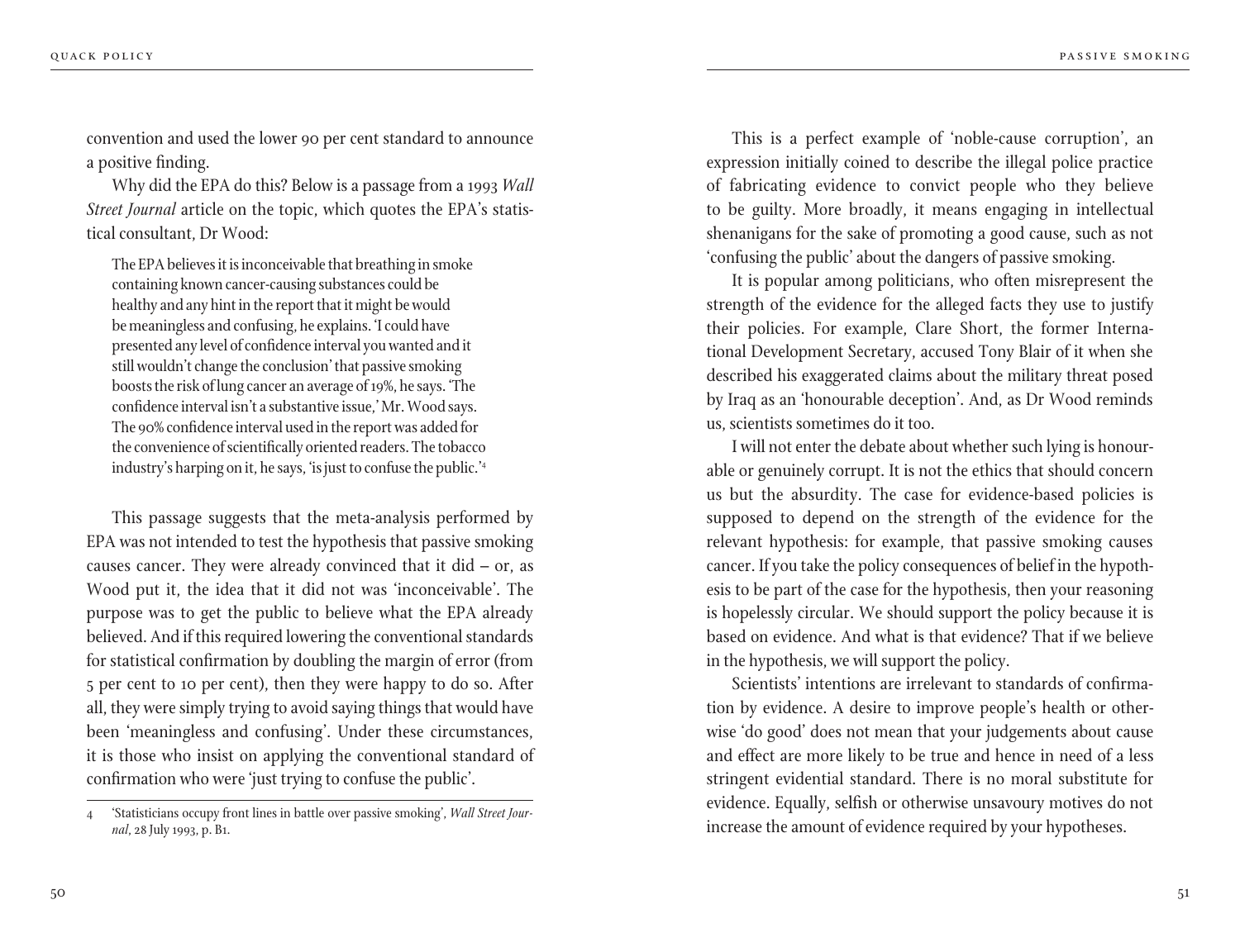If a priest presents you with a new argument for the existence of God, you cannot properly dismiss it by pointing out that his income depends on people believing in God. The argument might still prove the existence of God. If you want to show that it does not, you will need to explain where its error lies, which cannot be the fact that the man presenting it benefits from its being correct. When assessing arguments or evidence for some conclusion, the motives of the person providing them are irrelevant.

Motives are relevant only when we are being asked to accept some hypothesis on someone's say so alone: that is, when we are dealing with testimony (see Chapter 6). If that priest offered no argument or evidence but just said, 'Trust me, I know God exists because I saw Him last week', his vested interest in the conclusion might properly make you doubt his reliability as a witness. But science does not deal in mere assertion or appeals to personal credibility; it deals in rigorous methods of testing hypotheses against publicly available or reproducible evidence. That is why the motives of scientists are never mentioned in a scientific debate.

Or, at least, it is why they never should be. In fact, they occasionally are. And the debate about passive smoking is one such occasion.

In 2003, James Enstrom and Geoffrey Kabat published a paper in the British Medical Journal (BMJ) reporting findings of a longterm study of passive smoking. It did not confirm the hypothesis that passive smoking causes serious disease. Even before the article was published, the American Cancer Society issued a press release stating that these findings were based on shoddy scientific practice. The BMJ has not retracted its publication of the article, as it does when it comes to believe articles are based on

shoddy practice. Nevertheless, the study's findings are commonly excluded from the meta-analyses that allegedly confirm that passive smoking causes serious disease. The study has even been cited in the 2006 post-trial 'findings of fact' prepared by the US Department of Justice regarding a lawsuit brought by the US government against the tobacco firm Philip Morris in 1999. It is discussed in a section entitled 'Cooking the Books: the Manufacture of False Science to Support the [Tobacco] Industry position on ETS [Environmental Tobacco Smoke]'.

James Enstrom is busily trying to defend both his original BMJ paper and his reputation for scientific integrity. Anyone interested in trying to decide whether or not his BMJ paper meets the normal standards of research in this field can do so by reading the many critiques and defences to be found on the Internet. But that issue is not my current concern, if only because, as we will see below, it is irrelevant to the case for banning smoking in enclosed public spaces.

Rather, the notable fact about this controversy is that critics of Enstrom and Kabat's BMJ paper frequently claimed that their research was funded by tobacco firms. This was supposed to undermine the credibility of their findings. Since tobacco firms benefit if research shows no causal connection between passive smoking and disease, the findings of research funded by tobacco firms cannot be trusted. That is the line of reasoning.

Indeed, Professor Stanton Glantz, another medical scientist, was so concerned about this supposed problem that in 2007 he asked the University of California to introduce a rule requiring its academic staff to reject funding from tobacco firms.<sup>5</sup> (The

<sup>5</sup> See, for example, 'Petition not to accept tobacco industry funding', [http://senate.ucsf.edu/townhallmeeting/TobaccoPetition.PDF.](http://senate.ucsf.edu/townhallmeeting/TobaccoPetition.PDF)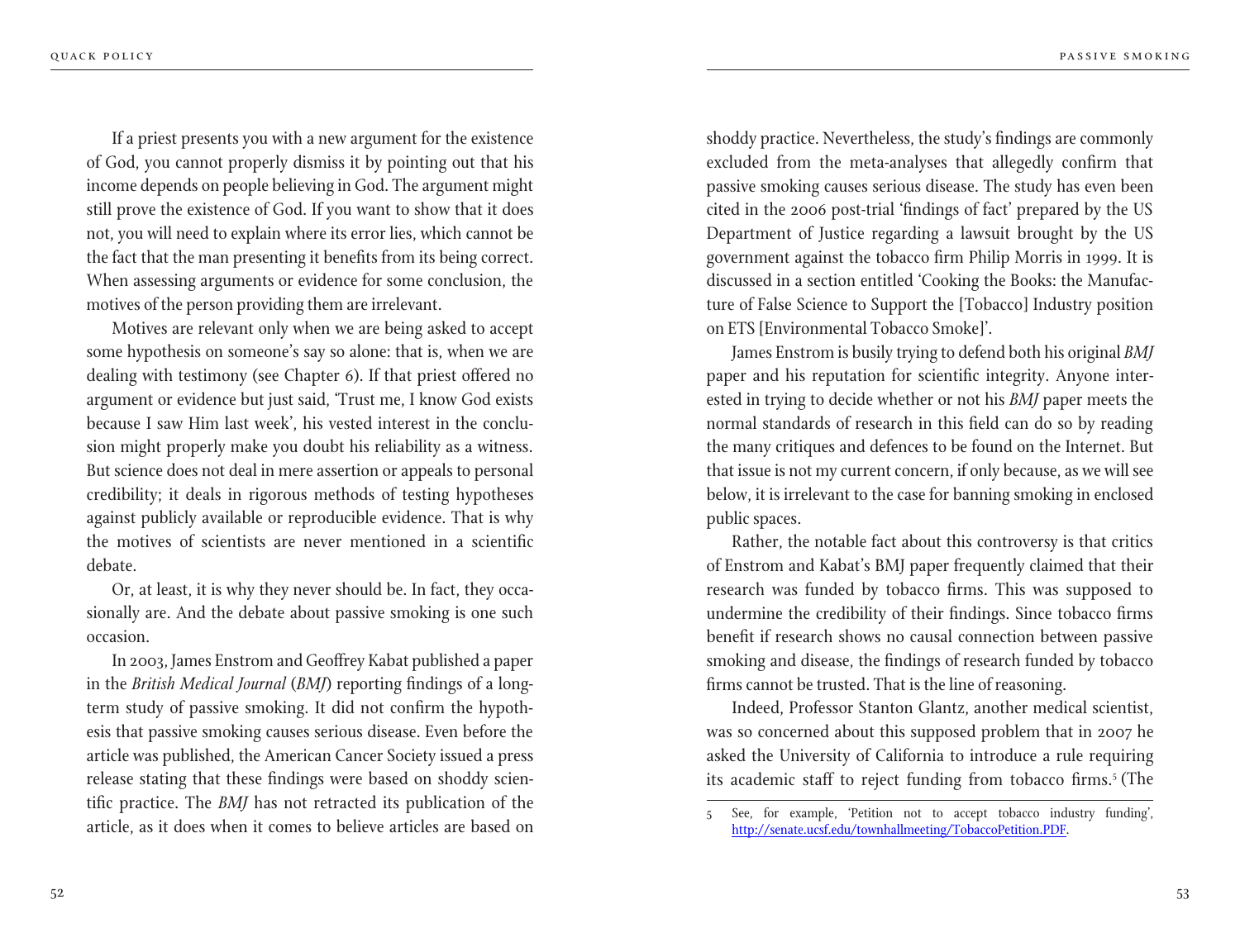university rejected Glantz's proposal on grounds of intellectual freedom.)

Such fretting about the sources of scientists' funding is familiar. But it is strange, especially coming from scientists. Glantz's demand that University of California researchers never accept funding from tobacco companies displays a peculiar lack of confidence in the rigour of his own field of inquiry. If studies into the health effects of passive smoking can be conducted in a way that warrants belief in their conclusions, then extra funding of research can only advance our knowledge, regardless of where that funding comes from. Suppose the research funded by tobacco companies does not conform to the required standard. Then Glantz and his peers will be able to tell that it does not, and the findings can be set aside. Or suppose it does meet the required standard. Then Glantz should welcome the addition to the body of good research in the area. Either way, if the field Glantz works in has clear standards, he has nothing to fear from research funded by tobacco companies.

Yet Glantz and others do fear it. Indeed, they want it banned. This suggests that they lack confidence in the methods of their own field of research. They regard the statements of their colleagues as incapable of confirmation or refutation by evidence. When a 'scientist' tells us that passive smoking causes cancer, or that it does not, he is simply testifying. We cannot rely on the evidence but must instead make a judgement about his motivations for saying what he does.

If so, then we should doubt the findings not only of those who are funded by tobacco companies but of everyone working in the field. It is not a field of sufficient rigour to warrant our credence. A scientist who claims that a rival's credibility is undermined by his motives thereby undermines his own credibility.

#### **A relatively large ant is still small**

Does passive smoking cause cancer and other health problems, such as heart disease? Or, in other words, does passive smoking increase the chance that you will get cancer? (For simplicity, I shall henceforth omit reference to the other alleged harms of passive smoking – they can be added back in when we come to the reckoning.) The debate between Enstrom and Glantz concerns the certainty of the proposition that it does. For the sake of argument, suppose the matter were beyond doubt: passive smoking increases the chance of cancer. Nothing immediately follows about whether either legislators or passive smokers should care. As with any other harmful activity, how much you care about passive smoking should also depend on the size of the effect.

You might be shot while walking the streets. A bulletproof vest or body armour (as it is now known) would at least halve your chance of death should you be shot. Those not wearing one are doubling their chance of dying from a gunshot. Are they being foolish?

It depends, of course, on their chance of being shot. And this depends on where they are. War correspondents typically wear bulletproof vests; people shopping in Hampstead do not. The logic is simple. In Helmand Province, let's suppose, a reporter sent on a one-year assignment faces a 2 per cent annual chance of being shot and killed without a bulletproof vest and a 1 per cent chance of being shot and killed with it. Bulletproof vests cost about £1,000. Let's suppose they can be sold for  $\pounds$ 500 after the assignment. Then it is worth the expense of wearing one provided the journalist values a 1 per cent reduction in his annual chance of dying at more than £500. Which he may well do.

Now consider the shoppers of Hampstead. Their annual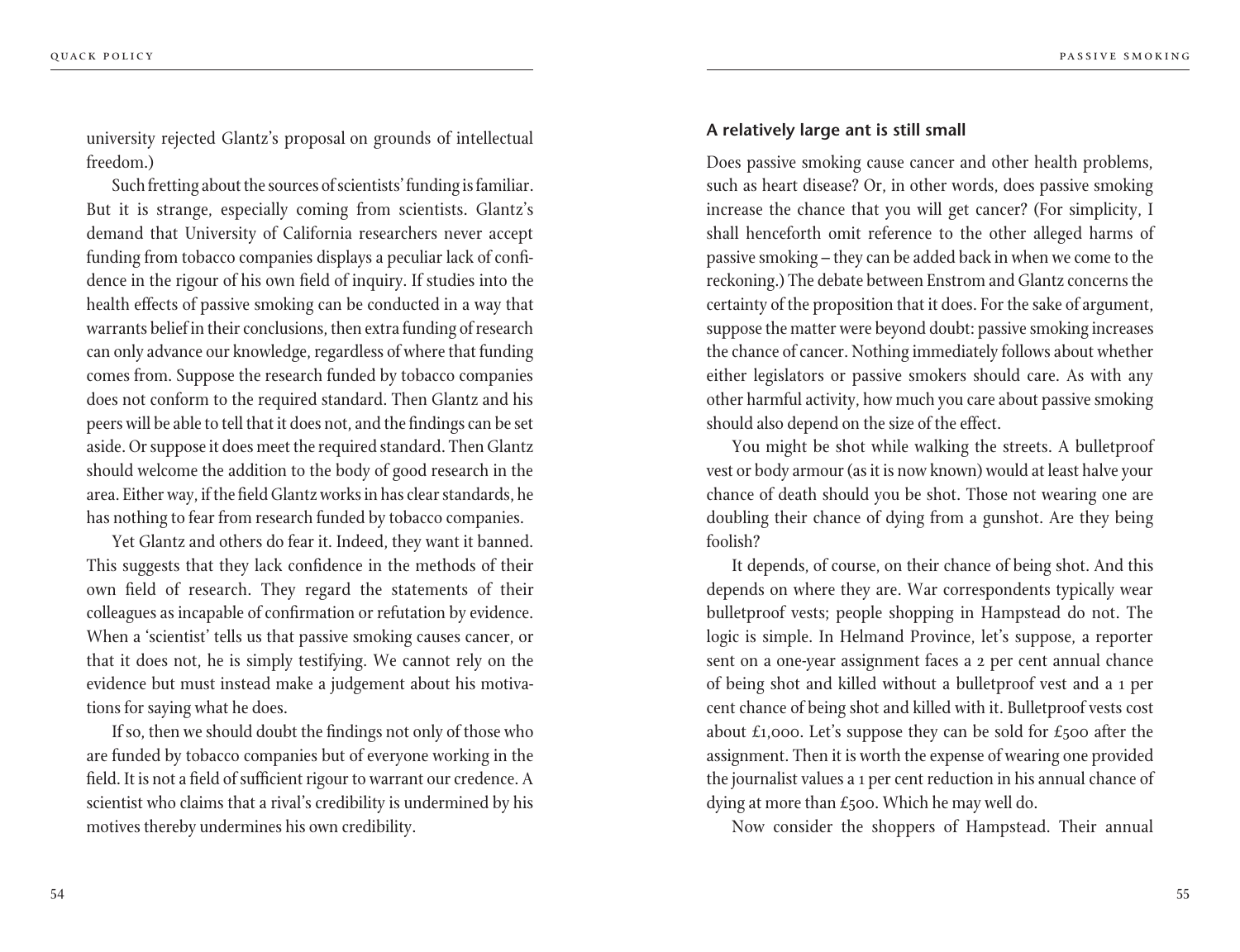chance of being shot is extraordinarily small, less than 1 in a million or 0.0001 per cent.<sup>6</sup> So wearing a bulletproof vest in Hampstead would require you to value a 0.00005 per cent reduction in your chance of death at  $f_5$ 00. This exceeds even the selfworth of Hampstead shoppers, as can be observed from the lack of flak jackets in their wardrobes.

The amount people are willing to spend to reduce small probabilities of dying allows us to derive a 'value of a statistical life'. For example, suppose the average person is willing to spend  $£500$ to reduce his chance of dying during the coming year by 1 per cent. This suggests that he values a statistical year's life at  $£50,000$ . If the average person lives 80 years, this implies a whole statistical life is worth £4 million.7 Such statistical values of life are used by policymakers to decide how much to spend to reduce risks of death. Should the government spend £20 million to improve the safety of a stretch of motorway? The answer depends on how many lives are likely to be saved and what those statistical lives are worth. Only if the answer is greater than £20 million are the improvements worthwhile.

As the above examples show, how much we should care about a cause of some harm depends not only on the percentage by which it increases the chance of that harm but on what the chance was to begin with. In other words, we need to know the *absolute* increase in the chance.

Those who believe that passive smoking causes cancer think it increases the chance by about 30 per cent. Remember that, in the natural experiments that delivered this result, a passive smoker was defined as a non-smoker who lives with a smoker. So it does not follow that people who visit smoke-filled bars twice a week are 30 per cent more likely to get cancer. But, for simplicity, let's treat all passive smoking as being as bad as living with a smoker and say that it generally increases the chances of getting lung cancer by 30 per cent.

That sounds like a lot. But it sounds like less when you note that a non-smoker's chance of dying from lung cancer is only about 0.3 per cent. Being a passive smoker thus increases the chance to about 0.4 per cent: that is, it increases the chance by 0.1 percentage points. But the cost of this is not 0.1 per cent multiplied by your statistical cost of life, which, following the research, I will assume to be £4 million. This is because you will not lose your entire life. The lung cancer will not strike and kill you immediately. It will take some time to emerge. In fact, on average, lung cancer is diagnosed at 71 years of age. And even without treatment, life continues for a while afterwards. On average, you will lose about ten years of an expected 80, which is 12.5 per cent of your life. So the cost that passive smoking imposes on you by way of increasing your chance of lung cancer is £4,000,000 x 12.5 per cent x 0.1 per cent =  $£500$ .

Of course, passive smoking may cause not just lung cancer but other illnesses besides, such as heart disease. To avoid trawling through the disputed science again, and because it is of little importance to the following argument, let us be generous to the prohibitionists and double the health cost of passive smoking. This makes the total health cost of passive smoking about £1,000.

<sup>6</sup> To the best of my knowledge, only one person has been shot in Hampstead in the last 100 years, and hundreds of thousands pass through Hampstead every year.

In practice a person's valuation of a year's life is likely to vary over time. Note that the value of a statistical life is not the same as what someone would be willing to spend to avoid certain death. In most circumstances, people would be willing to spend much more than the value of a statistical life to avoid their own certain death.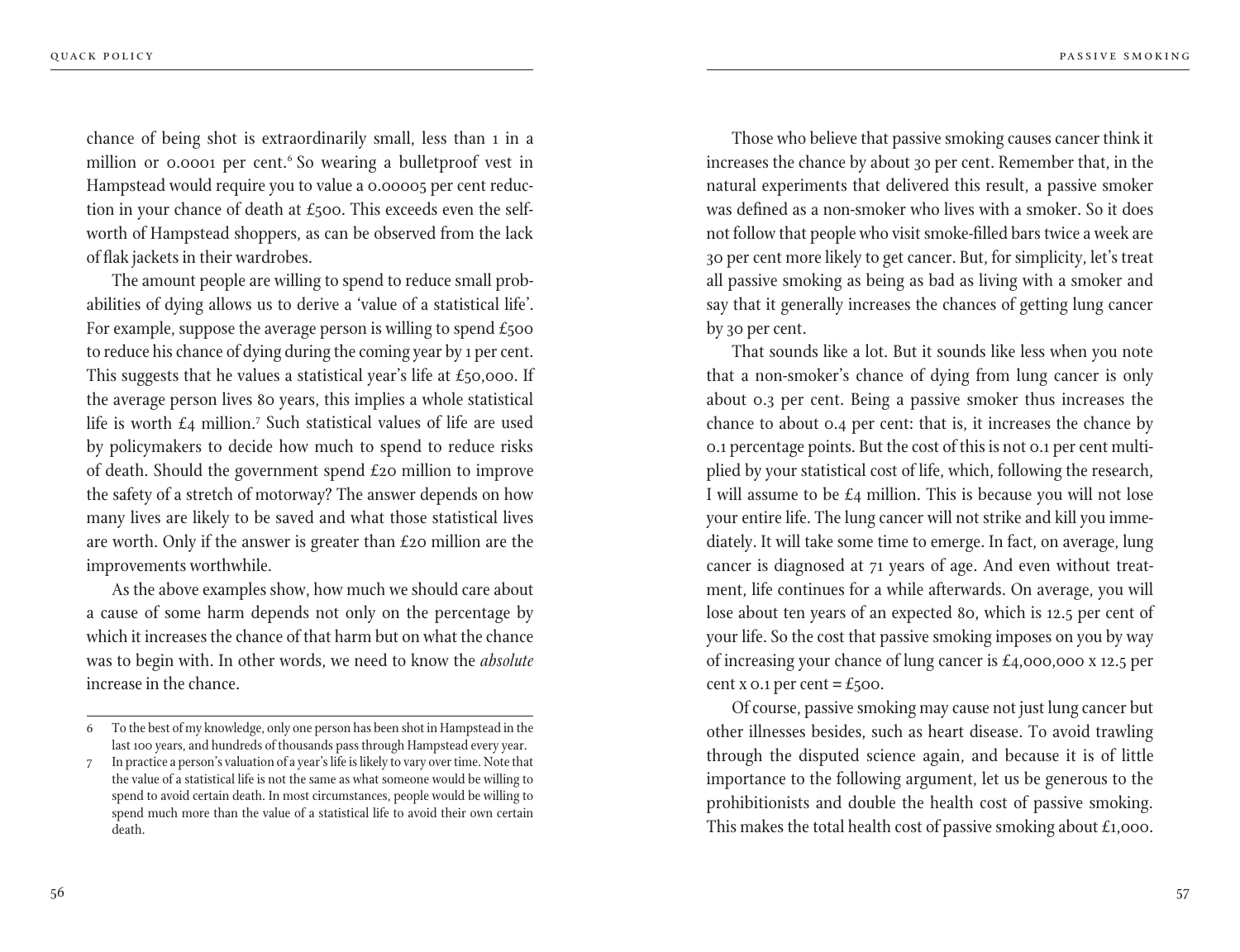This is not an annual cost, but the lifetime health cost of being a passive smoker. $8$  A one-off payment of £1,000 would compensate the average Briton for the increased chance of death they derive from decades of passive smoking. Or, to put it another way, a smoking wife could compensate her non-smoking husband by giving him £1,000 on their wedding day.

This means that the cleaning costs of living with a smoker almost certainly exceed the health costs. If you live with a smoker, and have a normal aversion to bad smells and discolouration, you will need to get your woollen jumpers, suits, curtains, furniture and carpets cleaned more frequently. And you will need to repaint the inside of your house more often.

Consider just the extra cost of keeping your suits clean. Suppose living with a smoker entailed two extra  $\pounds$ 15 suit dry-cleanings a year and that the marriage was expected to last 35 years. To compensate her husband for this expense, a smoking wife would have to give him £650 on their wedding day (assuming a 3 per cent discount rate). Add in the curtain cleaning, repainting, etc., and the cleaning cost of living with a smoker is greater than the  $£1,000$ health cost.

'Passive smoking increases your chance of getting cancer by 33 per cent'. That is a headline that might agitate people, and even get them to support a law against smoking in enclosed public spaces. 'The lifetime health cost of passive smoking is £1,000 or about £1 a week'. That would not be so effective. So it is unsurprising that advocates of the ban are inclined to make the former claim rather than the latter. But it is the latter claim that is relevant to decisions about whether or not to be a passive smoker, not the former.

The persistent announcements by health lobbyists and journalists about the percentage by which consumable X increases the chance of illness  $Y -$  doubling it, tripling it, quadrupling it or whatever – are irrelevant unless combined with the initial probability of getting that illness. Which they almost never are. Doubling the chance of something that has a minuscule chance of killing you leaves you with a tiny chance of dying from it. So it might easily be worth the cost. That's how it is with passive smoking. It has a small health cost even if it increases your chance of illness as much as the anti-passive smoking lobbyists say it does.

But this is all something of a red herring anyway. The size of the health cost of passive smoking, or even its existence, cannot be relevant to the ban on smoking in enclosed public spaces. The cleaning costs of passive smoking were well known before the health costs were allegedly discovered. And, as we have seen, the cleaning costs exceed the health costs of passive smoking. Yet they were never considered grounds for banning smoking in public places. Why not?

#### **Voluntary passive smoking**

It would be reckless to speculate on why legislators did not pass a law aimed at protecting people from the spillover cleaning costs of passive smoking. Perhaps it was mere apathy. But there is a good reason not to pass any such law, which, hopefully, explains

<sup>8</sup> I omit the cost of medical treatment that people who contract cancer or other serious diseases undertake. This is because the sick person (or the NHS) would pay for these treatments only insofar as they cost less than they were worth in extra life expectancy (taking into account the quality of that extra life). So the cost of healthcare will be offset by a reduced cost of ill-health. Counting both the cost of medical care and the cost of ill-health would be double counting.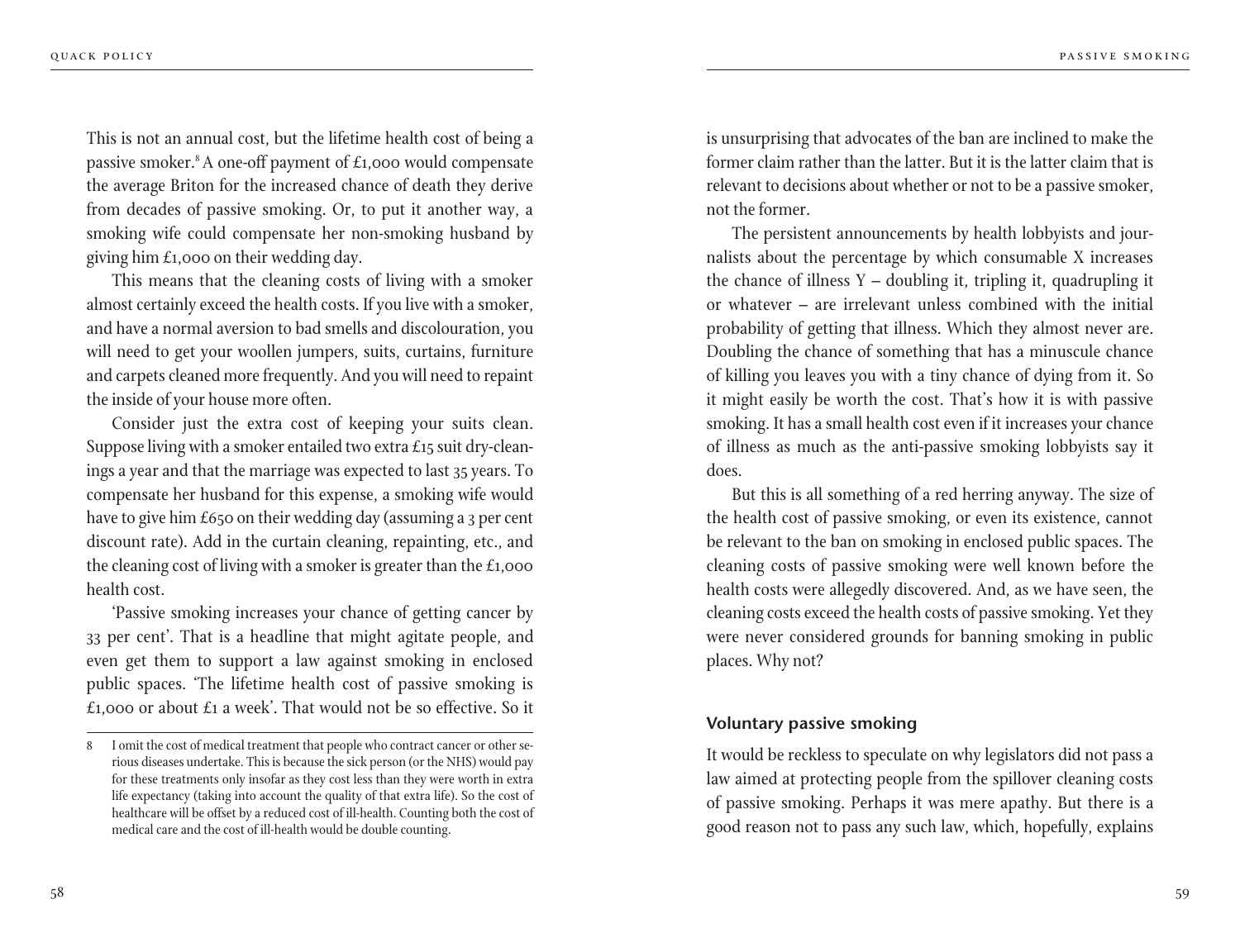their inaction. The reason can be seen by noting the absurdity of a popular alternative expression for passive smoking: namely, 'involuntary smoking'.9

Passive smoking is not involuntary. No one is obliged to marry a smoker or work in a smoky bar or do anything else that entails inhaling second-hand smoke. Yet many choose to do so, presumably because they think the benefits are worth the costs. They love their smoking spouses and consider living with them well worth the extra cleaning costs. Or they enjoy the company of their smoking friends and so are willing to spend time in unpleasantly smoky bars to be with them.

Not only is passive smoking voluntary but passive smokers can make active smokers feel the spillover costs. That is to say, they can do things that internalise the external costs of smoking and thereby ensure that the smoking occurs only if its total benefit exceeds its total cost (see Chapter 2). For example, they can complain to smokers, just as they complain to people who bring barking dogs into pubs or to neighbours who mow their lawns at 7 a.m. on Sundays. The host of a party can force smokers out into the cold street, or refuse to invite them in the first place. Or a passive-smoking husband might demand that his wife pays for his dry-cleaning.

Given the ease with which passive smoking can be avoided, and the ease with which active smokers can be made to feel the external costs, there is every reason to believe that roughly the right amount will occur without the help of politicians. A

legislative intervention to prevent passive smoking can only result in a suboptimal amount of it.

In other words, applying a Pigouvian tax equal to the external cost of smoking would entail doubling up on the internalisation. A non-smoker who is unwilling to make smokers the gift of inhaling their second-hand smoke without complaint or any other retaliation will not change his behaviour on account of a tax on cigarettes. He will complain to a taxed smoker as much as to an untaxed one, since he does not receive the tax. This means that the smoker will be double-charged and will therefore be inclined to smoke less than the socially optimal amount. And if a Pigouvian tax is not justified by the external costs of smoking, a ban on smoking in enclosed public spaces certainly is not.

This logic apparently prevailed before the alleged discovery that passive smoking causes ill-health. Since legislators have become convinced of the health costs of passive smoking, however, they have abandoned it. This is peculiar. Ill-health, or the risk of it, is just another cost. Its discovery might tip the scales for some passive smokers, making them decide to avoid it or significantly increase the costs they impose on active smokers in their midst. But it does nothing to change the logic of the situation. Passive smoking is still voluntary and passive smokers still have ways of making active smokers feel the external costs.

Some may think that the addition of health costs to all the other known costs of passive smoking justifies the legislative intervention. Leaving the matter to those involved was acceptable while the cost of passive smoking was thought to be under £2,000. But the newly discovered health effects have pushed the spillover costs above some threshold for intervention.

No. The size of an avoidable spillover cost is irrelevant to

<sup>9</sup> Behold, for example, the title of this 2006 report on passive smoking by the Surgeon General of the US: The Health Consequences of Involuntary Exposure to Tobacco Smoke: A Report of the Surgeon General, US Department of Health and Human Services, Atlanta, 2006.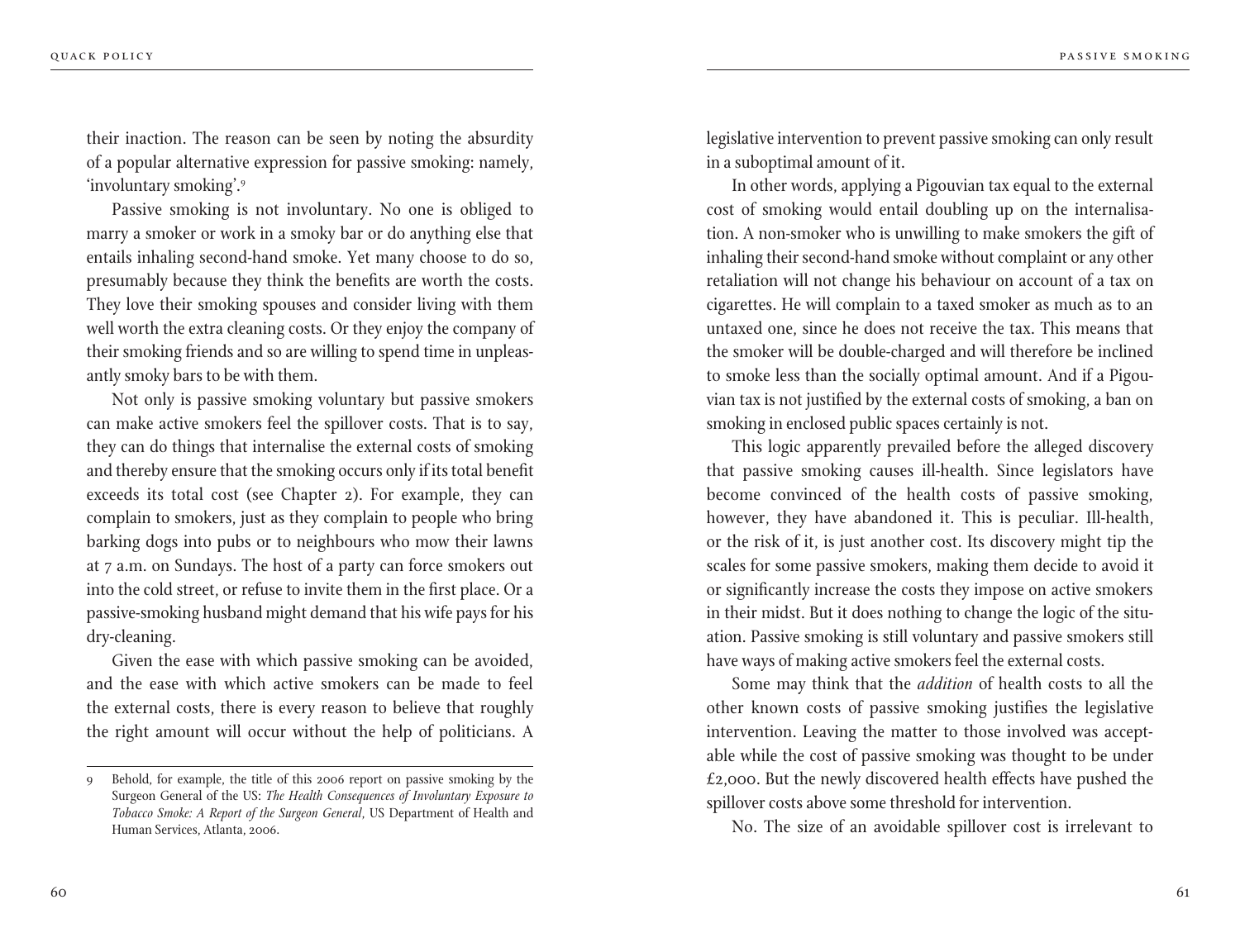the case for protective legislation. To see why, consider again 'kimchee breath', the unfortunate side effect of eating the Korean staple of spicy fermented cabbage. Those who eat kimchee impose a cost on those around them. Yet the government of Korea imposes no restrictions on kimchee eating. They do not need to because the spillover cost of kimchee breath redounds to kimchee eaters in the form of unpopularity – complaints, shunning and the like. So Korean kimchee eaters tend to practise extraordinary oral hygiene, brushing their teeth after every meal.

Suppose it was discovered that smelling kimchee was not only unpleasant but also slightly carcinogenic. Would this warrant legislation controlling the consumption of kimchee? No. The increased cost of being near kimchee eaters would increase the demand for kimchee-free restaurants, for kimchee-free sections on aeroplanes and so on. And it would increase the cost of being a kimchee eater by increasing the vehemence with which kimchee breath-smellers complained to their tormentors, shunned them and mocked them. In short, the amount of kimchee breath smelling would naturally decline in response to the increased cost of it. There would be no need for legislative intervention to protect kimchee breath-smellers.

The same goes for passive smoking. As the perceived cost of it increases – perhaps because health costs are added to cleaning costs – so people will go to greater lengths to avoid it. The demand for smoke-free places will increase and the cost of being a public smoker will increase. This will naturally decrease the quantity of passive smoking. There is no need for legislative intervention to protect passive smokers.

Ironically, this kind of market mechanism will most obviously work for precisely those passive smokers whose welfare the British

ban was supposed to protect: namely, people working in bars and restaurants. If passive smoking is costly then the supply of people willing to work in smoky environments will be smaller than the supply willing to work in smoke-free environments. This will drive up the rates of pay offered to workers in smoky workplaces. Workers will have a choice between more pay and less safety or less pay and more safety. Some will prefer one trade-off, others the other. By banning one of these trade-offs, the law makes those who preferred it worse off and those who preferred the alternative no better off.

Not all passive smoking is voluntary. One group of passive smokers have little or no choice in the matter: namely, the children of smokers. They do most of their passive smoking at home and in the family car. And these unlucky children cannot choose different parents. There may be a case for legislation to protect children from their parents' smoking.

It is difficult to see how this could be achieved without simply banning the production, import or sale of cigarettes. Detecting smoking at home would require a level of surveillance that even the British government would probably find unacceptable. Perhaps the government will one day impose such a 'supply side' prohibition. As things stand, however, public policy probably has the effect of increasing the amount of involuntary passive smoking in Britain.

This is a result of the kind of substitution effects discussed in Chapter 2. A prohibition on smoking in enclosed public spaces will increase the amount of smoking in enclosed private spaces. Instead of going out to bars and restaurants, many smokers will now stay at home to eat and socialise. The rapid reduction in the number of people visiting pubs since the ban was introduced in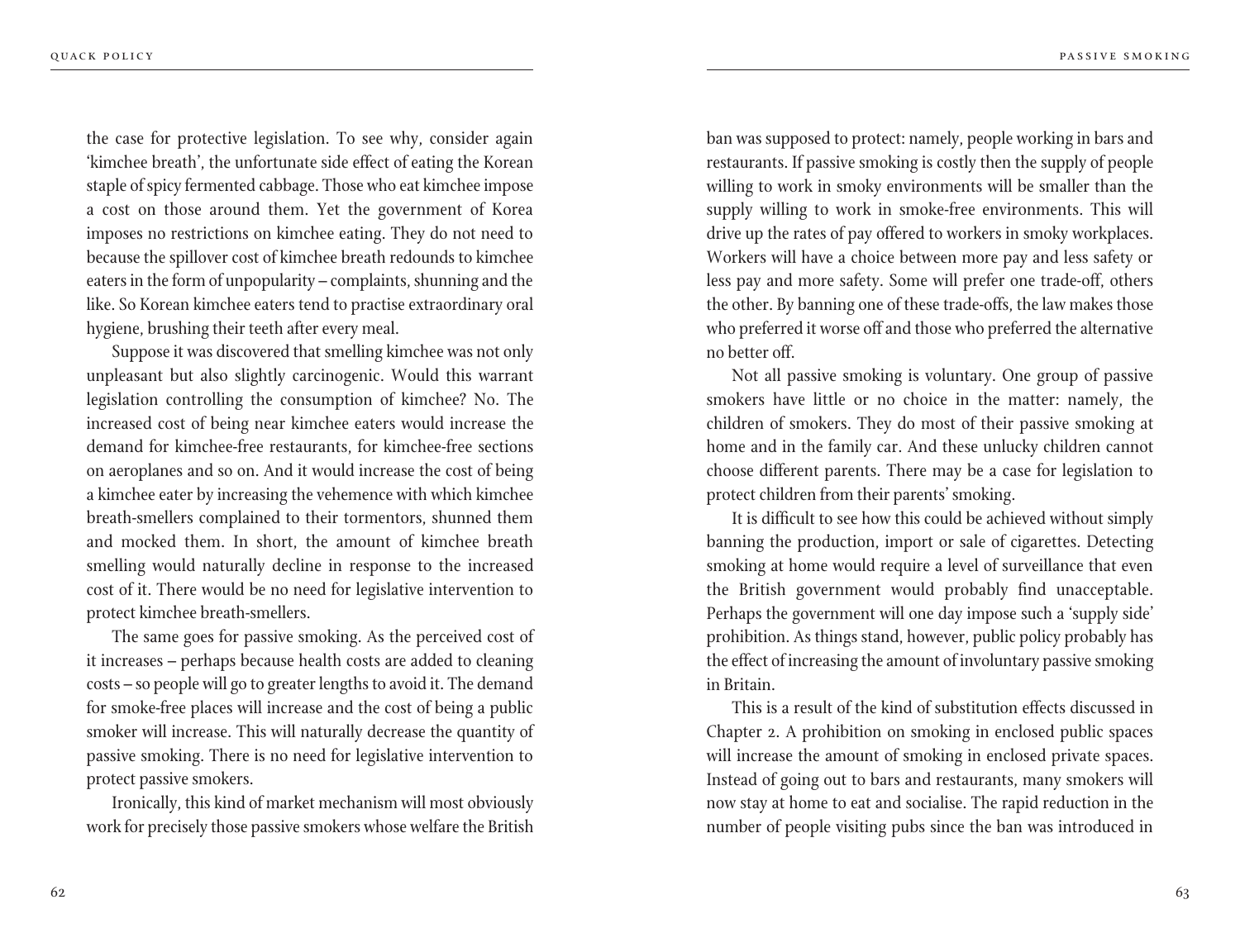2007 strongly suggests that this is indeed happening.10 The ban on smoking in enclosed public spaces has thus shifted the spillover costs of smoking from people who accepted them voluntarily on to children with no choice in the matter.

#### **Bigotry-based policy**

The prohibition on smoking in enclosed public spaces is a perfect example of evidence-based policy. Those promoting it expend great quantities of effort on trying to persuade us of the ill-effects of what they want banned. They seem to think success in this endeavour suffices to justify their policy. It does not. The policy is not in fact justified by the evidence or by the fact the evidence is supposed to establish: in this case, that passive smoking increases the chance of cancer. An activity that has spillover costs should not be prohibited when those costs are accepted voluntarily or are 'returnable': that is, when the person suffering them can impose retaliatory costs on the person causing them.

The spillover cleaning costs of smoking are both accepted voluntarily and returnable. Quite rightly, no government has imposed a ban on smoking in enclosed public spaces to protect passive smokers from these cleaning costs. The spillover health costs of passive smoking are also accepted voluntarily and returnable. Yet many governments have legislated to 'protect' passive smokers from these costs. Why? What is the relevant difference between cleaning costs and health costs?

Not the size of the harm. As we have seen, size doesn't matter.

And, in any case, the spillover cleaning costs of passive smoking are probably greater than the spillover health costs. The simple answer is that there is no relevant difference between these two kinds of spillover cost. But, whereas any Westerner, including any Western politician, would think it ludicrous to pass laws aimed at protecting people from dry-cleaning costs that they voluntarily accept, many Westerners, and especially Western politicians, think it quite reasonable to pass laws to protect people from health costs they voluntarily accept.

For example, few people find it odd that the law requires motorcyclists to wear helmets so as to reduce their chance of dying in an accident. Yet a proposal to legally oblige motorcyclists to wear cheap nylon overalls so as to reduce the cost of cleaning their clothes would strike almost everyone as absurd. You are generally free to decide for yourself what costs you are willing to bear for the sake of what benefits. But not when it comes to health. Health is a special kind of cost, which you may trade off only within constraints imposed by legislators.

No scientific evidence can show that trade-offs involving health should be subject to constraints that other trade-offs are not. Nor does any known ethical or economic theory show it. When legislators ban smoking in enclosed public spaces, or enact other laws aimed at making people lead healthy lives, they are not doing something required by evidence. Rather, they are imposing their own high regard for health on people who do not share it. That is not science. It is theocracy.

<sup>10</sup> In the years directly after the introduction of smoking bans in Ireland (2004), Scotland (2006), Wales (2007) and England (2007), the rate of net pub closures in each country accelerated markedly (CR Consulting, 2010).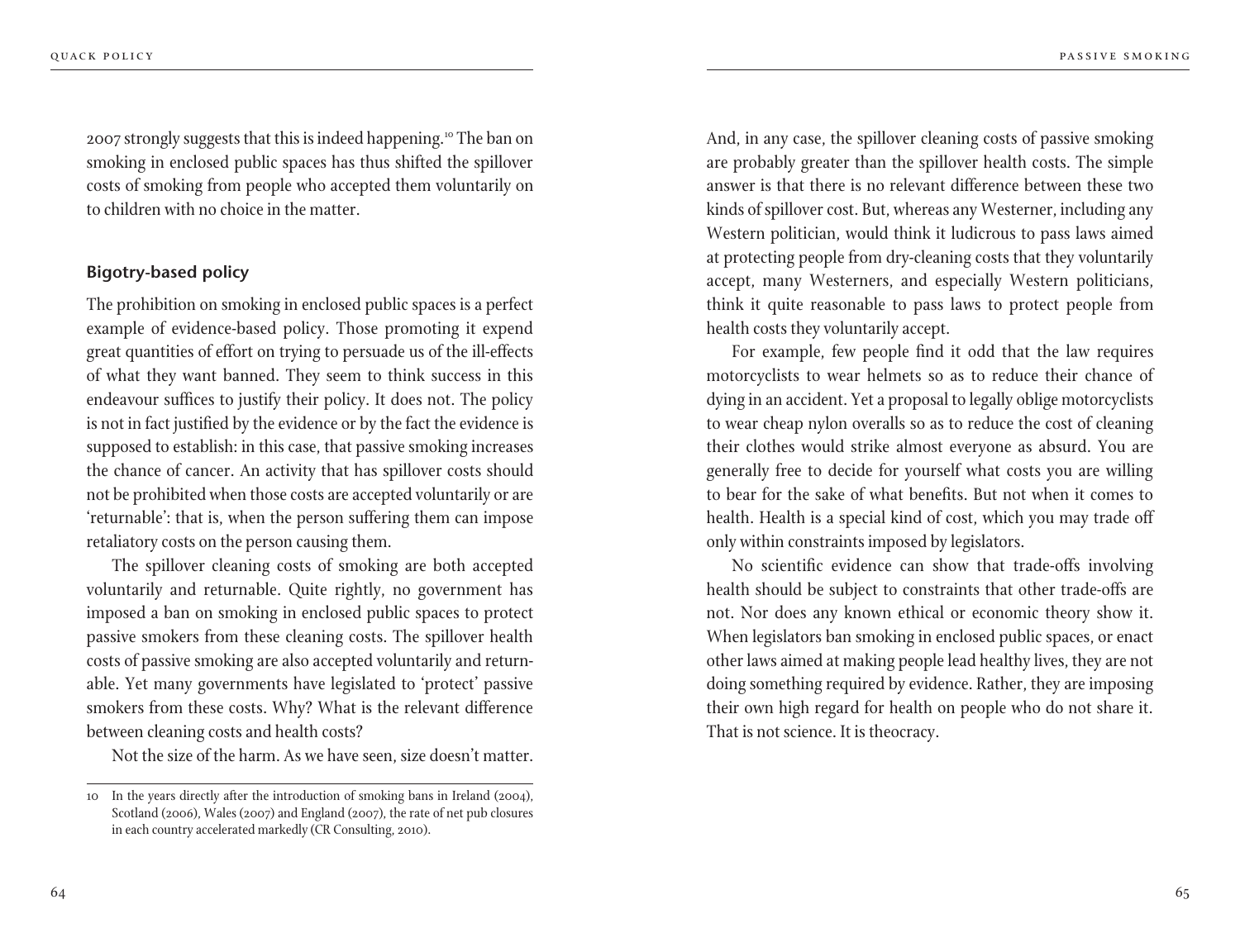## 4 **GLOBAL WARMING**

In the 1970s, some scientists warned of an imminent ice age. Time magazine and many newspapers ran stories announcing the bad news. Climatic predictions deal in centuries or, at a pinch, periods of several decades. So it may be too early to judge the accuracy of these predictions. But, despite the recent spate of cold winters in Britain, it seems they were wrong.

This error has not discouraged predictions of climatic disaster. Since the late 1980s, many scientists have warned that carbon dioxide and other 'greenhouse gases' produced by industrial societies are causing temperatures to rise. This anthropogenic global warming (AGW) is alleged to be dangerous. The polar icecaps will melt, causing sea levels to rise and flood coastal cities. Fresh water supplies will collapse. Crops will fail. Starvation and mass migrations will cause social unrest, war and misery. It will be a disaster of biblical proportions.

To avert this disaster, which will allegedly develop over the coming century, many politicians and campaigners support measures aimed at reducing the emission of greenhouse gases. And many countries have adopted such measures. They tax electricity produced by burning fossil fuels, air travel, and cars with big gas-guzzling engines. They subsidise energy sources that do not burn fossil fuels, electric cars and home insulation. They impose 'cap and trade' systems, whereby firms that emit

greenhouse gases must purchase tradable permits. And they cajole their populations, through schools and public media, to be sparing in their use of energy.

Despite these measures, the emission of greenhouse gases continues to rise, especially in large and newly industrialised countries such as China. Many claim that more stringent restrictions on emissions are required – yet higher carbon taxes, 'green' subsidies and legally binding national limits of the kind that were not agreed upon at the 2009 Climate Change Summit in Copenhagen. Lord Stern of Brentford, author of the 2006 Review on the Economics of Climate Change (commissioned by the UK government), has even claimed that eating meat could become 'socially unacceptable' because the practice maintains a large population of cows.1 Cows are flatulent and the methane they emit is a greenhouse gas.

Such measures will be costly. By making energy more expensive, they will drive up the cost of food, manufactured goods, heating, travel and almost everything else. Some say the cost is too great, that it exceeds the benefits of reducing carbon emissions. Broadly speaking, there are two reasons for taking this view. The first is that AGW is not really occurring. This is the position of the so-called 'deniers'. The second is that, even if AGW is real, measures aimed at reducing carbon emissions will be an expensive waste of time. It would be wiser to incur costs to mitigate the harmful effects of global warming: for example, by building sea defences.

We will get to this second objection in the final section of this chapter. But the debate over the reality of AGW is my

Ouoted in the *Guardian*, 26 October 2009.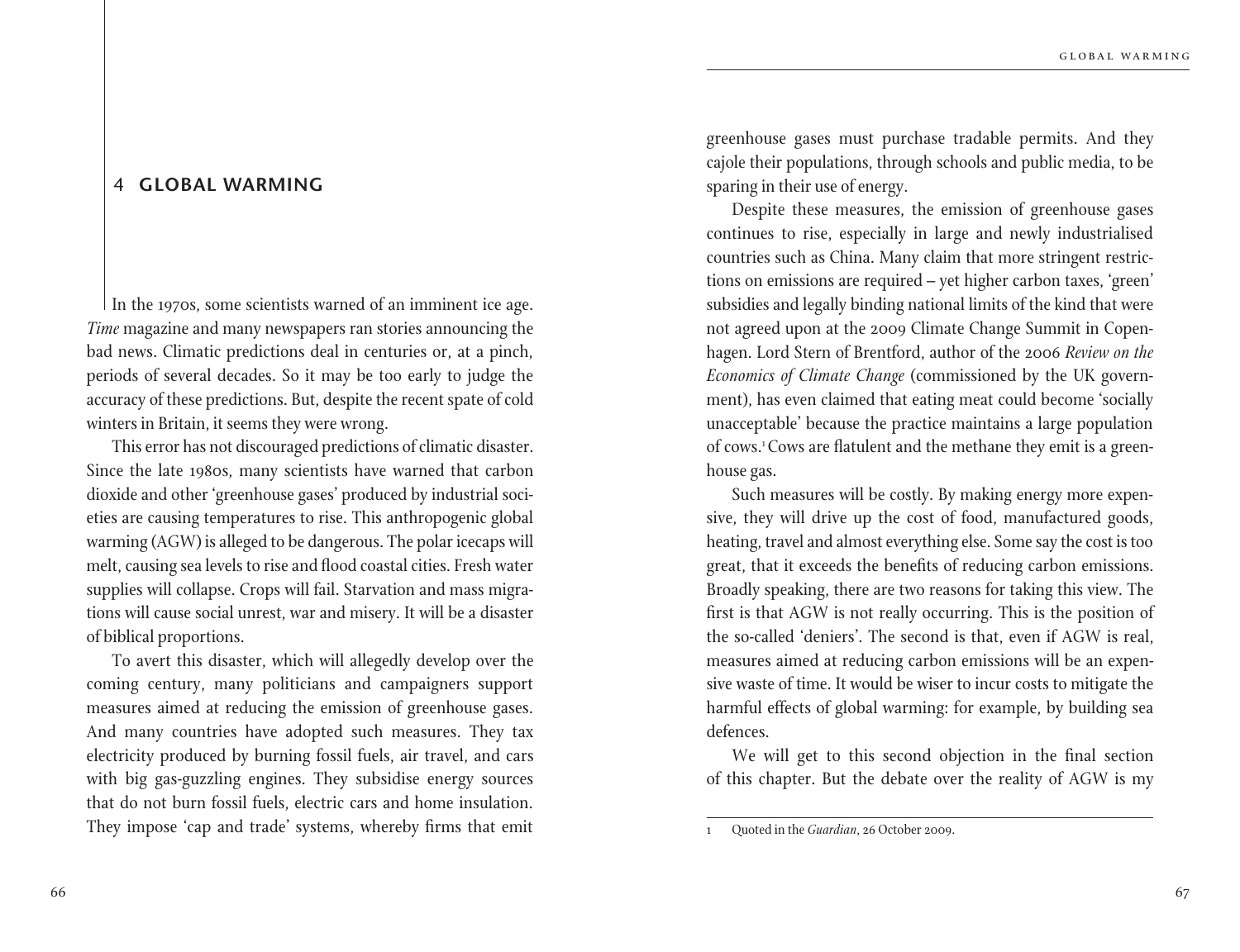principal concern because this is where the scientific nonsense occurs. Or, more precisely, this is where nonsense about science occurs. Barack Obama and the others who claim that 'the science is settled' display a remarkable ignorance either of the data, methods and predictive success of current climate science or of what the word 'settled' means.

But first, we must return to the logic of external costs and Pigouvian taxes.

#### **AGW and Pigouvian taxes**

Suppose that burning fossil fuels really is causing hazardous global warming. Unlike those of passive smoking, which is voluntary and hence calls for no policy response, the spillover costs of burning fossil fuels cannot be avoided by those who bear them. A coal-fired power station in China releases tonnes of carbon dioxide into the air, the temperatures rise, Arctic ice melts, sea levels rise, and the populations of Pacific atolls are driven from their homes. They have no choice in the matter. They did not decide to bear this cost for the sake of some benefit they receive from the Chinese power station.

This means that AGW looks like a proper area for policies aimed at internalising external costs. People who burn fossil fuels – by using coal-generated electricity, by driving a car that runs on petrol or whatever – do not bear the cost they impose on others via AGW. They will thus burn more fossil fuel than they should; they will burn it even when the total cost of doing so exceeds the total benefit (assuming that the external benefits do not exceed the external costs). Pigouvian carbon taxes are warranted. A tax on emitting carbon dioxide equal to its external cost would make sure that it happens only when its total benefit exceeds its total cost.

Of course, not all of the policies allegedly justified by AGW conform to this logic. For example, subsidising wind power will only increase the over-consumption of energy. A Pigouvian tax effectively eliminates a subsidy: in this case, the 'subsidy' enjoyed by fossil fuel burners who need pay nothing for the costs they impose on people through AGW. Subsidising an alternative to fossil fuels does not eliminate this subsidy; it merely creates a 'level playing field' for competing sources of energy. But it does so by giving all energy consumption a subsidy. If a proper Pigouvian tax were applied to fossil fuel consumption, no subsidy for alternatives would be warranted.

Nor do 'cap and trade' systems (usually applied only to large firms) mean that carbon will be emitted just when doing so delivers a net benefit. On these systems, the total amount of carbon emitted is capped by the number of permits issued and, as demand to emit carbon rises or falls, so the price of the tradable permits rises or falls. Only if the price of the permit is the same as the external cost of carbon emission will we get the right amount of it. Yet there is no reason why they should be the same. The price of permits is determined by the level of the cap and the demand to emit carbon. The external cost of carbon emissions is not.

But I do not mean to enter the debate about which policies aimed at restricting carbon emissions are best. All are intended to work by imposing costs on carbon emitters and the consumers of goods whose production emits carbon. So all raise the question of whether this cost is warranted by the benefit. For simplicity, we can think of all such measures as forms of Pigouvian tax and then ask whether the tax is roughly equal to the external cost of emitting carbon.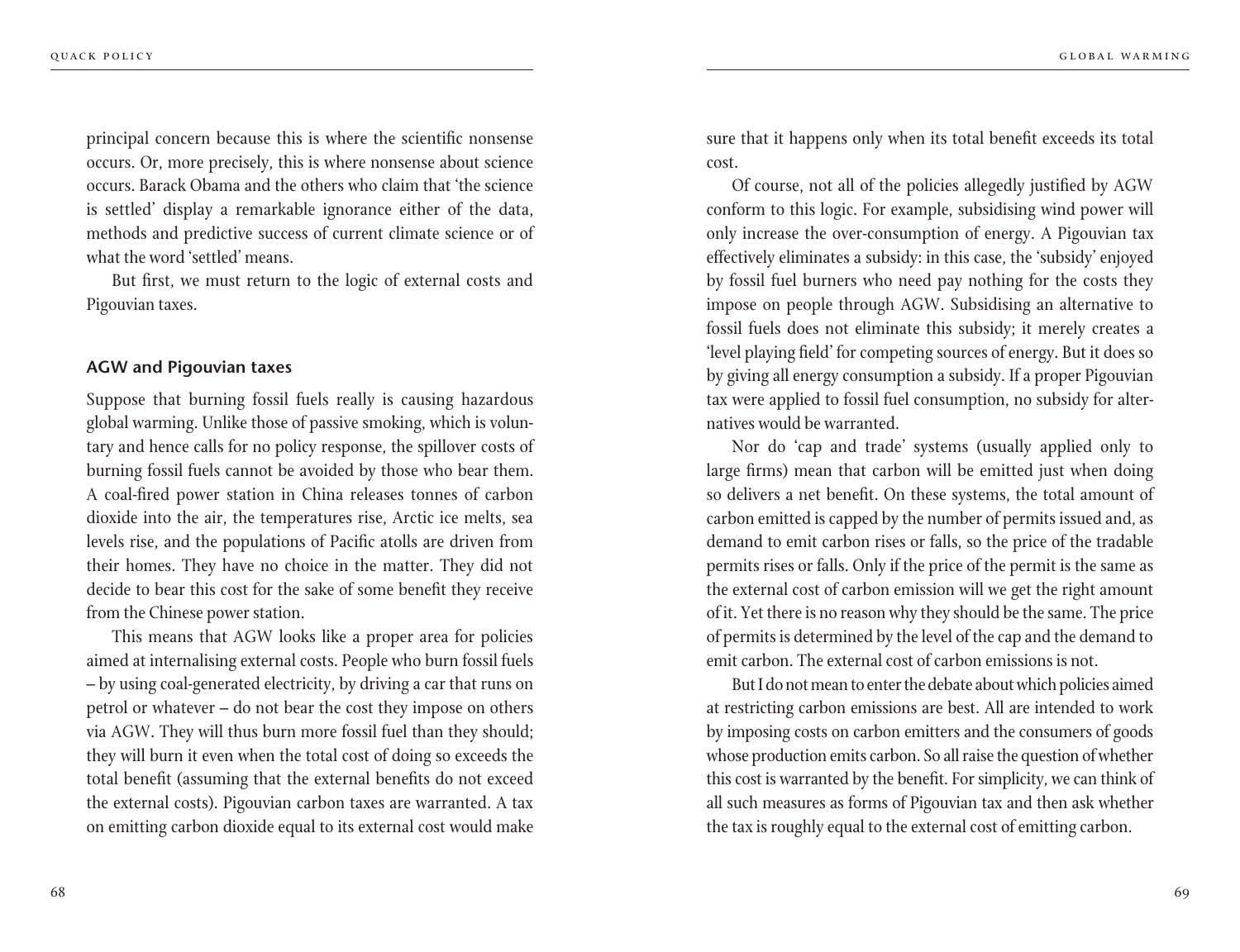What, then, is the external cost of emitting carbon? The answer depends on climatic effects that are disputed, as discussed below. But it also depends on the preferences of those who experience the effects of AGW. In other words, it is not a question that can be settled by climate science alone.

Compare a builder from Oslo, a fisherman from the Pacific atoll of Tuvalu and a factory worker in Beijing. The Norwegian builder may benefit from AGW, since he works outdoors in a cold country. The Tuvalu fisherman will be seriously harmed by it, since he will be driven from his home and his livelihood. The factory worker in Beijing may be almost indifferent, since he already lives in an environment that is so polluted and unpleasant that making it hotter may cause little marginal pain. Of course, AGW may have effects that harm even our Norwegian builder. For example, he may find his taxes increased to fund the housing, education and other claims of refugees from Pacific atolls. But this does not change the fact that AGW will not impose its costs equally on everyone.

This means that, even if the effects of carbon emissions were known with certainty, it would be difficult to estimate the external cost. Not only would we need to know the preferences of people around the world but we would need to weigh them. Suppose our Tuvalu fisherman were willing to pay US\$500 to eliminate the effects of AGW, the Beijing factory worker were willing to pay US\$200 and our Oslo builder –US\$500: that is, he would pay US\$500 to bring them on. It does not follow that the net external cost of AGW for our little group is US\$200. Consumption and, hence, the money that buys it have diminishing marginal value. US\$500 is worth far more to the Tuvalu fisherman than it is to the much richer Norwegian builder. To calculate the aggregate effect on welfare – the true external cost – we would need to apply a 'welfare function' that assigns weights to the amounts of money people are willing to pay to avoid the effects of AGW (or to receive as compensation).

The same goes for the cost of Pigouvian taxes on carbon emissions. They do not fall equally on everyone. Our Tuvalu fisherman will suffer little from an increased cost of energy, since he consumes little to begin with. Our Norwegian builder will suffer more, since he consumes much energy to keep warm in his cold country and to do his job efficiently by using machinery. And our Beijing factory worker may suffer most. He works in an industry whose products will be made more expensive by the tax. This will reduce demand for them. He may suffer lower pay or even lose his job. And, again, all these costs would need to be weighted by a welfare function.

#### **Discounting calamity**

The difficulty of applying a welfare function and calculating the external cost of AGW is exacerbated by the fact that the alleged ill-effects of AGW are mainly several decades away. The costs will be borne almost entirely by people who have not yet been born. To estimate the external cost of AGW we must make assumptions about the preferences of these future people and about the levels and distribution of wealth among them.

Some such assumptions are reasonably safe. These future people will be like us in most respects. But their circumstances may differ from ours in ways that incline them to make different trade-offs from those we are inclined to make. They may live longer and enjoy more leisure time. And they may use their leisure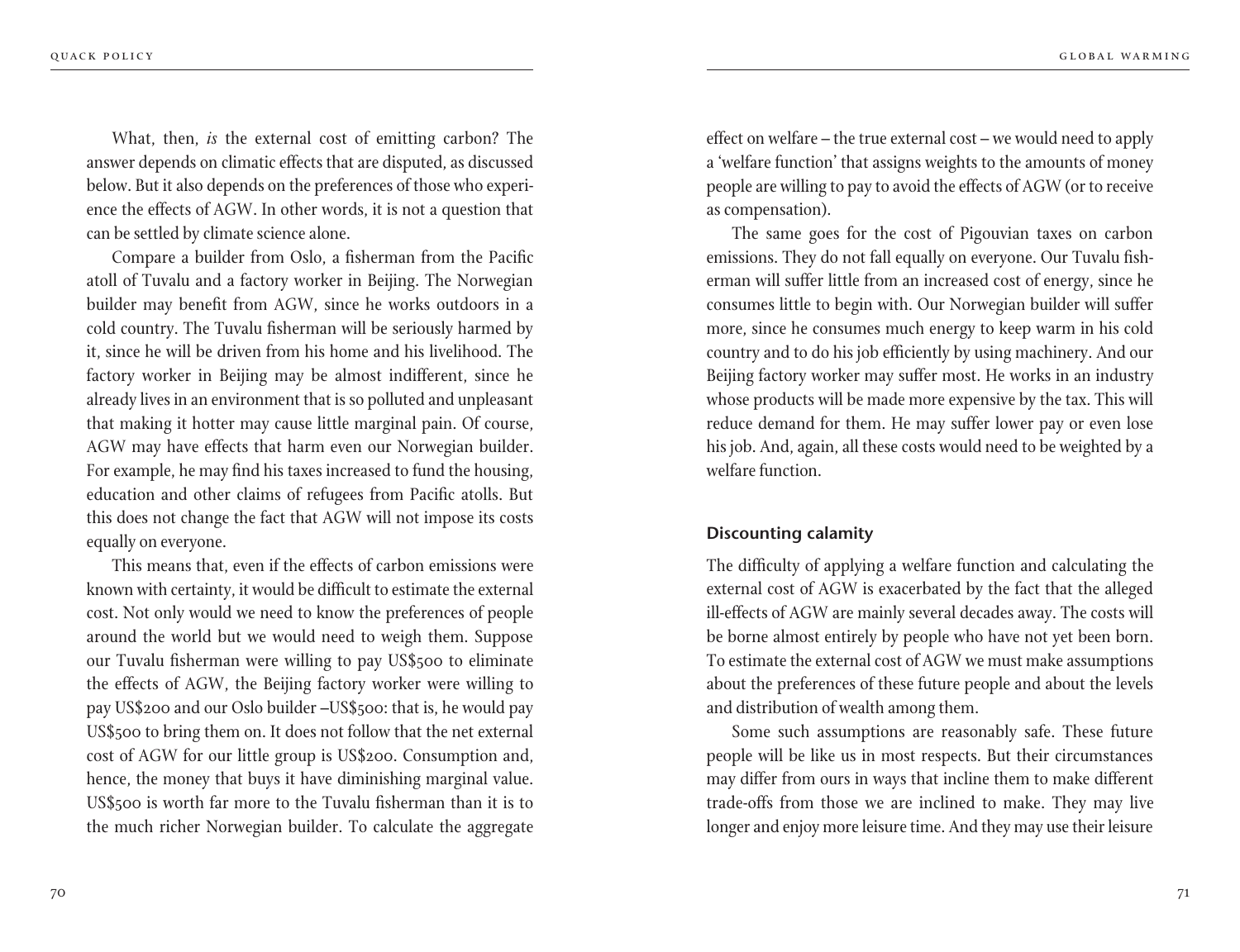in different ways – for example, spending much of it on indoor activities, such as today's online gaming. Because such developments are difficult to predict, it is also difficult to estimate the external cost of AGW.

Some economists argue that such potential changes in preferences mean we should increase our estimates of the external costs of environmental damage. For example, in a report on how to measure national wellbeing, commissioned by the French government, the economists Amartya Sen and Joseph Stiglitz claimed that:

One could [try to] infer the definition of well-being from current observations of how people value environmental factors compared to economic ones, using contingent valuations or direct measures of the impact of environmental amenities on indexes of subjective well-being …

But can measures established today in a certain ecoenvironmental setting be used to predict what will be the valuations of future generations in eco-environmental settings that may have become very different? Some may argue that our descendants may become very sensitive to the relative scarcity of some environmental goods to which we pay little attention today because they are still relatively abundant, and that the precautionary principle should therefore require that we immediately place a high value on these items just because we think that our descendants may wish to do so. (Stiglitz et al., 2009: 75)

Perhaps future generations will indeed place a higher value on environmental goods than we do, even after adjusting for the fact that they will almost certainly be richer than us. But Sen and Stiglitz suggest that they will without providing any reason to believe it. In fact, there is a general reason to expect preferences to change in the opposite direction.

As Sen is usually keen to point out, preferences are generally adaptive (see, for example, Sen, 1999). That is to say, our preferences tend to adjust to our circumstances in ways that reduce the disappointment or other psychic pain they would otherwise cause. Parents often act as agents in this process, discouraging their children from aspiring to things they are unlikely to obtain.

The adaptive quality of preferences means that progressive adverse changes in our circumstances are likely to cause less pain than sudden ones, regardless of any difference in our ability to adapt our behaviour to them. For example, as the American population has become fatter over the last 50 years, more people have become unhappy about their figures. But this unhappiness is less than the unhappiness that would have been felt if, one morning in 1962, 100 million Americans had awoken to discover they had overnight put on 30 pounds of blubber.

The same goes for AGW. Given that preferences are adaptive, we ought to expect a deteriorating environment to cause future generations to value environmental goods less than we do today. People who live in what may be the dreadful environment of 2100 will not be as bothered by it as we would be. Without some special reason to believe otherwise, which Sen and Stiglitz do not supply, they seem to have got the matter precisely the wrong way around.

If preferences were perfectly adaptive, so that they instantly adjusted to the relative scarcity of goods, changes in our environment would be irrelevant to our welfare. Since nothing could improve or damage the environment, any investment in it would be pointless; the results would inevitably be worthless.

Of course, our preferences are not perfectly adaptive. Nor are they uniformly adaptive: we can adjust to some things more easily than others. But they are somewhat adaptive. And this warrants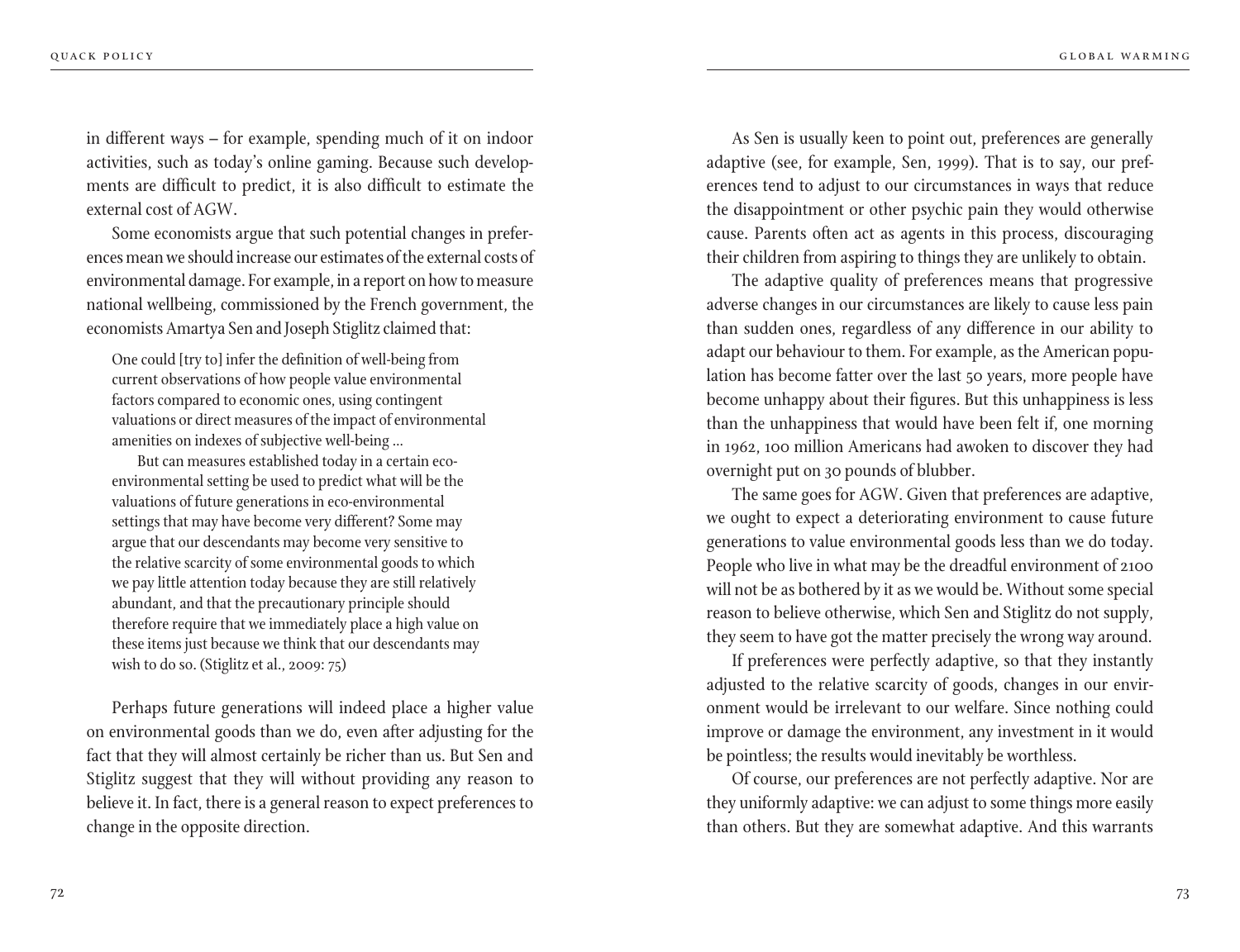discounting, to some extent, the value we would today give to any future effects carbon taxes might have on the environment. By how much we should discount them, I will not pretend to know.

The fact that future generations will probably be richer than us also means that future benefits should be discounted when valuing current initiatives. As noted above, consumption has diminishing marginal value. If we did not discount the extra consumption of future, richer generations, we would be giving their welfare more weight than our own.<sup>2</sup>

Suppose long-run global per capita economic growth will continue at 2 per cent per annum, which it has recently exceeded. Then we should discount future costs and benefits by 2 per cent per annum. Add a modest 'preference adaptation discount' of only 1 per cent, and we have a discount rate of 3 per cent. Yet in his 2006 review of climate change, Sir Nicholas Stern applied a discount rate of only 1.5 per cent (Stern, 2006).

By using a peculiarly low discount rate, Lord Stern skewed his analysis in favour of incurring costs today for the sake of future benefits. And, as you might then expect, his report concluded that

expensive measures to cut carbon emissions today are warranted by their future environmental benefits.<sup>3</sup>

Several commentators have claimed that this is a fatal flaw in his report.4 Perhaps it is. But I will not pursue this issue, for the argumentative tactic of those who favour expensive measures to cut carbon emissions is to swamp all such quibbling about discount rates with projections of doom if we do not soon follow their policy. Or, to put it the other way around, they project future benefits for their policy so great that no realistic discount rate can be large enough to undermine the case for it. For example, Lord Stern has responded to criticism of his 2006 review by saying: 'We underestimated the risks … we underestimated the damage associated with temperature increases … and we underestimated the probabilities of temperature increases.'5

Perhaps the policies recommended to reduce carbon emissions really will save us from a climatic catastrophe; we will turn to this question in the next section. But it is worth noting the strong temptation of policy campaigners to be doom merchants.

All policies create costs and benefits, winners and losers. Deciding whether a policy makes the best trade-off can be a difficult business, subject to arcane considerations, such as the proper discount rate to apply, and to all manner of uncertainties, such

<sup>2</sup> A common justification for discounting future benefits is the simple fact that we do not care about future people, including our future selves, as much as we care about present people. When making decisions that trade off current and future consumption, people discount future consumption more than is warranted by adjustments for factors such as increasing expected incomes. But this fact about private spending decisions ought to be irrelevant to public policy. We care less about people in far-off places than we care about our families and neighbours. That may explain our private behaviour. But it does not justify public policies that deliver a net benefit only if we discount foreigners' welfare relative to our own. In other words, it does not license predatory policies. Similarly, we do not care about people at far-off times. But so what? Just as far-off foreigners' welfare is not made unimportant by the fact that we do not care much about them, nor is the welfare of future people made unimportant by our relative indifference to them.

<sup>3</sup> Even my 3 per cent is low. Some economists argue that the proper discount rate is the one currently applied to equity investments: that is, the opportunity cost of capital (which these days is about 6 per cent to 20 per cent or higher, depending on the risk of the investment). After all, future generations will want us to invest our current resources in whatever way delivers the best return on them. Applying a lower discount rate to the benefits or costs incurred to cut carbon emissions skews investment in this direction – which harms future generations by diverting resources away from better investments.

See, for example, Nordhaus (2007) and Weizman (2007).

<sup>5</sup> Quoted in the Financial Times, 16 April 2008.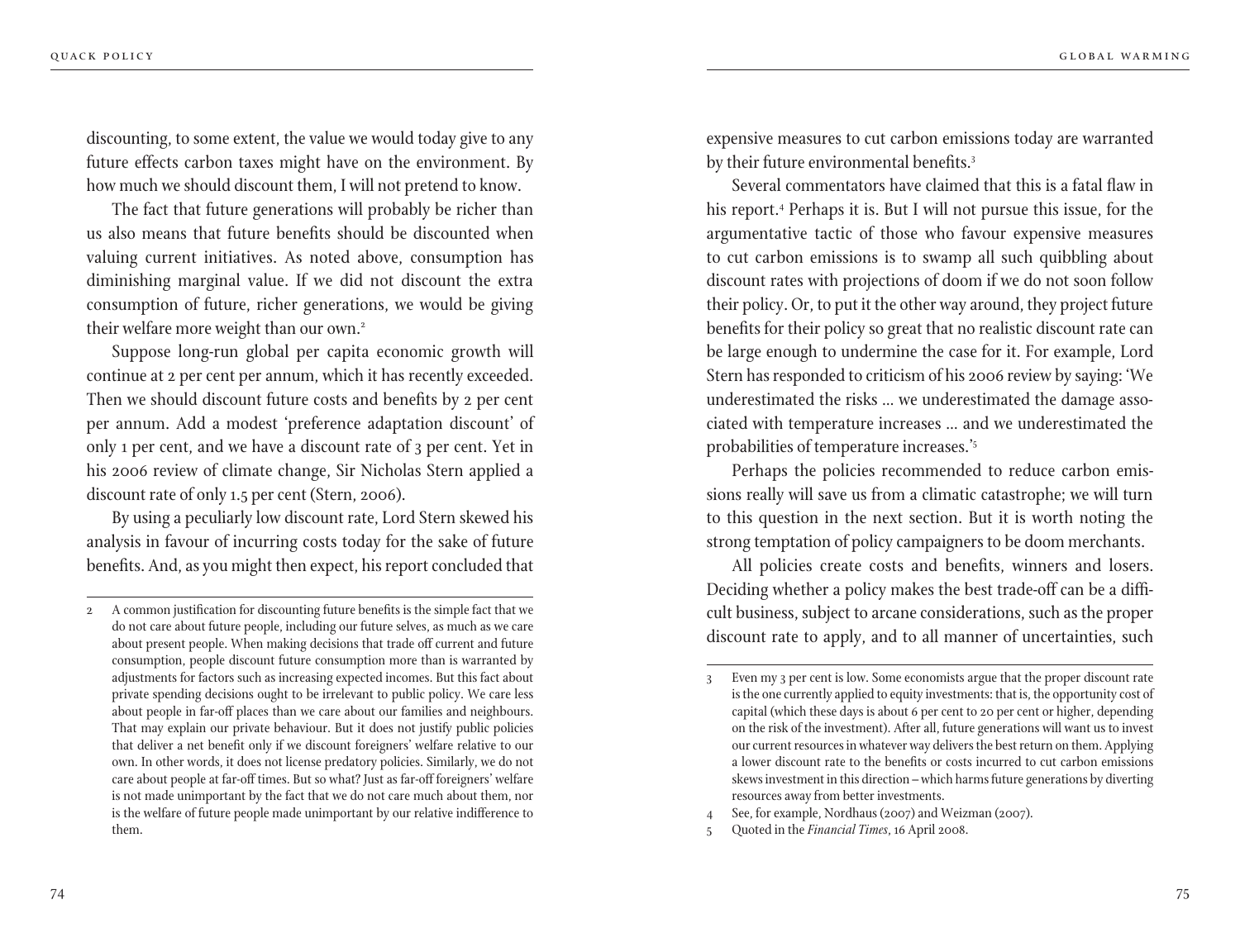as the preferences of unknown people in far-off places. For the earnest campaigner, such matters can prove an unwanted impediment to 'moving forward'. If only all this debate could be brushed aside. If only everyone could see that the policy is a 'no brainer'.

Hence the appeal of impending catastrophe. Preferences may vary but everyone wants to live. Confronted with Armageddon, no one will quibble about welfare functions and discount rates. This may explain why policy campaigners and their expert supporters are so quick to predict catastrophe.

Any British citizen over the age of 40 might consider himself lucky to be alive today. He has survived an AIDS epidemic, which we were told in the late 1980s would have killed many millions of Britons by the year 2000 (but had in fact killed only 20,000 by 2010).<sup>6</sup> He has survived the variant Creutzfeldt-Jakob Disease (vCJD) epidemic, caused by its bovine equivalent, bovine spongiform encephalopathy (BSE), which in 1997 was going to kill hundreds of thousands of us (but has actually killed 170 over 17 years). He survived SARS in 2003, bird flu in 2007, swine flu in 2009 and at this very moment may be surviving the epidemics of drinking- and obesity-related diseases that are causing a 'public health crisis'. No generation of persistently doomed people has lived longer. Indeed, no generation has lived longer, doomed or not.

# **Risk and uncertainty**

Is catastrophic AGW really likely to occur if we do not reduce carbon emissions? That is the central question for policymakers being encouraged to take expensive measures to avert it. They cannot become experts on the topic. The prime minister and other politicians who must decide on the proper policy cannot become climate scientists. Rather, they must form an opinion about the reliability of the prediction of catastrophic AGW.

No empirical science or its predictions can be completely beyond doubt. But scientific theories can achieve high degrees of certainty, so that their predictions can be relied upon when forming policy. Physics provides the paradigm example. The ultimate constituents of nature and the fundamental laws may still be matters of active research but the physics that some public policy depends on – for example, the physics that underpins building regulations – is so reliable that doubt about it could never be a serious issue in policy debate. If someone disapproves of a policy of building regulations, it will not be because he doubts the physics.

Climate science is not as certain as physics. But is it sufficiently certain to provide a proper basis for public policy?

First, a common confusion between risk and uncertainty must be avoided. Risk concerns the probability of adverse events. Certainty concerns our knowledge of those probabilities. Suppose you are playing roulette and considering betting on black. If the table is fair – that is, if it is not adjusted in a way that skews the apparent probabilities given by the number of red, black and 'house' slots – then your chance of losing your bet is 0.52. That is the risk.

But you cannot be certain that this is the risk, because you

<sup>6</sup> The government's 1986 advertising campaign designed to save us from AIDS claimed that 'AIDS does not discriminate'. This was well known to be false even in 1986. Rates of AIDS were much higher in homosexuals and in intravenous drug users than in the rest of the population, an unsurprising fact given the transmission mechanism for HIV. I will not speculate on why the government intentionally misled people about their relative chances of contracting AIDS.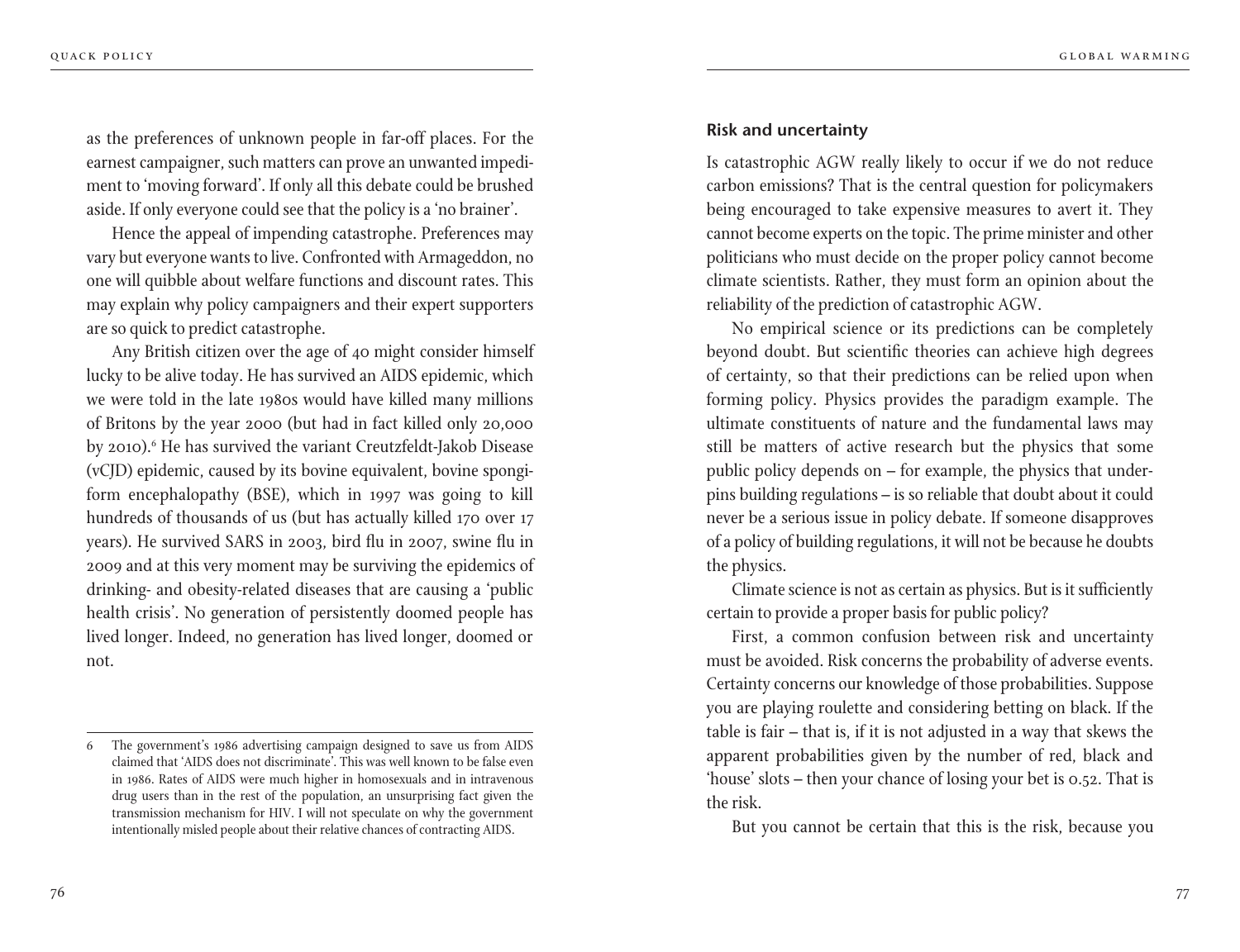cannot be certain that the table is fair. If you are rational, your certainty will vary with evidence about the casino. Is it well maintained, owned by a company with a valuable brand, lacking a history of scandal, etc.? You know that, on the theory that this is a fair table, your risk of losing is 0.52. Your problem is to assess the certainty of this theory.7

Alas, discussions of climate policy often obscure this distinction, with the result that they sometimes end up taking the uncertainty of climate science as a positive reason for bearing costs to avoid climatic risks. Consider this paragraph from the introduction of Sir Nicholas Stern's 2006 review:

We use a consistent approach towards uncertainty. The science of climate change is reliable, and the direction is clear. But we do not know precisely when and where particular impacts will occur. Uncertainty about impacts strengthens the argument for mitigation: this Review is about the economics of the management of very large risks. (Stern, 2006: 1)

By 'uncertainty' in the first of the quoted sentences, Stern seems to be referring to the probabilistic nature of the climate theories he relies upon. They do not say what will happen where and when. Instead, they assign probabilities to various outcomes. In other words, they describe risks. But it is misleading to call these risks 'uncertainty', because you are all too likely to end up drawing Stern's absurd conclusion that 'uncertainty about the impacts strengthens the argument for mitigation'.

Consider alien abduction insurance (which is, in fact, available). Suppose a £10 annual premium buys a policy that pays out £10 million should you be abducted. This is a good deal if your annual chance of being abducted is greater than one in a million. As this risk increases, so the insurance becomes a better deal at this price. But that is quite different from saying that, as the certainty that you will be abducted declines – in other words, as the uncertainty increases – so the insurance becomes a better deal. On the contrary, as the certainty or credibility of the theory that aliens visit Earth and abduct people declines, so the rational man will become less willing to buy the insurance policy, no matter what the implausible theory says about the risk of alien abduction.<sup>8</sup>

The Stern review and other 'authoritative' cost–benefit analyses assign probabilities to various climatic outcomes. But these are taken directly from climate models, which are thereby treated as being beyond reasonable doubt. By saying that they take 'a consistent approach to uncertainty' and by assigning probabilities to different outcomes, such reports might give the casual reader the impression that their recommendations survive a healthy degree of scepticism about current climate science. Such readers would be misled.

The reports accepted by of the Intergovernmental Panel on Climate Change (IPCC) since 2001 have distinguished between risk, which they call the likelihood of an event, and certainty, which they call the confidence that a statement is true. They attribute confidence to statements in five intervals ranging from 'very low' to 'very high'.

<sup>8</sup> Ross Garnaut provides an explicit discussion of the difference between risk and uncertainty in Chapter 1.2 of his 2008 review of the economics of climate change for the Australian government (Garnaut, 2008). Alas, he becomes so confused that he claims that risk and uncertainty lie at either end of a single spectrum. A spectrum of what? The idea suggests that as risk declines, uncertainty increases. This is nonsense. Something can be both very risky and very uncertain, and vice versa.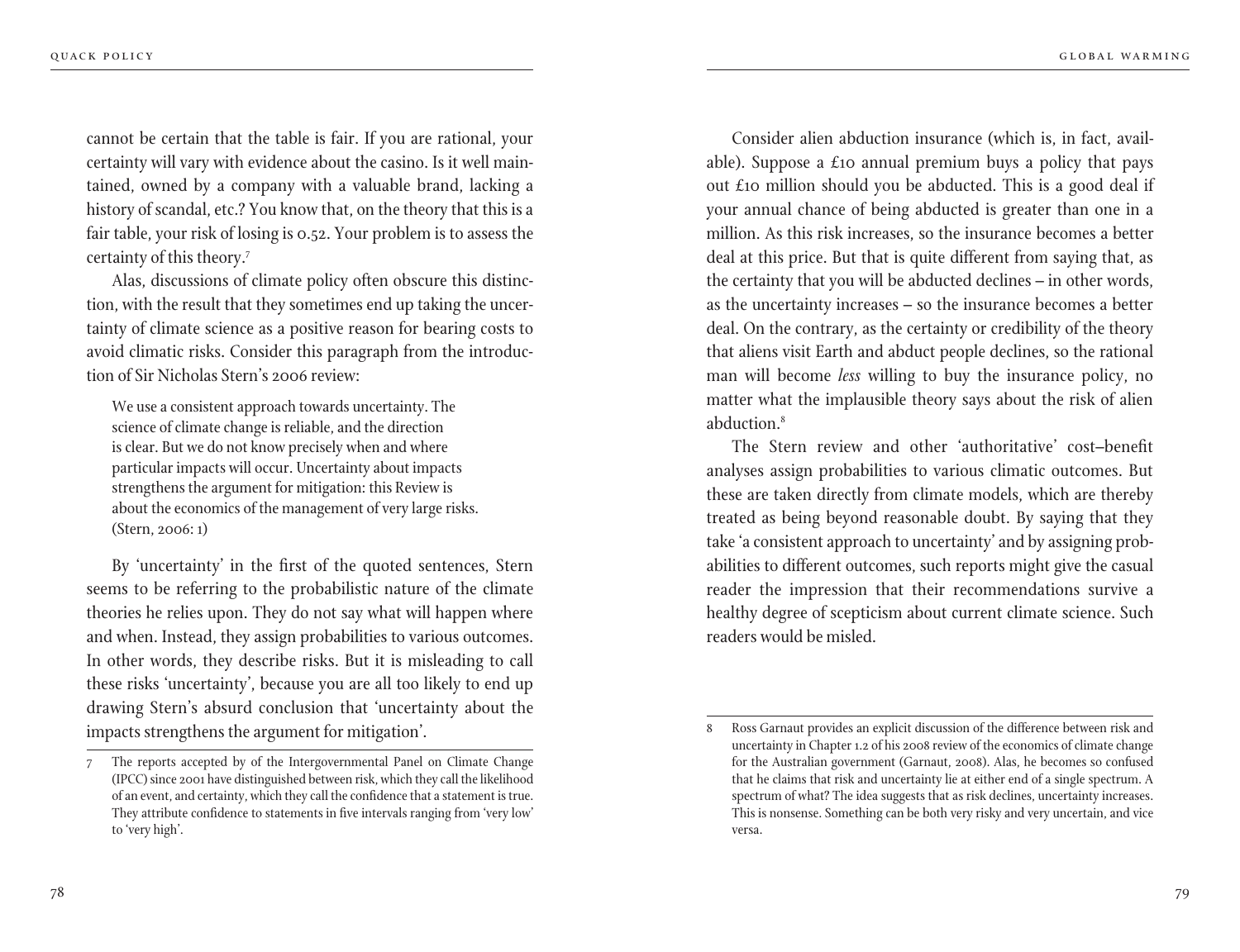#### **The science is not settled**

The forecasts for AGW relied upon by the Intergovernmental Panel on Climate Change (IPCC) and other authorities are derived from modern climate science and, especially, from general circulation models (GCMs). How credible are these models and the climate science behind them? Or, more precisely, how much credence should we give their predictions of a calamitous man-made increase in the global climate in several decades' time?

The obvious problem is that modern climate science and GCMs are relatively new. We have not had time to see whether their predictions for the global climate 50 years hence are generally accurate. Indeed, even in 50 years we will have only one data point, which is hardly sufficient to confirm the predictive reliability of a model.

This difficulty is exacerbated by the fact that we do not know what the climate would be in 50 years' time if the climate models that predict AGW were false. In other words, we do not know what the climate would be if the null hypothesis were correct. No one denies that the climate changes even without any human influence. But, without depending on the very models we seek to test, we cannot predict the future climate without the effects of greenhouse gases. This means that we do not know which future climatic observations would confirm the AGW hypothesis and which would disconfirm it.

'Retrodiction' or 'hindcasting' – that is, plugging in data from a past date (such as 1800) and then predicting the climate at a subsequent past date (such as 1850) – cannot help. Retrodictive success is unimpressive when a model has many parameters (input variables), as GCMs do. Modern computing power means that it is a simple task to make a multi-variable model fit

even large quantities of observed data. As the mathematician and computer scientist John von Neumann put it, 'with four parameters I can fit an elephant, and with five I can make him wiggle his trunk'.9

Nor can the reliability of short-term predictions be extrapolated to a presumed reliability of long-term predictions. This is a generally unsound form of reasoning. For example, I have so far been very good at predicting whether or not I will be alive tomorrow. But no one should take this as evidence that I am a good judge of whether I will be alive in 40 years' time.

In the case of AGW and climate science, however, no such general objection is required. Climate models are unreliable when making short-term predictions. Those who predict AGW claim that climate science is more reliable in its long-term predictions than in its short-term predictions. In other words, extrapolation from short-term predictive success cannot be the foundation of confidence in the predictions of AGW.

What, then, is the foundation? How do those who advise policymakers justify the high levels of confidence they recommend for the untested reliability of climate models? Three justifications are commonly offered.

# *Climate science is simply physics*

Most models of the climate are based on known laws of physics.<sup>10</sup> For example, laws about how gases propagate heat play a role

<sup>9</sup> Attributed to von Neumann by [Enrico Fermi](http://en.wikiquote.org/wiki/Enrico_Fermi), as quoted by Freeman Dyson  $(2004)$ .

<sup>10</sup> Some climate models are purely statistical. That is, they work by finding patterns in past climate data and then assuming these will persist in the future, without any attempt to identify their underlying causes.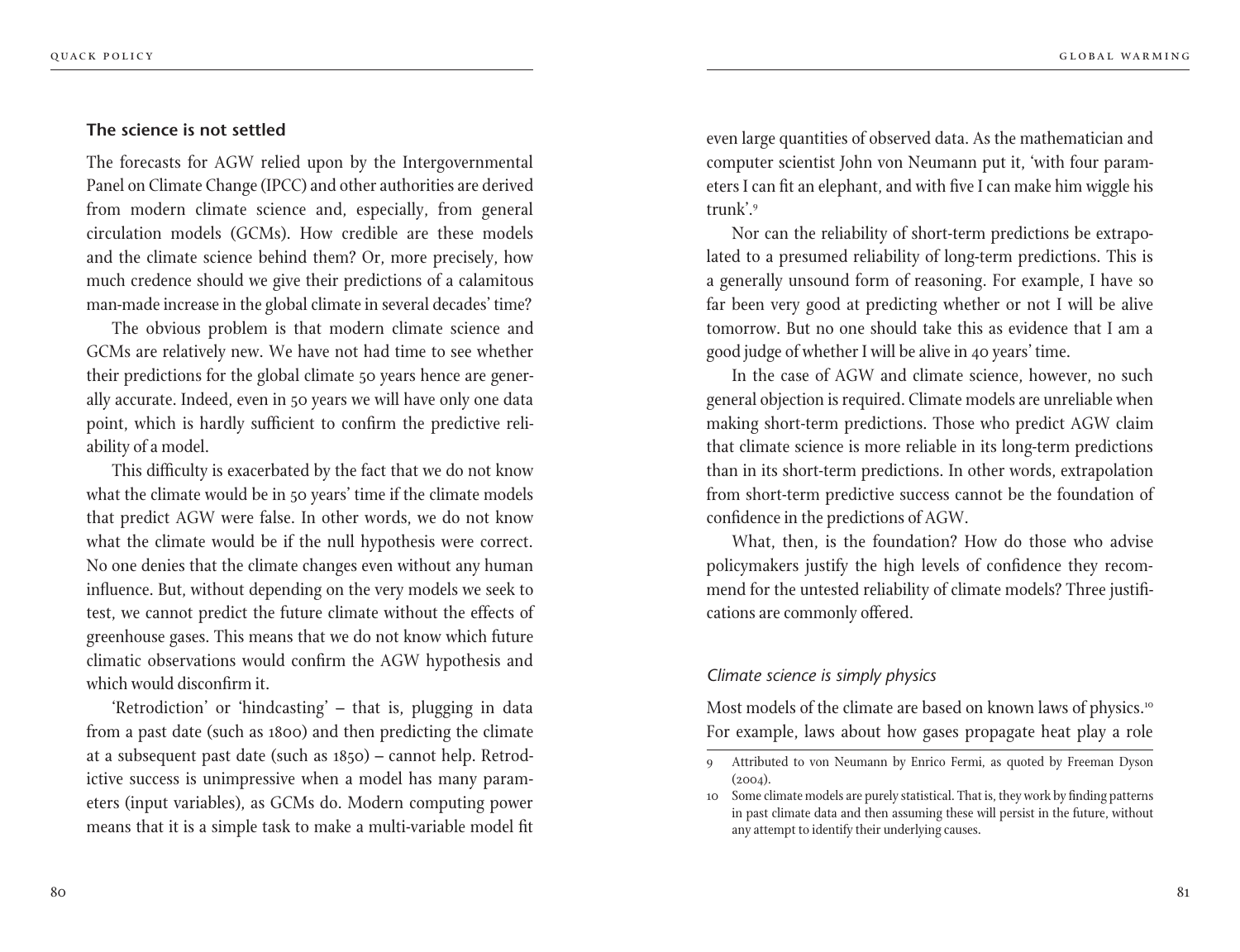in the models that predict rising temperatures on the basis of increased levels of carbon dioxide in the atmosphere. This tempts some AGW campaigners and even some scientists to conclude that the predictions of climate models are as dependable as those of physics. For example, according to Professor Stephan Lewandowsky and Professor Michael Ashley,

We can calculate the effect, and predict what is going to happen to the earth's climate during our lifetimes, all based on fundamental physics that is as certain as gravity …

The consensus opinion of the world's climate scientists is that climate change is occurring due to human  $CO<sub>2</sub>$ emissions. The changes are rapid and significant, and the implications for our civilization may be dire. The chance of these statements being wrong is vanishingly small. $11$ 

The idea that climate models inherit the certainty of the physical laws that they include and, hence, that their predictions are as dependable as the prediction that dropped objects will fall (a comparison made explicitly by Lewandowsky and Ashley) is preposterous.

This reasoning is an almost perfect example of the fallacy of composition. An object made up of many small parts need not also be small. Similarly, a theory that is based on many statements, each of which is 99.9 per cent certain, need not itself be 99.9 per cent certain. Wholes do not necessarily inherit the qualities of their parts, nor vice versa. An author who believes with 99 per cent confidence each individual statement in his book does

not contradict himself when he writes in the preface that the book almost certainly contains errors.

One can doubt climate models without doubting the physics they are built on. This is made obvious by the fact that physicists do not worry about the predictive inaccuracy of climate models – neither the actual inaccuracy of their short-term predictions nor the potential inaccuracy of their long-term predictions. Physicists do not consider the predictions of climate models to constitute a test of current physical theory. If climatic predictions are wrong, no one will conclude that our current view of the laws of physics is wrong. We will conclude that the laws employed by climate models did not give a complete picture of the causes of climatic events.

Even if everything in climate models comes from uncontroversial parts of physics and chemistry, it does not follow that these parts of physics and chemistry are adequate to explain and predict climatic events and trends. Imagine I offered a theory aimed at predicting how long it will take paper darts to fall to the floor after being thrown. My theory makes this time a function of gravity alone. It would thereby contain nothing but an uncontroversial part of physics. But it would do a bad job of predicting flight times, because much more than gravity is at work in determining how long paper darts stay aloft.

How, then, should we decide whether the physical laws invoked in climate models really are sufficient to predict climatic events or trends 50 years hence? The obvious answer is that we must determine whether these models are missing such elements by testing them, by seeing how accurately they predict future climatic events. But, as already noted, we cannot. It is precisely because the long-term predictive accuracy of these models cannot

<sup>11</sup> 'The false, the confused and the mendacious: how the media gets it wrong on climate change', The Conversation, 24 June 2011. Stephan Lewandowsky is Australian Professorial Fellow at the Cognitive Science Laboratories, University of Western Australia. Michael Ashley is Professor of Astrophysics at the University of New South Wales.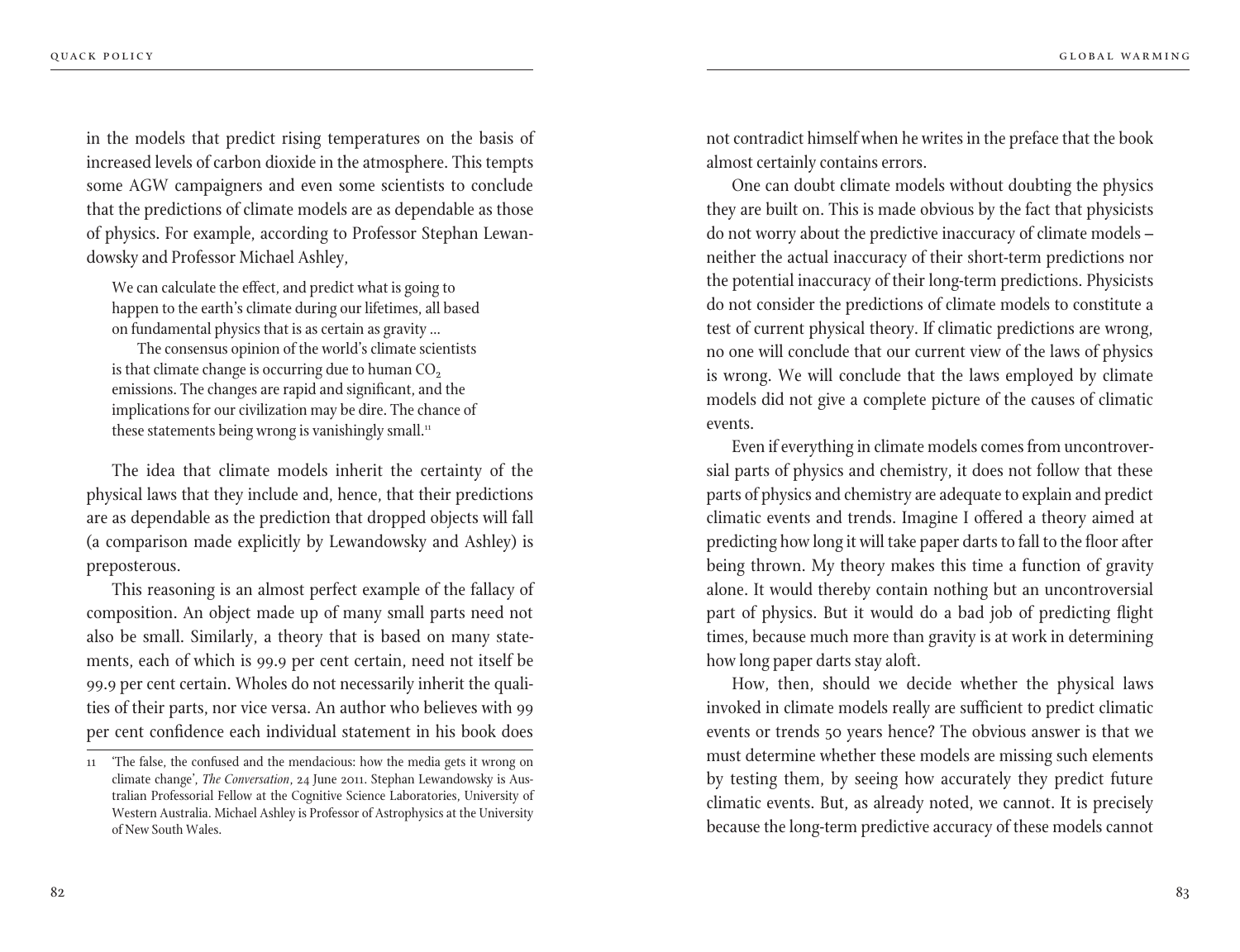now be tested that their inclusion of physical laws was appealed to. Yet we now see that this appeal is of little value unless we can test the resulting climatic theories. For, unless we can, we will not know if the physics drawn upon is sufficient to the task of predicting the climate.

Some may now think my earlier dismissal of retrodiction was too quick. If a climate model that contains nothing but uncontroversial laws of physics can retrodict the climate – if plugging in the 1800 data causes it to spit out accurate 1850 data, and similarly for other such intervals – does this not suggest that the climate model can be relied upon? If a climate model contains only laws of physics, concerns about 'data fitting' are misguided; you cannot adjust the laws of physics to fit the data.

Alas, climate models do not contain only statements of the laws of physics: F=ma, e=mc<sup>2</sup>, g=(m+m)/d<sup>2</sup>, and so on. It would be more accurate to say that they contain (putative) laws relating elements of the climate and their various causes that are consistent with the laws of physics. For example, they specify relationships between greenhouse gas concentrations and heat propagation and between solar activity and sea temperatures. But the strength of these relationships cannot be derived from known physical laws. The models thus go beyond physics. Without contradicting any known physical law, different models can assign different strengths to their various relationships and, indeed, even include different sets of relationships. This means that the problem of data fitting, which makes retrodictive success unimpressive for multi-parameter computer models, does apply to climate models after all.

Indeed, the great variety of climate models that have been developed in recent years testifies to the fact that they are not entailed by known physical laws. If known physical laws entailed

climate models, there would be only one climate model, not dozens.

#### *There are many different models and they all predict AGW*

When the long-term predictive reliability of climate models cannot be tested, their great variety ought to reduce our confidence in them. It suggests that they are only loosely based on the known laws of physics. Yet in the 'Summary for Policy Makers' of the 2007 IPCC report, the variety of climate models was claimed to be a source of increased confidence in the prediction of AGW: 'A major advance of this assessment of climate change projections compared with the TAR [Third Assessment Report] is the large number of simulations available from a broader range of models' (IPCC, 2007: 12).

To see the absurdity of this idea, consider the prediction that when you die, you will be judged by Jesus and sent to Heaven if you are deemed good. Until Martin Luther's famous protest, there were only a handful of theories (religions) suggesting this. After it, the number of theories suggesting it increased dramatically. In 1300 we had only Roman Catholicism and Orthodox Christianity. There are now hundreds of Christian models that make this prediction. If we were to follow the thinking of the IPCC, we would conclude that this increased diversity of Christianity also increased the confidence we ought to have in the prediction of an afterlife.

Or imagine yourself a policymaker. A scientist comes to you predicting doom on the basis of a computer model he has built. 'How reliable are the predictions of this model?' you ask. He admits that its short-term predictions are unreliable and that its long-term predictions have not been tested. You tell him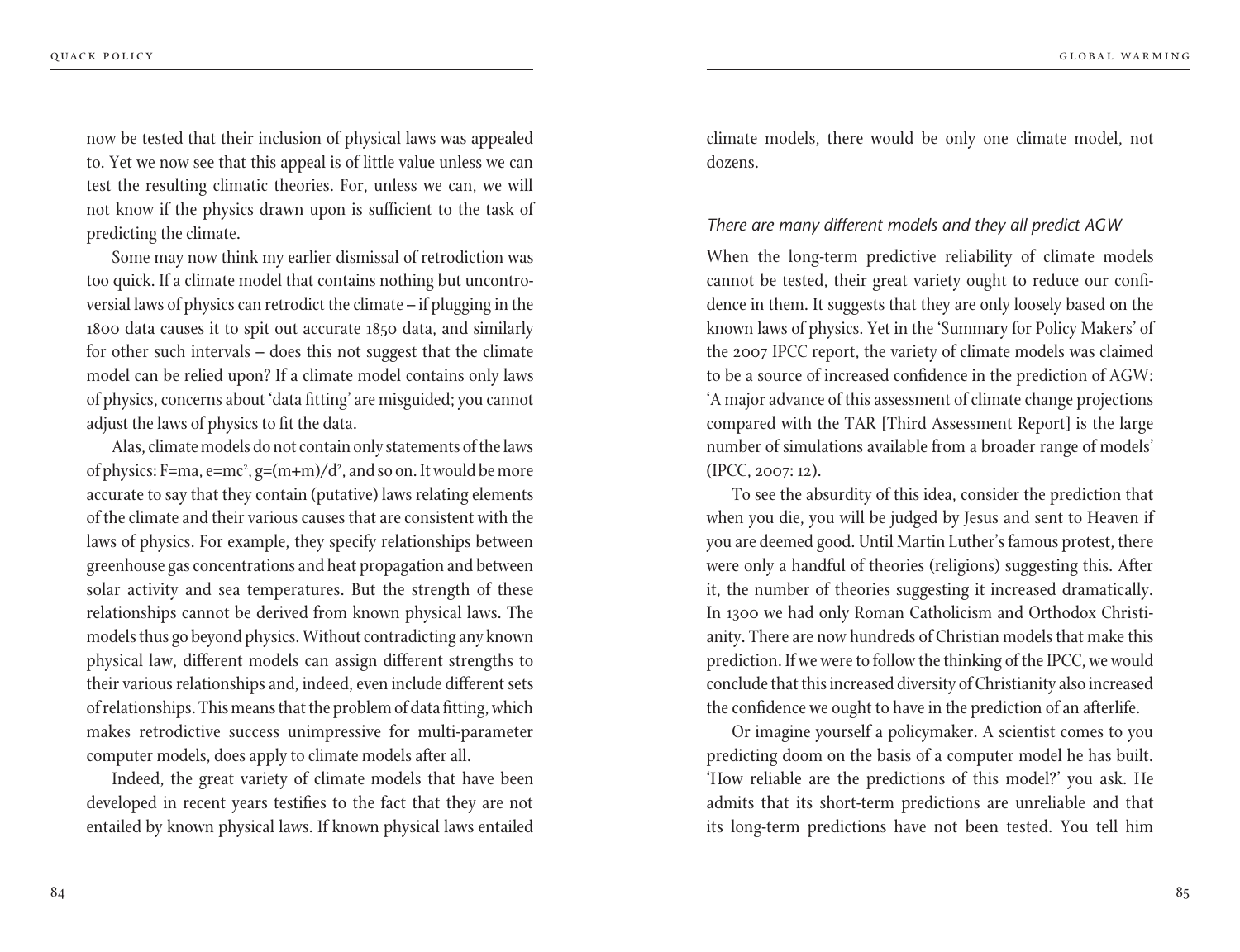to go away. The next week he returns with ten more untested models that also predict doom. According to the IPCC, this is 'a major advance' and you ought to abandon your previous scepticism. Anyone else would take such easy creation of new models, unaccompanied by any new predictive success, as a ground for increased scepticism.

#### *It's the scientific consensus*

Anyone with even a passing interest in AGW will have heard that most scientists believe it really is happening. Open letters stating belief in AGW, signed by hundreds of scientists, have been published by newspapers. Others have been published, also signed by many scientists, expressing doubts about AGW. But let us agree that among scientists, the balance of opinion is strongly on the side of the AGW thesis. What is the relevance of this fact?

Note, first, that this consensus should be of no relevance to those who work in climate science. A climate scientist cannot properly justify his confidence in the accuracy of a climate model by saying that others believe it. The confidence of non-expert outsiders may properly be based on the confidence of experts (see Chapter 6). But the confidence of the experts themselves must be based on evidence.

Yet this is the issue at stake. The climate models that predict AGW have not been tested and they are not mere entailments of well-known physics and chemistry. Why, then, do scientists have such high levels of confidence in them? In other words, if a scientific consensus really does exist, this is what needs to be explained. It cannot explain itself, nor justify itself.

According to the 2007 IPCC report's 'Summary for Policymakers', confidence in the elements and output of these models is often the result of 'expert judgement' (IPCC, 2007: 2, note 5). 'Expert judgement' refers to the opinions of people deemed experts. It ought to be irrelevant to scientists. Science progresses by ignoring mere opinion, expert or otherwise. If a theory has not been tested and confirmed, and is not entailed by something confirmed, then the opinions of scientists about its likely truth are of no particular value. When scientists express such opinions, they are not doing science. A statement or prediction is scientific, in the sense of warranting our credence, because of the way it is arrived at, not because a scientist says it (see also Chapter 6).

We do not have confidence in the predictions of physics because physicists say we should. Rather, our confidence is founded on the extraordinary success of physics. Physical theory does not merely allow us to anticipate the existence and location of previously unobserved planets or the speed at which little trolleys will travel across school science laboratories; it allows us to build televisions, spaceships, microwave ovens and so on. Physicists inherit their credibility from physics, not vice versa. That is why their special credibility is restricted to physics.

Those who build climate models are scientists. But their branch of science has no success with which to impress us, neither in its predictions nor in its applications. In the absence of such success, their assertions of confidence should carry little weight. Especially when such assertions are predictable even in the absence of proper grounds for confidence.

To understand the inclination of those working on immature branches of science to overstate the warranted level of confidence,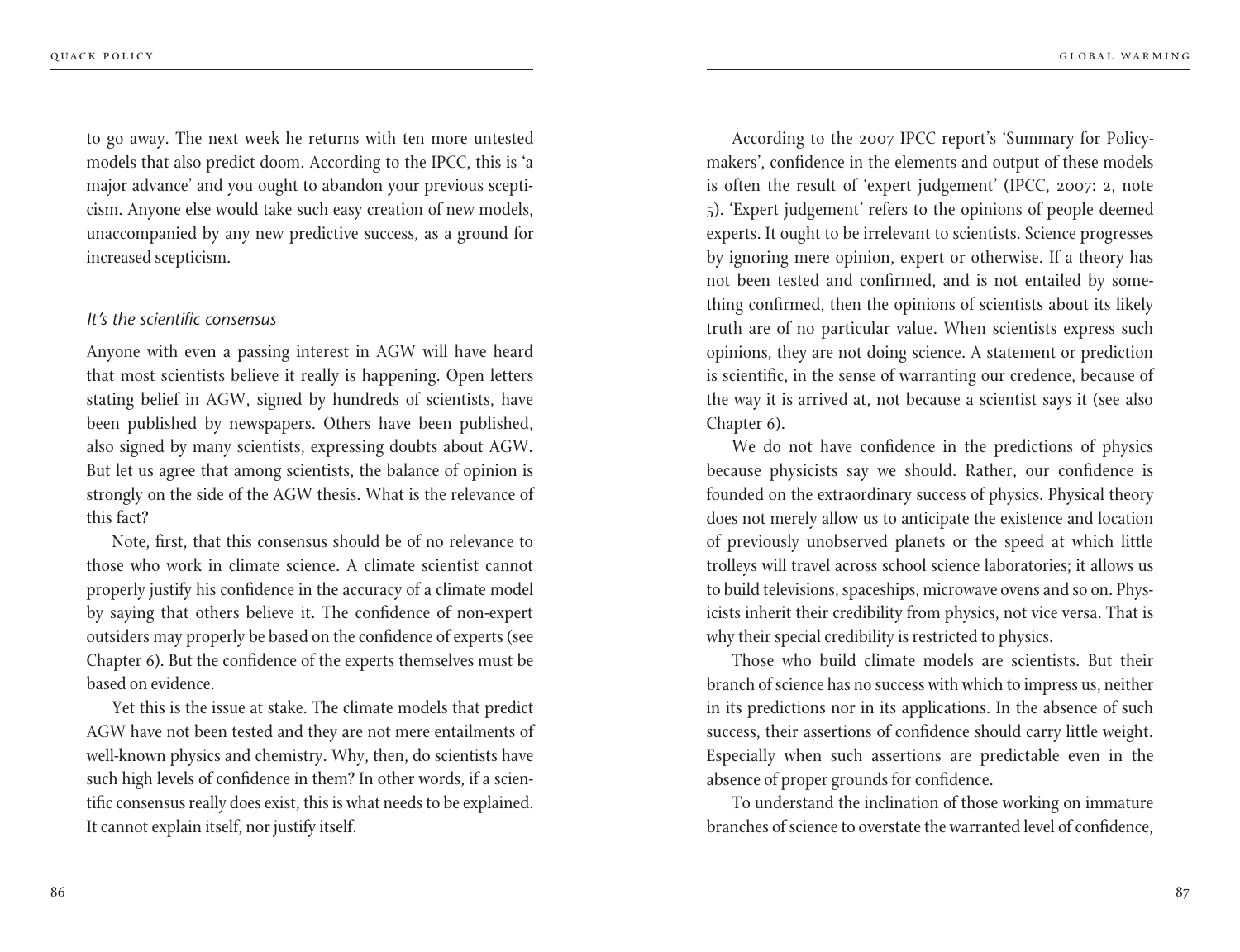consider the recent history of financial-risk modelling as applied to banking.

A bank's credit rating depends on the chance that it will become insolvent. This, in turn, depends on the risks the bank is taking and the quantity of capital it holds. The capital is a buffer against the losses that may result from the risks taken. The greater the ratio of the capital to the risks, the lower the likelihood that the bank will default on its obligations and the higher its credit rating.

It is a relatively simple matter to know how much capital a bank holds. But how likely are losses in excess of this amount: that is, in excess of the buffer that protects creditors? This probability is what a bank's credit rating properly depends on. Alas, it is difficult to know. A bank will have many thousands of 'risk exposures': loans to firms or consumers who may not repay them, assets denominated in foreign currencies that may devalue against the bank's domestic currency, investments in shares and bonds that may lose value and so on. And these risks will be correlated to greater or lesser extents, so that if the bank suffers one loss it is more or less likely to also suffer others. Knowing the probability of any given loss on such complex portfolios of risks is an extraordinary intellectual challenge.

Yet, by the early 21st century, 'risk modellers', applying theoretical advances in statistical finance, claimed they had cracked it. And regulators of the banking industry also believed they had, compelling banks to hold capital buffers calculated by these new risk models.

This was an apparently strange conviction. These models had no history of predictive success. Indeed, it was impossible for their estimates of 'tail risk' – that is, losses resulting from very unlikely events – to be tested, since very unlikely events do not happen often enough to test the models' estimates. Yet these tail risks are precisely the estimates that banks' capital requirements were based on. Nor were these risk models mere entailments of other theories that had already been confirmed.

Under such circumstances, the confidence placed in these models may surprise readers. But it should not. Start with the risk modellers themselves. They were natural enthusiasts for the models they had built, keen to believe that they had made valuable intellectual progress. They were hardly likely to err on the side of caution when assessing the credibility of their models. More importantly, they were paid to apply their models at banks, often many millions of dollars. In this enterprise, again, you can hardly expect them to have been cautious in the levels of confidence they expressed.

Now consider the authorities who encouraged banks to adopt these models. They had taken it upon themselves to specify the amount of capital that banks must hold to make themselves safe: that is, to have a probability of defaulting in the next year below some specified level, such as 0.05 per cent. If this quantity could not really be known with any certainty, the regulators would have been unable to perform the task they had taken for themselves. So they too were predisposed to overestimate the credence that should be given to these new risk models.

The same temptations are present with climate science. The scientists themselves are natural enthusiasts for their models and also benefit, by way of publicity and research grants, if others are also overconfident – especially if their science seems not only credible but important, which it does if it predicts avoidable disaster. And, just as modern politicians take it upon themselves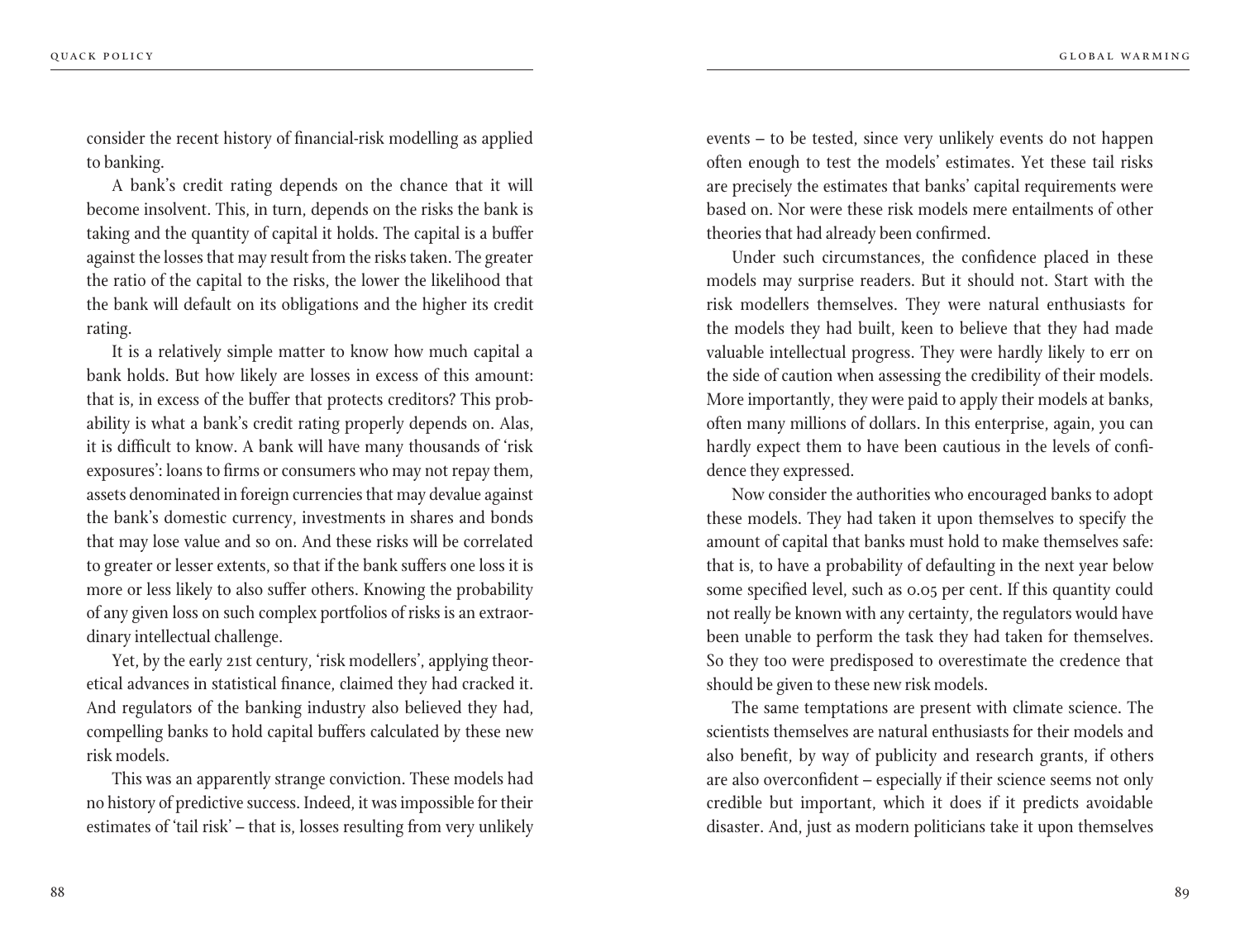to assure the safety of the financial system, so they like to assure the physical welfare of their populations. An unpredictable and uncontrollable climate is an affront to the ambitions of such politicians. So they too are keen to believe in the reliability of climate science<sup>12</sup>

Beyond such motivated overconfidence, an ambiguity may explain some of the strong statements made by scientists and the authorities who act on their theories. Return for a moment to the case of risk modelling. Suppose it is 2003 and you had been employed to build a model that will tell a bank's executives how much capital is needed to cover the risks being taken. One day you bump into the bank's chief financial officer by the water cooler and he asks you: 'Do you really believe in this risk model you are building?'

Suppose that the model you are building is state of the art and takes account of all the available data. No better estimate of a bank's capital requirement can be made. You may well answer, in good conscience, that yes, you believe in the model.

Yet this is consistent with the proper level of certainty in the predictions of the model being low. The best that is now possible might not be very good. A rational person might accept the predictions of this model ahead of any others; he may have more confidence in this model than in any other. But he may still have a low level of confidence. And it is this low level of proper confidence that is relevant for deciding how to act in response to the model's predictions. The fact that more reliable predictions cannot be obtained from another source is irrelevant.

Current climate modelling may represent mankind's best efforts to understand and predict the climate, so that no alternative predictions are more reliable. This may warrant some kind of endorsement. It may incline some to say that they believe in these models. But such endorsement should not be taken to show that the models and their predictions warrant a high level of certainty.

# **Uncertainty and climate policy**

The predictions of theories that have not been tested, and are not entailed by well-known facts, do not warrant high levels of certainty. Those who insist on this are not 'anti-science', as they are often claimed to be. On the contrary, it is those who are willing to be convinced in the absence of predictive success who display an unscientific cast of mind. The predictions of AGW may well be true but the certainty we should have in them falls well short of the certainty properly enjoyed by the predictions of physics. Those scientists who say otherwise – who claim that the predictions of climate science warrant as much confidence as predictions based on gravity, or that the AGW thesis is 'settled' – do not promote the public understanding of science.

Given this uncertainty, how should policymakers proceed? The first step to answering this question is to note that we are all policymakers. You cannot impose policies on your neighbours, as the politicians of your own country can, but you can decide your own climate policy. For example, you can decide to emit less

<sup>12</sup> Some have argued that many politicians accept the prediction of catastrophic AGW because measures aimed at preventing it are already congenial to them. That humans should consume less and that governments should control the use of resources were popular ideas before their adherents were so easily convinced by predictions of AGW. I do not pursue this line mainly because it is far stronger than anything needed to explain why the AGW prediction is likely to enjoy more certainty – or, at least, stronger statements of certainty – than is warranted by the evidence for it.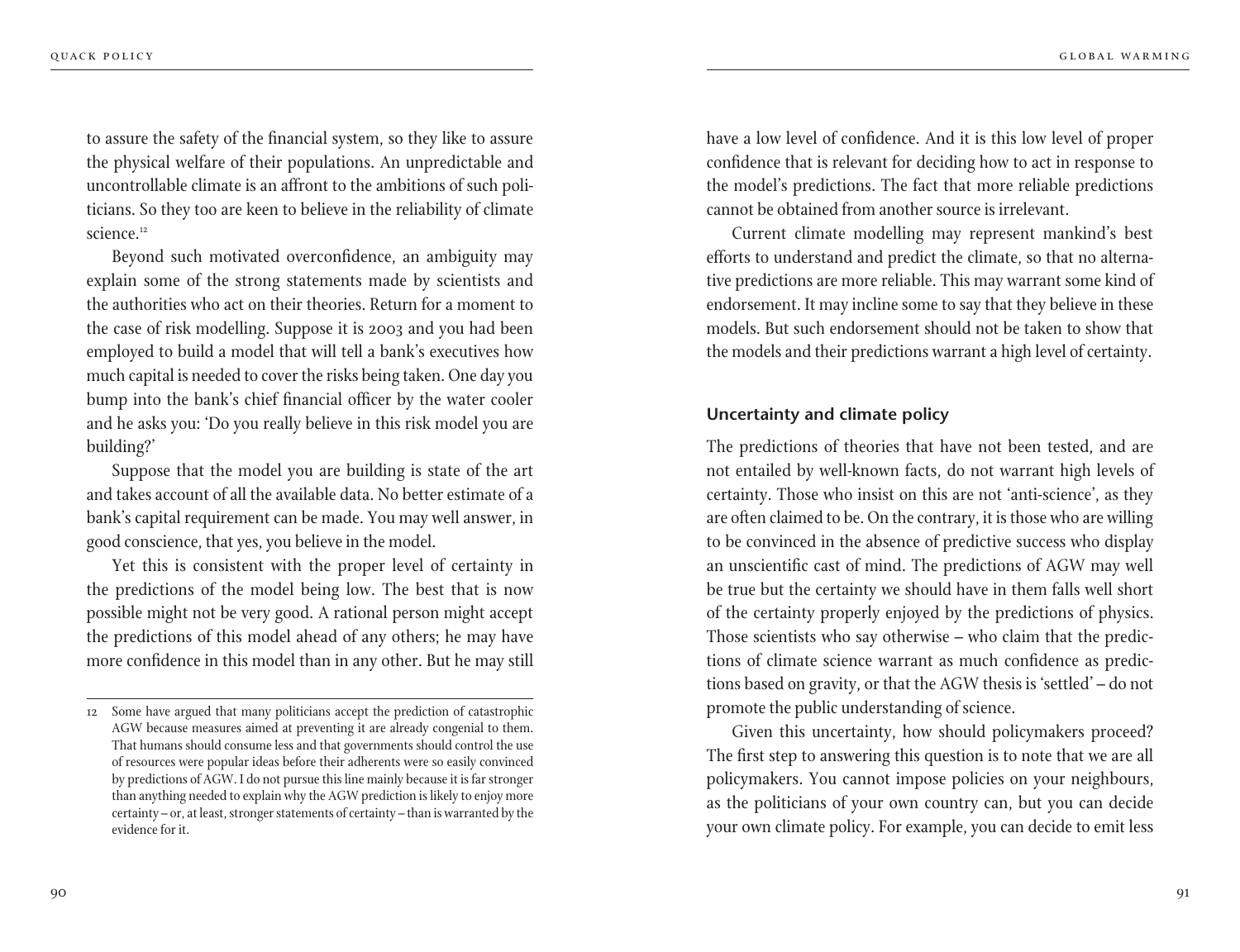carbon dioxide or make your house flood-resistant or move to higher ground or migrate to Norway. What will you do?

Reducing your carbon emissions by reducing your consumption of fossil fuels looks like a foolish personal policy. This is not only because of the doubt about the AGW thesis. The obvious problem is that your carbon emissions are a tiny proportion of the global total. Unless a large portion of the world's population decreases its consumption, your efforts will do nothing to reduce the chance of AGW. Worse, your reduced fossil fuel consumption will increase others' consumption. By reducing aggregate demand for fossil fuel, you will slightly lower its price, which will slightly increase the amount consumed by others. You will be making a tiny gift to people who do not worry about AGW as much as you do.

It may seem that, unlike individual policymakers, political policymakers do not face this problem. Politicians can make everyone, and not only themselves, consume less fossil fuel by imposing taxes that increase its price. But they cannot. Politicians can impose taxes only on their own populations, not the populations of other countries. If the British government imposes taxes that reduce fossil fuel consumption in Britain, the global price of fossil fuel will fall and people in other countries will consume more. The cost incurred by the British population will do nothing to reduce the chance of AGW. This is why those who want taxes and regulations to limit carbon emissions seek not only domestic policies, such as those already adopted in Britain, but international agreements which commit all governments to such policies.

But is this a sensible ambition to pursue? Nothing in climate science can tell us how likely it is that such international agreements will be made or that countries will not afterwards break ranks or that the black market in fossil fuel will not expand. Given the history of failure to agree such international policies, most recently in Copenhagen in 2009, a high degree of confidence seems unwarranted. Add to this the uncertainty about the AGW thesis, and pursuing the policy of cutting carbon emissions looks misguided.

These concerns do not apply to various other climate policies that you, as an individual, might adopt. Depending on where you live, you are at risk of flooding even if the climate is not warming. And the climate might warm even if the AGW hypothesis is false. So the various adaptations that can be made to lessen climatic risks might be warranted even if you are an AGW denier. Perhaps you really should move to higher ground or add hurricane blinds to your home or sell your farm in Texas and buy land in Newfoundland. And, unlike when cutting your carbon emissions, you can benefit from these adaptations even if others do not join in. Indeed, others' failure to join you will only increase your benefits. For example, if you are the first Texan farmer to relocate to Newfoundland you will sell your Texas farm while it is still worth something and buy the Newfoundland farm while it is still cheap.

But should you actually do such things? If AGW is uncertain, and if the future climate even without AGW is uncertain, how can you decide which adaptive policies are wise? The short answer is that you need only respond to market prices. Suppose you live in a location prone to flooding. If the AGW hypothesis proves correct or if flooding becomes more likely for other reasons, the cost of insuring your home against flood damage will increase. The increasing cost of such insurance provides a 'price signal' to shift out of the area. Similarly, farmers operating in areas with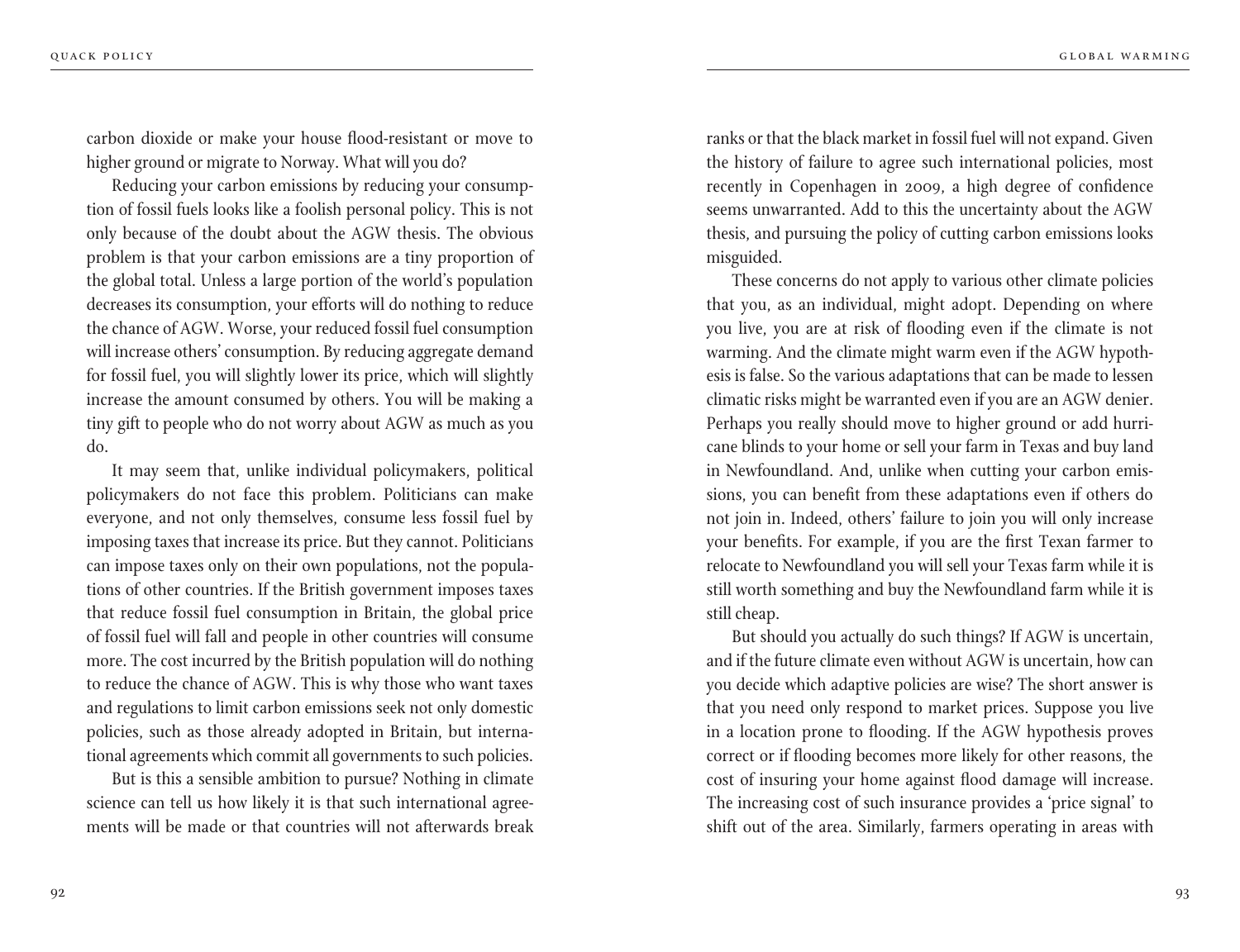worsening climatic conditions (for whatever reason) will find their cost of capital increasing along with the climate-induced threat to their earnings. This will provide a price signal to move farming out of such areas and into those with better climatic prospects.

These adaptations to climate change will occur without any direction from governments. Insurers and investors have a private interest in adjusting the prices they charge to changing risks, and businesses and households have private interests in responding to those changing prices. No government policy is called for.

However, such adaptation requires a change in the policies of most governments – or, more accurately, it requires some policies to be eliminated. Governments now actively discourage adaptation to climatic change by subsidising climatic risk-taking. For example, the US federal government spent billions of dollars repairing damage done by the massive flooding that devastated much of New Orleans in 2006. This transferred the cost from people living in an area prone to flooding to people who do not. It therefore dampened the climatic risk price signal and the incentive to adapt to the climate. Such subsidies are not unique to the USA. Most governments use general tax revenues to compensate those who suffer the consequences of living in risky places.

Similarly, agricultural policies encourage people to farm where they should not. This is sometimes achieved by subsidising water for irrigation – a policy popular in dry places around the world. But it is the widespread use of agricultural trade barriers that causes the largest misallocation of farmland globally. Of course, preventing agricultural production from adapting properly to the global climate is not what motivates politicians to subsidise their own farmers and impose tariffs on imports from more efficient foreign producers. Nevertheless, that is what their

policies achieve. Through these policies they have already brought about what they fear will be caused by climate change: namely, a world in which agricultural production is more costly than it could be because it does not fit the climate.

Some sensible climatic adaptations, such as sea defences, may be public goods that will therefore be undersupplied by the private sector. Here a policy may be required. But, unlike reductions in carbon emissions, these can be delivered by national governments. The benefits of a sea defence for London do not depend on other governments also building sea defences. There is no need for international agreements, nor any threat from other countries breaking ranks. Nor does their value depend on the AGW thesis; any source of rising tides will do, anthropogenic or not.

I will not spell out this approach to climate policy. Others have already done so (for example, Lawson, 2008) and, more importantly, it is surplus to the requirements of this chapter. My object has not been to argue for any particular climate policy but only to debunk the common idea that policies aimed at cutting carbon emissions are no more than obvious implications of solid science, and that anyone opposed to them is 'unscientific', a 'denier' or in some other way beyond the intellectual pale.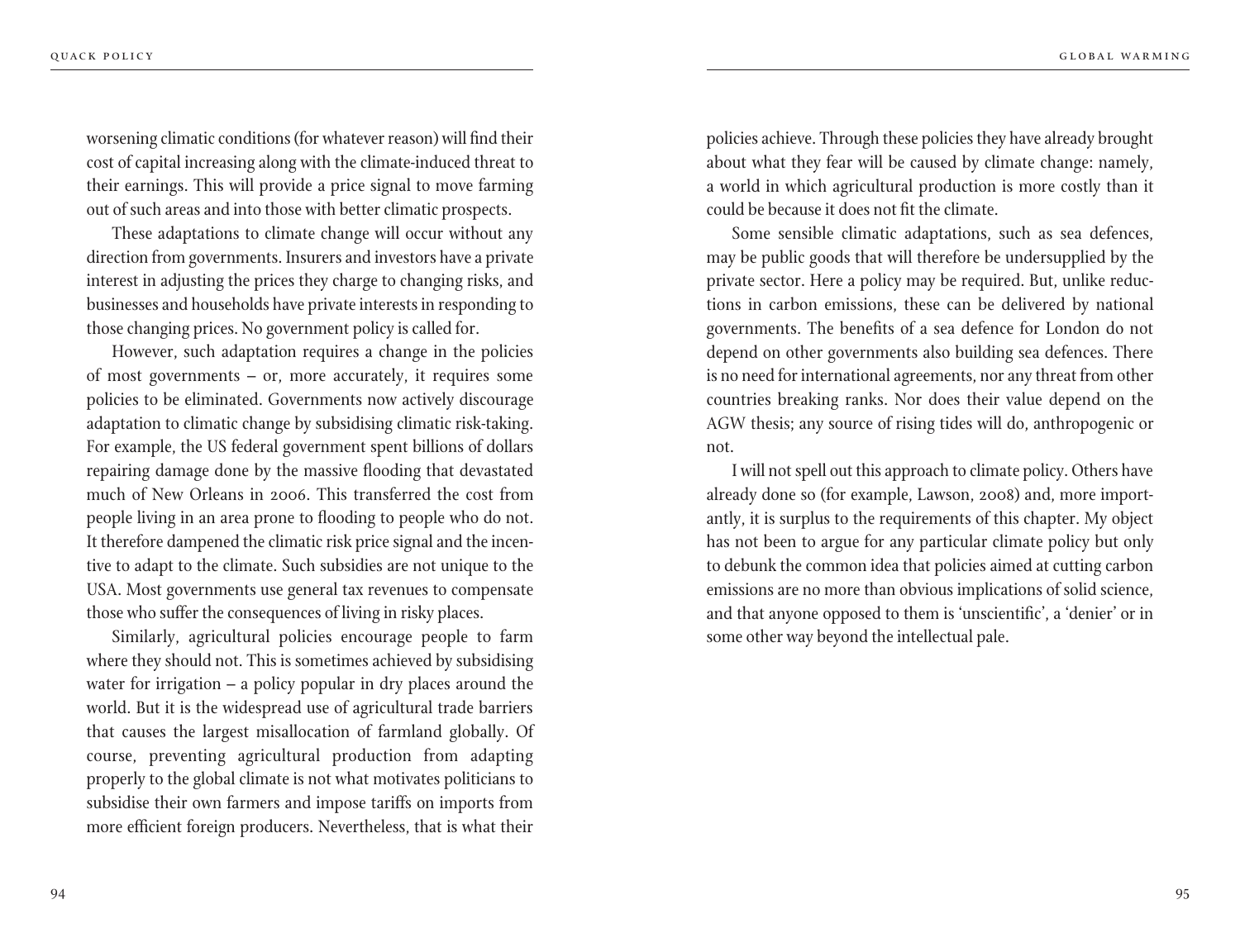# 5 **HAPPINESS ENGINEERING**

Jigme Dorji Wangchuck, the former King of Bhutan, declared in 1972 that 'gross national happiness is more important than gross national product'.1 The Centre for Bhutan Studies dutifully constructed a survey-based measure of GNH, whose increase is now the goal of Bhutan's five-year plans.

Wangchuckism did not initially catch on outside the 'happy kingdom'. But since the turn of the century, the idea has been gaining ground with Western politicians. They have not been inspired by the debatable success of the political pursuit of happiness in Bhutan; miserable people seeking a better life in another country still seem to prefer the USA, Europe and Australia to Bhutan. Rather, Western politicians have been drawn to Wangchuckism by alleged advances in the scientific study of happiness.

For example, in July 2006, David Cameron, then the leader of the opposition, gave his shadow cabinet their summer reading list. It included the recently published Happiness: Lessons from a New Science by Lord Richard Layard of Highgate, a professor of economics at the London School of Economics. In this book Layard explains the methods and findings of the new science of happiness and argues that public policy could be greatly improved by heeding them (Layard, 2005).

Shortly after becoming prime minister, David Cameron ordered the Office for National Statistics to develop a measure of the wellbeing of the British population. Its first report was published in July 2012. On average, the people of Britain are 7.3 happy, the maximum possible being 10 and the minimum o (ONS, 2012).

Similar initiatives have occurred elsewhere. In 2008, President Sarkozy commissioned the economists Joseph Stiglitz and Amartya Sen to construct a measure of French happiness (Stiglitz et al., 2009). The United Nations, World Bank, European Commission and Organisation for Economic Co-operation and Development also now measure not only wealth but wellbeing.

The information collected by the Office for National Statistics and these other organisations will do more than provide an after-the-fact measure of the success of public policy. It will add to the data available to scientists, such as Daniel Kahneman<sup>2</sup> and Richard Layard, who seek to discover the causes of happiness and misery. With such knowledge, some of which has already been acquired, public policy can be changed in ways that will increase our happiness. According to Layard, for example, the government should discourage work with high taxes (because leisure makes people happier than work does); it should restrict people's freedom of movement (because mobility reduces community spirit and thereby makes people unhappy); it should ban advertising to children (because advertising escalates their wants and

See 'The background of gross national happiness', GNH Centre Bhutan, [http://](http://www.gnhbhutan.org/about/The_background_of_Gross_National_Happiness.aspx) [www.gnhbhutan.org/about/The\\_background\\_of\\_Gross\\_National\\_Happiness.](http://www.gnhbhutan.org/about/The_background_of_Gross_National_Happiness.aspx) [aspx](http://www.gnhbhutan.org/about/The_background_of_Gross_National_Happiness.aspx).

<sup>2</sup> Daniel Kahneman is Nobel laureate in economics and emeritus professor of psychology at Princeton University. He is the leading figure in the academic study of happiness.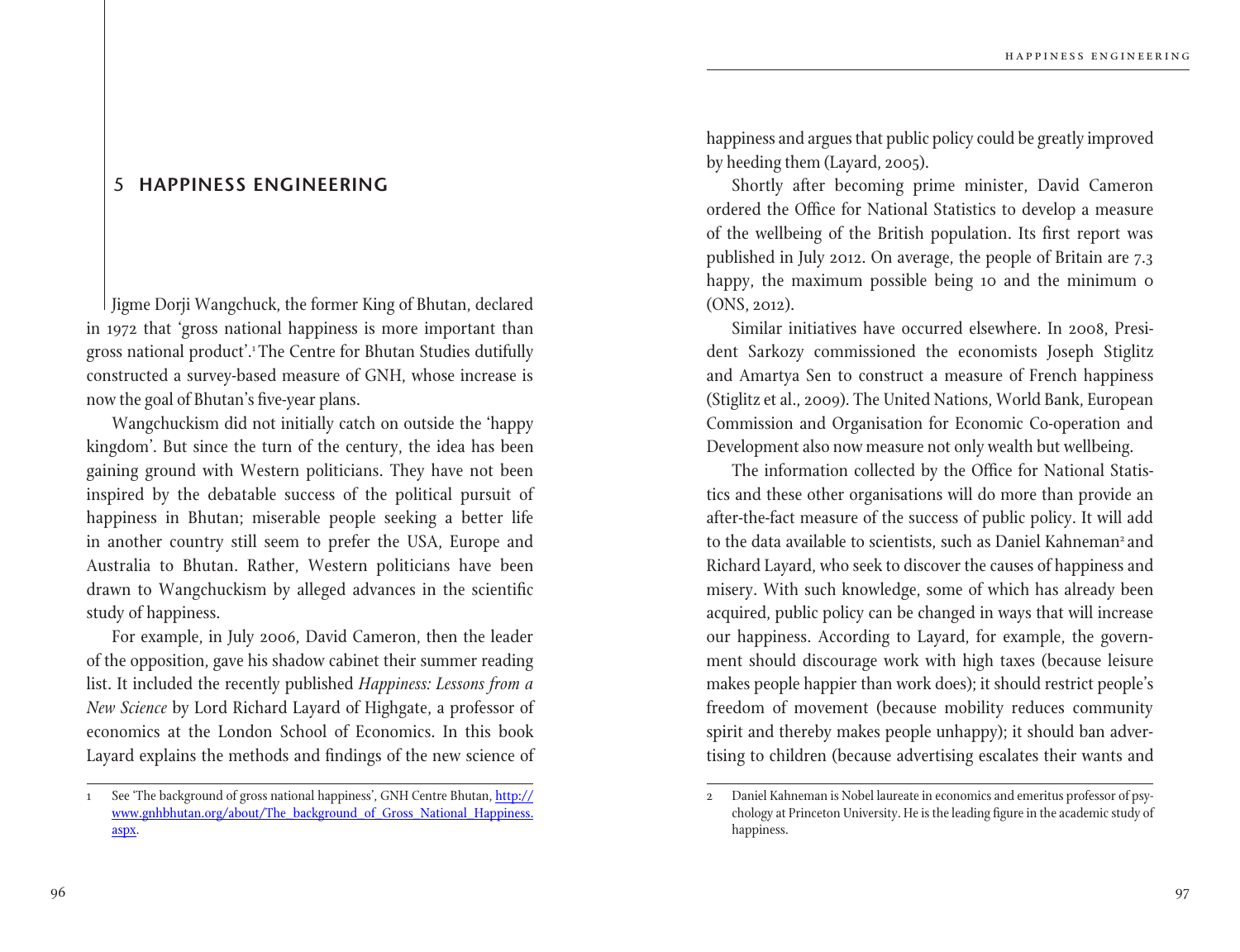thus makes them unhappy); and it should impose a curriculum on schools requiring them to teach Layard's favoured list of 'the principles of morality not as interesting topics for discussion but as established truths to hold on to, essential for a meaningful life' (Layard, 2005: 233–4).

And these measures are just for starters. Layard recommends a thorough-going policy programme aimed at increasing gross national happiness. The alleged 'new science' of happiness will be to this social engineering what physics is to mechanical engineering.

Even if gross national happiness were a proper goal of government policy – which, as I show below, it is not – such social engineering would be an alarming prospect. For the 'science of happiness' is not even a pale imitation of proper sciences, such as physics. It is a parody of proper science. Basing public policy on modern happiness research is an outrageous idea, like building bridges on the basis of Aristotelian physics or developing medical treatments based on homeopathy.

The simplest way to show this is to examine the measure of happiness used to develop and test hypotheses about the causes of happiness, not only by happiness academics, such as Layard, but now also by the Office for National Statistics.

# **Measuring happiness**

The Office for National Statistics (ONS) measures our happiness by asking four questions as part of the Integrated Household Survey:

• Overall, how satisfied are you with your life nowadays?

- Overall, how happy did you feel yesterday?
- Overall, how anxious did you feel yesterday?
- Overall, to what extent do you feel the things you do in your life are worthwhile?

Respondents are asked to give an answer from 0 to 10, with 0 being the minimum, meaning 'not at all', and 10 the maximum, meaning 'completely'.

Do not let the simplicity of these questions make you doubt the effort that went into choosing them. When deciding how to measure subjective wellbeing, the ONS consulted leading happiness experts. Indeed, its methodology paper on the topic, Measuring Subjective Wellbeing for Public Policy (Dolan et al., 2011), was written by Richard Layard, Paul Dolan, another happiness economist from the London School of Economics, and Robert Metcalfe, a behavioural economist at Oxford University.

Dolan, Layard and Metcalfe begin by setting out the standards that must be met by a measure of subjective wellbeing that is 'useful' for appraising and designing policy. It must be 'theoretically rigorous, policy relevant and empirically robust': a new three-Rs for policy wonks. But what do these requirements amount to? Dolan et al. tell us:

By theoretically rigorous, we mean that the account of wellbeing is grounded in an accepted philosophical theory. By policy relevant, we mean that the account of wellbeing must be politically and socially acceptable, and also well understood in policy circles. By empirically rigorous, we mean that the account of wellbeing can be measured in a quantitative way that suggests that it is reliable and valid as an account of wellbeing. (Ibid.: 4)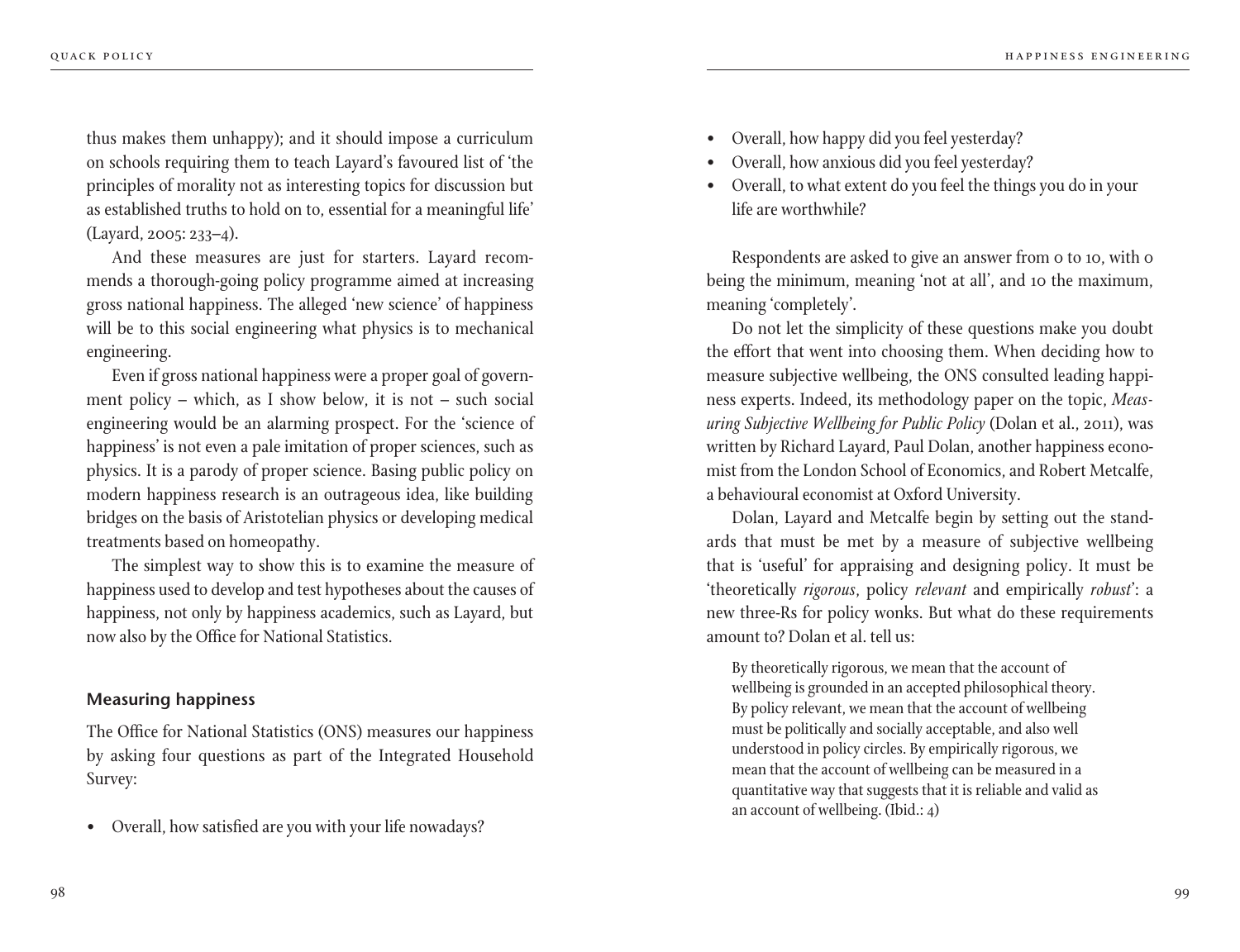The empirically robust condition is the important one, and is discussed in the next section. But it is worth pausing for a moment on the first two requirements.

The idea that an account of subjective wellbeing is theoretically rigorous because it is 'grounded in an accepted philosophical theory' is difficult to take seriously. Some philosophical theory is rigorous; some is incoherent nonsense. Philosophy is a flimsy foundation for theoretical rigour. But let's not get drawn into a discussion of the standards of philosophy. Consider instead the claim that a measure is rigorous if it is grounded in an 'accepted' philosophical theory.

Just about every philosophical theory is accepted by someone. Theories of happiness or wellbeing are no exception. Jeremy Bentham took subjective wellbeing to be a simple matter of pleasure and pain, measurable in 'hedons'. Others take it to be something more akin to contentment or whatever we might call the peaceful mental sunshine of the Dalai Lama. And there are several other contrary views of wellbeing that some people accept. Yet at most one of these accepted views is correct.

Acceptance is an absurdly weak standard for theoretical rigour. Any philosophical theory that is used as the ground for a measure of wellbeing is automatically accepted, at least by those so using it. You might as well define 'stylish clothes' as those that are worn by someone. No matter how hideous the clothes you wear, they will automatically pass this test for being stylish.

If a philosophy undergraduate wrote the quoted passage from Dolan et al., an examiner with any standards would give the essay a failing grade. Alas, it did not appear in an undergraduate's essay. It was written by academics considered to be among the world's leading thinkers on the topic of happiness policy, and it is to be found in a document published by a government toying with changing the tax code, the national curriculum for school pupils and much more in the hope of making us happier.

Now consider policy relevance, the second condition for a useful measure of wellbeing. This means that the measure is 'politically and socially acceptable, and also understood in policy circles'. This suffers from the same defect as their definition of theoretical rigour. A measure can easily be politically and socially acceptable, and understood in policy circles, without being correct. The science of phrenology was politically and socially acceptable in Germany in 1940. But measuring character, intelligence and other human qualities by the shape of the head and face was not made any more reliable by that fact.

Of course, this is not a test for reliability but for 'relevance'. Yet a false and unreliable theory must surely also be irrelevant in the sense of 'relevance' relevant to evidence-based policy. We are not here trying to win votes by appeal to irrational prejudice. We are trying to engineer public policy to achieve certain goals. In this context a theory is relevant only if it helps our engineering, which requires it to be true, not merely socially acceptable or understood in policy circles.

Few people in policy circles understand the techniques engineers use to measure the probability that a building will collapse in an earthquake. Does this make such measures irrelevant for setting building standards?

In a democracy the *policies* that result from all this happiness science might need to be socially acceptable, otherwise the politicians proposing them may lose votes and therefore be unable to carry them out. But the idea that the analysis of happiness on which these policies are based must itself be socially acceptable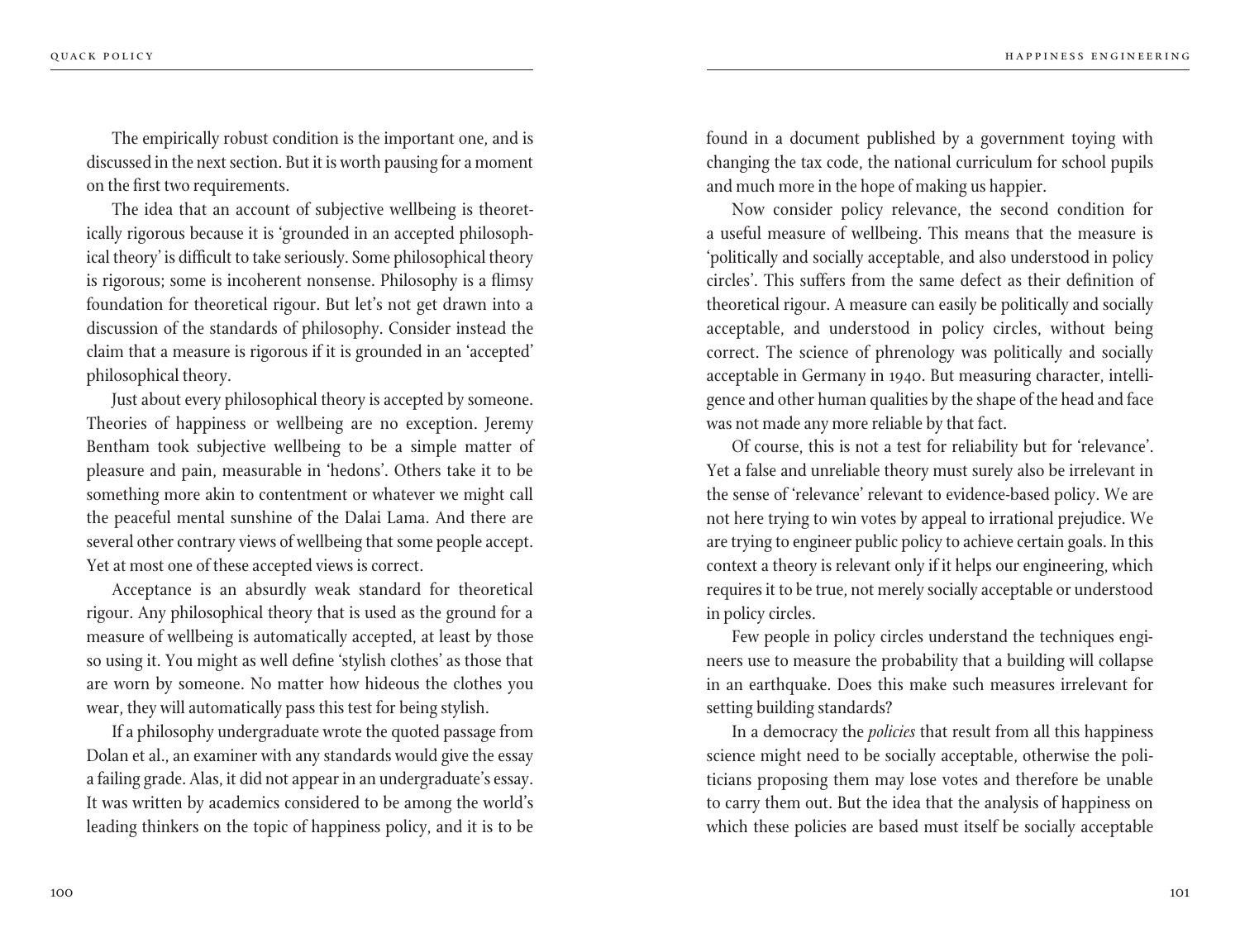surely overestimates the intellectual tenacity of the average voter. I have read Measuring Subjective Wellbeing for Public Policy, but how many other voters will ever do so?

In short, these standards of rigour and relevance are sloppy and irrelevant. A measure of wellbeing that meets them should gain no credibility on account of that fact – if only because, as we have seen, almost any measure will meet these standards, no matter how bogus it is. I have spent some time on them only so that readers may get a sense of the intellectual standards being applied by Dolan et al. and the ONS.

## **The ONS measure is not empirically robust**

Having specified that their account of wellbeing must be 'empirically robust' – that is, that it 'can be measured in a quantitative way that suggests that it is reliable and valid as an account of wellbeing' – Dolan et al. do not bother to show that their account meets this standard. This is strange. What is the point of specifying standards that your analysis must meet if you do not go on to show that it does in fact meet them? Never mind. It is easy to show that the account of happiness used by Dolan et al. and the ONS does not meet this standard.

### *Comparison and adaptivity*

Empirically testable scientific theories allow us to measure the quantities they posit. For example, the relations between mass and force described by Newtonian physics allow us to build devices that measure mass. One way of doing this is to let the gravitational force exerted on an object placed on scales move a dial.

The more massive the object, the farther the dial will move and the greater the reading will be. In the same way, a mercury thermometer measures temperature by taking advantage of what we know about the rate at which mercury expands with temperature and, hence, the rate at which its level rises in a closed cylinder.

It is the hallmark of a rigorous empirical scientific theory that it allows for the precise measurement of the quantities it posits, such as mass, temperature, acidity, pressure and so on. Though these quantities are not directly observable – that is, observable by the unaided sense organs of us humans – the theory posits relationships between them and things that are directly observable, such as mercury rising in a closed cylinder or dials moving, which allow us to measure them.

What do we know about the observable effects of happiness that might allow us to measure it? According to Layard, some parts of our brain show more electrical activity or use more glucose when we do the things we say make us happy (see Layard, 2005: 17–20). Alas, this will not allow us to build a device for measuring happiness. For the theory linking happiness and brain activity is insufficiently well articulated. It is too rough and ready to allow us to 'read' happiness off brain activity. How much of which kind of brain activity equals how much happiness? Layard does not even suggest an answer.

This is the problem with most candidate measures of happiness. We know, for example, that people generally laugh and smile more when they are happy than when they are sad. But the connection is too loose and variable to provide a measure of happiness. People also smile and laugh when they are nervous, especially in some countries, such as Thailand. In other words, the 'folk-psychological' theory of which happiness is a concept is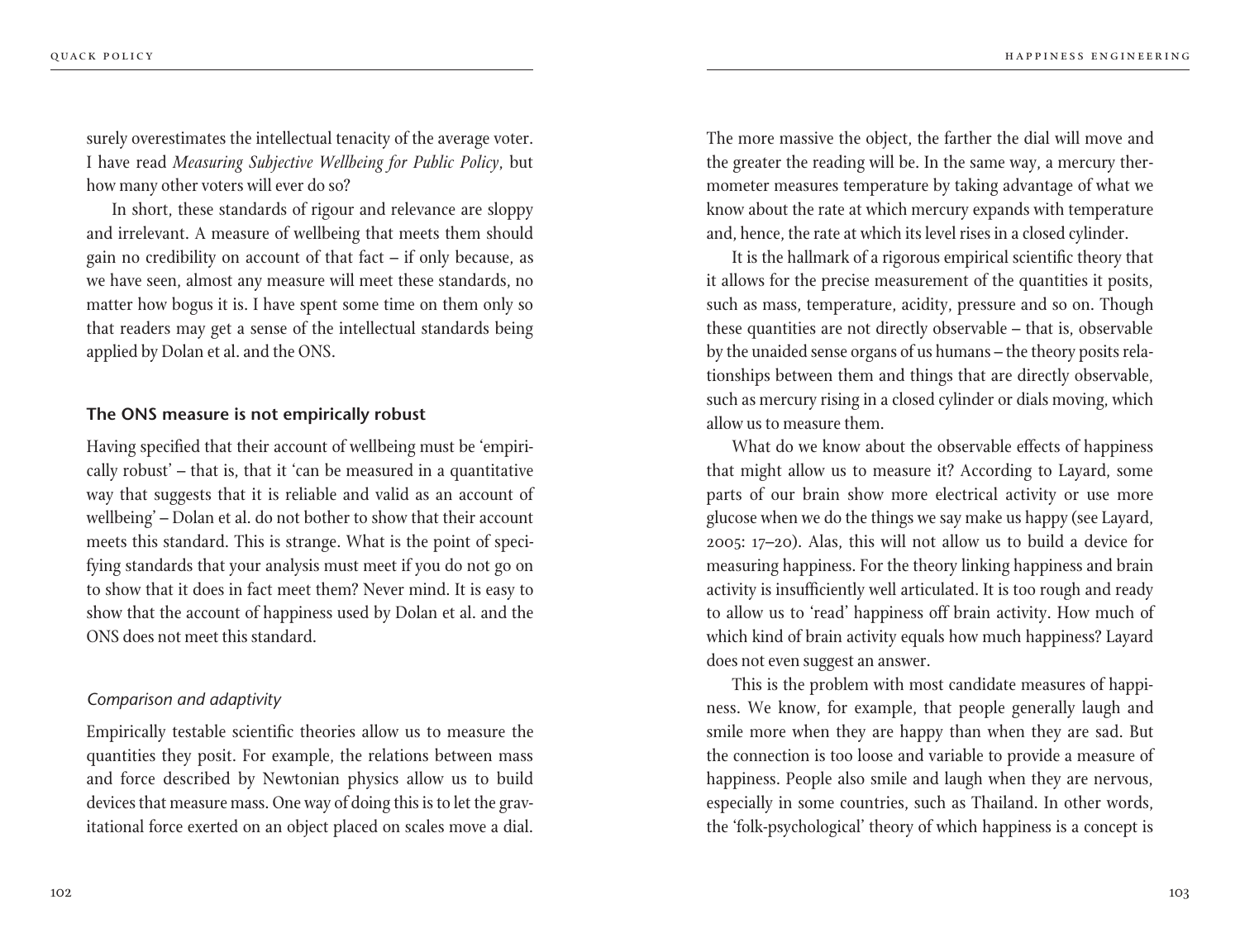insufficiently precise about the relationships between happiness and directly observable phenomena to deliver a reliable measure of happiness.<sup>3</sup>

Happiness scientists have not tried to solve this problem in the way you might expect scientists to. They have not posited more precise and testable laws of happiness that might provide a basis for measuring it. Instead, they rely on people's assessment of their own happiness. 'How happy were you yesterday?' they ask. You reply, '7 out of 10', and you are registered as having been 7 out of 10 happy. What smiling and brain activity cannot deliver, self-reported happiness supposedly can. Dolan et al. and the ONS proceed on the assumption that self-reported happiness is a reliable measure of real happiness.

To see that this assumption is almost certainly wrong, suppose instead that I asked you how fat you are, on a scale of 0 to 10. Your answer will surely depend on how fat you are compared to what you deem to be your peer group. A 40-year-old woman whose body mass is 35 per cent fat might deem herself a 4 if she lives in New Orleans in 2013. If she lived there 100 years ago she would probably consider herself 7 or fatter. If she were a modern-day fashion model (unemployed, presumably), she would probably hate herself for being a 10.

This tendency to rate fatness by comparison with some peer group means that, if everyone in the group gets gradually fatter, its members will rate their fatness unchanged. If you were to measure the fatness of Americans by this method, you would massively underestimate the extent to which they have become fatter over the last 50 years. Despite the average body fat percentage of adult women having risen steadily, most women will still rate themselves near to the median. It is not the number of women who are 5 out of 10 fat that changes but the fatness of the 5s.

Happiness is surely the same as fatness in this regard. Ask someone how happy he is and he will answer on the basis of some standard. That standard will be something like 'compared with people like me' or 'compared with what I might reasonably expect from life'. So, if everyone in his group gets happier or if what one might reasonably expect from life improves, self-assessed happiness will remain constant.

This may seem no more than obvious. Yet Layard and other happiness scientists claim to have discovered, on the basis of selfassessed happiness, that people have got no happier in the West as they have become richer and healthier, and that poor and insecure people in Nigeria are just as happy as safe and wealthy Germans (see Layard, 2005: 32).

According to Layard, getting more money does not make us happier because we adapt to it. Coming to take a certain level of wealth for granted, we no longer get as much happiness from it as we once would have. He illustrates this with the diagram overleaf (Figure 2).

Yet he has taken a liberty by representing the findings thus. What has really been shown is that self-reported happiness has not increased with increased wealth, that self-reported happiness is 'adaptive'. But, for the reasons given above, that is precisely what we would expect to observe even if real happiness were increasing. The additional car really has added to my happiness but, because my expected level of happiness has climbed, I rate my happiness

<sup>3</sup> 'Folk psychology' is a term used by philosophers of science to refer to the standard ideas we have about how people think and behave, especially the relationships between belief, desire and action. Just as 'mass' is a theoretical concept from Newtonian physics, so 'belief' and 'happiness' are theoretical concepts from folk psychology.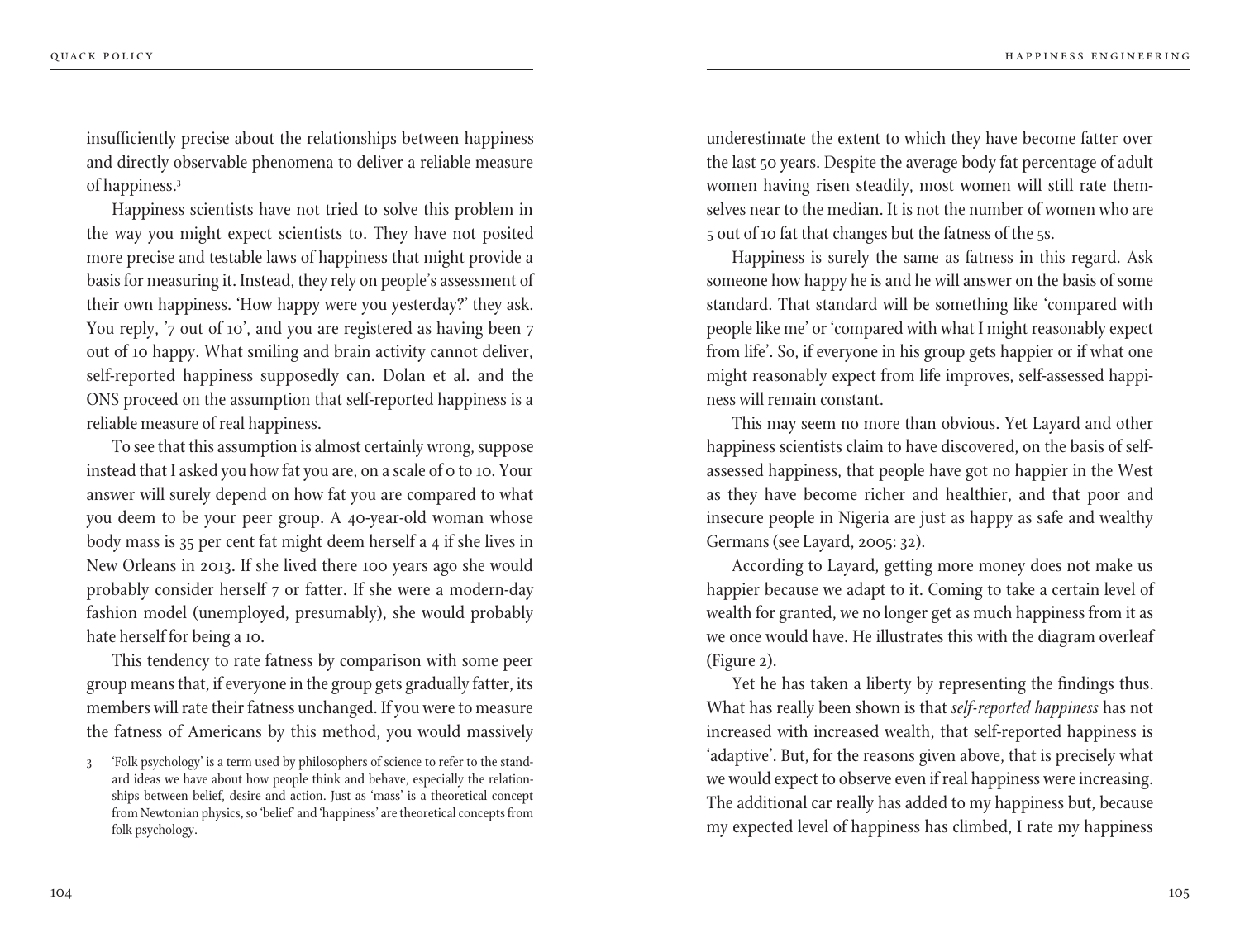

#### Figure 2 **Happiness adapts to consumption**

unchanged. This is represented in Figure 3, which distinguishes between real happiness and self-reported happiness.

Of course, this is probably a misrepresentation too. Real happiness probably is adaptive in the way that Layard suggests, at least to some extent. Owning two cars today probably does not cause as much real happiness as it would have 50 years ago. This is because owning two cars used to provide more social status than it does today, and status causes happiness.

But we cannot observe this adaptivity in the data collected by the ONS or previous studies because self-reported happiness is the only measure of happiness we have to go on, and it is adaptive with regard to real happiness. To put it another way, when we observe self-reported happiness adapting to circumstances, we do not know how much of this is due to the adaptivity of happiness to circumstances and how much is due to the adaptivity of selfreported happiness to real happiness.

We can discover how far fat-related standards have shifted over time, or how they vary between countries or subcultures, by comparing self-assessed fatness with objective measures of



Figure 3 **Self-reported happiness adapts to happiness** 1

body fat. But we cannot do this for happiness because we have no measure of it except for the very reports of happiness that we are trying to calibrate to real happiness. We cannot know at what speed or with what perfection self-reported happiness adapts to real happiness because we have no independent purchase on real happiness. This renders the findings of what Layard calls the science of happiness more or less worthless. And the same goes for the findings of the ONS happiness survey, on which the government proposes to base public policy.

# *Caps and floors*

A further peculiarity of the ONS measure of happiness is that it is bounded, imposing a maximum value of 10 and a minimum of 0. The measure is implicitly committed to the idea that there are levels of happiness and misery that cannot be exceeded.

Perhaps this is true. Perhaps there is a kind of cosmic bliss – achieved in Heaven or Nirvana or somewhere similarly glorious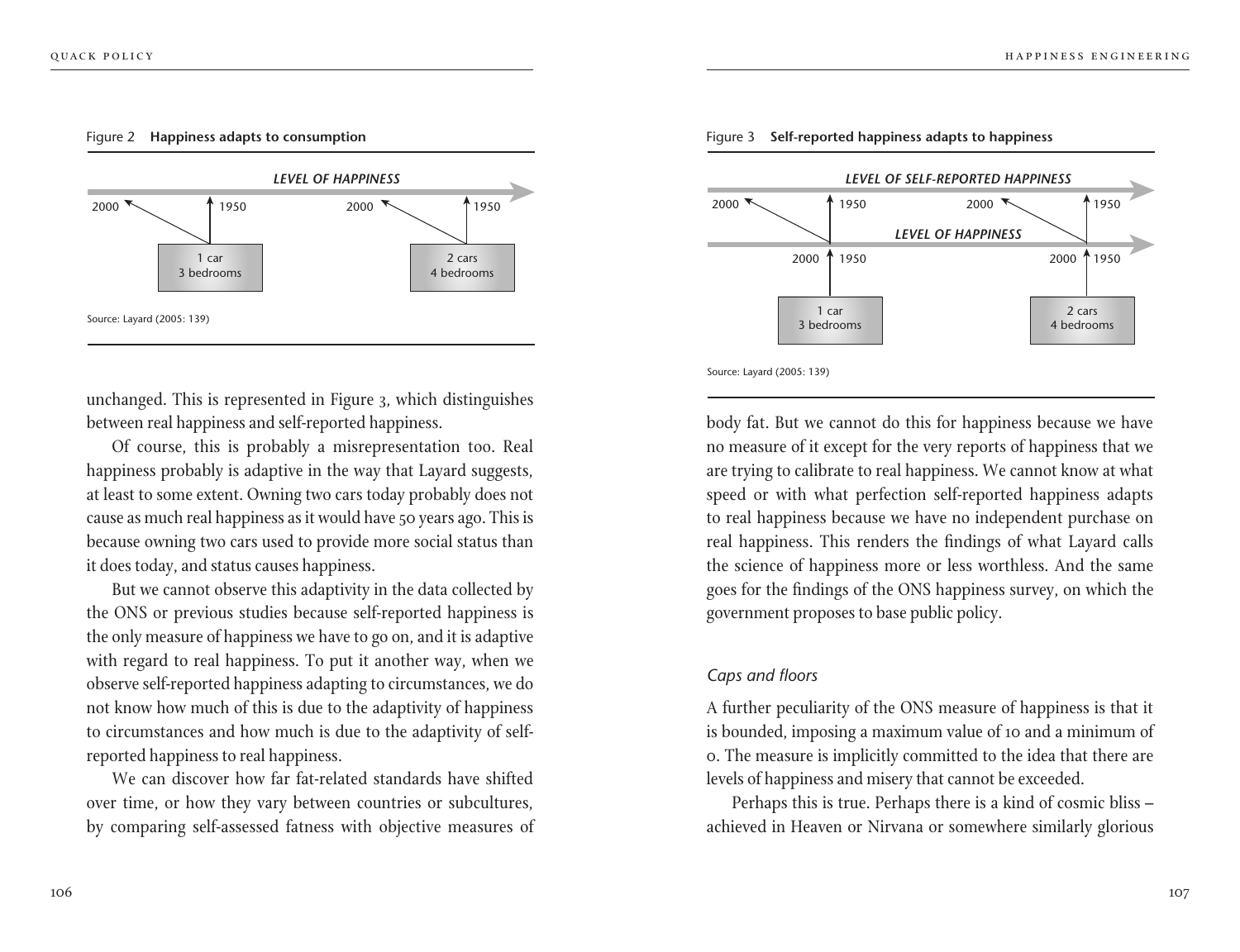– that is an upper bound to happiness. And perhaps Hell is the limit of misery. But these are not 'empirically robust' theses. The bounds of happiness and misery have not been identified by science. More importantly for the purposes of the ONS measure, it is obviously false that those who rate themselves a 10 or a 0 in happiness could not become yet happier or more miserable. The 10s among us are not evidence that Heaven really does exist on Earth.

These artificial bounds aggravate the problem created by the adaptivity of self-reported happiness. They mean that many real changes in happiness will not be identified by the measure. If something unexpectedly made everyone 20 per cent happier, the gains of those who were already 10s would not be counted at all, and the gains to the 9s would be understated, since moving from 9 to 10 is only an 11 per cent increase. The increase in average happiness would thus also be understated.

Given the adaptivity of self-reported happiness and the cramping effect of the upper and lower bounds of the ONS measure, I am willing to make a prediction about the average reported happiness of the British people over the coming decades; it will remain within ±0.5 points of its current 7.3.

The caps and floors imposed by the ONS measure are merely the most obvious source of distortion. The ONS reasons as if, between the bounds of 0 and 10, the relationship between selfreported happiness and real happiness is linear. For they report the average (mean) happiness within groups, such as UK citizens, men, people over 60 and so on. If you say you are 8 happy and I say I am 6, then the ONS says the average happiness of our little group is 7. Yet this follows only if your 8 signals 33 per cent more happiness than my 6. But why is this a safe assumption? Why



Figure 4 **Reported happiness versus real happiness** 1

should we assume that self-reported happiness and real happiness stand in this linear relationship? Is someone who claims to be 6 happy really twice as happy as someone who claims to be 3 happy? For all the ONS knows, the shape of the relationship between selfreported and real happiness conforms not to the hard line in the chart above but to the dotted line.

The dotted line in Figure 4 is but one of many possible deviations from the linear relationship assumed by the ONS. Most are no less plausible than the ONS's linear model. Yet on any of them, the ONS's statistical analyses are wrong. For all the ONS knows, when you say you are 8 happy and I say I am 6, our mean happiness is not 7 but 6.5 or 7.5 or almost anything else in between 6 and 8.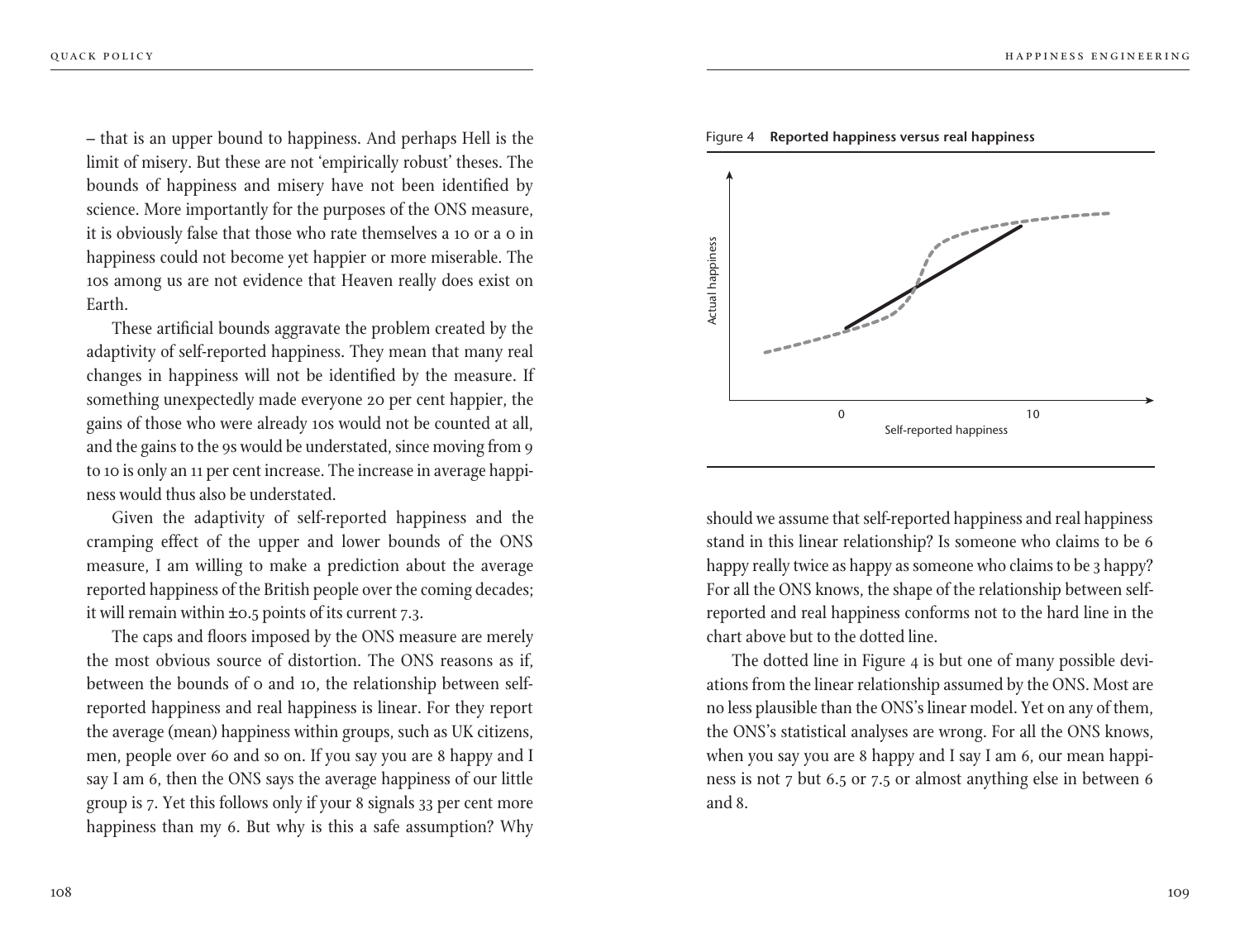### *Happiness is not a quantity*

If the discussion above strikes you as foolish, that's because it is. For the sake of argument, I have followed the ONS in talking about happiness as if it resembles a physical quantity, such as mass or velocity, in being amenable to a measure that can properly be applied to quite different things. If I weigh 80kg and my wardrobe also weighs 80kg, as measured by standard scales, then the wardrobe and I really do have the same mass, despite our other differences.

But if you rate yourself 7 happy and I do too, are we equally happy? If I were to rate myself 3 yesterday and 6 today, have I really become twice as happy, and not only a third or quarter happier? Even if happiness were a genuine quantity, such as mass or velocity, it would be a miracle if this self-assessment measure gave equal readings for equal amounts of happiness (for the reasons already given). Yet the problem is more profound. Happiness surely is not a genuine quantity in the first place. Being in love, winning a race, seeing a child smile: these are all sources of happiness, as the term is ordinarily used. But the happiness produced by each is surely not a single quantity, in a way that would allow my happiness (caused by seeing a child smile, let's say) and your happiness (caused by winning a race) to be assigned numbers that properly belong on a single scale and that can therefore be summed, averaged and so on.

As Layard correctly points out, 'there are many different sources of noise, from a trombone to a pneumatic drill, but we can feel how loud each noise is' (Layard, 2005: 13). Indeed, we can do even better than *feel* how loud noises are; we can measure their volumes in decibels. But this does not show that happiness really is a quantity after all. Of course, quite different things *can* 

exemplify the same quantity, in the way that different noises can all have a volume, measurable in decibels, or different objects can all have a mass, measurable in kilograms. But it does not follow from the fact that some terms, such as 'mass' and 'volume', refer to real quantities that all of them do.

We may be able to rank our happiness from day to day; we may have a rough idea of what makes us happy; and we may even know which bits of our brains are active when we are happy. But it does not follow from any or all of this that happiness is a genuine quantity. The reason Layard, the ONS and the rest have failed to come up with a measure of happiness fit for scientific use is not that they are incompetent; it is that happiness simply is not amenable to this kind of measurement. The prime minister gave the ONS an impossible job.

The same impossibility would arise for measuring most of the concepts of 'folk psychology'. Consider love, for example. We will never get a measure of love, equally applicable to all the love felt by everyone, which will allow us to determine the average love felt by Britons and to distil 'lessons from the new science of love'. This is because love varies not only in its causes but in what it is. There can be no measure that applies equally to an 80-year-old woman's love for her cat and a 17-year-old boy's love for his girlfriend. These are not different amounts of the same kind of thing; they are different kinds of thing. Many of the different feelings we have are similar enough to warrant calling all of them 'love', and we may even be able to rank our feelings of love by their intensity or longevity or whatever. But that does not mean that love is a genuine quantity, amenable to a single measure for all its instances.

Dolan et al. and the ONS officials who accepted their advice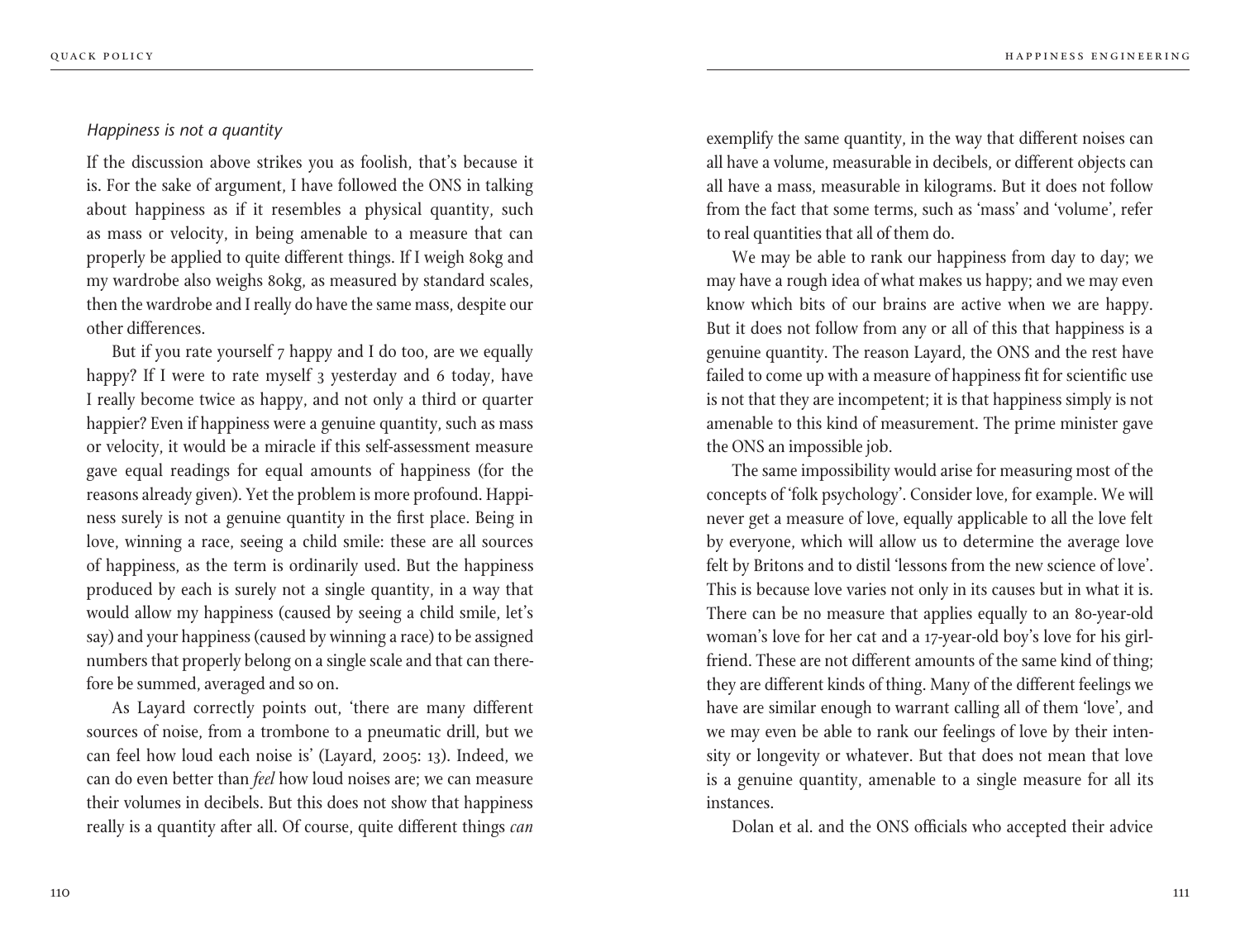show a peculiar ignorance of the history of ideas. Jeremy Bentham and his utilitarian followers also believed that public policy should aim at maximising national happiness. They understood that this required happiness or 'utility' to be a genuine quantity. They even coined the expression 'hedon' for the unit of happiness: the equivalent of kilogrammes for mass or decibels for volume. Alas, their theory of happiness was insufficiently rigorous to deliver on this terminological promise; they could not provide a way of measuring hedons. Benthamite utilitarianism ultimately foundered on this failure.

If you wish to resurrect Benthamite utilitarianism – as Layard and, by association, Cameron do – then this is your intellectual challenge.4 You must show that happiness really is a quantity and that you have discovered a measure of it, each of whose numeric readings signals the same amount of happiness no matter to whom or when the measure is applied. Yet no such advance has been made on the failed efforts of Bentham and his followers. Layard and the ONS certainly provide no such measure. Instead they pretend that they can found their 'scientific' inquiries and coercive public policy proposals on a survey of self-assessed happiness. It would be funny if only the history of tyranny were not so intimately associated with the history of bogus science.

## **Preferences and happiness**

The science of happiness is too flimsy to be the proper foundation of a programme of social engineering. Indeed, if we take the term

'science' seriously, then there is no science of happiness. That is what I have argued so far. But even if the science of happiness were sound, it would not follow that public policy should be aimed at maximising happiness. What is so good about happiness?

Neither Layard nor Cameron even try to answer the question. This displays a remarkably cavalier attitude considering that they propose using state coercion for the purpose of maximising happiness and considering the long history of failure by great thinkers, including John Stuart Mill, to justify giving the pursuit of happiness this pre-eminence in our lives.5

It is not difficult to show that public policy should not be aimed at making us happy. The reason is that happiness is but one of many scarce goods. And, as with anything else, the optimal trade-off between happiness and other goods varies from individual to individual and from time to time, depending on factors far better known to the individuals concerned than to government officials. Most obviously, it depends on the individuals' preferences regarding happiness and other goods.

Consider a simple example. Suppose I want a bespoke suit made by a Savile Row tailor that will cost  $\mathcal{L}_4$ ,000. I have the opportunity to work 200 hours of overtime at £20 an hour and to thereby save the required money. I also want to be happy, however, and I have learnt from Layard that swapping leisure for work will make me less happy. Should I do the overtime and trade some happiness for the suit? Or should I forgo the overtime and the suit for the sake of the happiness I keep?

The answer depends, of course, on which I prefer: the

Layard is explicit about wishing to pursue Jeremy Bentham's ideas (see Layard, 2005: 4–6). Cameron is probably less aware of the ideas he is effectively signing up to.

<sup>5</sup> John Stuart Mill's notoriously bad argument for why maximising aggregate happiness should be the goal of human action can be found in Chapter 3 of his Utilitarianism (Mill, 1863).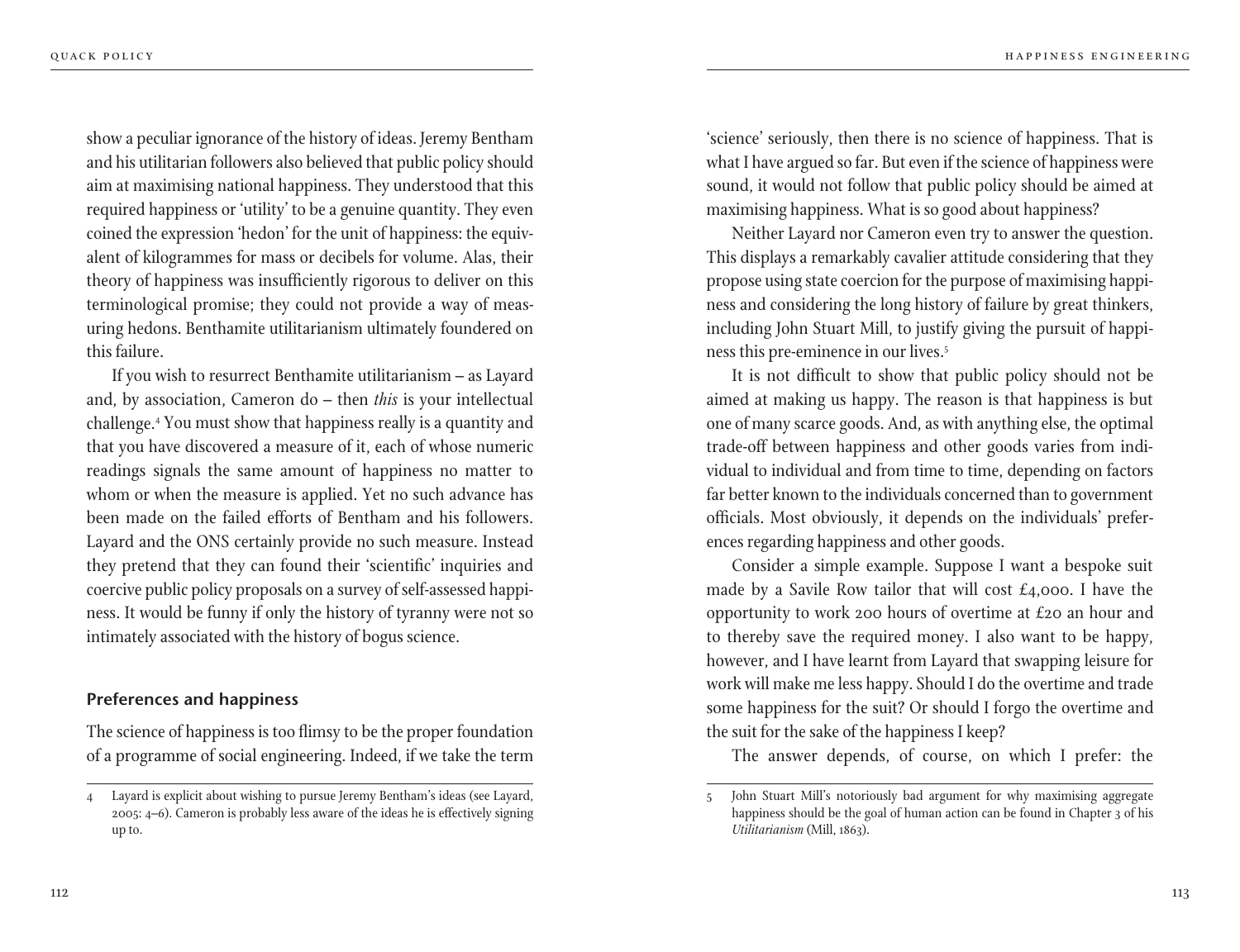happiness or the suit. I can know which I prefer but neither Layard nor Cameron can know, and nor can any other stranger. So policies that aim to make me forgo the overtime-earned suit for the sake of the leisure-induced happiness – such as heavily taxing my overtime pay, as Layard recommends – may well harm me. For all the authorities know, I may prefer the suit to the happiness.

Some will think I am talking nonsense here. If someone wants a Savile Row suit, that is surely because he thinks it will make him happy. The above trade-off between the leisure and the suit is really a trade-off between different sources of happiness. And my goal is to make the trade-off which maximises my happiness.

The idea that all our actions are ultimately aimed at happiness is remarkably common. I suspect it explains why Layard, Cameron and other happiness merchants do not waste a moment on explaining why happiness is the proper goal of government policy. They simply take it for granted that our ultimate goal is happiness. We often fail to achieve happiness, they believe, only because we do not understand its causes or are subject to irrational impulses or to unhappy external forces – from all of which the government, armed with Layard's new science, can relieve us.

Despite its popularity, the idea that all our trade-offs seek to maximise happiness is wrong. Depending on what is meant by 'happiness', it is either a mere tautology with no implications for public policy or it is obviously false.

Start with the tautological interpretation. Suppose 'happy' is used to refer not to any particular mental state, such as the quiet mental glow of the Dalai Lama or the exhilaration of infatuation or whatever, but merely to the satisfaction of your preferences,

to getting what you want. Then it is trivially true that people seek only happiness. I prefer the suit to the leisure, so I do the overtime and get the suit. This is my preferred and, hence, my happy trade-off. You prefer the leisure to the suit. So you do not do the overtime. That is therefore your happy trade-off. A politician seeking to maximise happiness, thus understood, will aim to maximise preference satisfaction, with no particular view as to what those preferences should be. He will not promote leisure over work, nor encourage communal solidarity by restricting freedom of movement, nor ban adverts that give people preferences unconducive to happiness (a notion which makes no sense on this interpretation of 'happy'). In short, if you interpret happiness as preference satisfaction, then, though people are by definition guaranteed always to seek happiness, you are left without a distinctive policy agenda. Happiness policies are simply those that allow people to pursue their own interests as they see them: that is, happiness policies are laissez-faire policies.

Of course, this is not how Layard, Cameron and the rest interpret happiness, and they certainly do not have a laissez-faire policy agenda. On the contrary, they believe the state should coerce people to act against their preferences in ways that will make them happier.

But once you conceive of happiness as some particular mental state, as being something other than simple preference satisfaction, then it is obviously false that people seek to maximise their happiness, even 'ultimately'. Suppose, for example, that we identify happiness with the Dalai Lama's famously contented mental state – measurable, let's pretend, in Lamons. I know that many of the things I want will not increase my Lamons: a Savile Row suit will not, a mansion on Hampstead Heath will not, the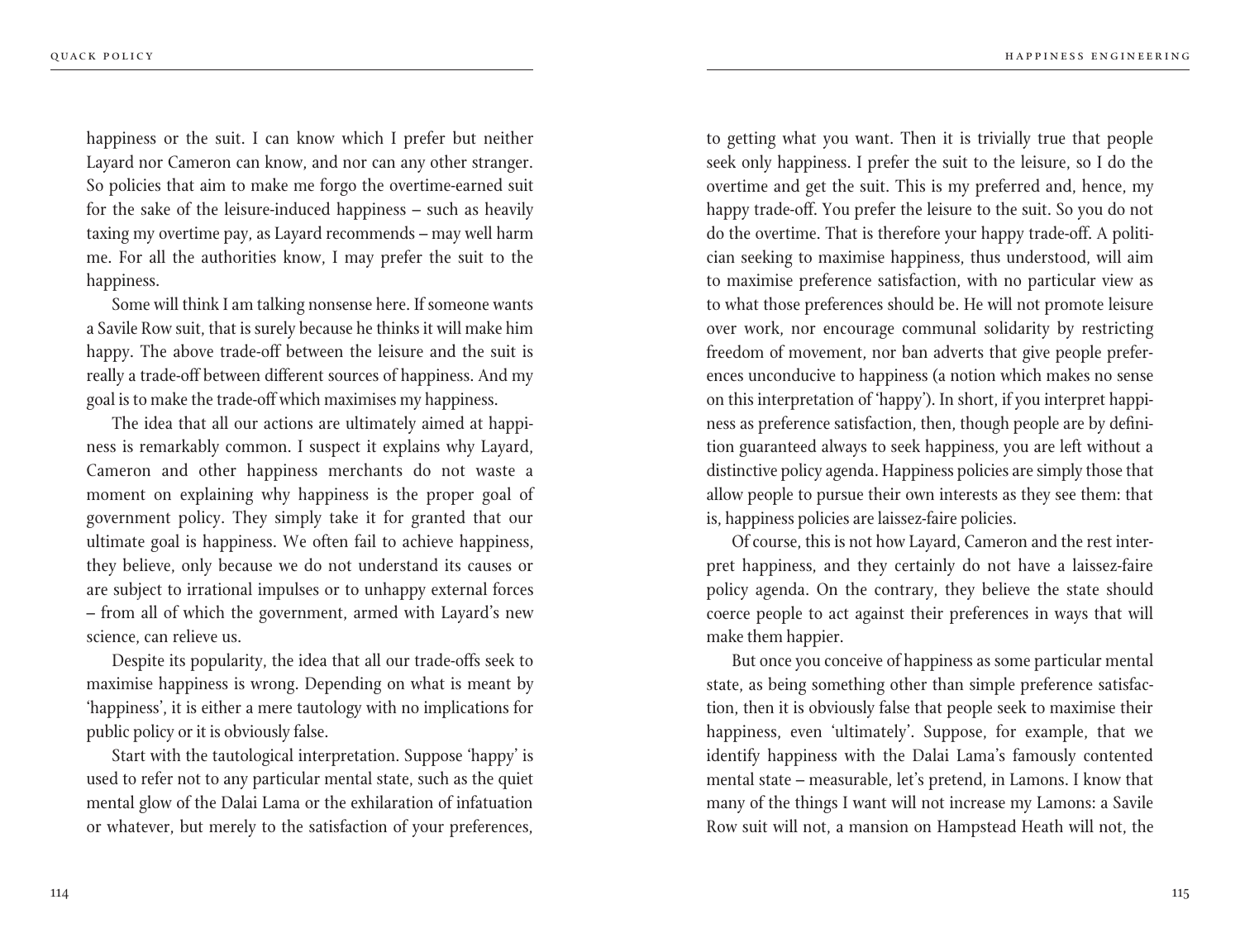flattery of beautiful women will not. Nevertheless, I want these things. Indeed, I would gladly trade some Lamons for them.

The point does not depend on the particular Lamonic conception of happiness being used. On any non-trivial conception of happiness, many of our preferences are not happiness-seeking. A man may genuinely seek glory or truth or a Ferrari without believing that it will make him happy. He simply wants it.

Of course, Layard and Cameron will think this man is making a mistake, and that I am foolish to trade Lamons for my vanities. But what kind of a mistake is it? Where do they think I have erred?

Not in misapprehending my own preferences. Even they surely cannot think they know my preferences better than I do. No, they must think that I have misapprehended the objective fact that happiness is the proper end of human action. My preferences are based on values that do not match the true, objective values of things. I rate a Savile Row suit higher than the little bit of happiness I must forgo for it. But, as a matter of objective fact, that extra little bit of happiness is worth more than the Savile Row suit. Layard and Cameron may not know what I want, but they do know what is good for me.

Those who believe the government should design public policy to maximise national happiness are not simply utilitarians; they fall into a particular camp of utilitarianism: they are so-called list utilitarians.

A list utilitarian is best understood by contrast with a 'preference utilitarian'. A preference utilitarian equates utility or personal welfare with preference satisfaction.<sup>6</sup> This is the position sketched above, when happiness was equated with preference satisfaction. Preference utilitarians have no particular conception of utility or welfare. What counts as the 'good life' or utility maximisation depends on what people want. The overtime-funded suit might maximise my welfare while the happy leisure maximises yours. Preference utilitarianism encourages laissez-faire policy.

A list utilitarian, by contrast, has a particular conception of welfare or utility or 'what is good for people'. He believes he can list the features of the good life: hence, 'list utilitarianism'. Layard and Cameron are list utilitarians with a very short, one-item list. The good life is the happy life. And the happier your life, the better it is.

Though they might reject the 'utilitarian' title, the economist Amartya Sen and philosopher Martha Nussbaum are also listers. They claim to know the features of the good life and demand that governments devote themselves to providing citizens with the 'capabilities' required to achieve such good lives.7 According to Nussbaum, the ten proper goals of government policy are: life; bodily health; bodily integrity; senses, imagination and thought (that's one capability); emotions; practical reason; affiliation; other species; play; and control over one's environment (Nussbaum, 2000).

The economic historian Lord Robert Skidelsky and his son, the philosopher Edward Skidelsky, are also listers. In their recently published How Much Is Enough? they claim the good life has seven elements and that governments should devote themselves to ensuring citizens get enough of them, whether they want

<sup>6</sup> This is a slight simplification but the subtleties of preference utilitarianism do not matter for current purposes. What I am calling 'preference utilitarianism' is now mainstream thought in welfare economics.

<sup>7</sup> The scholarly work of Sen and Nussbaum has inspired a capabilities-based approach to welfare that is increasingly popular with other academics and with development agencies.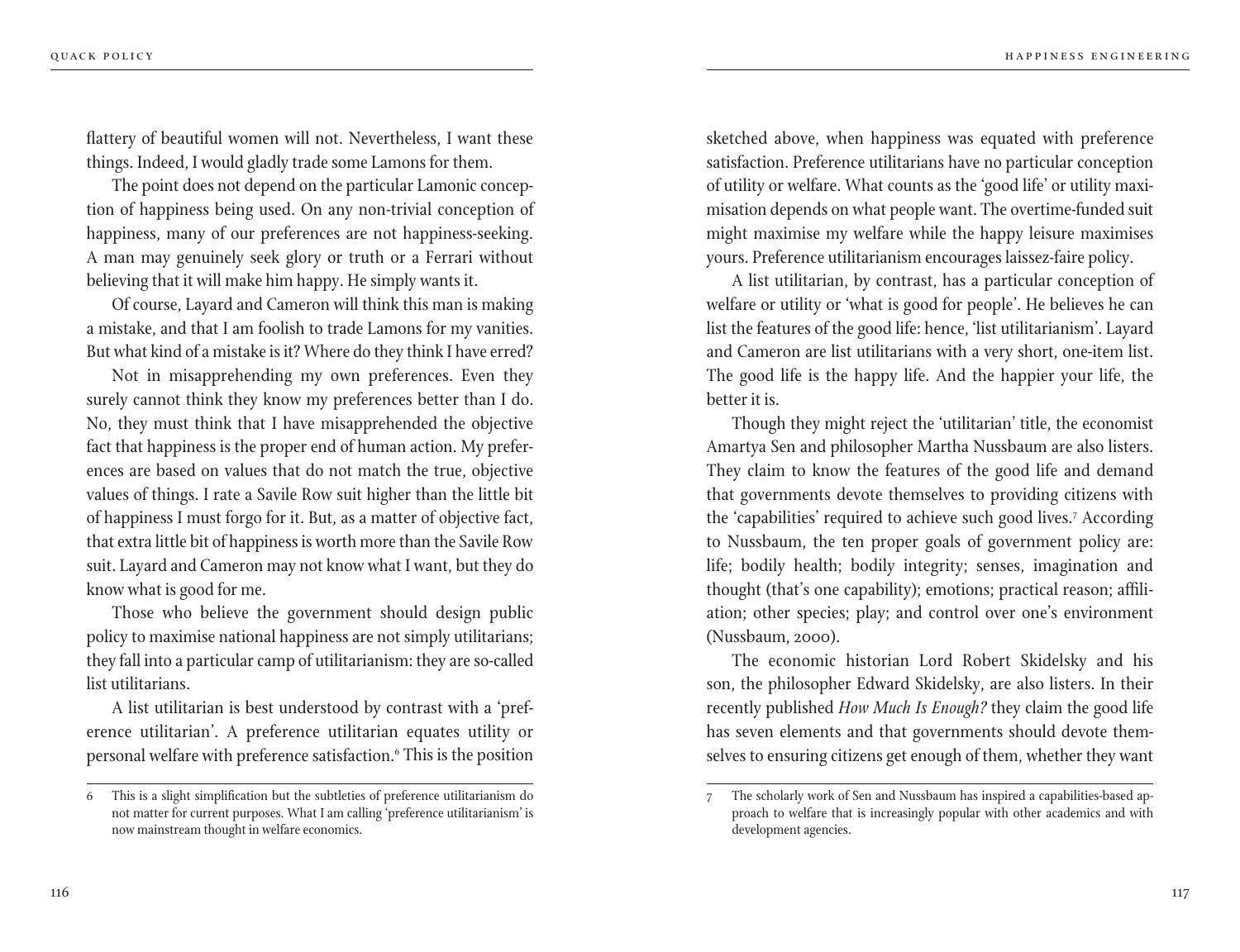them or not (see Skidelsky and Skidelsky, 2012). These seven goods are health, security, friendship, leisure, personality, respect, and Savile Row suits. No, only joking: not Savile Row suits, harmony with nature.

But, joking aside, why are Savile Row suits less important than harmony with nature or leisure or all the other things on the Skidelskys' list? The Skidelskys provide no empirical evidence that leisure is objectively more valuable than a nice suit (how could they?) nor any valid argument for this conclusion from obviously true premises (again, how could they?). Their list is compiled simply from their own judgements about what really matters in life – judgements that they ask us to believe are a more reliable guide to the true, objective values than are the judgements of us dissenters.

Listers display heroic moral confidence. Set aside for a moment the contempt the likes of Layard, Nussbaum and Skidelsky show for the actual preferences of ordinary people. They can surely see that they disagree with each other. Lord Skidelsky can see that Lord Layard disagrees with him about what is on the list of ultimate goods that people should be coerced to pursue. Yet he does not pause to doubt the reliability of his moral intuitions. He concludes that his moral sensibilities are so exalted that even the contrary opinions of another high-minded and scholarly lord are to be dismissed as failures of moral apprehension. And vice versa. Lord Layard must think that, like the rest of us who do not rate happiness the be-all and end-all of human life, Lord Skidelsky is morally benighted. If either lord could win the day, he would tax and otherwise coerce his intellectual rivals into living according to his moral vision.

Layard claims that directing public policy towards maximising

happiness is 'fundamentally egalitarian because everybody's happiness is to count equally' (Layard, 2005: 5). This reveals an extraordinary idea of political equality. Imagine the government devoted itself to maximising the size of the population and, to this end, taxed people who did not reproduce with sufficient regularity, encouraged sex without contraception in school lessons and took the other kinds of measures that Layard recommends in the pursuit of happiness. This would be egalitarian by Layard's reasoning because when measuring population growth, everyone would be counted equally. Never mind that much of the population would be coerced into living according to values that they reject. They are treated equally because the officials imposing the reproductive priority on them count them the same as people who would pursue reproduction voluntarily.

Layard's proposed policy regime, in which people are taxed, 'educated' and otherwise corralled into pursuing happiness, is, in fact, the antithesis of egalitarian. It involves the coercive replacement of citizens' values with Layard's values. The same goes for all the other listers' proposed regimes. The equality of citizens would be reduced to little more than equality among slaves – or, if you prefer, equality among the children of authoritarian parents.

Of the four evidence-based policies considered in this book, the happiness agenda of Layard and Cameron is the most outrageous example of intellectual and political hubris. Because everything can affect our happiness, it suggests no limit on government action. Yet it is based on shoddy philosophy, simply ignoring the problems on which Benthamite utilitarianism foundered, and on even worse 'science'. The survey-based self-assessment measure of happiness is so unreliable that anyone who takes seriously the 'lessons of the new science' displays remarkable credulity.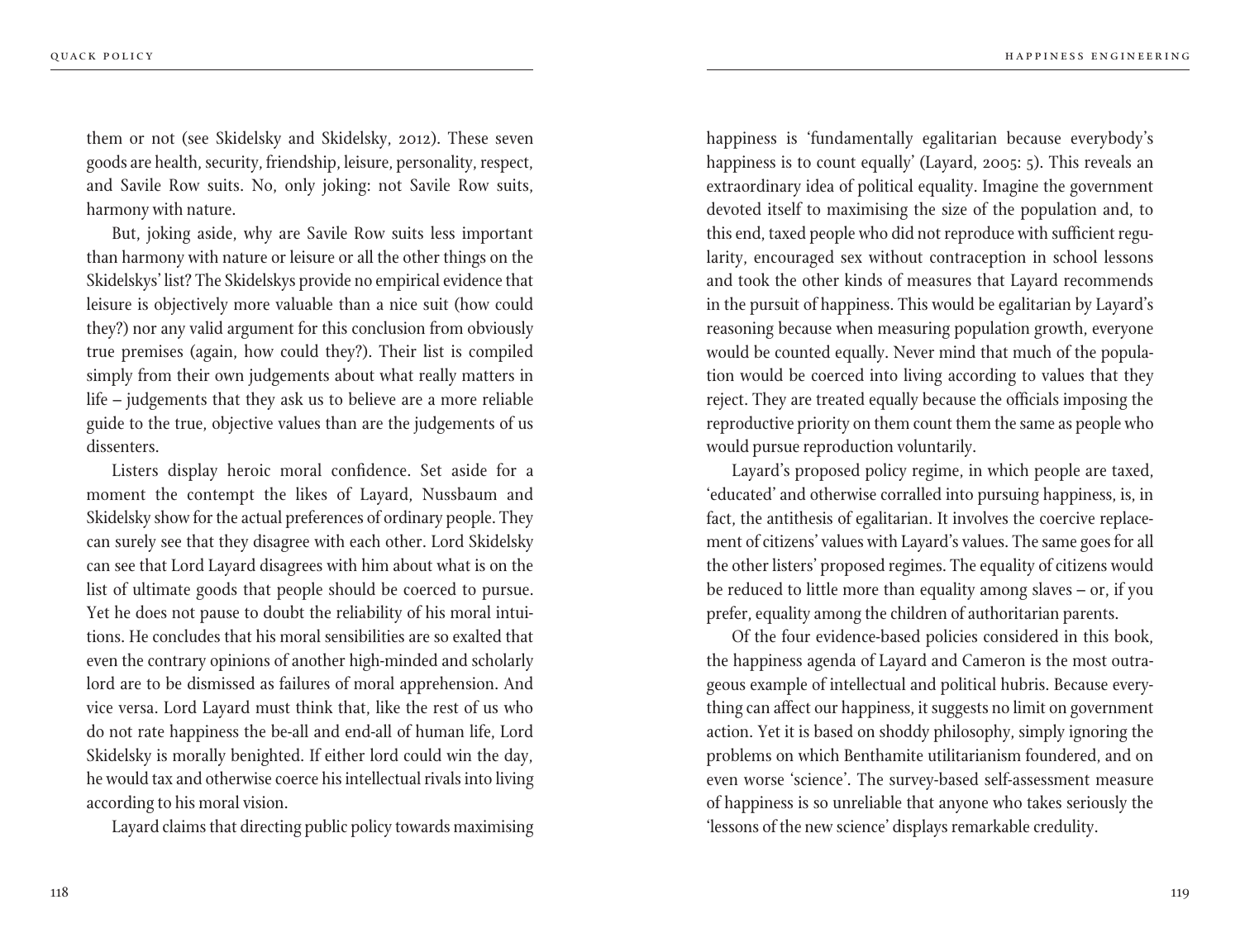Or opportunism. Many people seek to replace your preferences and decisions with their own. They do not necessarily seek material gain. They may simply be overwhelmed by an exaggerated sense of their own morality and wisdom: 'if only others acted by the light of my wisdom, the world would be such a wonderful place!' Whatever their motivation, such people are always on the lookout for the latest 'scientific breakthrough' that appears to justify their meddling. They are primed for credulity. The rest of us, the proposed meddlees, are well advised to remain sceptical.

# 6 **SCIENTIFIC AUTHORITY**

Parliamentarians and parents have authority. If someone asks why it is illegal in Britain to pay someone less than  $\pounds$ 6 for an hour's work or to speak hatefully about religious people, the correct answer is simply that Parliament has declared it so. Parliament is a legal authority – quite literally, the author of our laws. Similarly, when my daughter asks why her bedtime is 8 p.m. and I answer 'because I say so', despite her protests, I am making no mistake. On this matter, I am an authority; I simply cannot be wrong about my daughter's bedtime because I create it by declaring it.<sup>1</sup>

Scientists lack authority. Light bends under gravitational force. But not because Albert Einstein said it does. Einstein was not the author of this fact. He discovered it. That is why our going along with his idea requires more than his say-so. We need evidence, such as that provided by Sir Arthur Eddington's observations during a 1919 solar eclipse, which showed the light from distant stars bending around the gravitational field of the Sun, as Einstein's theory predicted it would. The same goes for all scientific inquiry. It aims to discover facts that are not matters of convention and are therefore independent of human decree and authority.

<sup>1</sup> I also need to show a genuine willingness to enforce my little law. If I never punish my daughter for going to bed after 8 p.m., and no convention of going to bed at this time is established then, despite what I say, 8 p.m. is not really her bedtime. See, for example, Hart (1961).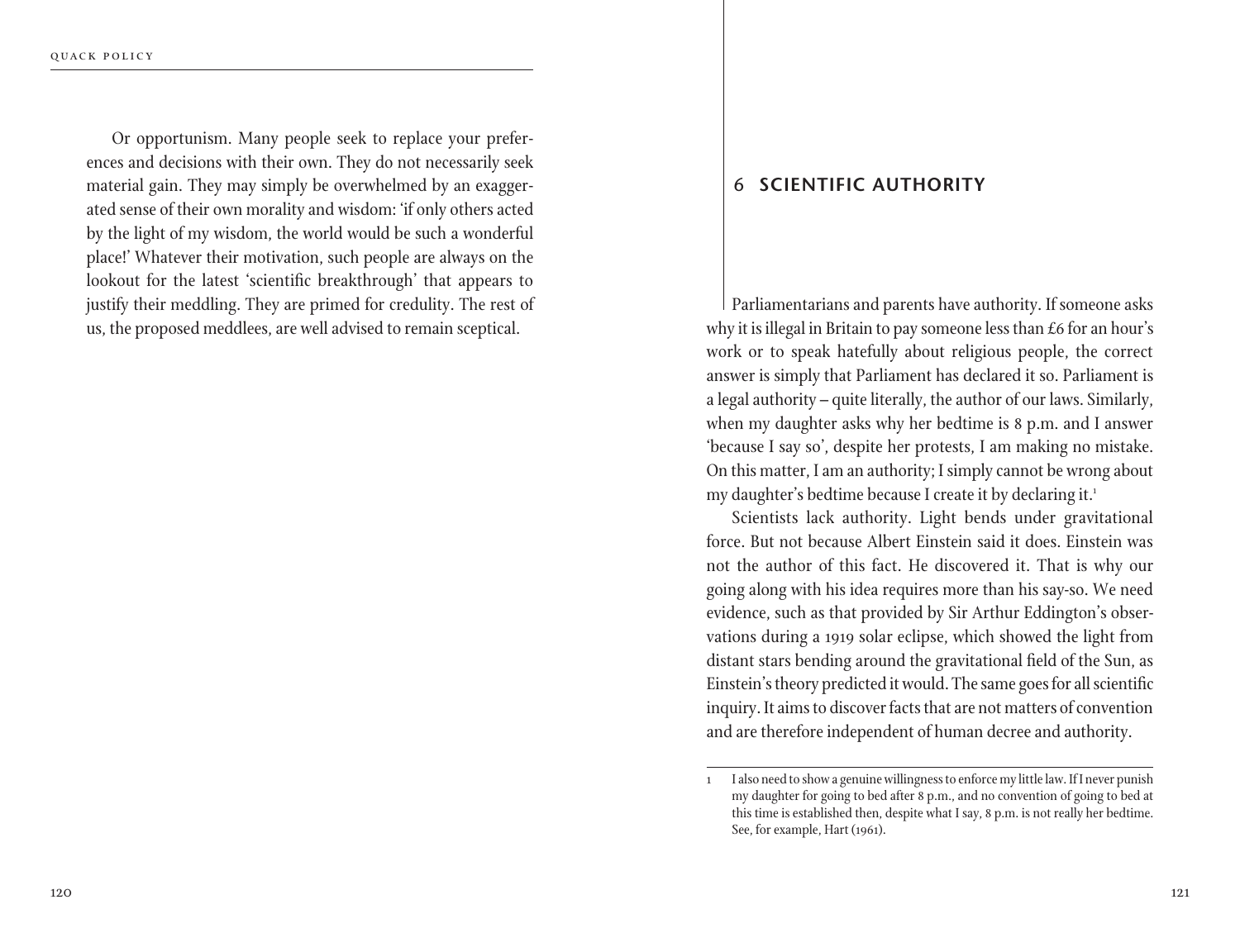Yet someone following contemporary debates about public policy might be forgiven for having doubts. Scientists are constantly being put forward as authorities on the issues under dispute. Why should you believe that a minimum price for alcohol will benefit the people of Britain? Because Dr Ian Gilmore, a professor of medicine, says it will, as do the representatives of august scientific bodies, such as the British Medical Association and the Royal College of Physicians. Why should you believe that carbon emissions, if unchecked, will cause an environmental disaster? Because 90 per cent of scientists surveyed say they will – and so on. Despite the absence of authority in science, we are expected to defer to scientists.

And rightly so, up to a point. For, in an extended sense of the word, scientists are authorities on the topics of their research: in the sense, that is, of being experts. This expertise warrants deference on the part of non-experts. But the warranted deference to scientists is more sceptical and constrained than politicians, journalists and lobbyists – often including the scientists themselves – would have us believe. On matters where respect for the opinions of scientists is said to 'end the debate', those opinions are often owed less than the suggested level of respect. Explaining why is the purpose of this chapter.

### **Reliability and degrees of belief**

People often talk about science as if it were a single discipline ('science has shown', 'scientists believe') with a single method ('the scientific method') and all scientifically acquired beliefs were therefore equally likely to be true and equally credible.

This vision of science is entirely wrong. Scientific inquiry

encompasses a great variety of disciplines, with different methods, some of which are more reliable than others. Particle physics, evolutionary biology, epidemiology, climatology and behavioural economics, to take but five examples, concern different phenomena, use different methods and produce results of very different credibility. Expert practitioners in one of these fields may be quite ignorant of the other fields, knowing little about either their theories or their methods.

Nor do sciences provide the only reliable ways of forming true opinions. I am writing this sentence while sitting in a café in Brussels. I believe I am in Brussels on the basis of no scientific theory or scientific method. I got the belief in a much more everyday way, relying on my ability to see, to read, to remember and so on. Yet the chance that this belief of mine is wrong is tiny: far smaller than the chance that the current theories of climatology or cosmology are wrong.

My point here is not to disparage the latest theories of climatology or cosmology. On the matters they concern, they probably provide our best chance of knowing the truth. Rather, my point is that what we care about – or, at least, what we should care about – is reliability. Given the way I arrived at my belief, how likely is it to be true? This is the question that should concern the earnest truth-seeker. And the simple distinction between scientific and unscientific ways of forming beliefs is not helpful in this regard. Some unscientific ways of arriving at beliefs are reliable and some scientific ways are unreliable.

Just as our ways of arriving at beliefs vary in their reliability, so our beliefs vary in the degree of confidence with which we hold them. I believe that President Obama was born in Hawaii. But I believe this with less confidence or certainty than I believe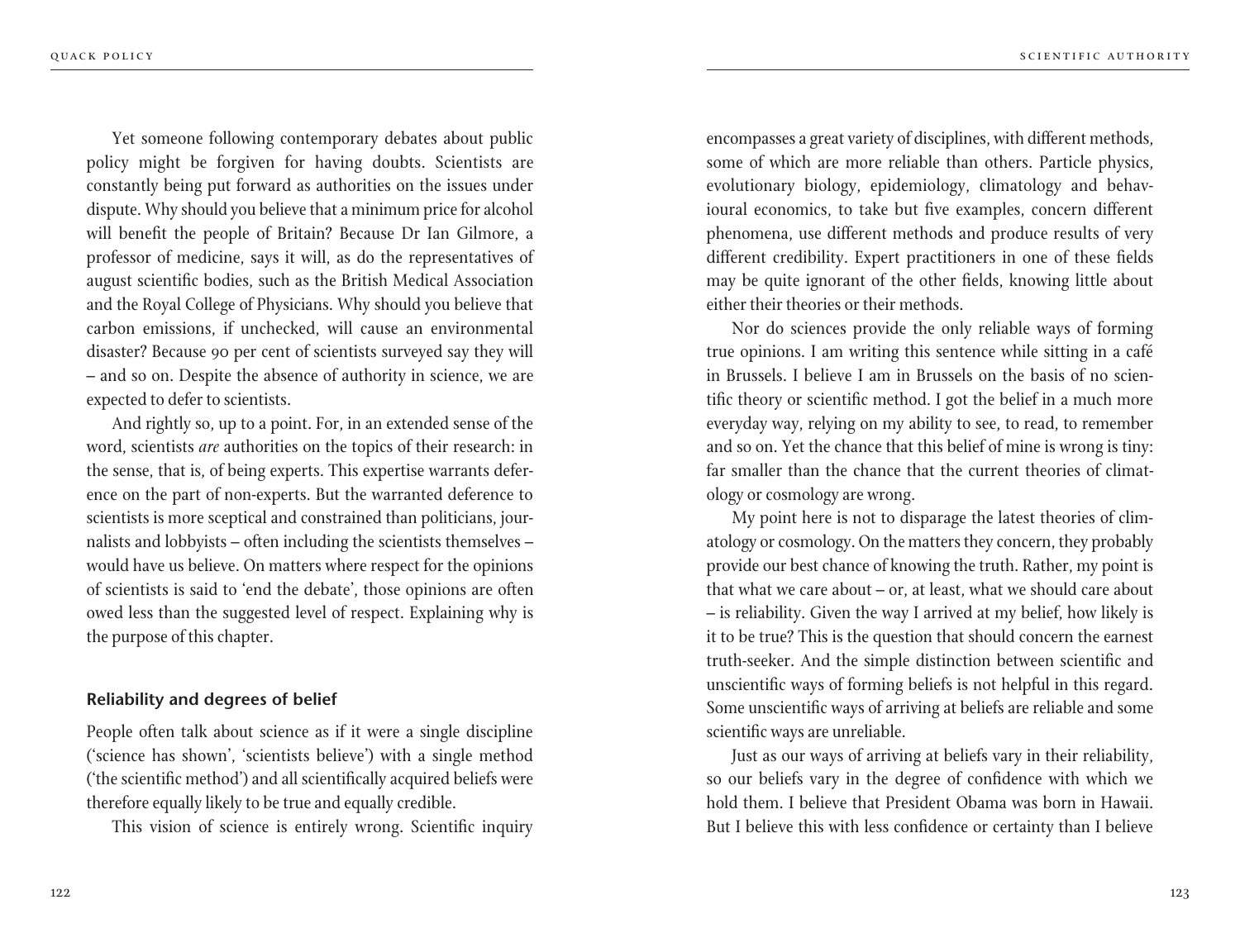that I am now sitting in a café in Brussels. In other words, belief comes by degree, ranging from 1 (complete certainty) down to 0 (complete disbelief or certainty of falsity).2

A rational man will make his degree of belief the same as the reliability of the way it was acquired. To illustrate, suppose that I have tossed a coin and placed my hand over it. To what degree should you believe that it landed heads? Since my hand prevents you from seeing whether it is heads or tails, and its landing heads had a chance of 0.5, your degree of belief that it is heads ought to be 0.5 (and also 0.5 that it is tails). The reliability of guessing an outcome is equal to the probability of the outcome. So your degree of belief in guesses should be the same as the probability of what is guessed.

But now suppose I lift my hand and you see that it is heads. Now your degree of belief that it is heads ought to rise to almost 1, because looking at coins is an almost perfectly reliable way of arriving at the belief that they landed heads (assuming your eyes are healthy, the light is good, you are close enough and so on). When you look at a coin under the right circumstances, and come to believe that it is heads-up, then the probability that it is heads-up is very close to 1.

The same goes for science. Scientists ought to let the confidence with which they hold their beliefs vary with the reliability

of the way they arrived at them: that is, with the chance that their beliefs are true given the way they got them. The physics of medium-sized objects moving at velocities well below the speed of light has been experimentally tested and successfully applied in technology to such an extent that it is beyond reasonable doubt. The proper degree of belief in basic physics and its predictions is near to 1. Climatology, by contrast, does not warrant such confidence. Its long-term predictions have not been tested and its short-term predictions are frequently wrong. A climatologist ought to doubt his preferred theory and the predictions that issue from it; his degrees of belief ought to be well shy of 1. The same goes for the latest theories in most fields of ongoing scientific inquiry, such as happiness, sociobiology, macroeconomics, neurolinguistics and many-worlds quantum mechanics. Inquiry is ongoing precisely because near-certainty has not been achieved.

# **Deference and certification**

Now consider the position of a layman with respect to some scientific theory. He knows neither the details of the theory nor how well it has been confirmed by experiments or other observations. So he cannot judge its credibility. In these circumstances, to what degree should he believe the theory and its predictions?

The simple answer is that he must defer to scientists working in the field. Unlike the layman, these experts do understand the theory and how well confirmed it is. So the layman should simply follow the scientist. The layman's degree of belief should be the same as the scientist's.

For reasons I will give below, this is not always true. Laymen are often wise to have a lower degree of belief in a theory and its

<sup>2</sup> It is unlikely anyone is completely certain of anything. I, for one, can think of no proposition on which I would accept the following odds: one penny if I am right versus everlasting damnation if I am wrong. I would not accept these odds even on the proposition that I am in Brussels. Maybe I am actually in a London hospital, unwittingly taking part in an experiment on my brain. But for practical purposes, my degree of belief in this proposition, and many others, is close enough to 1 as makes no difference. So I shall set aside such 'metaphysical doubt' in this chapter.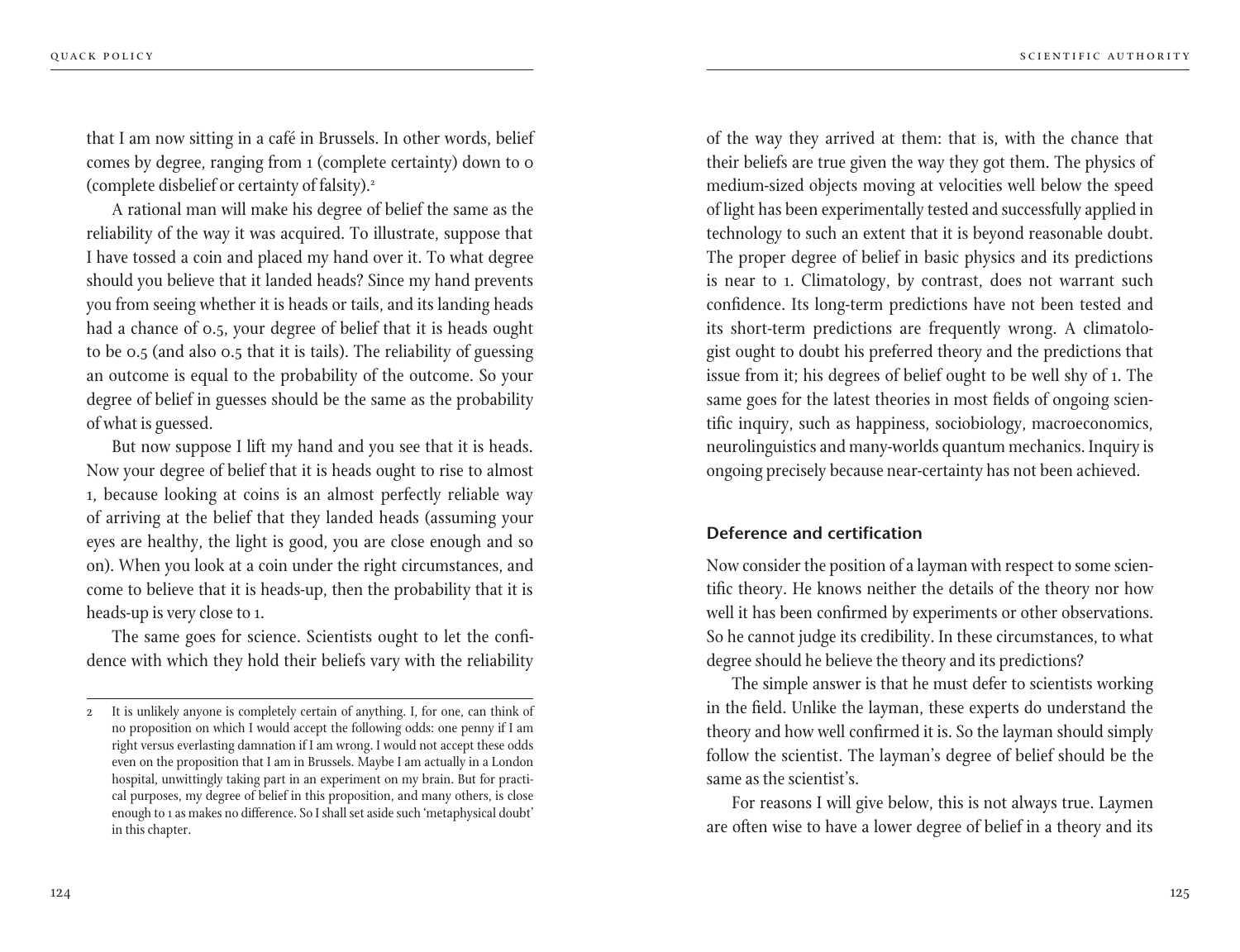predictions than scientists who work in the field, especially when those scientists are contributing their views to a policy debate. But first we need to understand better the logic and practical requirements of intellectual deference.

I say 'intellectual deference' rather than 'scientific deference' because, again, the distinction between scientific and unscientific ways of acquiring beliefs is irrelevant to the logic of deference. We get many of our beliefs by deferring to people who are not scientists. For example, you probably have various beliefs about your mother's childhood: about where she lived, where she went to school and much besides. You did not get these beliefs by observing your mother as a girl: you got them from what your mother and others told you about her childhood and, perhaps, from photos. Similarly, your beliefs about places you have not visited, times you have not lived in and people you have not met are acquired by deferring to the opinions of others: to what they write in history books or show you on TV or tell you in confidence or otherwise communicate.

Deference is simply another way in which we get beliefs. I can believe you were in the pub last night because I saw you there or because someone told me you were there. Which of these two ways of getting the belief inspires the greater confidence in me will depend on how reliable I take it to be. Seeing things for myself will normally beat reports of them, but it need not. If I was blind drunk and the room was dark, then relying on what I saw is probably more likely to lead to error than relying on the testimony of my witness, assuming he was sober and has no reason to lie.

When it comes to most fields of science, most of us are in the dark. So we are wise to defer to those who know more than we do: that is, to the experts in the field. But who are the experts? This is the first problem for us would-be deferrers.

When it comes to our friends and relatives, we know enough about them to have a fair idea of how far to trust their opinions on various topics. Alas, we usually do not personally know the scientists whose opinions we must defer to. So, instead, we rely on certification. Some people are certified as reliable sources on certain topics. The most obvious forms of certification are academic qualifications, employment in academic positions at reputable universities and membership of scholarly or professional bodies, such as the Royal Society or the British Medical Association. These are the people whose specialist beliefs you should defer to.

Nor is it only people that get this kind of certification. Some of their beliefs are also certified. An idea that has been published in a peer-reviewed journal article is commonly deemed to be more dependable than one that has not. And some ideas get official certification from scientific reports commissioned by governmental agencies. The reports of the Intergovernmental Panel on Climate Change (IPCC) are exemplars of this kind of double certification: certified ideas from certified people.

So the quick answer to the question 'to what degree should I believe the claims of scientific theories that I cannot evaluate?' is this: believe them to the same degree as the certified experts in the field. But this quick answer is too quick, for the following reasons.

# **Concealed doubt**

In economics, psychology and philosophy it is uncontentious that belief comes by degrees. But many people – including politicians, cult leaders, quack doctors and campaigning journalists – speak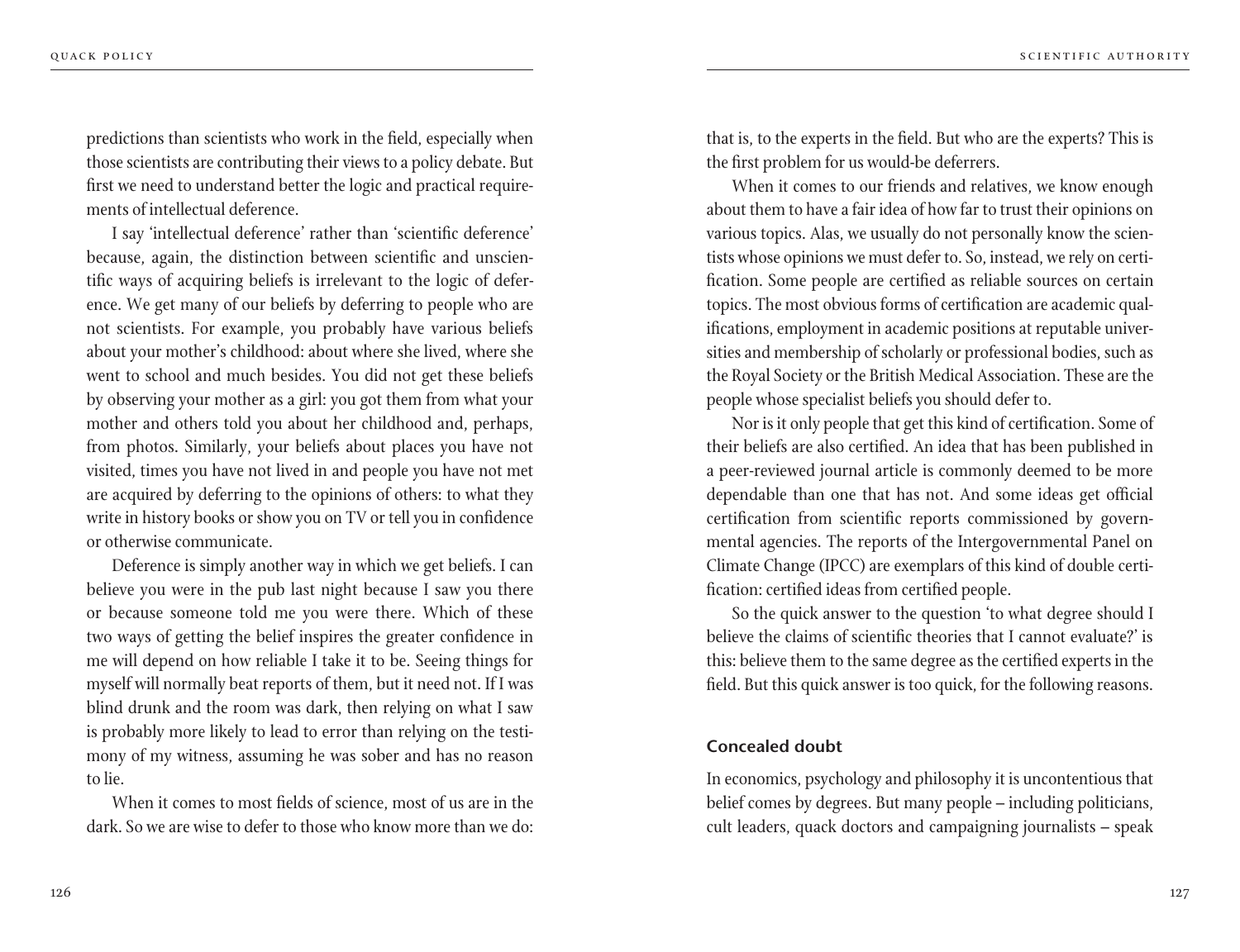as if belief were either all-on or all-off, as if you either believe something or you do not.

Those in the business of selling their opinions are naturally reluctant to admit to doubt. 'Follow me, brother, for I know the path to salvation!' This might convince some people to follow you or even to fund your journey. 'Follow me, brother, for I want to take a path that I am fairly confident leads to salvation.' That isn't such a compelling sales pitch.

Scientists are not supposed to be in the business of selling their opinions; they are not politicians or journalists or cult leaders. They are supposed to be in the business of discovering the truth. Yet, when it comes to scientific contributions to public policy debate, it is difficult to discover the doubts of scientists working in the relevant field. We are told only that, after considering all the evidence, on balance, scientists believe such and such. But this is not what interested laymen and, especially, policymakers need to know. They need to know the degree to which the certified scientists believe the thesis concerned.

If their degree of belief were less than 0.5, then the simple claim to believe the thesis would amount to a lie. After all, these scientists would be more confident that the thesis was false. So, outright dishonesty aside, we may assume that when a scientist declares belief, his degree of belief exceeds 0.5. But this may not be enough for laymen considering acting on scientists' beliefs.

Suppose you are a keen cheese-eater. You read in the newspaper that scientists have discovered that eating cheese doubles the chance of suffering a heart attack. Should you quit eating cheese? That will depend on several things, including your age, the value you place on living, your initial chance of a heart attack, your love of cheese and the degree to which you believe the purported

discovery. Suppose that, given all the other factors, you will quit cheese only if your confidence in the alleged discovery is 0.75 or more. Then you will not know what to do. You know only that the certified scientists to whom you wish to defer believe that cheese doubles the chance of a heart attack with a degree of confidence exceeding 0.5. You do not know whether it exceeds your 0.75 threshold for quitting.

When scientists communicate their findings to the public and politicians, they rarely mention the warranted degree of belief, not even with a simple 1 to 5 confidence scale or something similar.<sup>3</sup> For all their audience knows, the warranted degree of belief is anywhere between 0.5 and 1. Different values within that range can have quite different implications for what is the right action or policy. Alas, those untutored in the fact that belief comes by degree will be inclined to interpret these unqualified declarations of belief as meaning that scientists are certain. That is to say, they will reason as if the proper degree of belief in the proposition is 1. Since this will rarely be true, especially on contentious matters, they will often be led into error by such simple statements of scientific belief.

The fashion for letters to the editor declaring the 'scientific consensus' on various matters of public concern, signed by dozens or even hundreds of scientists, reinforces the common misapprehension that the assertions of scientists signify degrees of belief close to 1. For these letters make sense only on this incorrect supposition.

The reports of the Intergovernmental Panel on Climate Change do assign confidence levels to some of their assertions (see Chapter 4). This is commendable. Alas, the use made of these reports by activists, journalists and politicians rarely takes any account of the confidence levels specified. What's more, for reasons given later in this section, we should be sceptical about the stated confidence levels.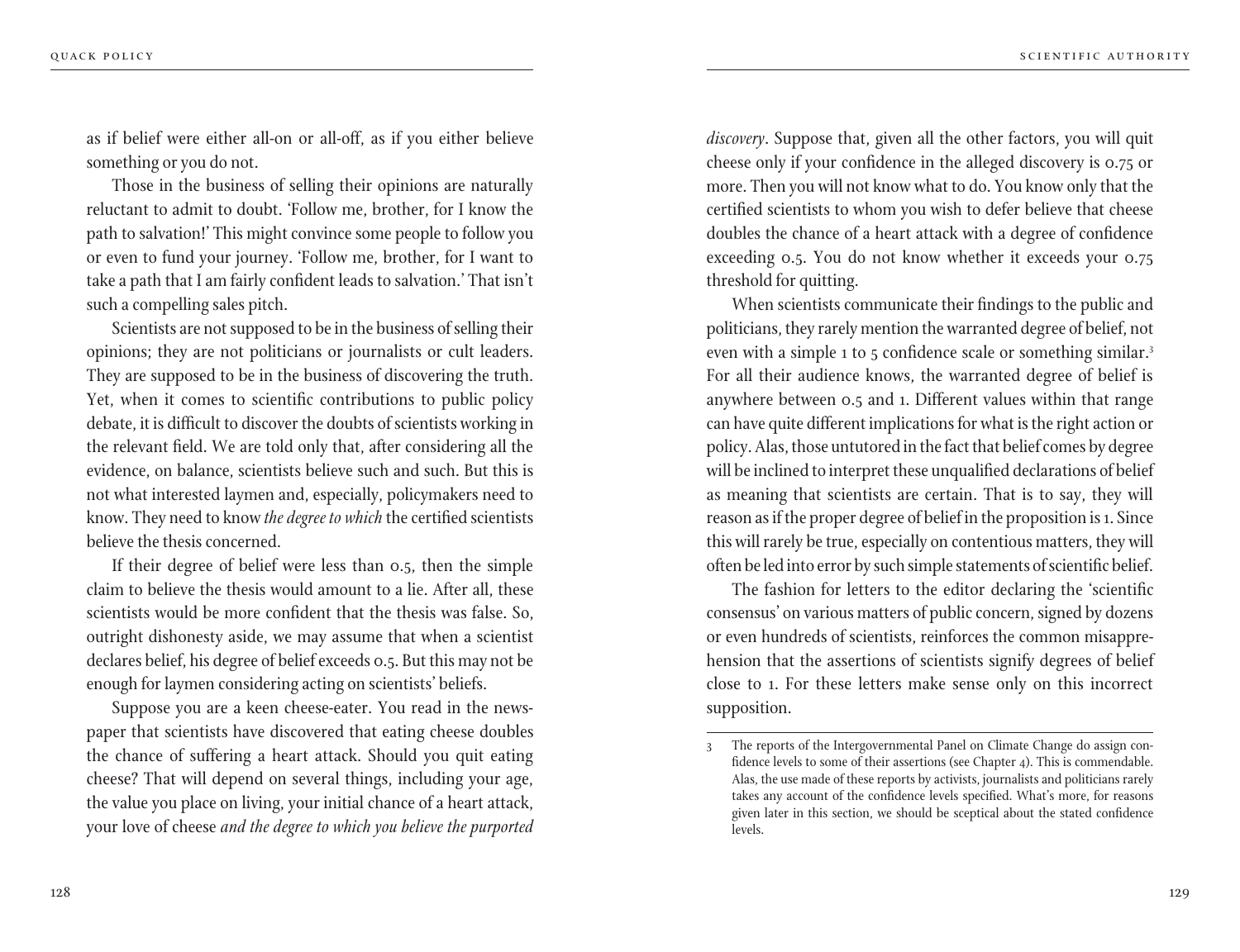To see why, start by asking why the large number of signatories should help to convince readers of the truth of the letter's content. The answer must be that the signatories are implicitly invoking a statistical argument for deferring to them. 'We the undersigned, who are a majority of certified scientists in the field, believe such and such. So you, inexpert reader, should believe it too.'

Accept for a moment that the implicit appeal to the average (mean) belief of certified scientists provides a sensible ground for deference. Suppose the undersigned constitute 75 per cent of certified scientists. Then their belief in the thesis concerned guarantees an average degree of belief greater than 0.5 in all certified scientists only if the average degree of belief among the signatories exceeds 0.67. Or, to put it the other way around, if the 25 per cent of dissenting experts have a 0 degree of belief, then the average will be under 0.5 if the 75 per cent believe with less than 0.67 confidence. But the 'undersigned' 75 per cent – or whatever percentage they are, which they cannot actually know – never specify their degree of belief. They simply declare belief, relying on readers' assumption that this signifies certainty. If they were open about their degrees of belief, the letter would lose any vestige of logical coherence and, with it, any persuasive force.

Many of the undersigned may do this out of honest ignorance. They may not know how strongly they believe what they are declaring. Until confronted with a genuine wager on something, it can be difficult to know the degree to which you believe it. And genuine wagers are often difficult to arrange on the truth of scientific theories or their predictions for the far-off future. There is no obvious or timely test for being right.

Scientists may also fail to mention their degree of belief

because they do not understand its importance. The undersigned may not know that the proper policy response to the claims they are making depends on the confidence with which they are believed. Climatologists, epidemiologists and other noneconomists usually know little about decision theory. Many do not understand that, when it comes to deciding what to do on the basis of believing something, there is a world of difference between having a 0.99 degree of belief and a 0.51 degree.

But the more likely explanation for concealing scientific doubt is what has come to be known as noble-cause corruption (see Chapter 3). Return to the cheese example. You will give up cheese only if you have a 0.75 degree of belief that cheese doubles your chance of a heart attack. Suppose this is because you have an unusually powerful love of cheese and a peculiar lack of concern for ill-health and premature death.

Your doctor may well lament these values. Doctors often wish people cared more for their health, and they see it as part of their job to get people to lead healthier lives. Your doctor will find it difficult to make you like cheese less than you do or to care more for your health. But, since you defer to him on medical matters of fact, he can get you to change your degrees of belief. By raising your degree of belief that cheese doubles the chance of a heart attack above your 0.75 threshold, he can get you to give up cheese. In his view, he will be helping you, even if the warranted degree of belief is only 0.6. He is more concerned that you adopt healthy habits than that you have the proper degree of belief in medical theses. In short, your doctor's priorities, when they differ from yours, tempt him to mislead you, to tell you that the cheese 'discovery' warrants more confidence than it really does.

The same goes for scientists working on topics of relevance to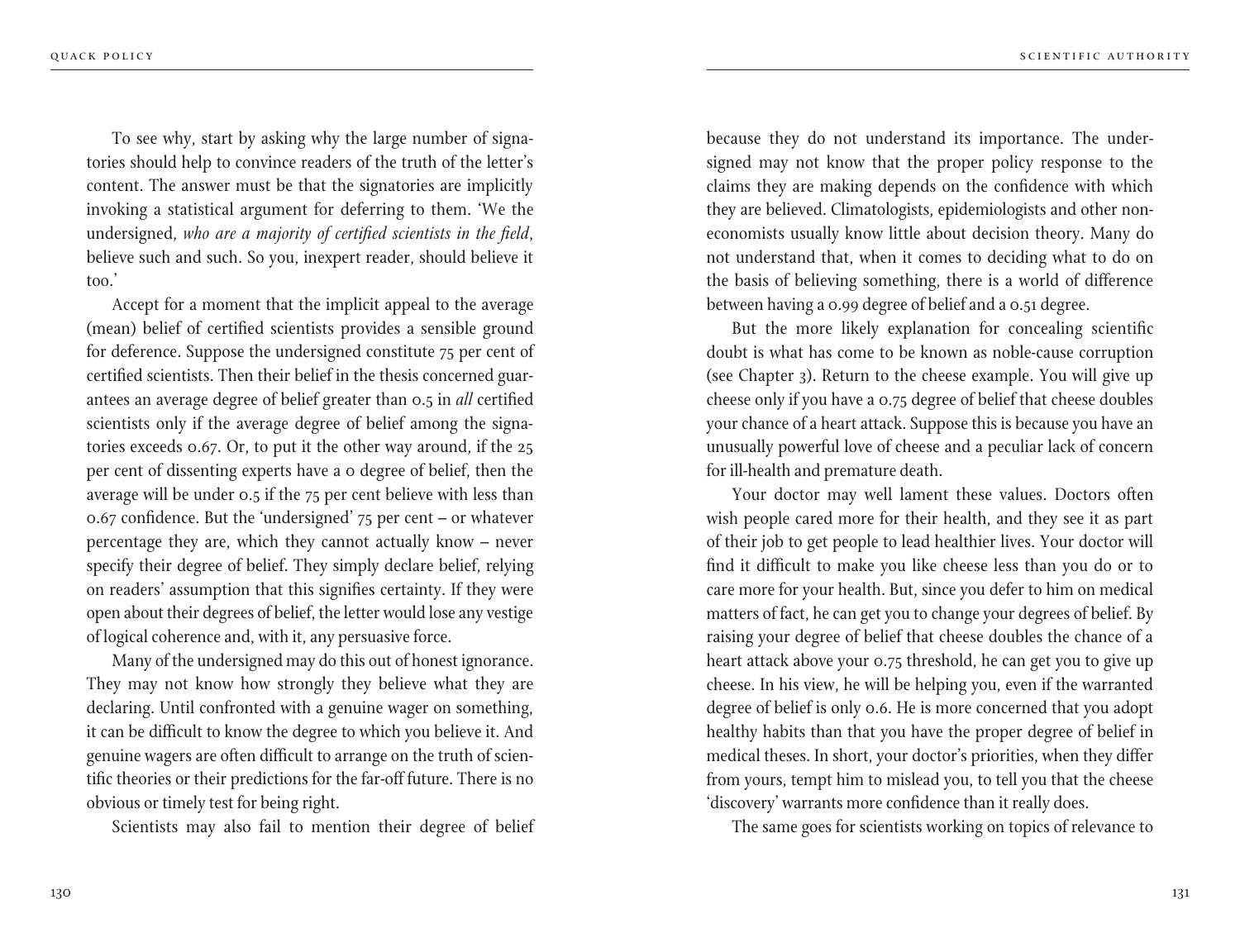public policy. A scientist working on the health effects of passive smoking may have preferences regarding health, the experience of inhaling smoke and so on which mean that, if everyone shared his preferences, the world would be better if no one smoked in enclosed public spaces. But that italicised qualification may not occur to him or he may see the preferences of those who voluntarily visit smoky pubs as simply mistaken: that is, he may be a 'list utilitarian', if only unconsciously (see Chapter 5). If his contribution to public debate causes people with the wrong values to overestimate the credibility of theses about the harm caused by passive smoking, he will see himself as helping to improve public policy. And giving in to this temptation is easy because it can be done in ways that do not force the corruption into his consciousness. When he says that 'the vast majority of scientists believe …' he has not strictly lied; he has merely said something that is likely to be misunderstood in a way that promotes actions he happens to support.

For this reason, lay people should discount the claims of scientists working in fields relevant to public policy. The temptation to exaggerate confidence is especially acute in fields that have long been policy battlegrounds, such as climate, health and education. Many scientists working in such fields entered them precisely because they were already committed to a policy agenda for which they wanted to provide factual support, or because they wanted to provide scientific grounds for rejecting it. This fact should be irrelevant to the scientific colleagues of these 'motivated inquirers' (see Chapter 3). Scientists rely not on trust but on evidence and argument. But it does justify scepticism in laymen who, not knowing the evidence and arguments, do rely on trust. They must know who they should defer to, and with how much confidence.

Motivations for exaggeration among the experts are grounds for scepticism among laymen.

#### **Certification is not additional evidence**

The certification of scientists by formal qualifications, university employment and the rest is useful for laymen. It helps us to identify those we should defer to. Yet, just as the certified scientists' simple statements of belief can mislead laymen, so can the certification itself. It can suggest that there is some common standard of scientific rigour and credibility met by the work of all certified scientists. There is not.

Consider the PhD degree. A PhD can be earned in almost any subject, from particle physics to anthropology to literary criticism. That someone possesses a PhD tells you little about the credence due to his various declarations. All you know is that he has met the standard for earning this degree in his field of study. And that may be a standard that lends little credibility to his statements. In some cases, this is because the field is a swamp. Someone who has gone through the intellectual process required to get a PhD in post-structuralist literary criticism or some of the more politicised branches of sociology, for example, will probably have reduced his chance of uttering truths: he will have corrupted his mind. You should be less inclined to believe what he has to say on his chosen field – what poems mean, why people live as they do, and so on – than to hold on to your initial, untutored opinions.

But the subjects that unquestionably qualify as sciences are not intellectual swamps. Someone with a PhD in physics or chemistry or oncology or climate change is likely to know far more about the subject than someone without a PhD. Nevertheless, the chance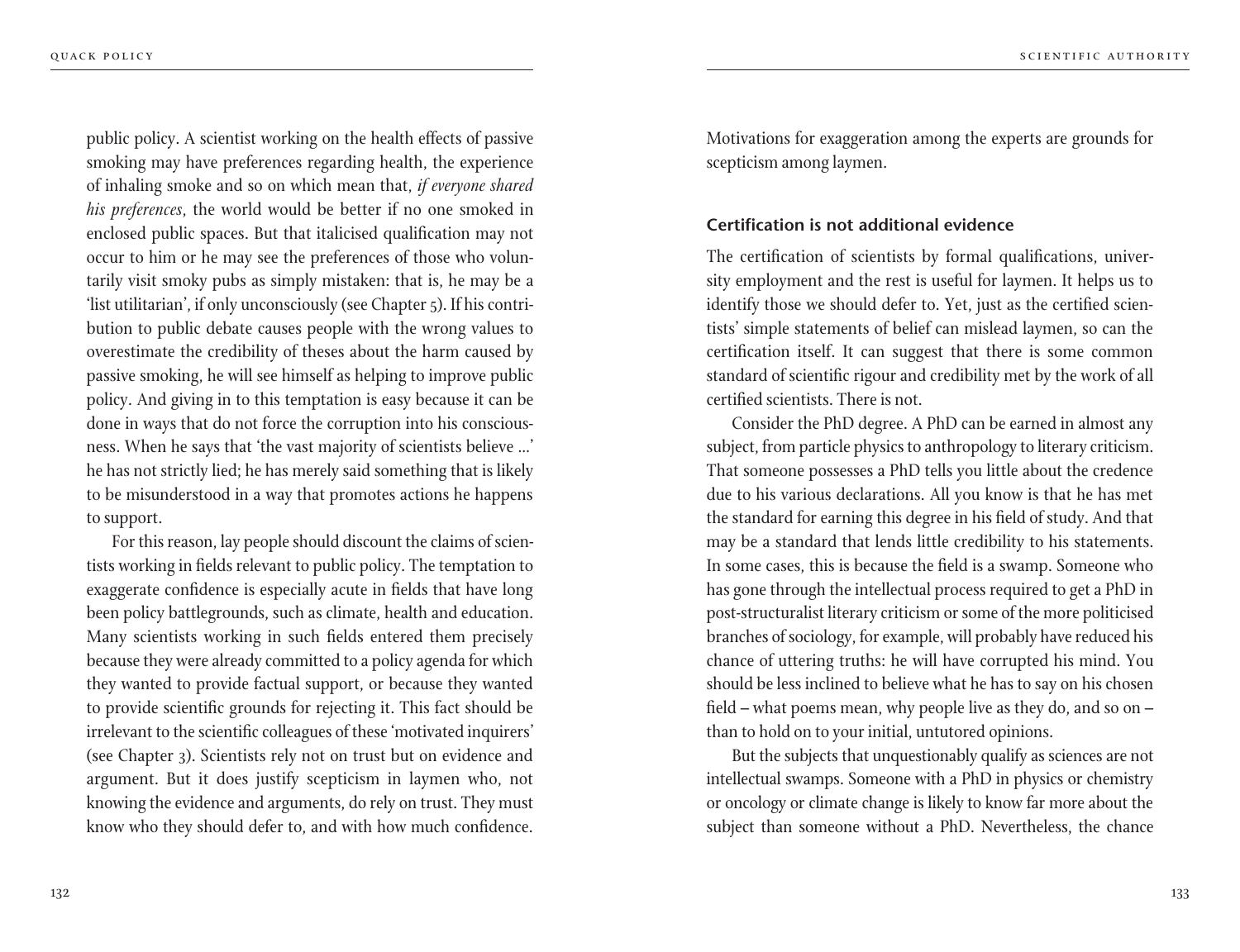that their opinions are true may remain low. No matter how clever someone is, no matter how rigorous his mathematical modelling or theoretical reasoning, he cannot overcome an inability to test empirical hypotheses. For example, no intellectual virtue can compensate for the fact that the long-term predictions of climate models have not been tested. Nor can macroeconomics overcome the nearimpossibility of conducting controlled and repeatable experiments.

A student can understand the latest theories in his field, and make a contribution to them that rightly earns him a PhD. But he remains a no more reliable source than is allowed by his subject. Someone who earns a PhD in climatology may be more brilliant than someone who earns one in chemistry. Nevertheless, his predictions about the climate remain less dependable than the chemist's predictions about reactions.

The same goes for the 'peer review' of academic articles. At best, this shows that an article meets the standards of the academic field concerned.4 It tells you nothing about the standards of that field, the reliability of the methods used or the credibility of the conclusions arrived at. Even the articles in post-structuralist literary criticism journals are peer-reviewed. Someone who rejects the conclusions of a peer-reviewed article is not guaranteed to be wrong, if only because, in most fields, there will be some other peer-reviewed article that also rejects them.

# **Expertise slippage**

Laymen must also beware what I call 'expertise slippage': that is, the tendency to defer to experts on matters that fall outside their field of expertise. This happens most obviously where intellectual superstars are concerned. For example, many people are impressed by what Stephen Hawking has to say about the old philosophical problem of how (or whether) people can have free will in a deterministic universe. Yet he has no expertise in philosophy and his comments on the topic would not achieve a high grade for an undergraduate philosophy student. People listen to his philosophical ideas only because he is a great physicist.

Similarly, many people have told me that humans use only 10 per cent of their mental capabilities. When I ask them why they believe this, they usually tell me that Einstein said so. But so what? Einstein was a physicist, not a psychologist. He was no more likely to be right than any other reasonable person about how much of our mental capacity we use. In fact, his own extraordinary intelligence may have inclined him generally to overestimate people's mental capabilities.

On matters of public policy, expertise slippage takes a characteristic form. Politicians, journalists and lobbyists appear to believe that if a policy concerns something, such as health or education or livestock, then people who work in those areas – doctors, teachers and farmers – are the relevant experts on the policy. This is usually a mistake.

To see why, consider again Professor Sir Ian Gilmore's 2010 demand that the government adopt his evidence-based policy of imposing a minimum price for a unit of alcohol (see Chapter 2). Professor Gilmore was to be found on television and quoted in newspaper articles. He was presented to his political and general audiences as an expert on the matter at hand, as someone properly qualified to tell us that the minimum alcohol price is a good public policy.

At worst, it shows that the carefully selected referees are already well disposed towards the conclusions drawn in the article.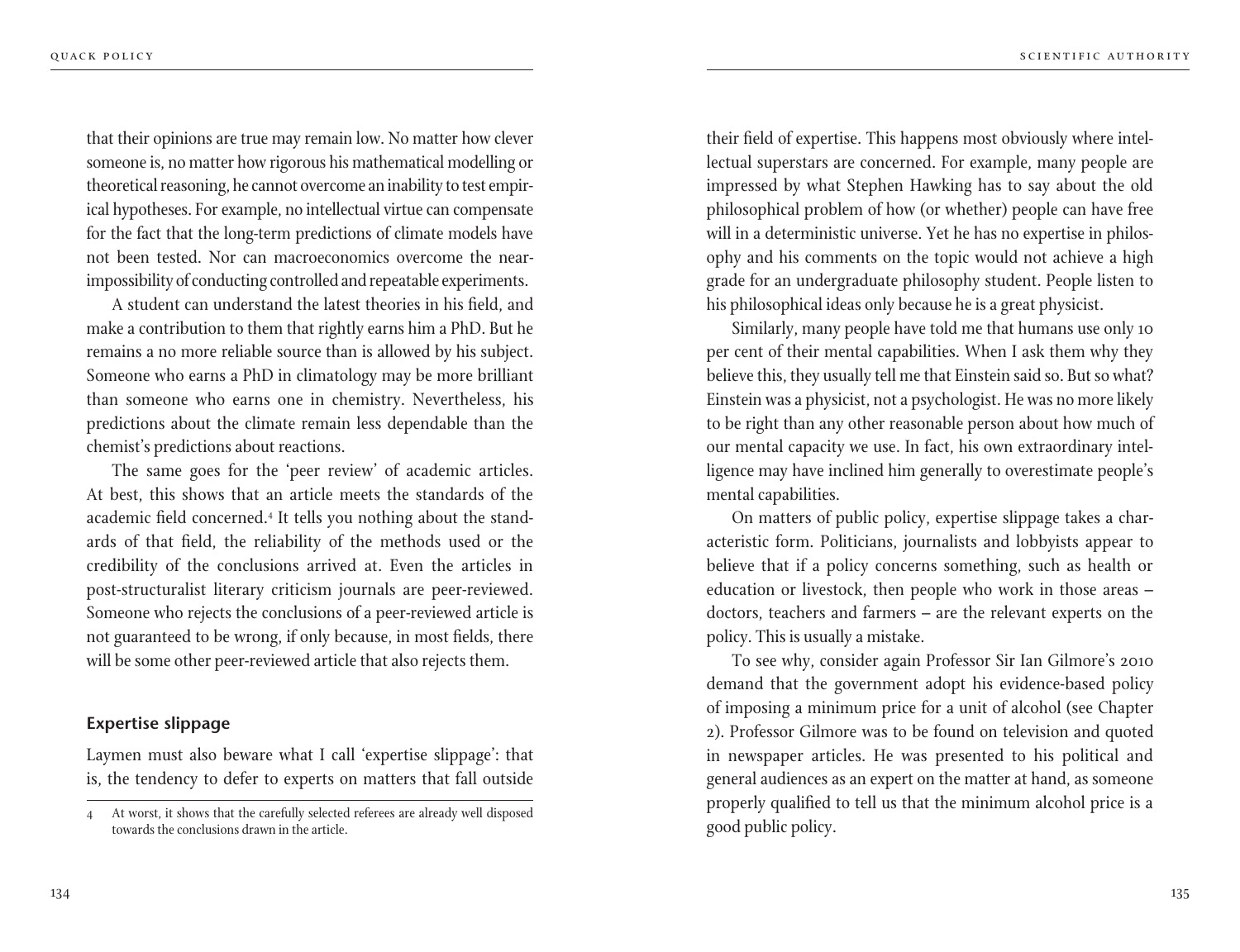Professor Gilmore is a medical scientist. He probably understands the health effects of alcohol very well. But, as we saw in Chapter 2, the health effects of alcohol cannot justify the policy. The serious questions raised by the policy concern welfare economics, a subject on which Professor Gilmore apparently has no expertise at all. His expertise in medical matters has caused him to be treated as an authority on a subject where he lacks the relevant expertise. That is expertise slippage.

Or consider the debate over carbon emissions and policies to restrict them. The support of climate scientists for some such policy is often presented as grounds for laymen also to support the policy. But climate scientists are experts on hardly any of the issues that determine which climate policies are best. Perhaps they understand the relationship between carbon emissions and air temperatures. But they have no special knowledge of how businesses will respond to taxes, the likelihood of compliance with international treaties, the relative welfare costs of reduced growth and so on. On most of what matters for climate policy, a climate scientist knows no more than those who defer to them. You might as well treat an engineer who designs battleships as an expert on defence policy or a farmer as an expert on agricultural policy. It is an absurd mistake but no less common for that.

### **Scientists are interested parties**

Besides their ignorance on the relevant issues, deferring to a farmer on agricultural policy or a battleship engineer on defence policy is a mistake because farmers and battleship engineers are interested parties. They stand to gain from policy taking one direction rather than another. So they will be tempted to support

the personally profitable policy direction, even if they understand that it is altogether harmful.

The same goes for scientists. Public policy can create demand for their skills and hence drive up the rewards accruing to them. Consider again the kind of mathematical risk-measurement techniques that have been developed over recent decades (discussed in Chapters 2 and 4). In 2001 the Basel Committee, which formulates international banking regulation, decided that (from 2007) banks that use these techniques would be allowed to hold lower levels of equity capital than banks that used rules of thumb to estimate risk. This created an employment boom for people with the relevant skills as banks scrambled to comply with this regulation. It also made the experts in these techniques keen supporters of the Basel regulations. And not just keen but effective supporters. To whom should policymakers turn for advice when devising rules that will make banks safe? To these experts on mathematical risk modelling, of course!

Experts are natural supporters of policies that draw on their expertise and thus naturally inclined to overstate the credibility and importance of their ideas. When you ask a macroeconomist about the reliability of macroeconomic forecasting, do you expect him to understate or overstate his subject's achievements? When you ask a climate scientist about the likelihood of catastrophic global warming, do you expect him to understate or overstate the risk? Do you expect doctors to tell you that, considering that life is short and often bleak, people should not worry too much about their health but instead eat, drink and be merry?

We are rightly sceptical when a businessman asks us to take his word for something if he benefits from our believing it. Well, scientists are only human and they need to make a living too.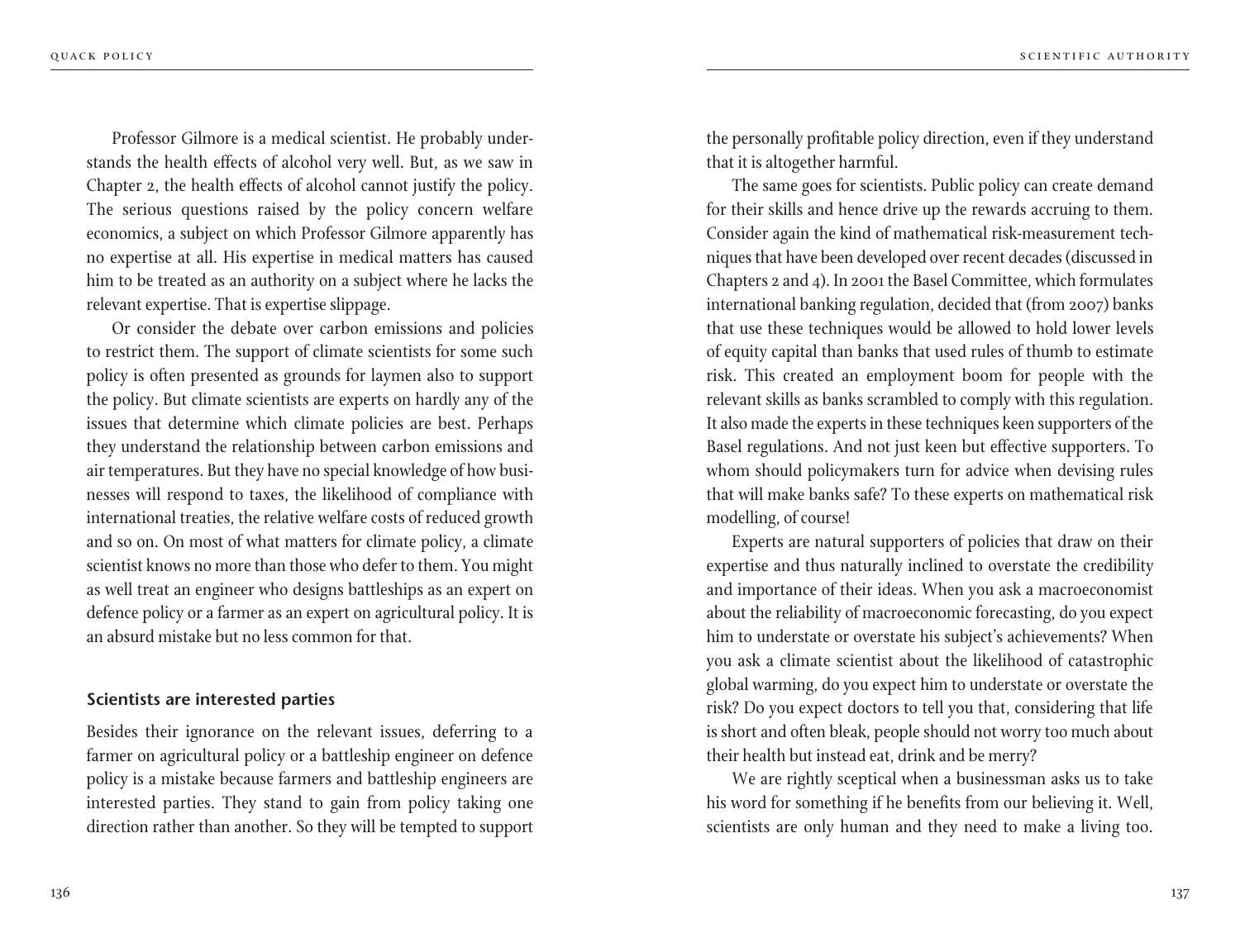When a scientist asks us to believe something that will elevate his social status or increase the demand for his labour, we are wise to believe it with less confidence than he appears to.

# **The issue in perfect miniature: Kahneman on anthropogenic global warming**

As noted above, when deferring to our friends and families about supposed matters of fact, we often 'discount' their degrees of belief. If my aunt tells me she is certain that my nephew is planning to leave his wife, I may come to believe it too but I won't be as certain as she is. On such matters, my aunt is not a perfectly reliable source. The same goes for our deference to scientists. We are inclined to discount our deference to those we deem unreliable on the subject at hand. Politicians and campaigners ask us to defer without scepticism to the supposed knowledge of medical scientists, macroeconomists and climate scientists, among others, but we usually cannot bring ourselves to. Our reasonable doubts about their reliability make us reluctant to bear the costs that perfect deference is claimed to warrant.

This is not how the behavioural economist Daniel Kahneman interprets our reluctant deference. He thinks that we fail to respond as certified experts and campaigners wish we would because of an evolutionary defect in our brains:

Let's suppose that the scientific consensus is correct: global warming is happening, and it will have some catastrophic consequences. By the time it becomes obvious to everyone that it's a danger, it will probably be too late to do anything that will be effective in combating it. As a species, our brains have just not evolved to deal with threats whose effects

will be felt in what, for us, counts as the remote future. We respond to them by ignoring them.5

He goes on to suggest that climate scientists have failed to convince ordinary people of their claims because they have relied on evidence and arguments rather than trust:

Scientists … present evidence, figures, tables, arguments, and so on. But that's not how to convince people. People aren't convinced by arguments. They don't believe conclusions because they believe in the arguments that they read in favour of them. They're convinced because they read or hear the conclusions coming from people they trust. You trust someone and you believe what they say. That's how ideas are communicated. The arguments come later … Why do I believe global warming is happening? The answer isn't that I have gone through all the arguments and analysed the evidence – because I haven't. I believe the experts from the National Academy of Sciences. We all have to rely on experts.<sup>6</sup>

This is the standard view discussed above, with a 'predictable irrationality' twist.7 Our failure to accept, without scepticism, what climate scientists say is a result of our irrational tendencies. To overcome this, scientists should set aside evidence and argument and instead employ rhetoric that will more effectively

<sup>5</sup> Interviewed by Alasdair Palmer in 'Mad money', Spectator, 28 July 2012.

<sup>6</sup> Ibid.

<sup>7</sup> According to many psychologists and behavioural economists, human folly is not random but conforms to various patterns. We are predictably irrational. This is almost certainly true. But it does not follow that we are always irrational. There is a tendency in those who have learned some of this behavioural economics to see irrationality everywhere. Yet what they deem irrational behaviour is often merely the result of preferences they have not accounted for or of quite proper reasoning that the behavioural economists themselves have failed to understand.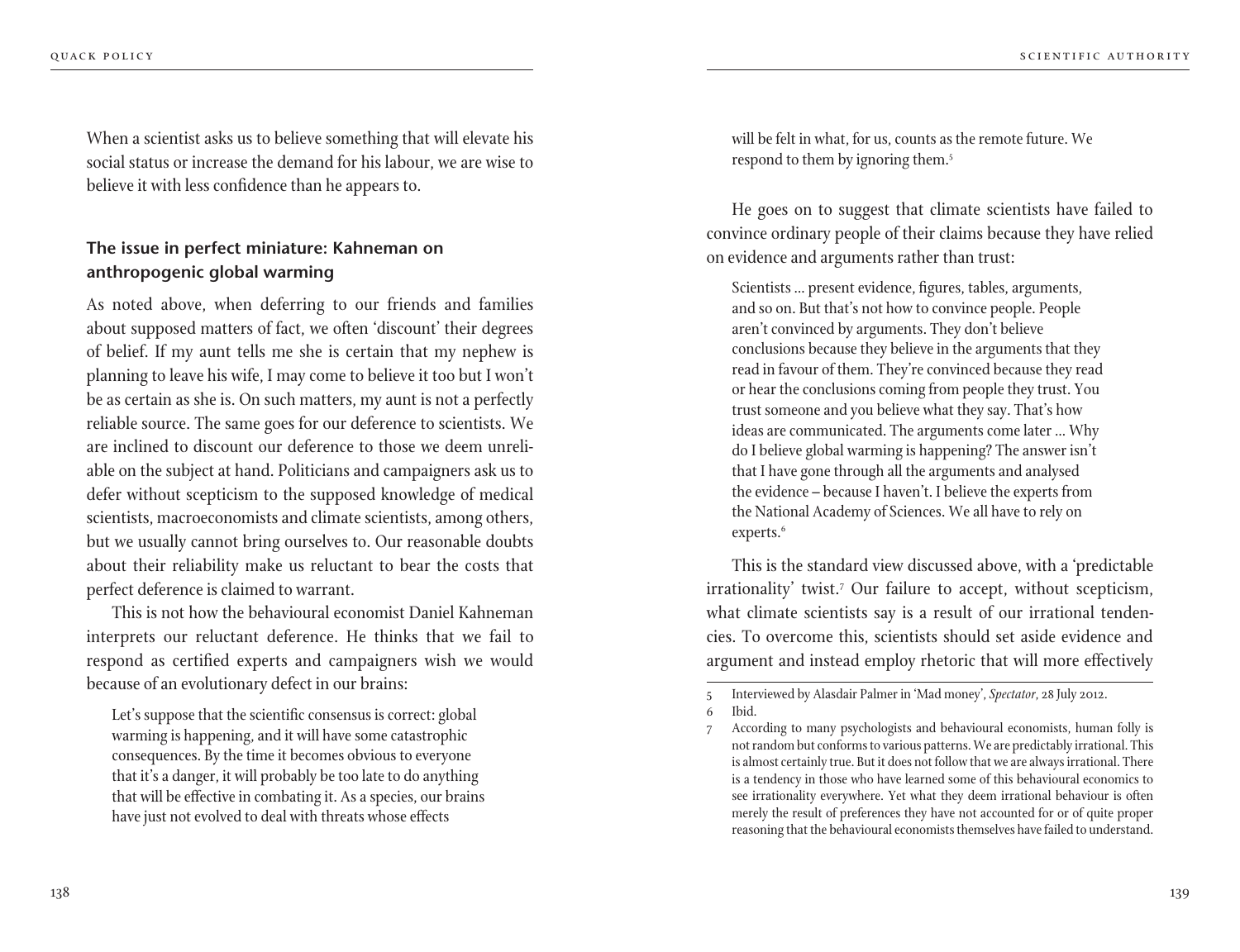win our trust. Everyone should be persuaded to share Kahneman's deference to the National Academy of Sciences.

To see the error of this view, suppose that, instead of climatic doom, we were told that astrophysicists had detected a large but far-off comet travelling towards the Earth. They are 95 per cent confident that it will strike the Earth in 25 years. We must act now to develop a missile system or something similar that will destroy the comet or divert its course and avert disaster. I cannot be sure, but my guess is that we would overcome our alleged evolutionary inability to face up to far-off problems. We would get to work on building the required missile system.

The difference between the comet case and the climate case is simply that we have a higher degree of confidence in the predictions of astrophysicists than in the predictions of climate scientists. This is indeed a matter of trust. But the trust is not independent of evidence and argument. We trust physicists because of the remarkable success of physics in making accurate predictions and in building technology. The success of physics is evidence for the credibility of physicists' predictions.

Kahneman is right that laymen must rely on experts. But he is wrong that 'the arguments come later'. The arguments come first, and our deference rightly depends on their success: that is, on their resulting in theories that make accurate predictions. The simple, on/off kind of deference apparently recommended by Kahneman, which takes no heed of sciences' records of success or of the temptations for scientists to overstate their cases, would be far sillier than the variable and sceptical kind of deference that most people exercise. Kahneman may well be right that we are predictably irrational. But when it comes to scientific deference, we are not as irrational as he would like us to be.

# **Concluding remarks**

Those who promote paternalistic policies face an obvious question: namely, why should they occupy the role of parents and the rest of us the role of children? What gives them their 'parental authority'? Appealing to science allows them to give the answer that real parents give their children: 'we know more than you do'. Those who would coerce us into living as they see fit are doing nothing more than giving us the benefit of their superior knowledge. They are Plato's philosopher kings, rebranded for the 21st century. Scientist kings.

It is a bluff – as I hope this monograph has shown by close examination of the errors that pollute supposed paradigms of evidence-based policy. Once these errors are exposed, there is another, simpler way to see that our political parents are bluffing when they claim to be nothing but servants of scientific reasoning.

There are two ways in which your opinions can fail to be scientific. One was made famous by Karl Popper (1959). Your beliefs are unscientific when they are based on a theory that does not make testable predictions. A theory that is consistent with anything that could happen – that would 'fit the facts', no matter what the facts turn out to be – is not scientific. It does not answer to reality. Freudian psychology was such a theory, according to Popper. No matter what someone did – whether he yelled or remained silent, killed himself or led a life of laughter, loved his father or hated him – Freudianism could explain it.

To understand the other way of being unscientific, consider astrology. It is not unscientific in Popper's sense. It makes testable predictions. It says that people born on certain dates have certain observable characteristics, and that certain kinds of things will happen to them when celestial bodies are in certain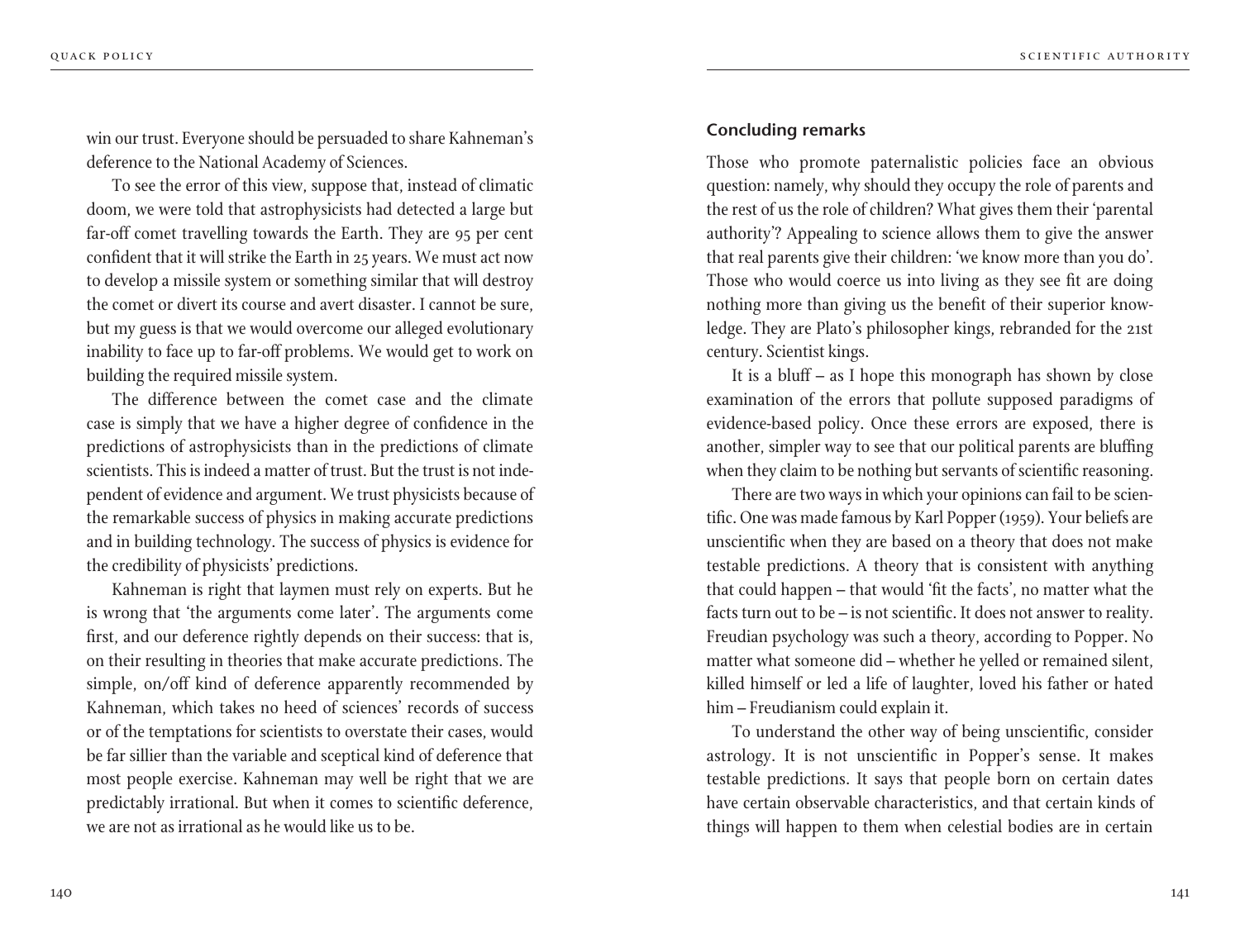arrangements. Indeed, astrology has been tested. And it turns out to be false. Your date of birth does not affect your life in the way that astrology says it does (see, for example, Calson, 1985).

Nevertheless, many people still adhere to astrology. They do not care that astrology has been tested and disconfirmed. Indeed, they care so little that they do not even know that this disconfirmation has happened.

That is not how scientists behave. When a scientist's theory is shown to be wrong he either abandons the theory or revises it in a way that avoids the refutation, or he shows that the refutation itself involves an error. In other words, scientists do not simply ignore apparent refutations of their theories.

But evidence-based policymakers do. For example, I am not the first to point out the many shortcomings of the survey-based measure of happiness adopted by the British government. Nor is this the first time I have exposed them (albeit in less detail elsewhere).<sup>8</sup> Yet those who advance the government's happiness agenda do not abandon or revise their theory. Nor have they explained where objections of the kind I make go wrong. And I do not expect them to do so after the publication of this monograph. The same goes for those who promote minimum alcohol prices and bans on smoking in public places. The exposure of apparently serious defects in their reasoning is a matter of no concern to them. They neither defend nor revise their positions. They proceed not in the fashion of physicists or any other genuine scientists but of astrologers. They are astrologer kings.

# **REFERENCES**

Calson, S. (1985), 'A double-blind test of astrology', Nature, 318: 419–25.

- CR Consulting (2010), 'Smoking gun: is the smoking ban a major cause of the decline in the British pub?', London: Corporate Responsibility Consulting Ltd.
- Dolan, P., R. Layard and R. Metcalfe (2011), Measuring Subjective Wellbeing for Public Policy: Recommendations on Measures, Special Paper no. 23, London: Centre for Economic Performance.

Dyson, F. (2004), 'A meeting with Enrico Fermi', Nature, 427: 297. Enstrom, J. E., and G. C. Kabat (2003), 'Environmental tobacco smoke and tobacco related mortality in a prospective study of Californians, 1960–98', British Medical Journal, 326: 1057.

- EPA (US Environmental Protection Agency) (1992), Health Effects of Passive Smoking: Lung Cancer and Other Disorders: The Report of the United States Environmental Protection Agency, Washington, DC: US Environmental Protection Agency.
- Garnaut, R. (2008), The Garnaut Climate Change Review: Final Report, Port Melbourne: Cambridge University Press.
- Hart, H. L. A. (1961), The Concept of Law, Oxford: Clarendon Press.

<sup>8</sup> See, for example, 'The Good Life with David Cameron', Wall Street Journal, 30 November 2010.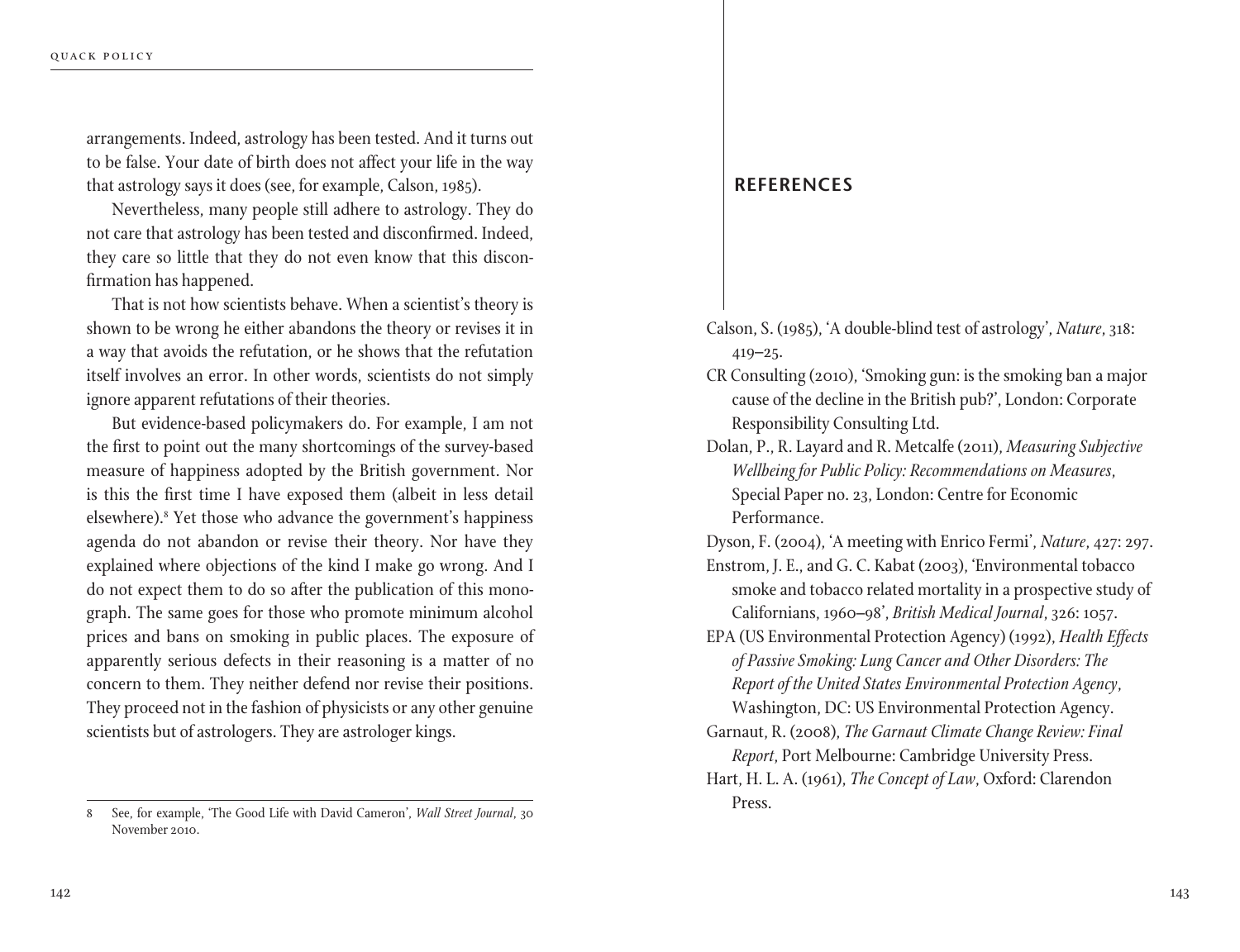- Hawkey, C., J. Rhodes, I. Gilmore and N. Sheron (2011), 'Drugs and harm to society', The Lancet, 377(9765): 554.
- HM Treasury (2010), Review of Alcohol Taxation, London: HM Treasury.
- House of Lords Science and Technology Committee (2010), Second Report: Behaviour Change.
- IPCC (2007), A Report of Working Group I of the Intergovernmental Panel on Climate Change: A Summary for Policymakers, Geneva: Intergovernmental Panel on Climate Change.
- Lawson, N. (2008), An Appeal to Reason: A Cool Look at Global Warming, London: Duckworth.
- Layard, R. (2005), Happiness: Lessons from a New Science, London: Penguin.
- Mill, J. S. (1863), Utilitarianism, London: Parker, Son, and Bourn.
- NHS Confederation (2010), 'Too much of the hard stuff: what alcohol costs the NHS', Briefing, 193, January.
- Nordhaus, W. D. (2007), 'A review of the Stern Review on the Economics of Climate Change', Journal of Economic Literature, 45(3): 686–702.
- Nussbaum, M. C. (2000), Women and Human Development: The Capabilities Approach, Cambridge: Cambridge University Press.
- Olson, M. (2000), Power and Prosperity: Outgrowing Communist and Capitalist Dictatorships, New York: Basic Books.
- ONS (2012), First Annual ONS Experimental Well-being Results, Newport: Office for National Statistics.
- Popper, K. (1959), The Logic of Scientific Discovery, London: Routledge.
- Sen, A. (1999), Development as Freedom, Oxford: Oxford University Press.
- Skidelsky, R. and E. Skidelsky (2012), How Much Is Enough? The Love of Money, and the Case for the Good Life, London: Allen Lane.
- Stern, N. (2006), Stern Review on the Economics of Climate Change, London: TSO.
- Stiglitz, J., A. Sen and J.-P. Fitoussi (2009), Report by the Commission on the Measurement of Economic Performance and Social Progress, Paris: Commission on the Measurement of Economic Performance and Social Progress.
- University of Sheffield (2008), Independent Review of Effects of Alcohol Pricing and Promotion: Part B, Sheffield: University of Sheffield.
- University of Sheffield (2009), Modelling to assess the effectiveness and cost-effectiveness of public health related strategies and interventions to reduce alcohol attributable harm in England using the Sheffield Alcohol Policy Model version 2.0: Report to the NICE Public Health Programme Development Group, Sheffield: University of Sheffield.
- US Department of Health and Human Services (2006), The Health Consequences of Involuntary Exposure to Tobacco Smoke: A Report of the Surgeon General, Atlanta, GA: US Department of Health and Human Services, Centers for Disease Control and Prevention, Coordinating Center for Health Promotion, National Center for Chronic Disease Prevention and Health Promotion, Office on Smoking and Health.
- Weizman, M. L. (2007), 'Review of the Stern Review on the Economics of Climate Change', Journal of Economic Literature,  $45(3)$ : 703–24.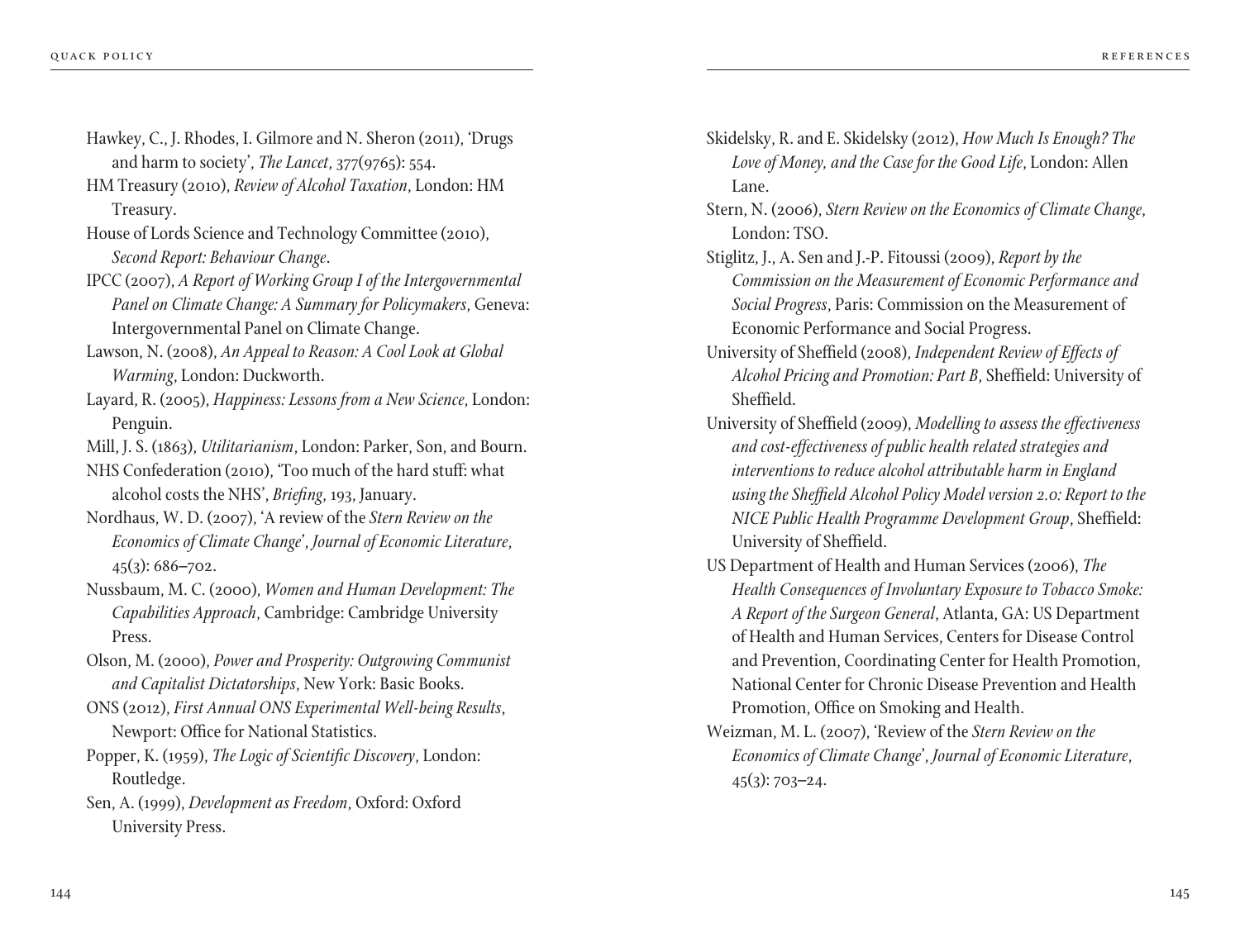# **Abou t the I E A**

The Institute is a research and educational charity (No. CC 235 351), limited by guarantee. Its mission is to improve understanding of the fundamental institutions of a free society by analysing and expounding the role of markets in solving economic and social problems.

The IEA achieves its mission by:

- • a high-quality publishing programme
- conferences, seminars, lectures and other events
- outreach to school and college students
- brokering media introductions and appearances

The IEA, which was established in 1955 by the late Sir Antony Fisher, is an educational charity, not a political organisation. It is independent of any political party or group and does not carry on activities intended to affect support for any political party or candidate in any election or referendum, or at any other time. It is financed by sales of publications, conference fees and voluntary donations.

In addition to its main series of publications the IEA also publishes a termly journal, *Economic Affairs* .

The IEA is aided in its work by a distinguished international Academic Advisory Council and an eminent panel of Honorary Fellows. Together with other academics, they review prospective IEA publications, their comments being passed on anonymously to authors. All IEA papers are therefore subject to the same rigorous independent refereeing process as used by leading academic journals.

IEA publications enjoy widespread classroom use and course adoptions in schools and universities. They are also sold throughout the world and often translated/reprinted.

Since 1974 the IEA has helped to create a worldwide network of 100 similar institutions in over 70 countries. They are all independent but share the IEA's mission.

Views expressed in the IEA's publications are those of the authors, not those of the Institute (which has no corporate view), its Managing Trustees, Academic Advisory Council members or senior staff.

Members of the Institute's Academic Advisory Council, Honorary Fellows, Trustees and Staff are listed on the following page.

The Institute gratefully acknowledges financial support for its publications programme and other work from a generous benefaction by the late Alec and Beryl Warren.

#### [The Institute of Economic Affairs](http://www.iea.org.uk/) 2 Lord North Street, Westminster, London SW1P 3LB Tel: 020 7799 8900 Fax: 020 7799 2137 Email: [iea@iea.org.uk](mailto:iea@iea.org.uk) Internet: jea.org.uk

**Director General & Ralph Harris Fellow** Mark Littlewood

**Editorial Director Professor Philip Booth** 

# **Managing Trustees**

**Chairman:** Professor D R Myddelton Robert Boyd<br>Michael Fisher Michael Fisher **Professor Martin Ricketts**<br>Michael Hintze **Michael Hintself** Professor Patrick Minford

Professor Mark Pennington<br>Neil Record Linda Whetstone

#### **Academic Advisory Council**

**Chairman:** Professor Martin Ricketts Graham Bannock **Dreileen Marshall**<br>Dr Roger Bate<br>Professor Antonio Professor Alberto Benegas-Lynch, Ir Professor Donald J Boudreaux<br>Professor John Burton Professor Forrest Capie **Professor Alan Professor Alan Professor Alan Alan Arab**<br>Professor Steven N S Cheung Paul Ormerod Professor Steven N S Cheung Paul Ormerod<br>Professor Tim Conadon Professor David Parker Professor Tim Congdon<br>Professor N F R Crafts Professor N F R Crafts<br>
Professor David de Meza<br>
Professor Colin Robinson Professor David de Meza<br>Professor Kevin Dowd<br>Professor Charles K Rowl Professor Richard A Epstein<br>Nigel Essex Professor David Greenaway Dr Ingrid A Gregg A Gregg Professor J R Shackleton Walter E Grinder **Matter** E Grinder Professor Steve H Hanke Professor W Stanley Siebert<br>
Professor Keith Hartley **Professor W** Dr Elaine Sternberg Professor Keith Hartley **Drepse Steep Steep Professor David Henderson**<br>Professor David Henderson **Professor James Tooley** Professor David Henderson Professor Peter M Jackson<br>Dr Jerry Jordan Dr Jerry Jordan (D. 2008)<br>
Dr Lynne Kiesling (D. 2008)<br>
Dr Cento Veljanovski Dr Lynne Kiesling **Dr Cento Veljanovski**<br>Professor Daniel B Klein **Dr Professor Lawrence H** Professor Chandran Kukathas Professor Walter E Williams<br>Professor Stephen C Littlechild Professor Geoffrey E Wood Professor Stephen C Littlechild

# Professor Antonio Martino<br>Dr John Meadowcroft Dr Anja Merz Professor Julian Morris<br>Professor Alan Morrison Professor Charles K Rowley<br>Professor Pascal Salin Dr Razeen Sally<br>Professor Pedro Schwartz lane S Shaw Professor Nicola Tynan Professor Lawrence H White<br>Professor Walter E Williams

#### **Honorary Fellows**

Professor Michael Beenstock<br>
Sir Samuel Brittan<br>
Professor Vernon I Smith Professor Ronald H Coase<br>Professor David Laidler Professor Chiaki Nishiyama

Professor Vernon L Smith<br>Professor Gordon Tullock Professor Basil S Yamey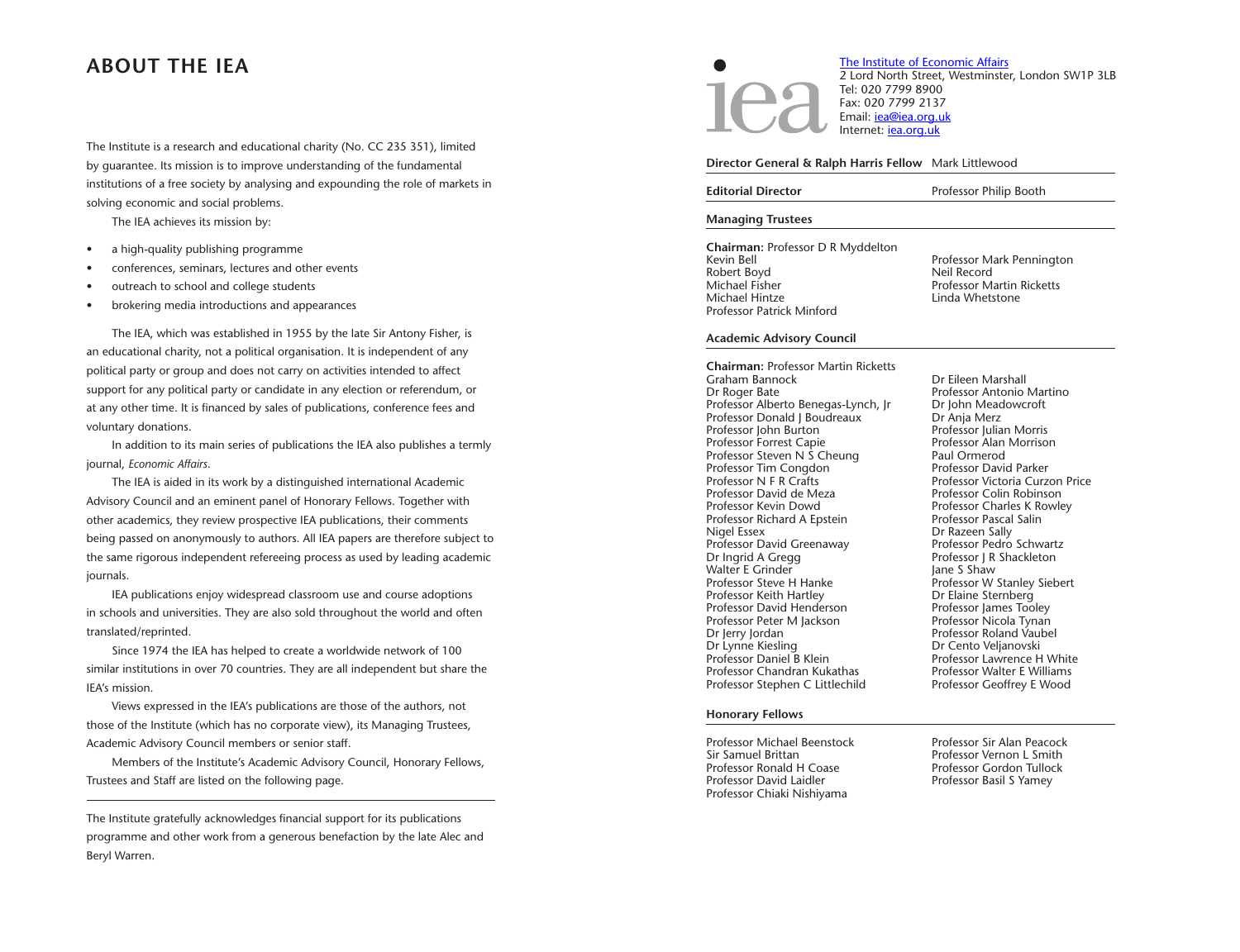Other papers recently published by the [IEA](http://www.iea.org.uk/) include:

## **[Taxation and Red Tape](http://www.iea.org.uk/publications/research/taxation-and-red-tape-the-cost-to-british-business-of-complying-with-the-uk-ta)**

The Cost to British Business of Complying with the UK Tax System Francis Chittenden, Hilary Foster & Brian Sloan Research Monograph 64; ISBN 978 0 255 36612 0; £12.50

# **[Ludwig von Mises – A Primer](http://www.iea.org.uk/record.jsp?type=book&ID=514)**

Eamonn Butler Occasional Paper 143; ISBN 978 0 255 36629 8; £7.50

# **[Does Britain Need a Financial Regulator?](http://www.iea.org.uk/record.jsp?type=book&ID=518)**

Statutory Regulation, Private Regulation and Financial Markets Terry Arthur & Philip Booth Hobart Paper 169; ISBN 978 0 255 36593 2; £12.50

## **Hayek's** *[The Constitution of Liberty](http://www.iea.org.uk/record.jsp?type=book&ID=519)*

An Account of Its Argument Eugene F. Miller Occasional Paper 144; ISBN 978 0 255 36637 3; £12.50

**[Fair Trade Without the Froth](http://www.iea.org.uk/record.jsp?type=book&ID=524)**  A Dispassionate Economic Analysis of 'Fair Trade' Sushil Mohan Hobart Paper 170; ISBN 978 0 255 36645 8; £10.00

# **[A New Understanding of Poverty](http://www.iea.org.uk/publications/research/a-new-understanding-of-poverty)**

Poverty Measurement and Policy Implications Kristian Niemietz Research Monograph 65; ISBN 978 0 255 36638 0; £12.50

# **[The Challenge of Immigration](http://www.iea.org.uk/publications/research/the-challenge-of-immigration-a-radical-solution)**

A Radical Solution Gary S. Becker Occasional Paper 145; ISBN 978 0 255 36613 7; £7.50

# **[Sharper Axes, Lower Taxes](http://www.iea.org.uk/blog/sharper-axes-lower-taxes-a-response-to-the-critics)**

Big Steps to a Smaller State Edited by Philip Booth Hobart Paperback 38; ISBN 978 0 255 36648 9; £12.50

**[Self-employment, Small Firms and Enterprise](http://www.iea.org.uk/publications/research/self-employment-small-firms-and-enterprise)** Peter Urwin Research Monograph 66; ISBN 978 0 255 36610 6; £12.50

**[Crises of Governments](http://www.iea.org.uk/publications/research/crises-of-governments)** The Ongoing Global Financial Crisis and Recession Robert Barro Occasional Paper 146; ISBN 978 0 255 36657 1; £7.50

## **[… and the Pursuit of Happiness](http://www.iea.org.uk/publications/research/and-the-pursuit-of-happiness)**

Wellbeing and the Role of Government Edited by Philip Booth Readings 64; ISBN 978 0 255 36656 4; £12.50

# **[Public Choice – A Primer](http://www.iea.org.uk/publications/research/public-choice-a-primer)**

Eamonn Butler Occasional Paper 147; ISBN 978 0 255 36650 2; £10.00

## **[The Profit Motive in Education: Continuing the Revolution](http://www.iea.org.uk/publications/research/the-profit-motive-in-education-continuing-the-revolution)**

Edited by James B. Stanfield Readings 65; ISBN 978 0 255 36646 5; £12.50

## **[Which Road Ahead – Government or Market?](http://www.iea.org.uk/publications/research/which-road-ahead-government-or-market)**

Oliver Knipping & Richard Wellings Hobart Paper 171; ISBN 978 0 255 36619 9; £10.00

# **[The Future of the Commons](http://www.iea.org.uk/publications/research/the-future-of-the-commons-beyond-market-failure-and-government-regulation)** Beyond Market Failure and Government Regulation Elinor Ostrom et al. Occasional Paper 148; ISBN 978 0 255 36653 3; £10.00

**[Redefining the Poverty Debate](http://www.iea.org.uk/publications/research/redefining-the-poverty-debate-why-a-war-on-markets-is-no-substitute-for-a-war-)** Why a War on Markets is No Substitute for a War on Poverty Kristian Niemietz Research Monograph 67; ISBN 978 0 255 36652 6; £12.50

# **[The Euro – the Beginning, the Middle … and the End?](http://www.iea.org.uk/publications/research/the-euro-%E2%80%93-the-beginning-the-middle-and-the-end)** Edited by Philip Booth Hobart Paperback 39; ISBN 978 0 255 36680 9; £12.50

# **[The Shadow Economy](http://www.iea.org.uk/publications/research/the-shadow-economy)**

Friedrich Schneider & Colin C. Williams Hobart Paper 172; ISBN 978 0 255 36674 8; £12.50